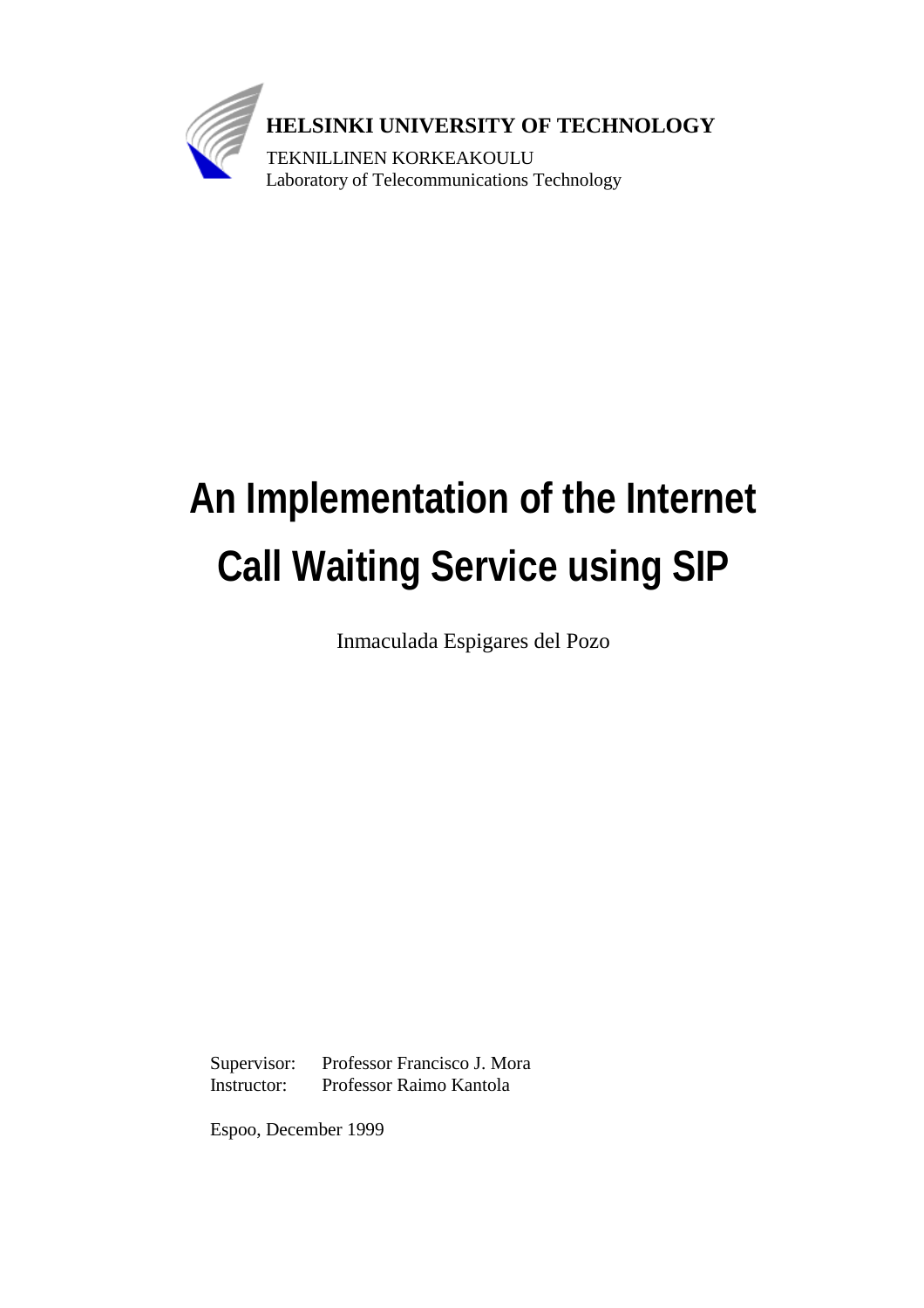| <b>Helsinki University of Technology</b> | <b>Abstract of the Master's Thesis</b>                               |
|------------------------------------------|----------------------------------------------------------------------|
| Author:                                  | Inmaculada Espigares del Pozo                                        |
| Title of the Thesis:                     | An Implementation of the Internet Call Waiting<br>Service using SIP. |
| Date:                                    | December 1999<br>Number of pages: 85                                 |
| Faculty:                                 | Laboratory of Telecommunications Technology                          |
|                                          | Helsinki University of Technology (HUT)                              |
| Supervisor:                              | Professor Francisco J. Mora                                          |
| Instructor:                              | Professor Raimo Kantola                                              |
|                                          | M. Sc. Jose M. Costa Requena                                         |

Nowadays telephony services can be approached using the traditional switched network or using Internet. Both approaches employ different ways to establish connections, transmit the voice and terminate calls. Multiple new services are being required and implemented.

For real time communications two different protocols are used to establish and release the connection between the two end systems: H.323 and SIP. Both protocols provide a similar set of services but SIP is much simpler because it has less logical components. This project focuses on SIP, the Session Initiation Protocol, but also compares it against the H.323 signaling and control protocol.

We have studied the SIP for the purpose of evaluating it and to make an implementation of a new service, the Internet Call Waiting (ICW). It is a useful solution for the calls that otherwise would be lost when the line is busy and also for rejecting undesirable incoming calls. On the other hand, it is a way of not wasting network resources and contributing to call completion. Thus, pop-up dialogue boxes are presented to make it simpler and easier to the user whose satisfaction is always an important objective for an IP based service.

For service implementation, as the main tool, we have used the XML language. XML is considered one of the best languages for describing complex data relationships. We have also chosen XML because it is easily extended, flexible and because it has a textbased syntax.

The complete project consists of a JAVA program that implements an UAS/UAC running in a PC and also an extension (embedding the XML parser) of the SIP server written in C borrowed from Columbia University to handle the scripts written in XML defining the service required by the users.

In conclusion, we have tried to use the most efficient tools and mechanisms to complete this work as we consider that time and money are resources to take into account when developing the services of the new era.

Keywords: XML, script, JAVA, C, parser, service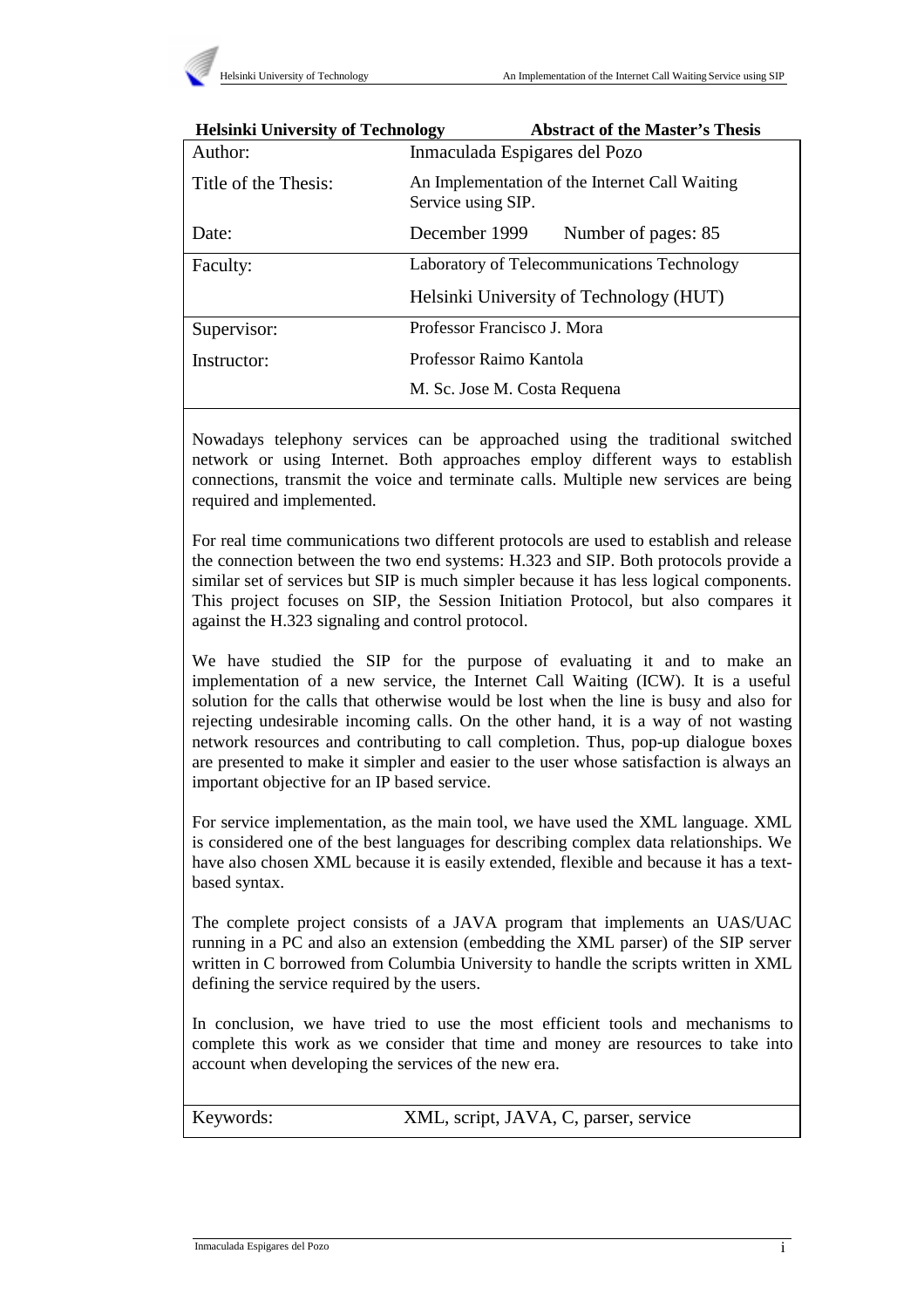# **Preface**

This master thesis has been written at the Laboratory of Telecommunications Technology in Helsinki, Finland. First of all, I would like to express my gratitude to the Helsinki University of Technology and the Polytechnic University of Valencia for giving me the opportunity to complete my studies and meet fantastic new people from different countries.

I would like to thank all my friends and colleagues from the department (specially Kimmo Pitkäniemi, Arja, Mirja and Anita), and from other institutions who have helped me to *survive* in Finland. I also sincerely appreciate Henning Schulzrinne's support given in the first "SIP Bake off" hosted by Columbia University in April 1999, New York (USA). Thanks to him we received the license to work with the SIP server from Columbia University.

Truly thankful to my instructor, Raimo Kantola for his interest and guidance constantly, and for giving me the opportunity of testing the program in the third "SIP Bake off" hosted by Ericsson in December 1999, Richardson, Texas (USA). I cannot forget to mention my supervisor in Spain, Francisco J. Mora, for giving me the chance to develop my master thesis in Helsinki.

On the other hand, I would like to thank all my family, specially my parents, for staying always by my side. Finally, I would love to thank my *second* instructor, Jose Costa Requena, for his incessant and unconditional support given with such happiness and optimism all the time. Without him, nothing would have been the same.

December, 1999 Helsinki, Finland

Inmaculada Espigares del Pozo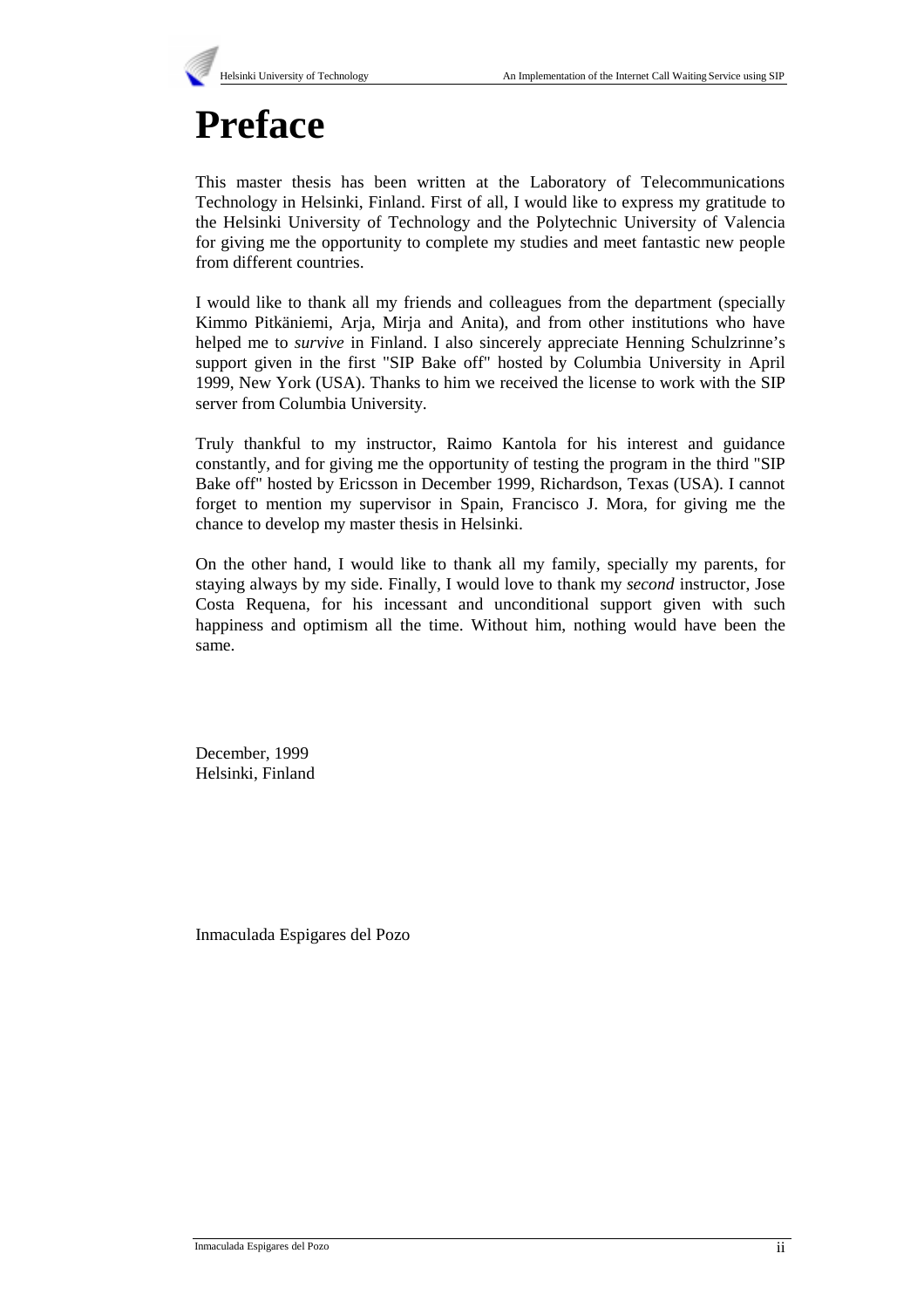

# **Table of Contents**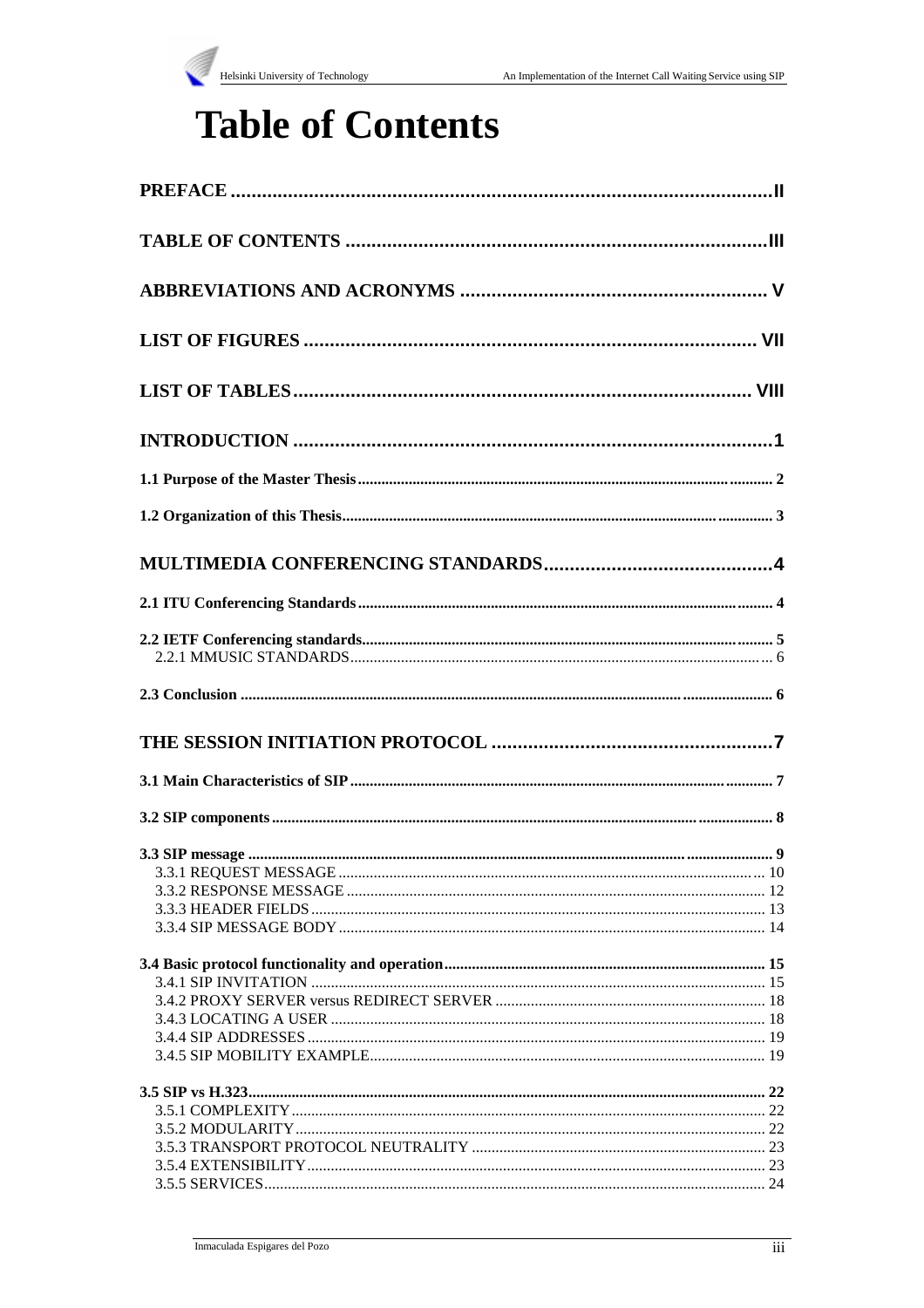| <b>SCRIPTING NEW SERVICES: THE CALL PROCESSING LANGUAGE42</b> |  |
|---------------------------------------------------------------|--|
|                                                               |  |
|                                                               |  |
|                                                               |  |
|                                                               |  |
|                                                               |  |
|                                                               |  |
|                                                               |  |
|                                                               |  |
|                                                               |  |
|                                                               |  |
|                                                               |  |
|                                                               |  |
|                                                               |  |
|                                                               |  |
|                                                               |  |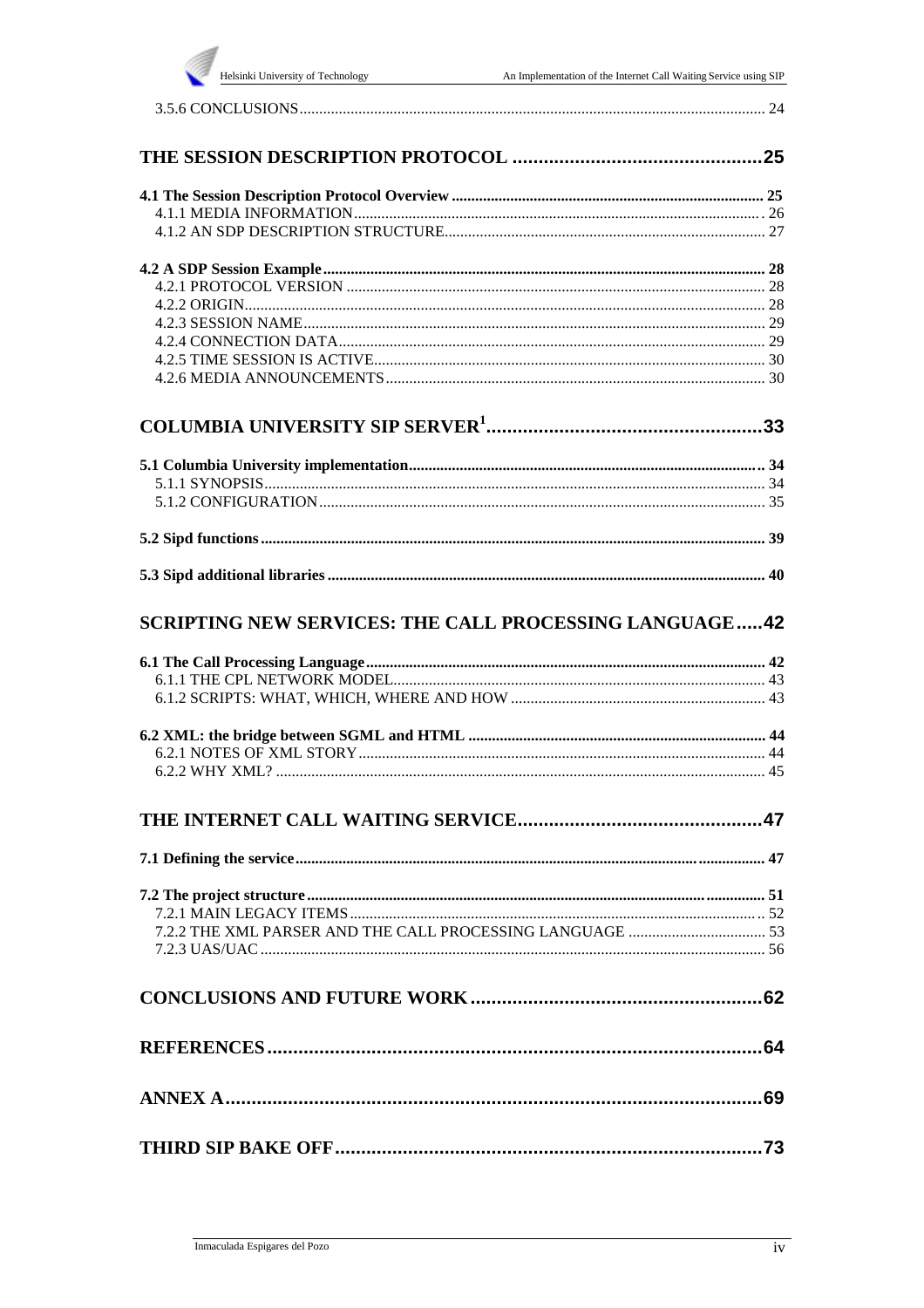# **Abbreviations and Acronyms**

| <b>ACK</b>    | ACKnowledge                                        |
|---------------|----------------------------------------------------|
| API           | <b>Application Program Interface</b>               |
| <b>ASCII</b>  | American Standard Code for Information Interchange |
| <b>AVP</b>    | Audio Video Profile                                |
| CGI           | Common Gateway Interface                           |
| <b>CLC</b>    | C Libraries Collection                             |
| <b>CPL</b>    | <b>Call Processing Language</b>                    |
| <b>CR</b>     | Carriage Return                                    |
| <b>CRLF</b>   | Carriage Return and Linefeed                       |
| <b>CU</b>     | Columbia University                                |
| DN            | <b>Destination Number</b>                          |
| <b>DTD</b>    | Document Type Definition                           |
| <b>GDBM</b>   | <b>GNU DataBase Management</b>                     |
| <b>GML</b>    | Generalized Markup Language                        |
| <b>GNU</b>    | GNU's Not Unix                                     |
| <b>GSTN</b>   | Global Switched Telephone Network                  |
| H.323         | Internet Video Conferencing standards from ITU     |
| <b>HTML</b>   | HyperText Markup Language                          |
| <b>HTTP</b>   | <b>HyperText Transfer Protocol</b>                 |
| <b>HUT</b>    | Helsinki University of Technology                  |
| <b>IETF</b>   | <b>Internet Engineering Task Force</b>             |
| <b>ICW</b>    | <b>Internet Call Waiting</b>                       |
| <b>IETF</b>   | <b>Internet Engineering Task Force</b>             |
| <b>IGMP</b>   | <b>Internet Group Management Protocol</b>          |
| IN            | <b>Intelligent Networks</b>                        |
| $_{\rm IP}$   | <b>Internet Protocols</b>                          |
| <b>ISDN</b>   | <b>Integrated Services Digital Network</b>         |
| <b>ISO</b>    | <b>International Standards Organization</b>        |
| <b>ITU</b>    | <b>International Telecommunications Union</b>      |
| JMF           | Java Media Framework                               |
| MC            | <b>Multipoint Controller</b>                       |
| <b>MCU</b>    | Multipoint Control Unit                            |
| <b>MMUSIC</b> | Multiparty Multimedia SessIon Control              |
| Mbone         | <b>Internet Multicast Backbone</b>                 |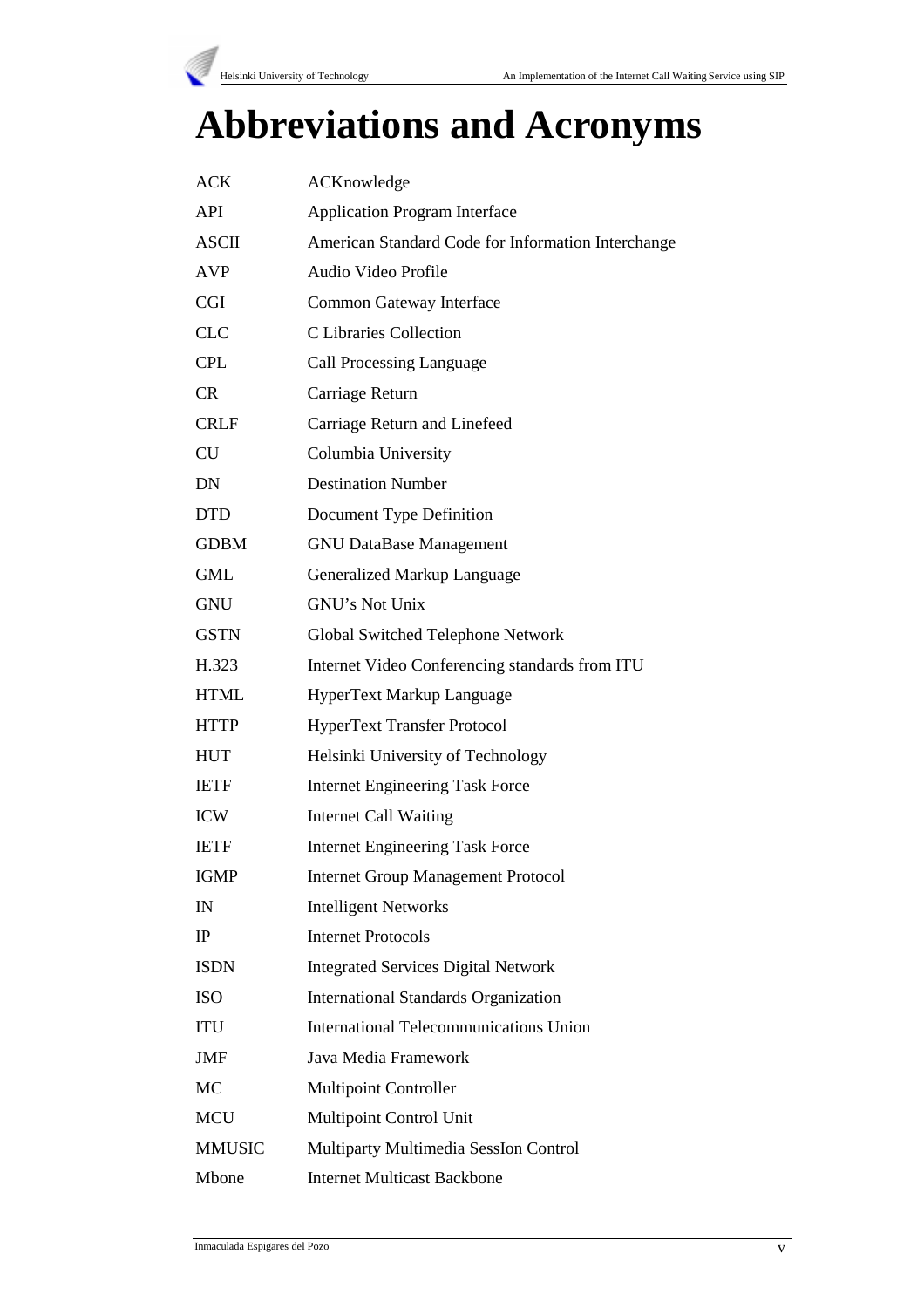| <b>NTP</b>  | <b>Network Time Protocol</b>                        |
|-------------|-----------------------------------------------------|
| <b>OSI</b>  | Open Source Initiative                              |
| PC          | Personal Computer                                   |
| PERL        | Practical Extraction and Report Language            |
| <b>PSTN</b> | <b>Public Switched Telephone Network</b>            |
| QoS         | <b>Quality of Service</b>                           |
| <b>RFC</b>  | <b>Request For Comments</b>                         |
| <b>RSVP</b> | <b>Resource ReserVation Protocol</b>                |
| <b>RTCP</b> | <b>Real Time Control Protocol</b>                   |
| <b>RTP</b>  | <b>Real Time Protocol</b>                           |
| <b>RTSP</b> | <b>Real Time Stream Protocol</b>                    |
| <b>SAP</b>  | <b>Session Announcement Protocol</b>                |
| <b>SCCP</b> | Simple Conference Control Protocol                  |
| <b>SCF</b>  | <b>Service Control Function</b>                     |
| <b>SCP</b>  | <b>Service Control Point</b>                        |
| <b>SDES</b> | Source DES scription packets                        |
| <b>SDP</b>  | <b>Session Description Protocol</b>                 |
| <b>SGML</b> | <b>Standard Generalized Markup Language</b>         |
| <b>SIP</b>  | <b>Session Initiation Protocol</b>                  |
| SN          | <b>Service Nodes</b>                                |
| SS7         | Signaling System 7                                  |
| SP          | <b>Space Character</b>                              |
| T.120       | Internet Multimedia Conferencing standards from ITU |
| <b>TCL</b>  | <b>Tool Command Language</b>                        |
| <b>TCP</b>  | <b>Transmission Control Protocol</b>                |
| UA          | <b>User Agent</b>                                   |
| <b>UAC</b>  | User Agent Client                                   |
| <b>UAS</b>  | <b>User Agent Server</b>                            |
| <b>UDP</b>  | <b>User Datagram Protocol</b>                       |
| <b>UML</b>  | <b>Unified Modeling Language</b>                    |
| <b>URI</b>  | Universal Resources Identifier                      |
| <b>URL</b>  | <b>Uniform Resource Locator</b>                     |
| <b>WWW</b>  | World Wide Web                                      |
| W3C         | World Wide Web Consortium                           |
| <b>XML</b>  | eXtensible Markup Language                          |
| XSL         | eXtensible Style Language                           |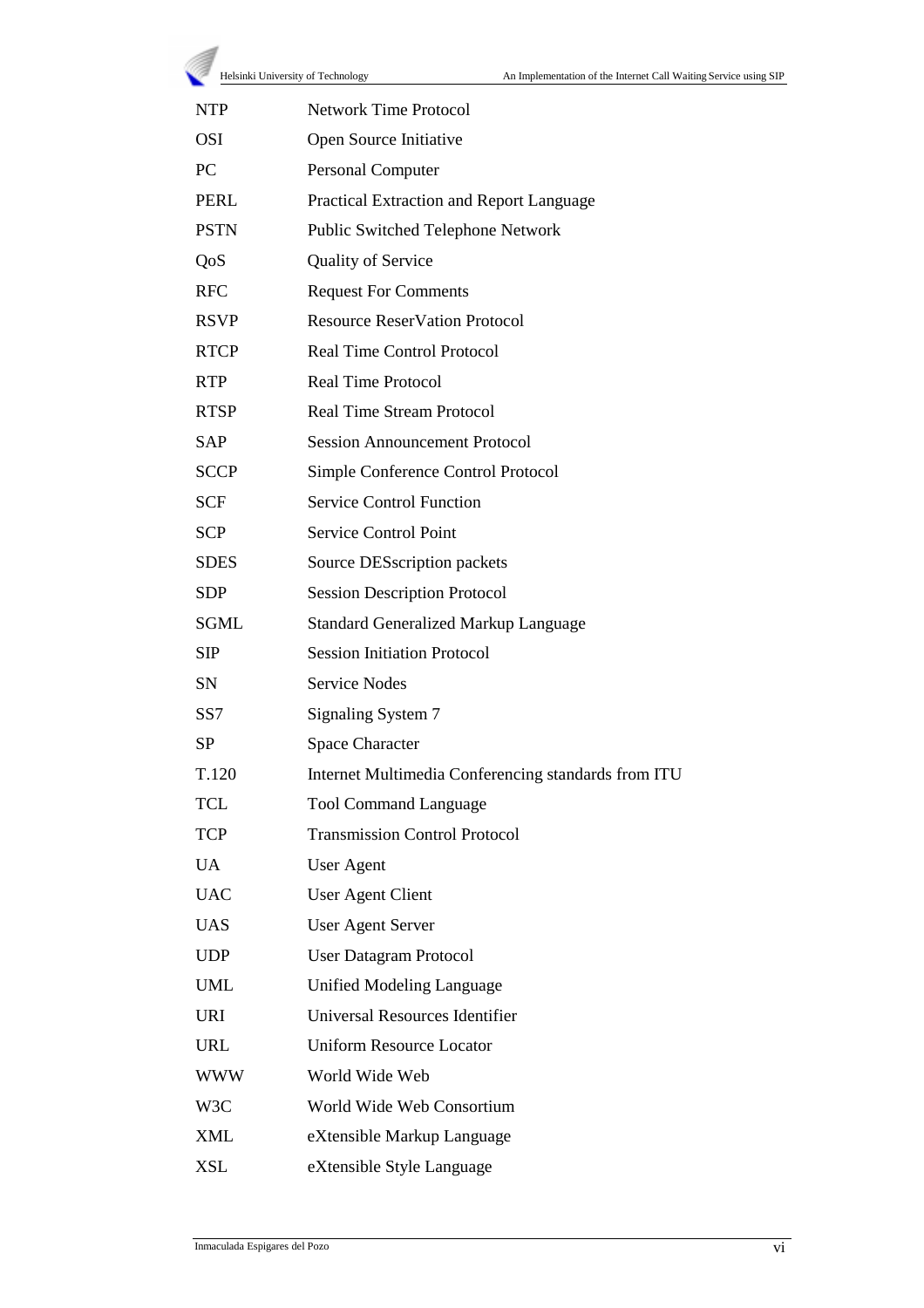# **List of figures**

Figure 1. H323 umbrella

Figure 2. SIP message

Figure 3. Response Codes

Figure 4. Call Setup (both endpoints registered, proxy routed call setup)

Figure 5. Communication through a proxy server

Figure 6. SIP operation in redirect mode

Figure 7. Communication through a redirect server

Figure 8. SIP Mobility example

Figure 9. Protocols architecture

Figure 10. SDP Session Example

Figure 11. Columbia University SIP server

Figure 12. Configuration file example.

Figure 13. XML example

Figure 14. IPtele logotype

Figure 15. IPtele window

Figure 16. Selecting services window

Figure 17. Registering window

Figure 18. Setting up call

Figure 19. Callee information window

Figure 20. New incoming call window

Figure 21. Control panel

Figure 22. Project organization chart

Figure 23. Software panel: CU-SIP server and HUT extension

Figure 24. A tree built by the XML parser

Figure 25. Main program diagram

Figure 26. UAS module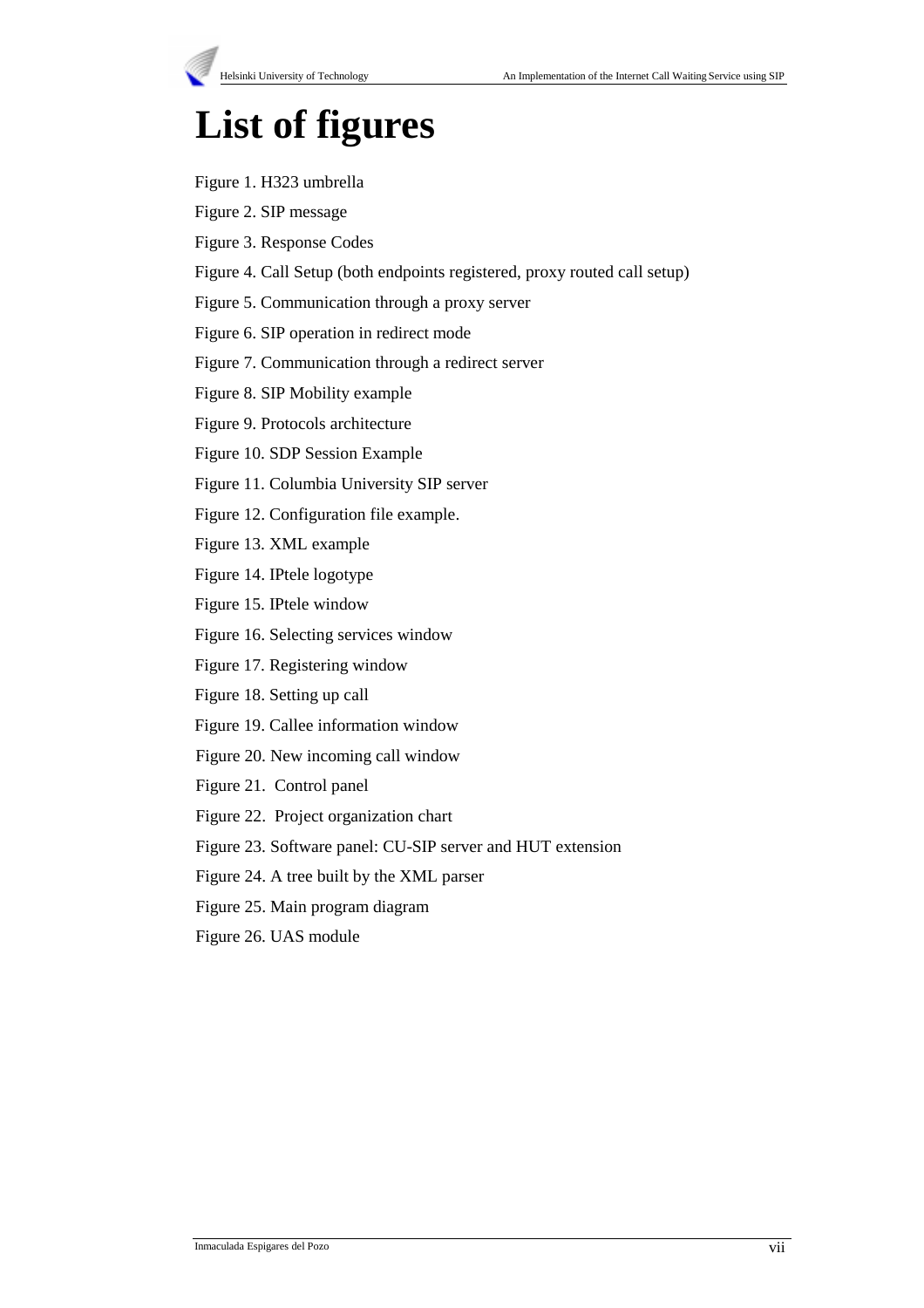# **List of tables**

Table 1. Proxy server: stateful, stateless.

- Table 2. Header Fields.
- Table 3. Proxy server vs Redirect server
- Table 4. SDP descriptions permitted type fields.
- Table 5. Media type.
- Table 6. RequestLog file format.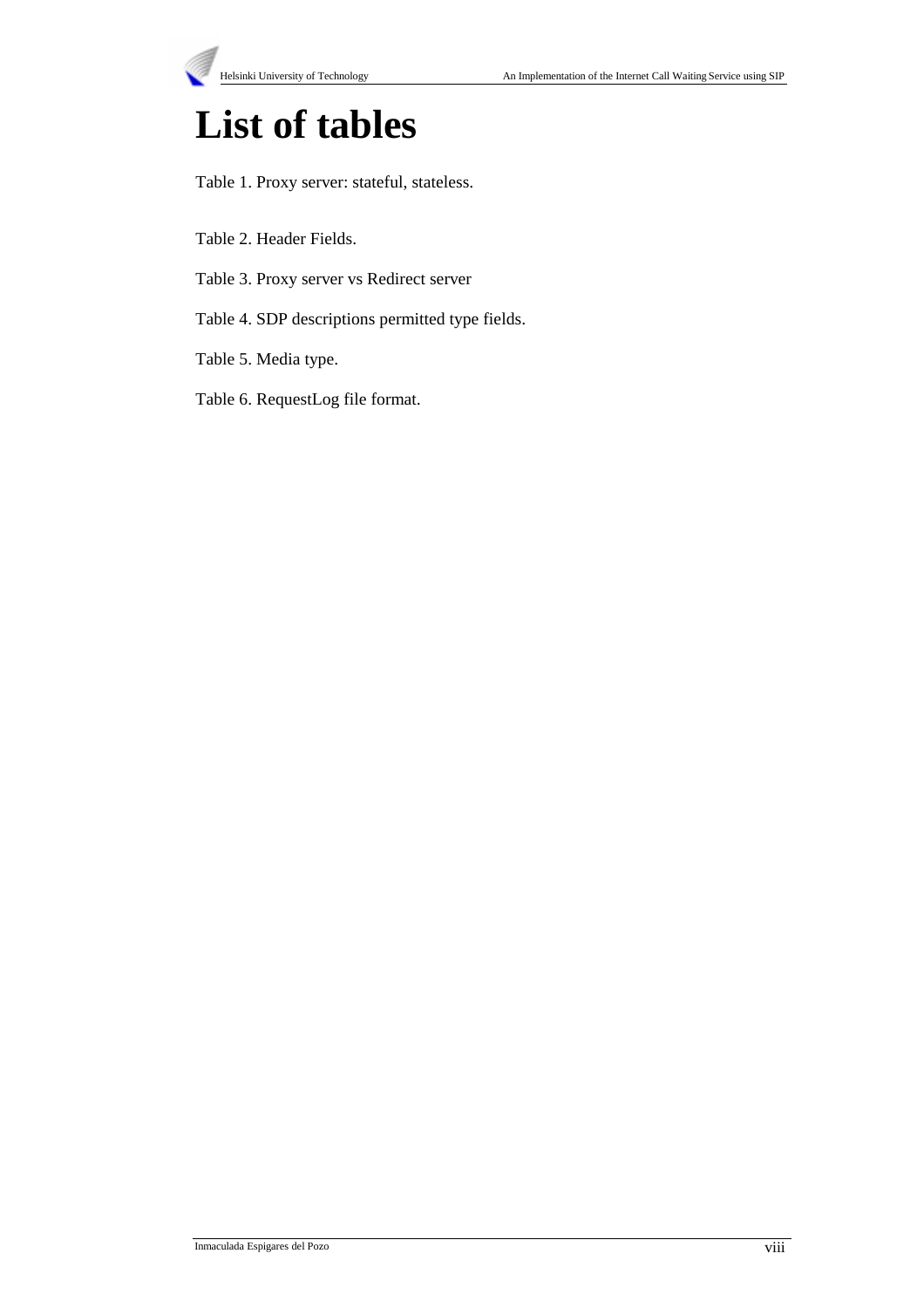

# Chapter 1

# **Introduction**

Telephony service today is provided for the most part over circuit-switched networks, which are referred to as Public Switched Telephone Networks (PSTN). A new trend that is emerging in recent years is to provide telephony service over IP networks, known as *IP Telephony* or *Voice over IP* [52].

An important driving force behind IP Telephony is cost savings, especially for corporations with large data networks. The high cost of long-distance and international voice calls is the crux of the issue. A significant portion of this cost originates from regulatory taxes imposed on long-distance voice calls. Such surcharges are not applicable to long distance circuits carrying data traffic; thus, for a given bandwidth, making a data call is much less expensive than making a voice call.

There are other very significant motivating factors for carrying voice traffic over data networks as well. A very important benefit of IP Telephony is the integration of voice and data applications, which can result in more effective business processes (e.g. teleconferencing, integrated voice mail and e-mail). Another benefit is the enabling of many new services both for businesses and for customers. The flexibility offered by IP Telephony by moving the intelligence from the network to the end stations, as well as the open nature of IP networks, are factors that enable new services.

In order for IP Telephony to gain mainstream acceptance and ultimately replace the traditional telephony service, two conditions have to be met. First, the quality of the voice communication must be at least at the same level. Secondly, the ease of operation and functionality offered to the end-user must be at least also the same. This condition requires the IP Telephony architecture to provide a signaling infrastructure that offers at least the same capabilities and features as the Signaling System 7 (SS7) architecture in PSTN.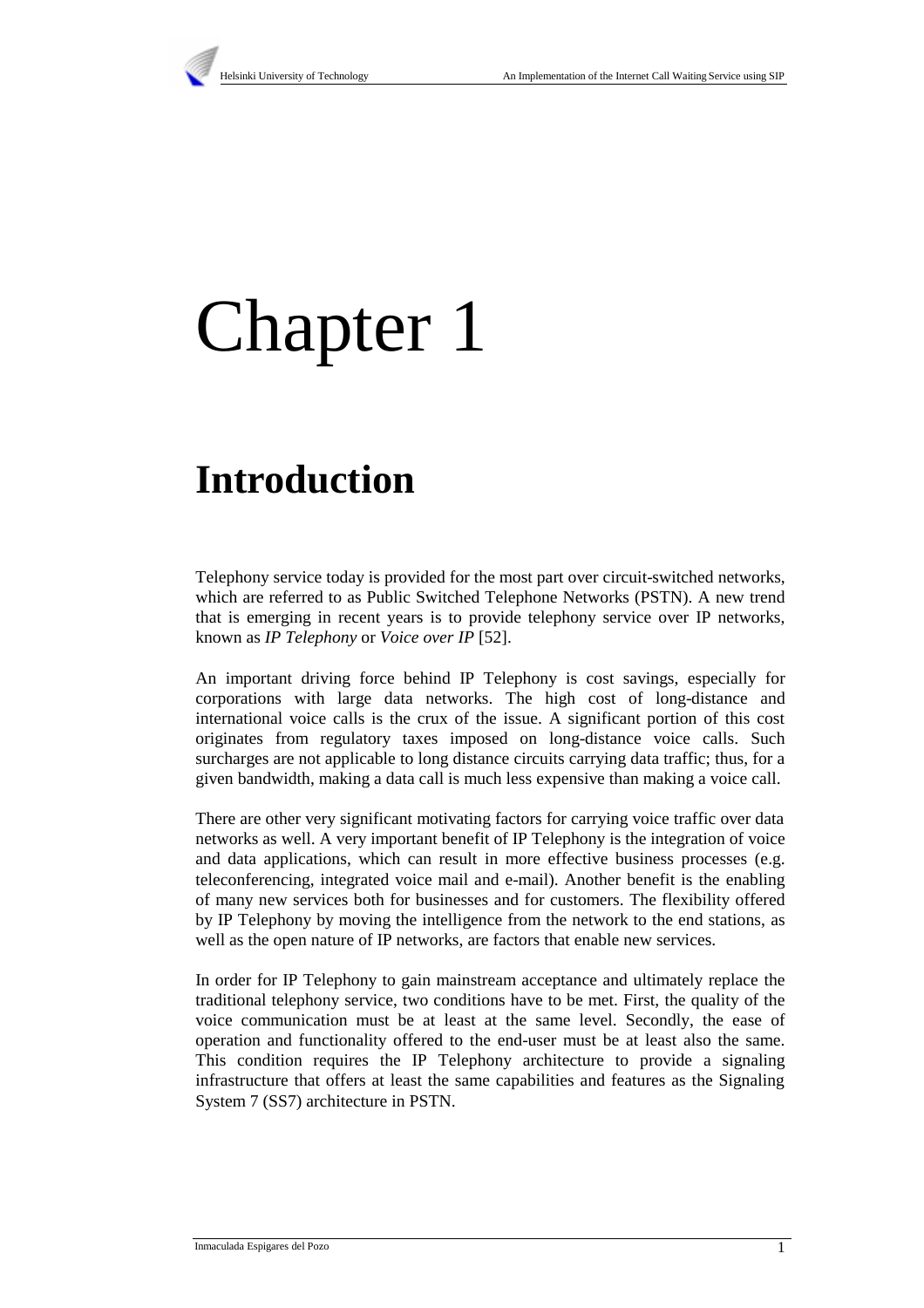

More specifically, the signaling infrastructure must:

- provide the **functionality** required to set up, manage, and tear down calls and connections;
- be **scalable** to support a very large number of registered endpoints, and a very large number of simultaneous calls;
- □ support **network management** features for policy control, billing, etc.;
- provide a mechanism to communicate and set up the **Quality of Service** requested by the end points;
- $\Box$  be **extensible** to help with adding new features easily;
- support **interoperability** among different vendors' implementations, among different versions of the signaling protocol, and with different signaling protocols.

Nowadays two standards compete for IP Telephony signaling. The older standard is the ITU-T recommendation H.323, which defines a multimedia communications system over packet-switched networks, including IP networks [18]. The other standard, the Session Initiation Protocol (SIP) comes from the IETF MMUSIC working group [30]. For this project we have used SIP for different reasons described at the end of chapter 3 where we compare SIP and H.323 in terms of complexity, modularity, transport protocol neutrality, extensibility and services [19][20].

# **1.1 Purpose of the Master Thesis**

As the title of the project says, our goal was to implement the Internet Call Waiting service. The Session Initiation Protocol (SIP) was used for signaling features and the Call Processing Language (CPL) for describing the service [1][34]. For that purpose we had to gain experience in the SIP signaling technology to take advantage of its characteristics to improve the service implementation. We could have chosen many other different services to be developed and to show how *easy* it is to create new services depending on user requirements using IP Telephony [7].

The main objective is to demonstrate how new services can be defined from end points attending to the end-user wishes. The mechanism briefly is as follows. A user decides that he/she wants a certain service, so he/she sends to the SIP server a REGISTER message, where his/her information and the definition of the service required are included. To write the service definition we have used XML for many reasons presented in chapter 6. When the server receives the REGISTER message, it reads the user preferences from the script included in the message [3]. Next the server stores the user's service information that will be consulted when a new call for the user arrives to the server. Users can define as many services as they desire, storing them in the server and enjoying them.

In this way, services in IP Telephony can be defined like a new concept of services *residing* in their own level independent of the signaling protocol.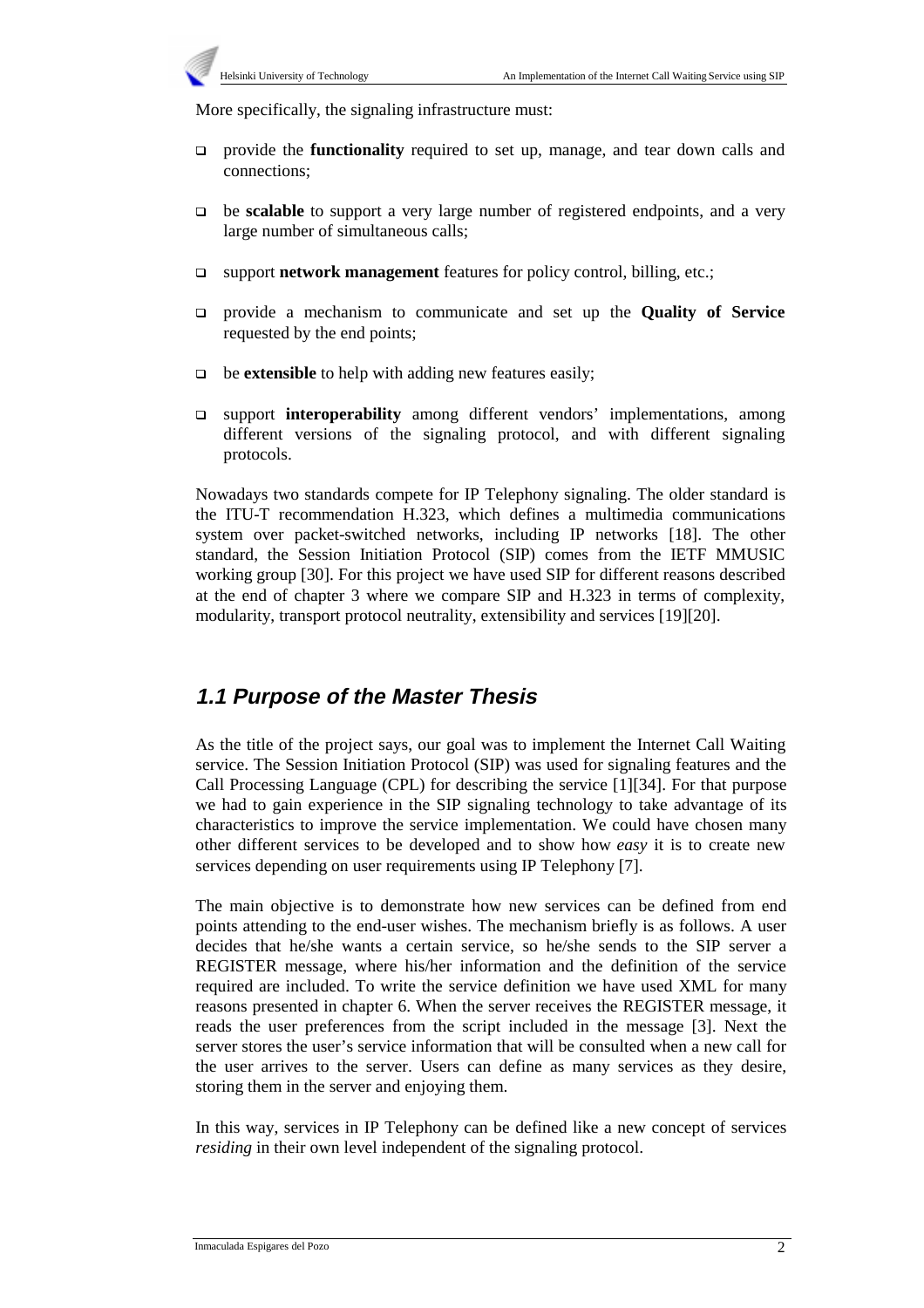

# **1.2 Organization of this Thesis**

The rest of this thesis is organized as follows. Chapter 2 gives an overview of the ITU and IETF multimedia conferencing standards [18][27]. Chapter 3 describes the Session Initiation Protocol (SIP) analyzing the structure of the messages (requests and responses) and giving examples to clarify the protocol behavior [1]. At the end of chapter 3 we study the most significant differences between the H.323 protocol and the Session Initiation Protocol [22].

In chapter 4 we introduce the Session Description Protocol (SDP) as an elemental tool for the development of this project [23]. The SDP is used to advertise multimedia conferences and communicate the conference addresses and conference tool-specific information necessary for participation.

Chapter 5 describes the Columbia SIP server behavior. This is the server we have used for testing and where we have included the necessary extensions to create new services. In chapter 6 we present the concept of the Call Processing Language used to define services and we also include an XML overview [34][37].

Chapter 7 could be considered the most interesting one. In this chapter we include all the details about our implementation, the Internet Call Waiting service. To complete this project we present our conclusions and summarize the work in chapter 8.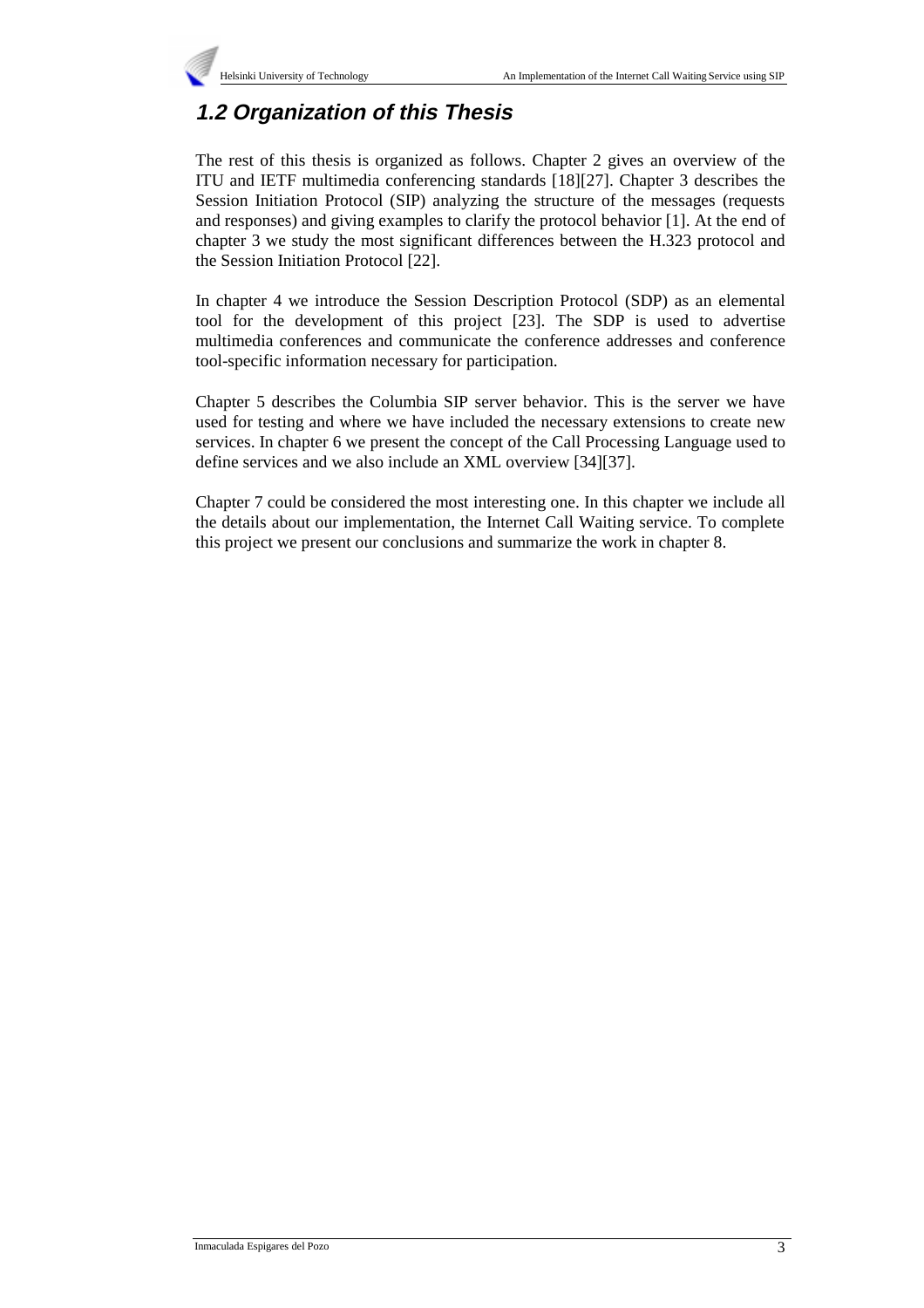

# Chapter 2

# **Multimedia Conferencing Standards**

This chapter provides some background on the current conferencing standards. The first section explains the relevant ITU conferencing standards focusing on the H.323 and T.120 series [18]. The second section examines the IETF conferencing standards [28].

It is difficult to show exactly how the ITU and IETF standards compare directly to each other. This is largely because the ITU standards are monolithic, while the IETF standards are divided by the function they serve. Many of the conferencing standards of the IETF and the ITU are complementary but a few are overlapping.

# **2.1 ITU Conferencing Standards**

The key standards from the International Telecommunication Union (ITU-T) for Internet conferencing are the T.120 and H.323 series of standards [18].

The focus of the T.120 standard is on data protocols for multimedia conferencing. T.120 itself specifies the relation of the standards in the T.120 series, which come from Study Group 8 of the ITU. These standards also provide support for multipoint communications using a centralized mechanism called a Multipoint Conferencing Service (MCS).

The focus of the H.323 standard is on video conferencing on local area networks (LANs) without quality of service (QoS) guarantee, which includes most LANs on the Internet. H.323 specifies the relation of standards in the H.323 series, which comes from Study Group 15 of the ITU (Figure 1).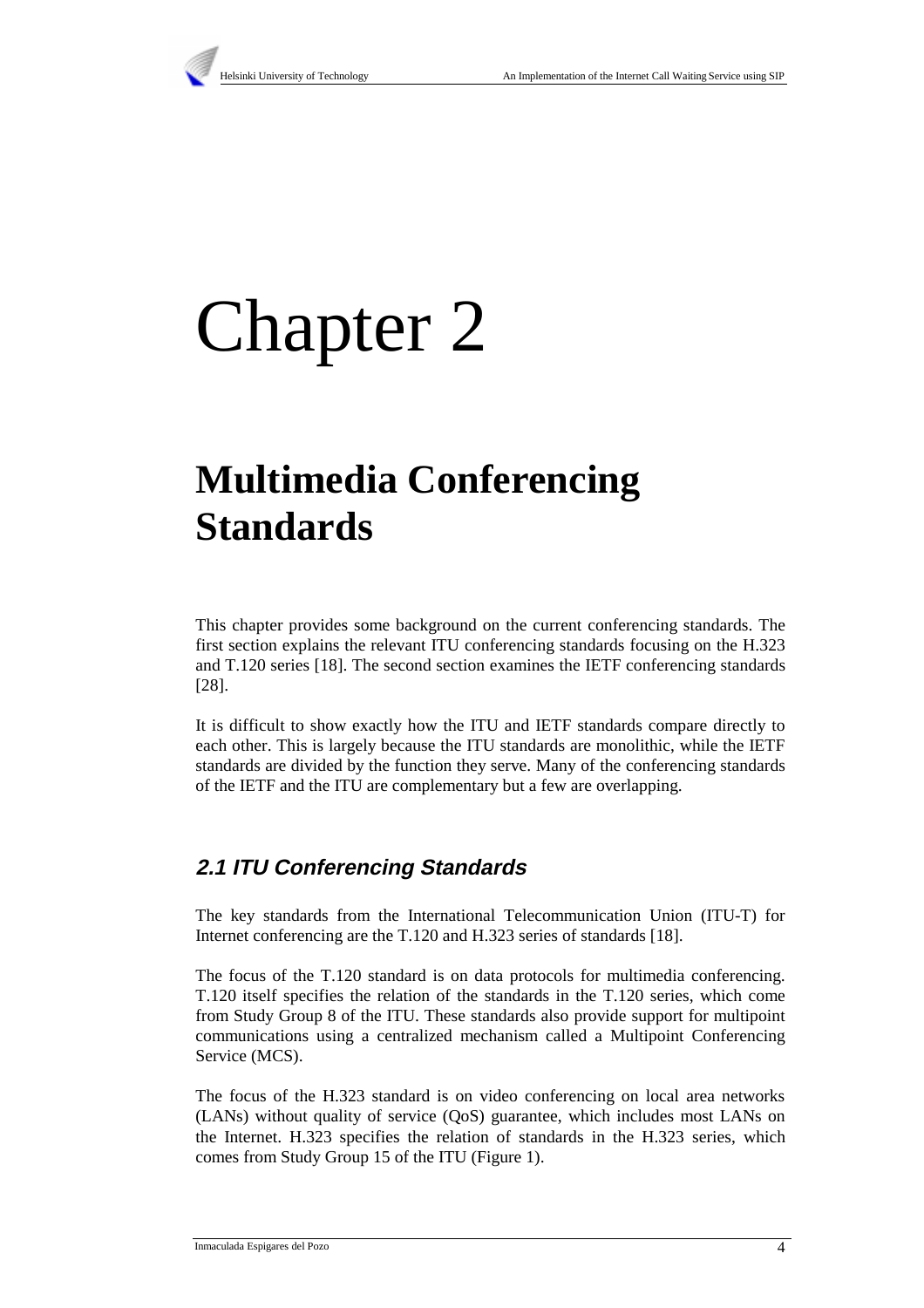

**Figure 1. H323 umbrella**

H.323 is basically an Internet "patch" of the H.320 series of standards, which specify videoconferencing over the PSTN. The T.120 and H.323 standards are complementary although it appears that there is an overlap between some of the call control functions [21].

# **2.2 IETF Conferencing standards**

The focus of the IETF multimedia conferencing has been primarily on standards to enable the use of multicast for multimedia conferencing [28]. The working group in charge of the higher level standards specifically for multicast conferencing is called the Multiparty Multimedia Session Control (MMUSIC) group [30]. To have a full understanding of standards from MMUSIC, it is necessary to understand the underlying standards that they rely on from other IETF groups. The list of standards includes:

- **Internet Group Management Protocol (IGMP)** provides management functions for multicast routers such as a router joining a multicast tree.
- **Resource Reservation protocol (RSVP)** provides the setup protocol to reserve resources in a router and it can be used to request a guaranteed QoS in an IP network.
- **Real Time Protocol (RTP) and Real Time Control Protocol (RTCP).** RTP has a short header, which is added to UDP packets for carrying real time information such as audio or video. It includes time-stamp information for synchronizing audio and video and a sequence number for detecting lost packets and identifiers. RTCP provides control information such as feedback on the quality of data transmission. RTCP can also send Source Description (SDES) packets with information on members in a multicast group, which can be used to maintain a real-time list of membership in a conference [24].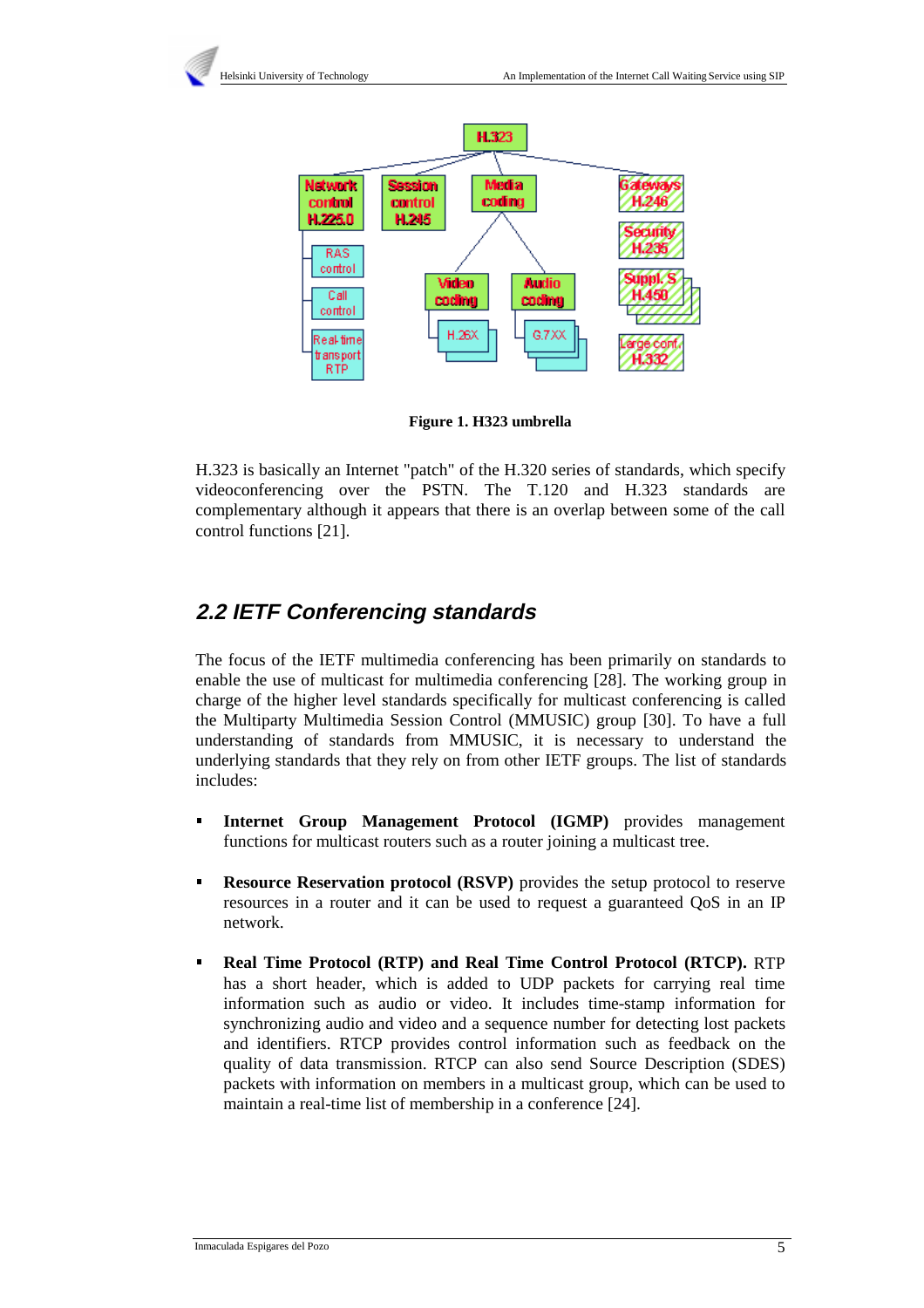# 2.2.1 MMUSIC STANDARDS

The Multiparty MUltimedia SessIon Control (MMUSIC) develops Internet standards track protocols to support Internet teleconferencing sessions [30]. MMUSIC's focus is on supporting the loosely controlled conferences that are pervasive on the MBone today.

To date, MMUSIC has drafted several protocols [29].

- **Session Description Protocol (SDP-**RFC 2327**)** and **Session Announcement Protocol (SAP)**. To distribute session descriptions (announcement of e.g. session's names, types of media, available protocols, session times, etc.) for the purposes of multimedia session initiation [23][26].
- **SAP Security**. To provide security for session announcements.
- **Real-time Stream Protocol (RTSP-**RFC 2326**)**. To control on demand delivery of real-time data [25].
- **Session Initiation Protocol (SIP)**. To initiate sessions and for inviting users to sessions [1].
- **Simple Conference Control Protocol (SCCP)**. To manage tightly controlled sessions [28].

The Session Initiation Protocol will be described and analyzed in detail in Chapter 3, as it is an important element of the study skeleton.

# **2.3 Conclusion**

Providing an integrated Internet telephony service is no small task. It requires signaling protocols, transport protocols, directory protocols, service specification languages, gateway discovery protocols, and a host of other mechanisms. In this chapter, we have provided a general overview of some of the protocols required.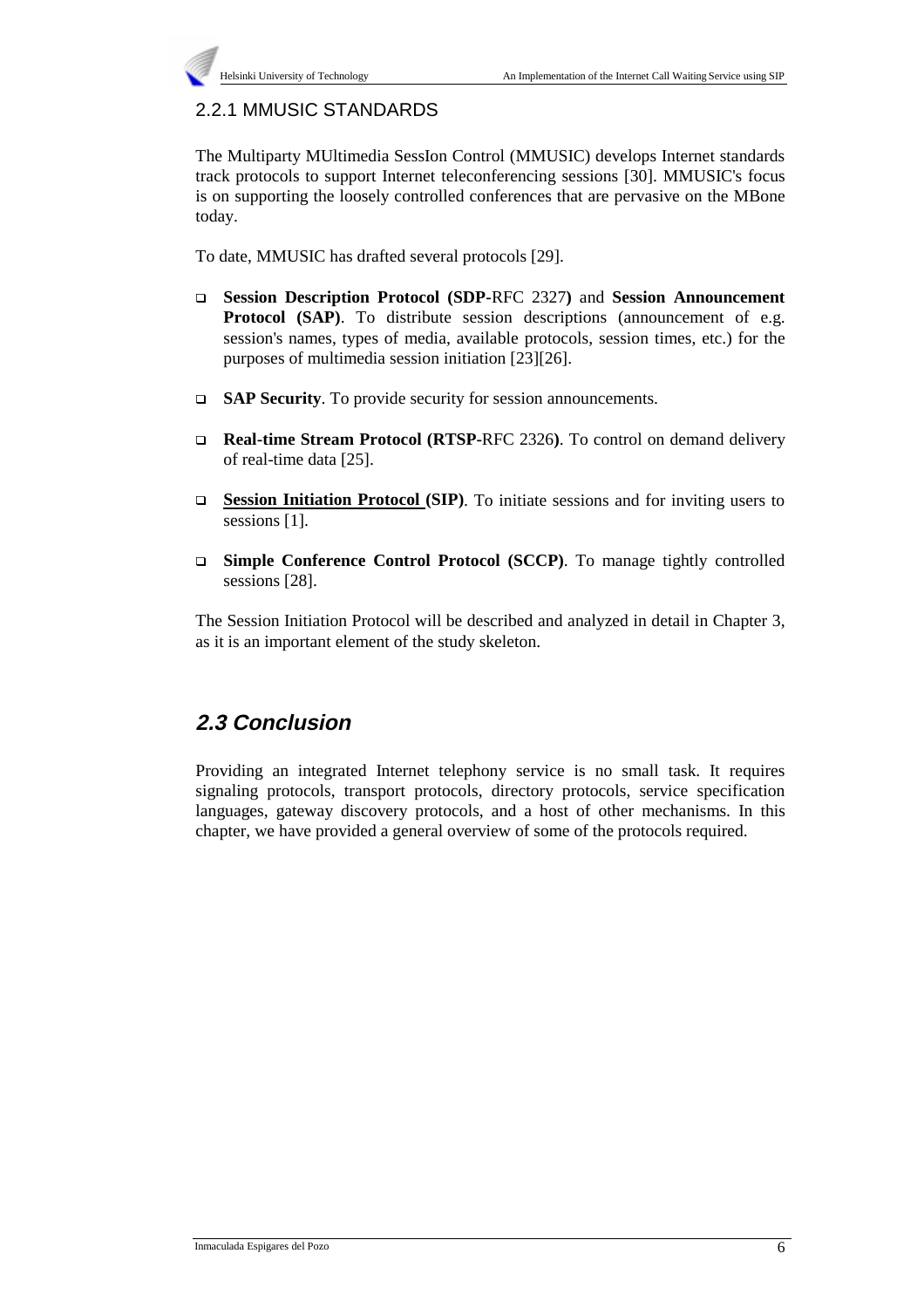

# Chapter 3

# **The Session Initiation Protocol**

*"The Session Initiation Protocol (SIP) is an application-layer control (signaling) protocol for creating, modifying and terminating multimedia sessions or calls with one or more participants."*

In this chapter we focus on the study of the Session Initiation Protocol [1]. Firstly, we give a general idea of the protocol presenting important issues such as its characteristics, its functionality, the structure of the message, and the behavior of the servers. Secondly, the Session Description Protocol (SDP) [23] is introduced and we conclude comparing the SIP and the H.323 protocols [21].

# **3.1 Main Characteristics of SIP**

The Session Initiation Protocol has distinct characteristics including the following.

- It is designed to be independent of the lower-layer transport protocol. This is because it has its own reliability system and can work with UDP as well as with TCP transport protocols.
- It invites both persons and "robots" such as a media storage service.
- It invites parties to both unicast and multicast sessions.
- It can be used to initiate sessions as well as invite members to existing sessions.
- It supports transparently name mapping and redirection services, allowing the implementation of ISDN and Intelligent Network telephone subscriber services that enable personal mobility.
- **Personal mobility** is defined as the ability of end users to originate and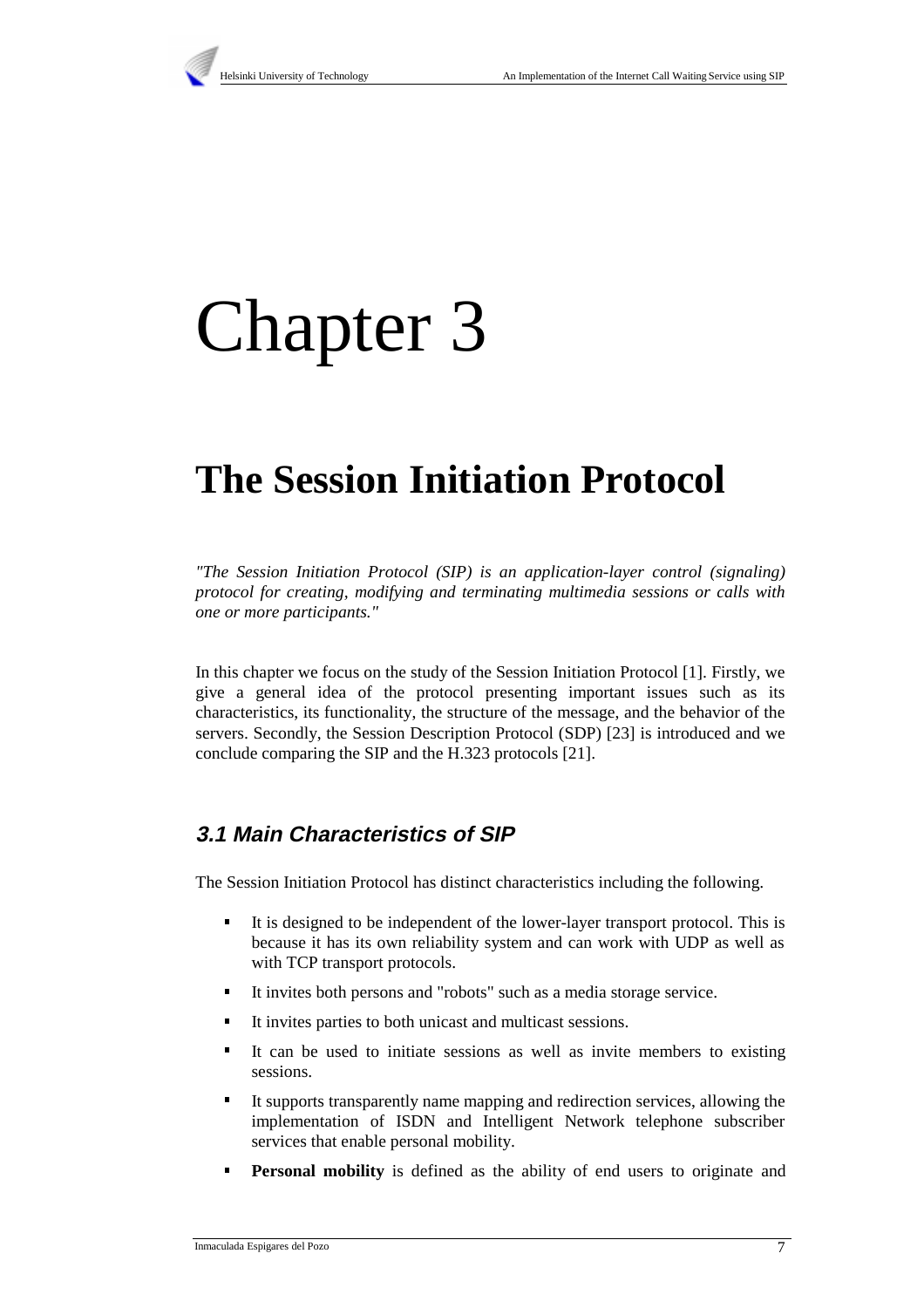

receive calls and access subscribed telecommunication services on any terminal in any location, and the ability of the network to identify end users as they move [6].

 It supports five facets of establishing and terminating multimedia communications:

**User location**: determination of the end system to be used for communication.

**User capabilities**: determination of the media and media parameters to be used.

**User availability**: determination of the willingness of the called party to engage in communications.

**Call setup**: establishments of call parameters at both called and calling party.

**Call handling**: including transfer and termination of calls.

- It can initiate multiparty calls using a Multipoint Control Unit (MCU) or fully meshed interconnection instead of multicast.
- As we presented in Chapter 2, it is designed as part of the overall IETF multimedia data and control architecture [27].
- It can be used in conjunction with other call setup and signaling protocols [22].
- It does not offer conference control services and does not prescribe how a conference is to be managed, but SIP can be used to introduce conference control protocols.
- It can invite users to sessions with and without resource reservation.
- It is text-based. This allows easy implementation, easy debugging and makes SIP extensible and flexible.

# **3.2 SIP components**

There are two components in a SIP system: a User Agent (UA) and a network server. A UA is an end system that acts on behalf of a user. Usually it consists of two parts, a client (UAC) and a server (UAS), as the user probably is wishing to both be able to call and to be called. The UAC is used to initiate a SIP request while the UAS receives requests and returns responses on behalf of the user.

There are two kinds of network servers, namely, the proxy and the redirect servers.

 $\Box$  A SIP proxy server forwards requests to the next server after deciding which one it should be. This next server could be any kind of SIP server and the proxy does not need to know the type of the next server. Before the request has reached the UAS it may have traversed several servers. Those will be traversed in reverse order by the response.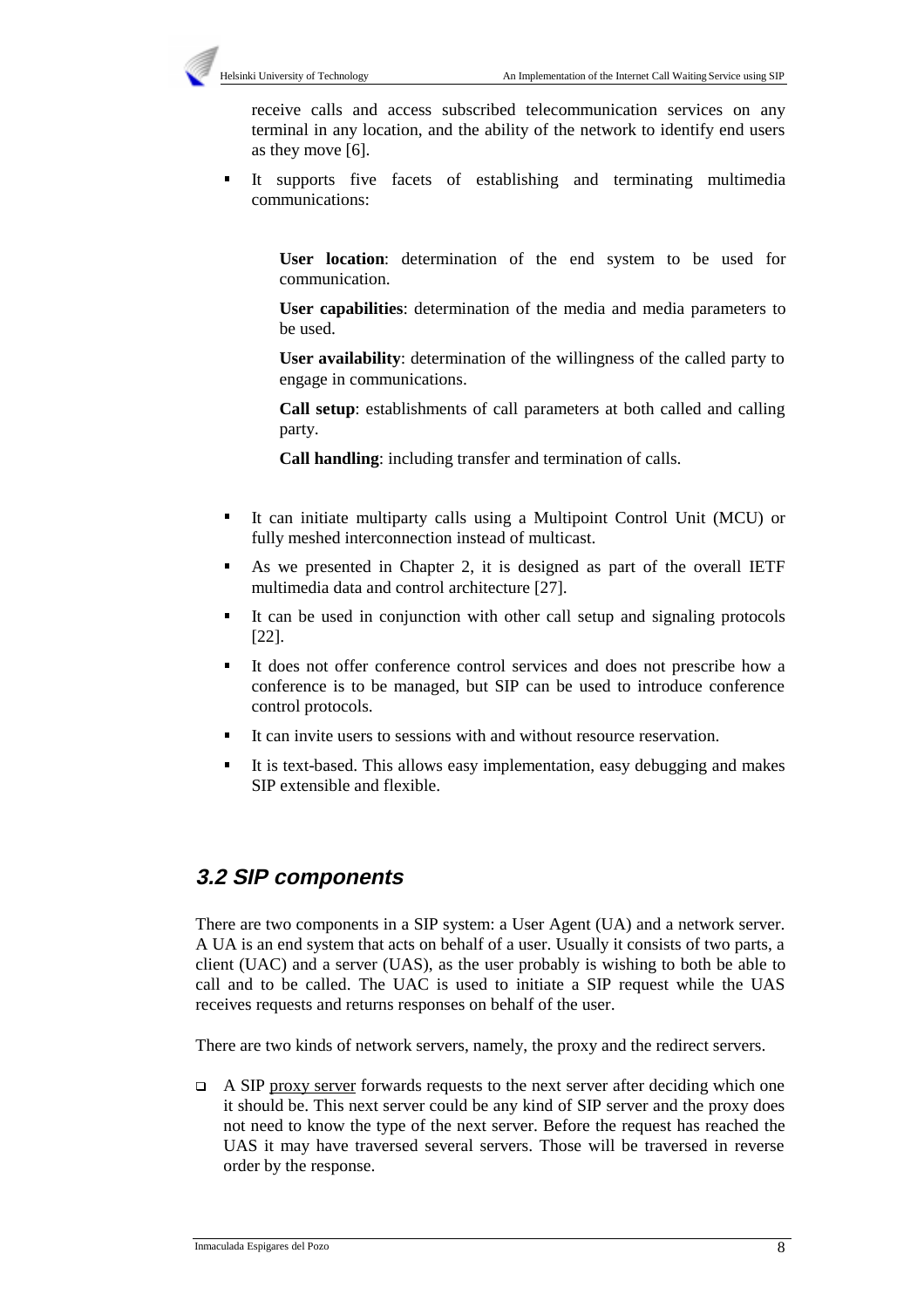

The SIP proxy server can be stateful or stateless. Table 1 shows the differences between the two models. When stateful, a proxy remembers the incoming request, which generated outgoing requests. For that purpose the stateful server creates new processes to attend each new incoming request. Instead, a stateless proxy sequentially processes each new request and forgets all the information once an outgoing request is generated. It has the benefits of less processing and memory requirements in the server.[2]

| <b>STATEFUL PROXY SERVER</b>                       | <b>STATELESS PROXY SERVER</b>                      |
|----------------------------------------------------|----------------------------------------------------|
| Maintains call context                             | No call context                                    |
| Replicates UAS/UAC to process requests/responses   | Response is not based on UA replication            |
| Call state and transaction state can be maintained | Provides client anonymity                          |
| Forking proxies require state                      | Restricted gateway access                          |
| TCP proxies must be stateful for reliability       | High processing capacity                           |
| Enhanced services require state for execution      | Allows for easier replication that the stateful    |
| Can populate billing information                   | Can have semi-stateful proxy for ultimate benefits |

### **Table 1. Proxy server: stateful, stateless.**

 $\Box$  A redirect server does not forward requests to the next server. Instead of that, it sends a redirect response back to the client containing the address of the next server to contact with.

There is also a server that accepts REGISTER requests, which is called the registrar. A registrar is typically co-located with a proxy or redirect server and may also offer location services.

# **3.3 SIP message**

A SIP message is either a REQUEST from a client to a server or a RESPONSE from a server to a client. Figure 2 depicts the structure and headers of the SIP messages.



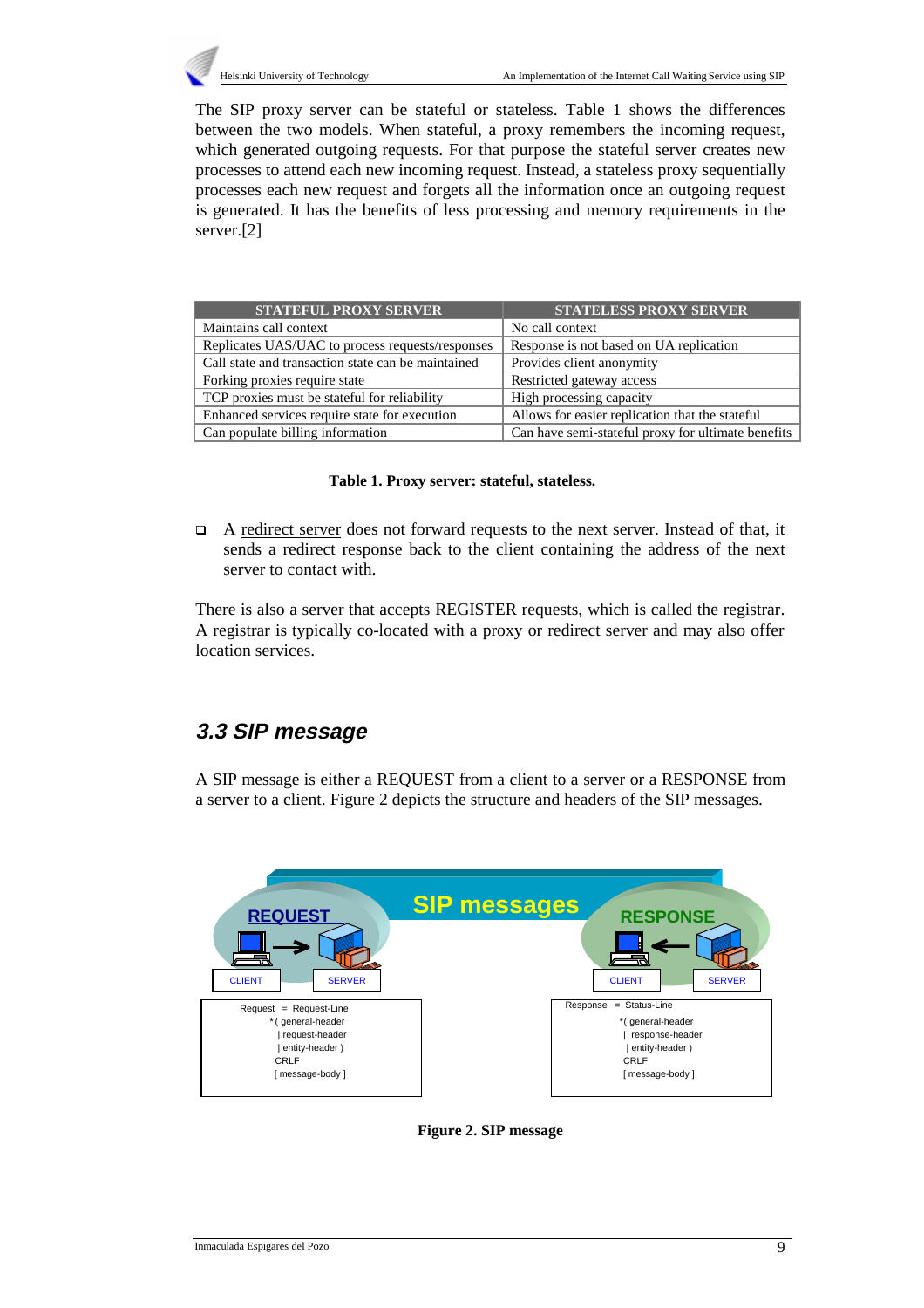# 3.3.1 REQUEST MESSAGE

The request message begins with a *Request-Line* and after that the headers are added. Those headers can be *General-headers*, *Request-headers* or *Entity-headers*. Finally, after a blank line goes the message body if necessary [2].

The Request-Line format is:

## **Method** *space* **Request-URI** *space* **SIP-Version** CRLF

The *SIP-version* is the protocol version used in the request message, e.g. SIP/2.0.

The *Request-URI* is a SIP URL or a general URI (the terms and generic syntax of URI and URL are defined in RFC 2396 [49]). It indicates the user or service to which the request is being addressed to.

Basically, the Uniform Resource Identifier (URI) is a compact string of characters for identifying an abstract or physical resource. The URI provides a simple and extensible means for identifying a resource. The specification of URI syntax and semantics is derived from concepts introduced by the World Wide Web global information initiative. URI is designed to meet the recommendations laid out in "Functional Recommendations for Internet Resource Locators" (RFC1736) and "Functional requirements for Uniform Resource Names" (RFC1737).

The URI syntax consists of a sequence of components separated by reserved characters such as ";", ":", " $@$ ", "?", and "/".

The term "Uniform Resource Locator" (URL) refers to the subset of URI that identify resources via a representation of their primary access mechanism (e.g., their network "location"), rather than identifying the resource by name or by some other attribute(s) of that resource. URL schemes that involve the direct use of an IP-based protocol to a specified server on the Internet use a common syntax for the server component of the URI's scheme-specific data:

 $\langle$ userinfo $\rangle$ @ $\langle$ host $\rangle$ : $\langle$ port $\rangle$ , where  $\langle$ userinfo $\rangle$  may consist of a user name and, optionally, scheme-specific information about how to gain authorization to access the server. The parts "<userinfo>@" and ":<port>" may be omitted.

server =  $\lceil \int$  [ userinfo " $\mathcal{Q}$ " | hostport |

The user information, if present, is followed by a commercial at-sign "@".

userinfo =  $*($  unreserved | escaped | ";" | ":" | " $\&$ " | "=" | "+" | " $\$\$ " | ",")

The host is a domain name of a network host, or its IPv4 address as a set of four decimal digit groups separated by "."

```
hostport = host [ ":" port ]
host = hostname | IPv4address
hostname = *( domainlabel "." ) toplabel [ "." ]
domainlabel = alphanum | alphanum *( alphanum | "-" *) alphanum
toplabel = alpha | alpha *( alphanum | "-" ) alphanum
IPv4address = 1*digit "." 1*digit "." 1*digit "." 1*digit
port = *digit
```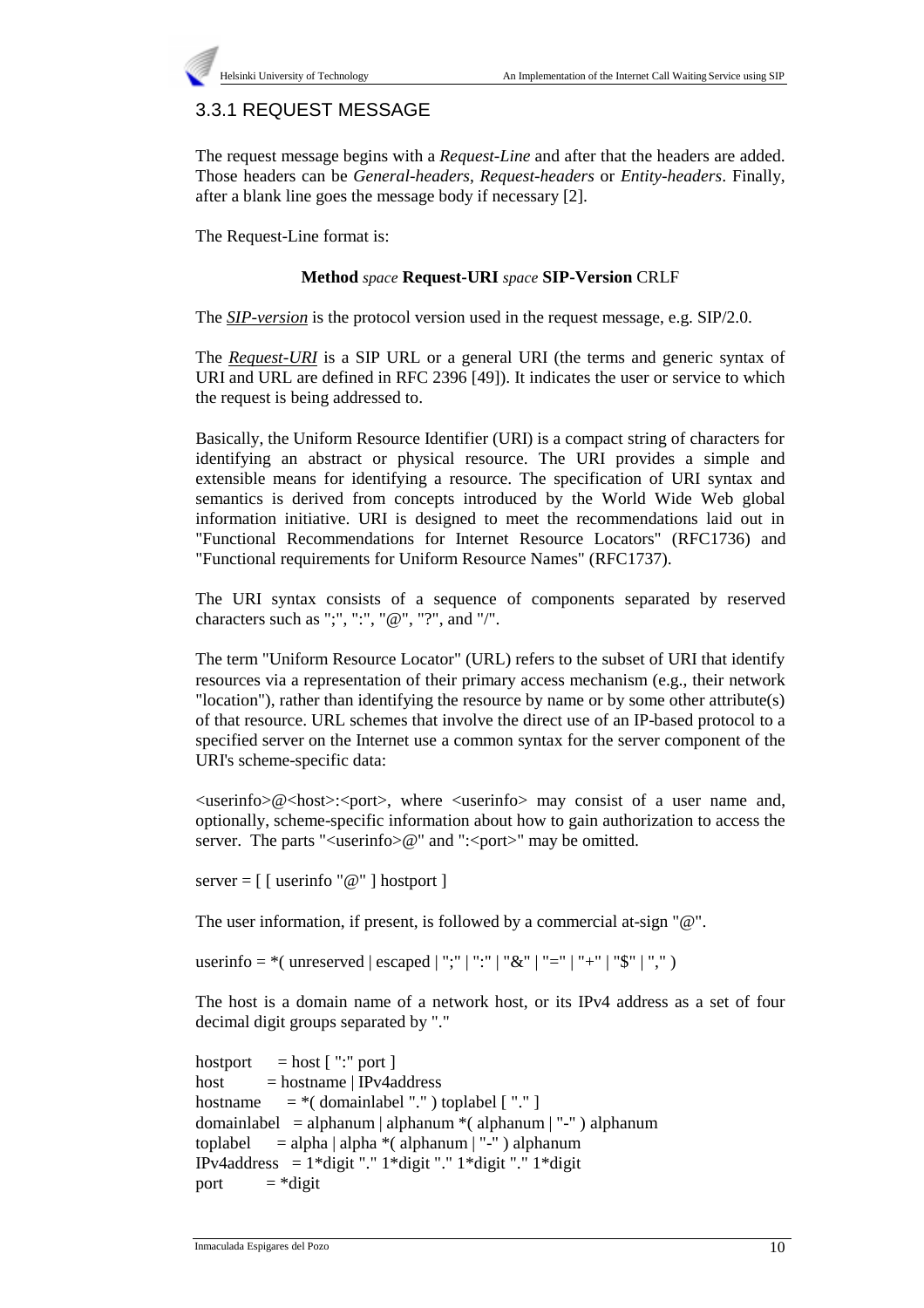Thus, basically the SIP URI follows strictly these recommendations for defining the resources location.

There are six possible *methods* that can be used in a request message. Those methods are *INVITE, ACK, BYE, CANCEL, OPTION* and *REGISTER*. The functions of these methods are described below.

- *INVITE*. This method indicates that a user or a service is being invited to participate in a session. The message body contains a description of the session to which the callee is being invited. This method has to be supported by a SIP proxy, redirect and user agent servers and user agent clients.
- *ACK* confirms that the client has received a final response to an *INVITE* request. This method is only used following an *INVITE* method. It may contain a message body with the final session description to be used by the callee. A SIP proxy, redirect and user agent servers and user agent clients must support it.
- *OPTIONS*. With this method a server is queried as to its capabilities. This method has to be supported by a SIP proxy, redirect and user agent servers and user agent clients.
- *BYE*. The UAC uses this method to indicate to the server that it wishes to release the call. It MUST be forwarded like an *INVITE* request and may be issued by either the caller or the callee. This method must be supported by proxy servers and should be supported by redirect and UA SIP servers.
- □ *CANCEL*. This method is used to cancel a pending request with the same *Call*-*ID*, *To*, *From* and *Cseq* header fields value. It does not affect a completed request, a request that has been processed or a response that has been sent back. It must be supported by proxy servers and should be supported by all other SIP server types.
- *REGISTER*. This method is used by a client to register the address listed in the *To* header field with a SIP server. The *REGISTER* request-header fields play an important role in our implementation and are defined as follows:

*Via* indicates the path taken by the REGISTER request so far.

*To:* This header contains the address-of-record whose registration is to be created or updated.

*From* contains the address-of-record of the user responsible for the registration. For first party registration, it is identical to the *To* header field value.

*Request-URI* names the destination of the registration request, i.e. the domain of the registrar. The user name must be empty.

*Call-ID:* All registration from the same user should use the same *Call-ID* header value.

*Cseq:* Registration with the same *Call-ID* must have increasing *Cseq* header values.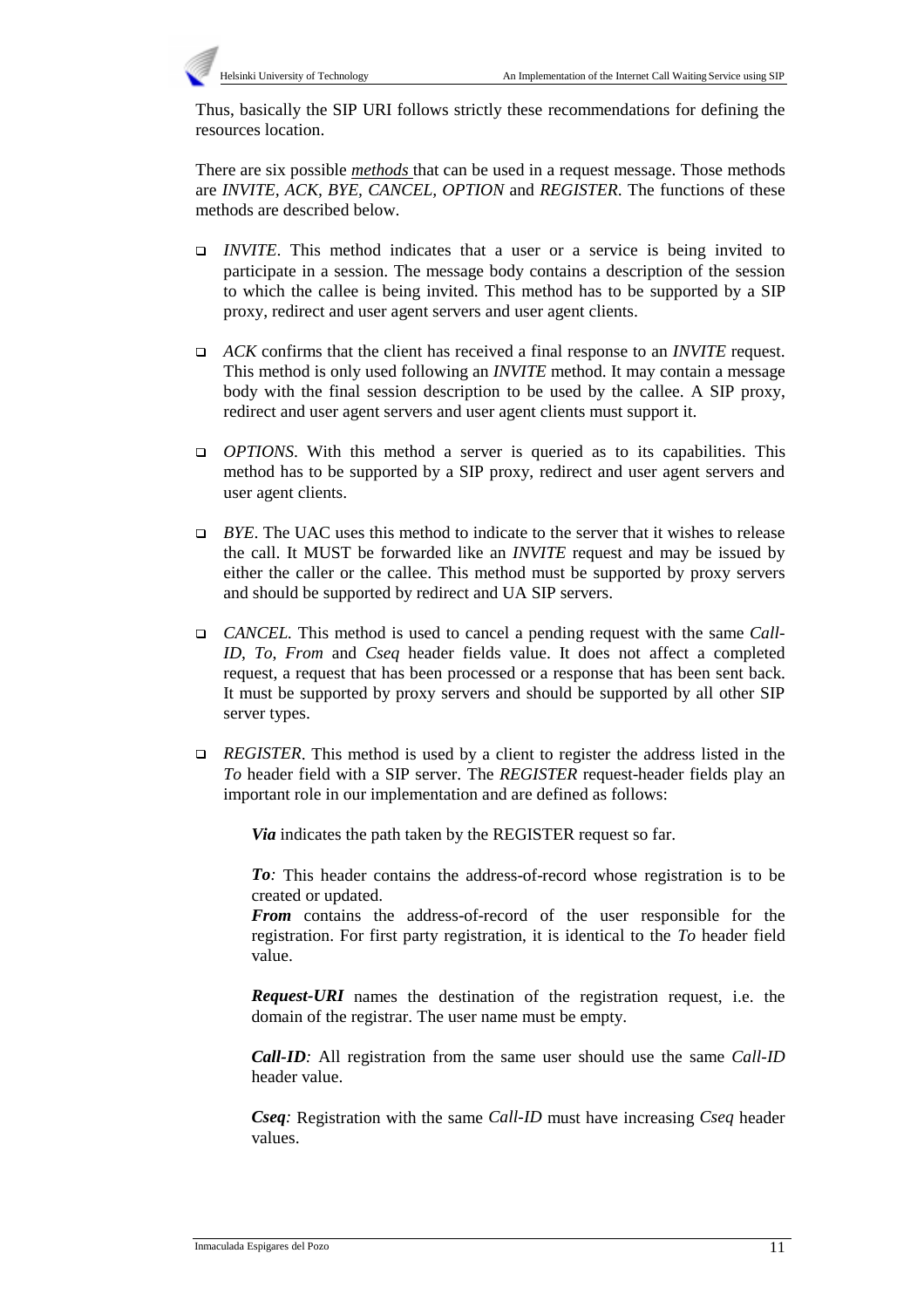*Contact:* The request may contain a *Contact* header field; future non-REGISTER requests for the URI given in the *To* header field should be directed to the address/es given in the *Contact* header.

The client must send a *REGISTER* method after certain time to refresh the registration. If this does not happen, the server should drop the registration.

Let us look at an example using the REGISTER method for a third party registration. A user at host *tct.hut.fi* registers on start-up, via multicast, with the local SIP server named *hut.fi*.

From the client to the server:

**REGISTER** sip:hut.fi SIP/2.0 **Via**: SIP/2.0/UDP tct.hut.fi **From**: sip:queca@hut.fi **To**: sip:queca@hut.fi **Call-ID**: 70710@tct.hut.fi **CSeq**: 1 REGISTER **Contact**: <sip:queca@tct.hut.fi:3890;transport=udp> **Expires**: 7200

The Expires entity-header field gives the date and time after which the message content expires. This header field is currently defined only for the REGISTER and INVITE methods.

In a REGISTER request, the client indicates how long it wishes the registration to be valid. In the response, the server indicates the earliest expiration time of all registrations. The server may choose a shorter time interval than that requested by the client, but should not choose a longer one[10].

# 3.3.2 RESPONSE MESSAGE

The response message begins with a *Status-Line* then several headers are inserted [1]. Those headers can be *General-headers*, *Response-headers* or *Entity-headers* and after a blank line goes the message body, if necessary. The Response-Line format is:

### **SIP-version** *space* **Status-Code** *space* **Reason-Phrase** CRLF

The *Reason-Phrase* is intended to give a short textual description of the *Status-Code*. The *Status-Code* is a 3-digit integer that indicates the outcome of the attempt to understand and satisfy the request. The first digit of the *Status-Code* defines the class of the response. In SIP there are six types of responses due to the six possible values of the *Status-Code* first digit, and they are listed below: *1ne Status-Code* is a 3-digit integer that indicates the outcome of the atte understand and satisfy the request. The first digit of the *Status-Code* defines the of the response. In SIP there are six types of responses du

*Ixx:* **Informational** – the request was received and it is going to be processed.<br>2xx: Success – the action was successfully received, understood and accepted. *3xx:* **Informational** – the request was received and it is going to be processed.<br>2xx: **Success** – the action was successfully received, understood and accepted.<br>3xx: **Redirection** – further actions need to be taken in or

*Ixx:* **Informational** – the request was received and it is going to be processed.<br> *2xx:* **Success** – the action was successfully received, understood and accepted.<br> *3xx:* **Redirection** – further actions need to be taken

server.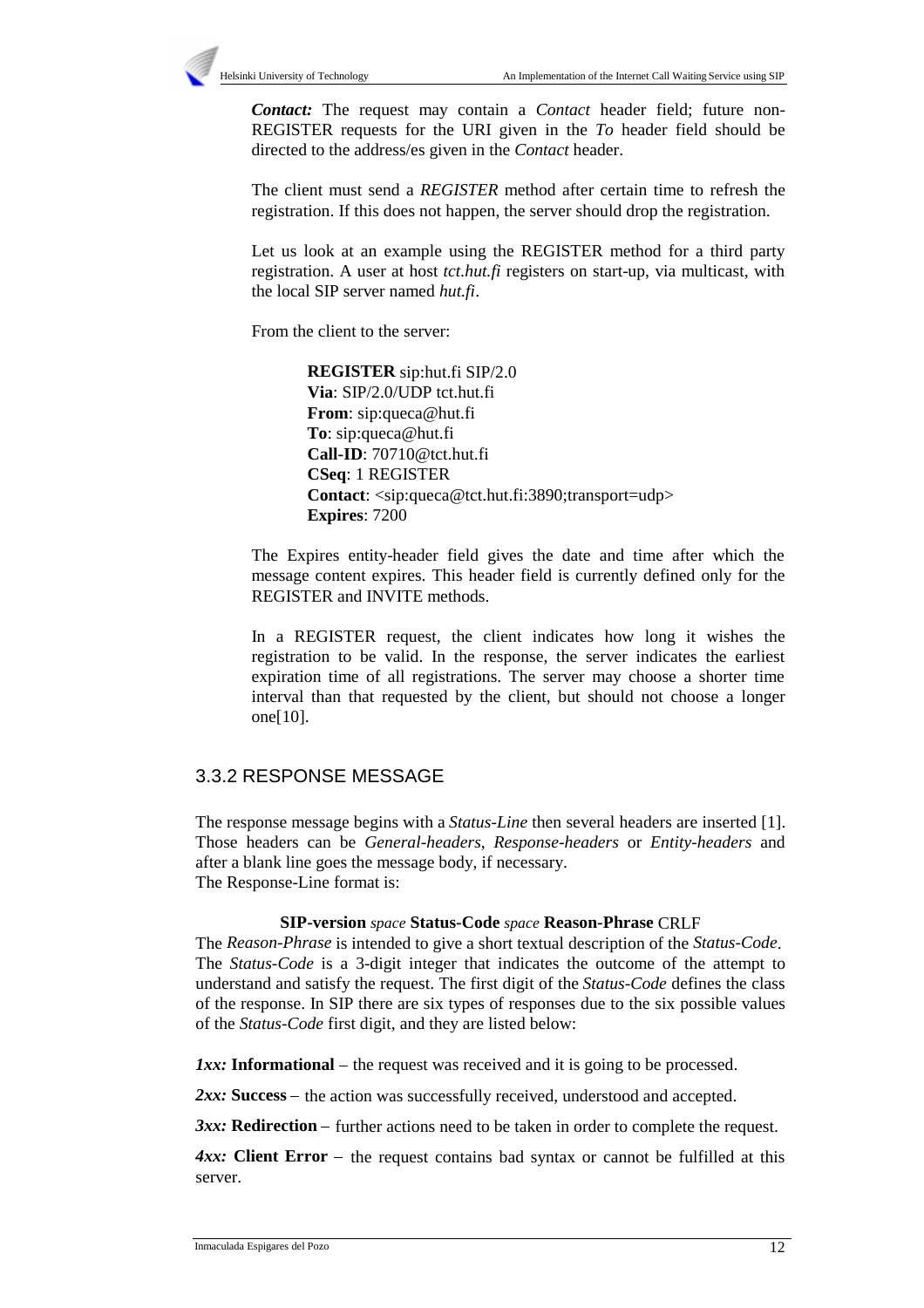

*5xx:* **Server Error** – the server failed to fulfil an apparently valid request.

**6xx:** Global Failure – the request cannot be fulfilled at any server.

The SIP response codes are based on these six response types and can be easily extended because only a few of the possible codes are defined. It is necessary that the applications understand the class of any response code. The response codes defined are enlisted in Figure 3.

| <b>INFORMATIONAL</b>                | <b>REDIRECTION</b>                   |
|-------------------------------------|--------------------------------------|
| "100" Trying                        | "300" Multiple Choices               |
| "180" Ringing                       | "301" Moved Permanently              |
| "181" Call Is Being Forwarded       | "302" Moved Temporarily              |
| "182" Oueued                        | "303" See Other                      |
| <b>SUCCESS</b>                      | "305" Use Proxy                      |
| "200" OK                            | "380" Alternative Service            |
| <b>CLIENT ERROR</b>                 | "411" Length Required                |
| "400" Bad Request                   | "413" Request Message Body Too Large |
| "401" Unauthorized                  | "414" Request-URI Too Large          |
| "402" Payment Required              | "415" Unsupported Media Type         |
| "403" Forbidden                     | "420" Bad Extension                  |
| "404" Not Found                     | "480" Temporarily Not Available      |
| "405" Method Not Allowed            | "481" Transaction Does Not Exist     |
| "406" Not Acceptable                | "482" Loop Detected                  |
| "407" Proxy Authentication Required | "483" Too Many Hops                  |
| "408" Request Timeout               | "484" Address Incomplete             |
| "409" Conflict                      | "485" Ambiguous                      |
| " $410$ " Gone                      | "486" Busy Here                      |
| <b>SERVER ERROR</b>                 | <b>GLOBAL FAILURE</b>                |
| "500" Internal Server Error         | 4.600                                |
| "501" Not Implemented               | <b>Busy Everywhere</b>               |
| "502" Bad Gateway                   | "603"                                |
| "503" Service Unavailable           | Decline                              |
| "504" Gateway Timeout               | "604" Does Not Exist Anywhere        |
| "505" SIP Version Not Supported     | "606" Not Acceptable                 |



# 3.3.3 HEADER FIELDS

The ordering of the header fields is not important in general [5]. The only requirement is that the header fields, which are hop-by-hop, must appear before any header fields, which are end-to-end. Other fields can be added as required and a server should ignore the headers that it does not understand. Proxy can add a *Via* field but it cannot reorder the existing headers.

Table 2 shows the set of headers.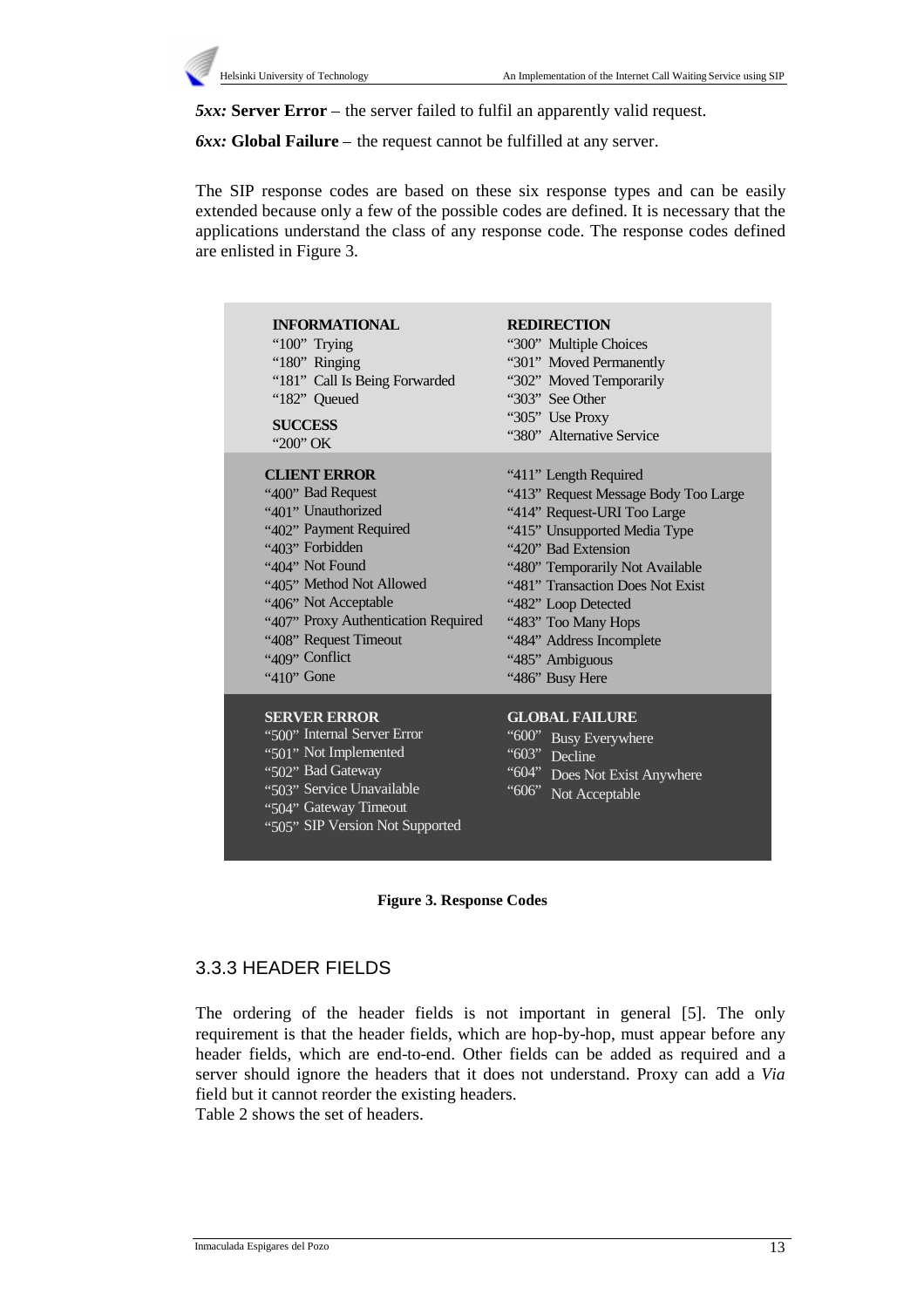| <b>GENERAL-HEADER</b> | <b>ENTITY-HEADER</b> | <b>REOUEST-HEADER</b> | <b>RESPONSE-HEADER</b> |
|-----------------------|----------------------|-----------------------|------------------------|
| Accept                | Content-Encoding     | Authorization         | Allow                  |
| Accept-Encoding       | Content-Length       | Contact               | Proxy-Authenticate     |
| Accept-Language       | Content-Type         | Hide                  | Retry-After            |
| Call-ID               |                      | Max-Forwards          | Server                 |
| Contact               |                      | Organization          | Unsupported            |
| Cseq                  |                      | Priority              | Warning                |
| Date                  |                      | Proxy-Authorization   | WWW-Authenticate       |
| Encryption            |                      | Proxy-Require         |                        |
| Expires               |                      | Route                 |                        |
| From                  |                      | Require               |                        |
| Record-Route          |                      | Response-Key          |                        |
| Timestamp             |                      | Subject               |                        |
| Tо                    |                      | User-Agent            |                        |
| Via                   |                      |                       |                        |
|                       |                      |                       |                        |

### **Table 2. Header Fields**

- **GENERAL HEADER FIELD:** It is applied both to request and response messages. They can be extended reliably only in combination with a change in the protocol version, so the unrecognized header fields are treated as *entityheader* fields.
- **ENTITY HEADER FIELD:** They define information about the message-body or about the resource identified by the request.
- **REQUEST HEADER FIELD:** They allow the client to pass additional information about the response, which cannot be placed in the *Status-Line*. They can be extended reliably only in combination with a change in the protocol version. Unrecognized fields are treated as *entity-header* fields.
- **RESPONSE HEADER FIELD:** They allow the server to pass additional information about the response, which cannot be placed in the *Status-Line*. These header fields give information about the server and about further access to the resource identified by the *Request-URI*.

## 3.3.4 SIP MESSAGE BODY

All the requests MAY have a message body, except the *BYE* request. For the *INVITE*, *ACK* and *OPTIONS* requests it is always a session description. In most cases it will follow the Session Description Protocol (SDP) since SIP and SDP belong to the same protocol family [23]. The SDP is described in chapter 4.

The SIP message body length should be given in the *Content-Length* header field. And the *Content-Type* header field must give the type of the message. If the message is encoded, it must be indicated in the *Content-Encoding* header field.

### Inmaculada Espigares del Pozo 14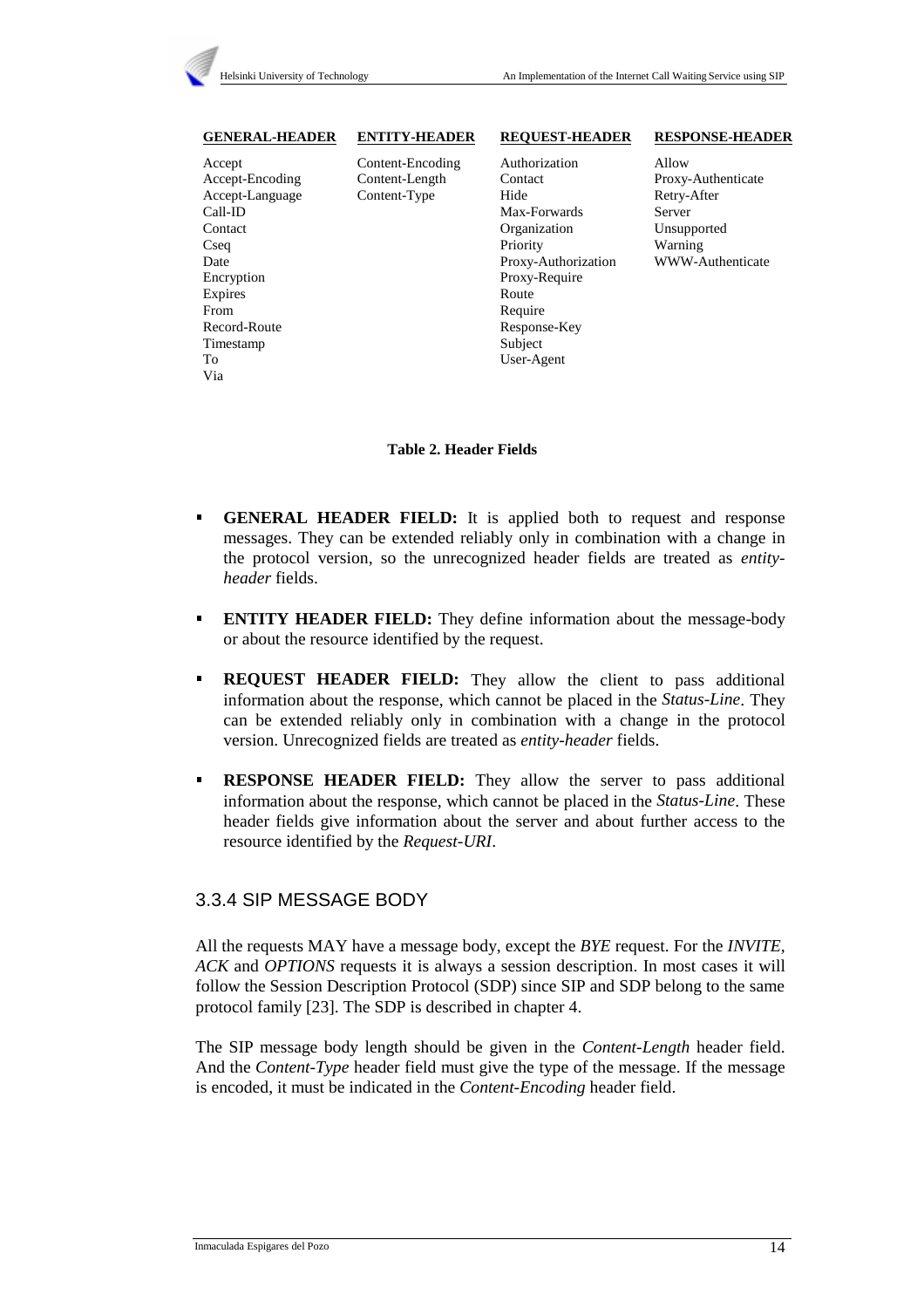

# **3.4 Basic protocol functionality and operation**

To understand the basic operation of the SIP protocol we have drawn some pictures showing the main transactions and how the different servers take part in the establishment of the desired communication between the caller and the callee.

# 3.4.1 SIP INVITATION

A successful SIP invitation consists of two requests [9]. The first one is always an *INVITE* and it is followed by an *ACK*. The *INVITE* request asks the callee to join a particular conference or to establish a two-party conversation. After the callee has agreed to participate in the call, the caller confirms that it has received that response by sending an *ACK* request. If the caller no longer wants to participate in the call, it sends a *BYE* request instead of an *ACK*. Figure 4 presents the basic transactions to setup a call.



**Figure 4. Call Setup (both endpoints registered, proxy routed call setup)**

The *INVITE* request typically contains a session description that provides the called party with the information required to be able to join the session.

There are two different ways of establishing the communication depending on the server (proxy or redirect server) that we find on the way from the caller to the callee.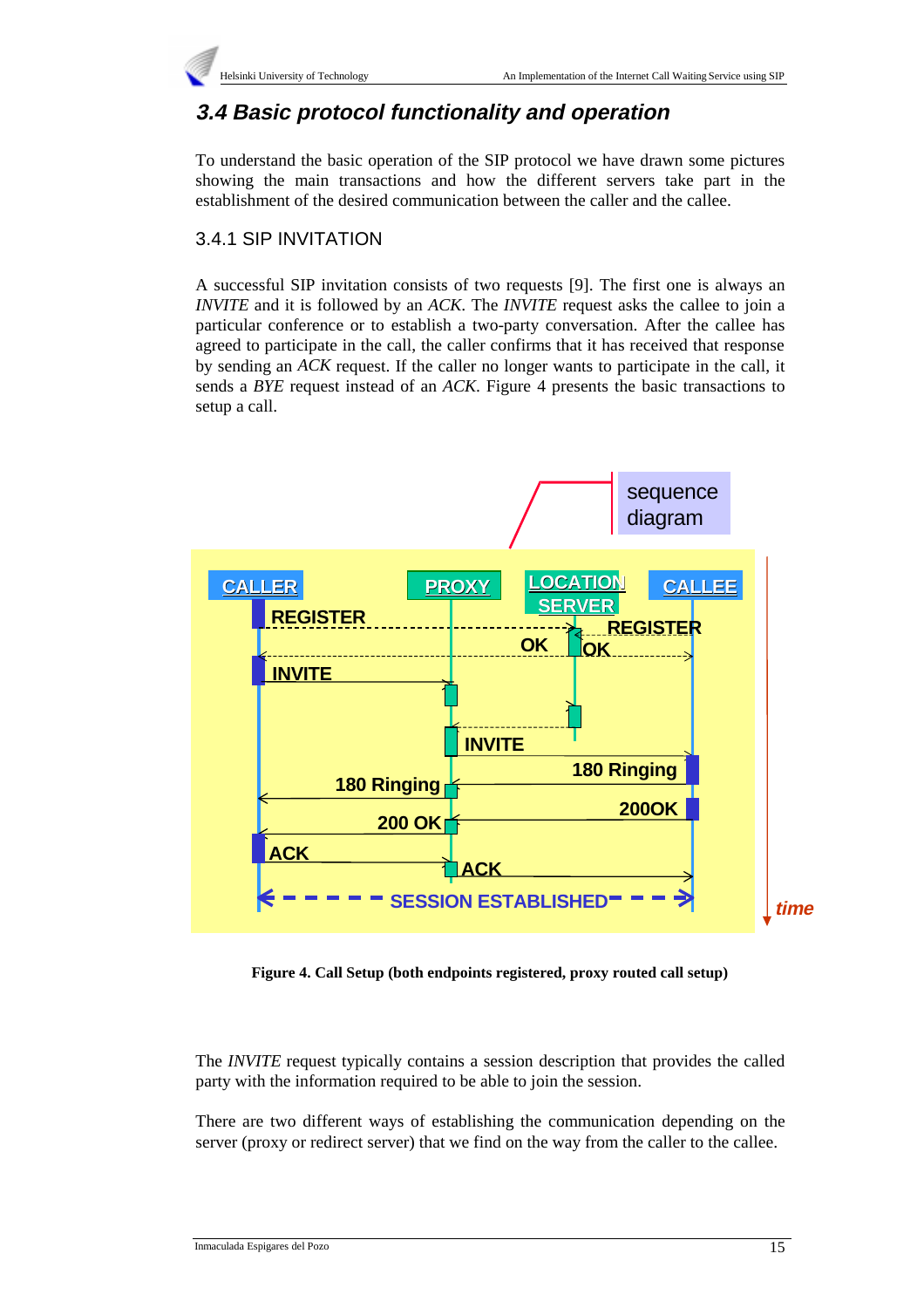- **A.** If the server is a PROXY SERVER, the establishment of the communication between the two parties is shown in Figure 5:
	- 1. The caller sends the SIP *INVITE* request to the proxy server. The proxy server accepts it.
	- 2. The proxy server contacts the location service with all or parts of the address. The SIP server, according to the *To* field, consults its own database to check if the user's registration already exists. Afterwards, the server tries to find other possible locations of the user. For that purpose, the SIP server sends a query to a remote LDAP server including the SIP URL received in the request. The locations returned by the LDAP server, are included in the Contact field of the following messages [32].
	- 3. The proxy server obtains a more precise location.
	- 4. The proxy server issues a SIP *INVITE* request to the address/es returned by the location service.
	- 5. The user agent server alerts the user and returns a success indication to the proxy server.
	- 6. The proxy server returns the success result (OK) to the original caller.
	- 7. The caller using an *ACK* request confirms the receipt of this message.
	- 8. The *ACK* request is forwarded to the callee and can also be sent directly to the callee by passing the proxy.



**Figure 5. Communication through a proxy server**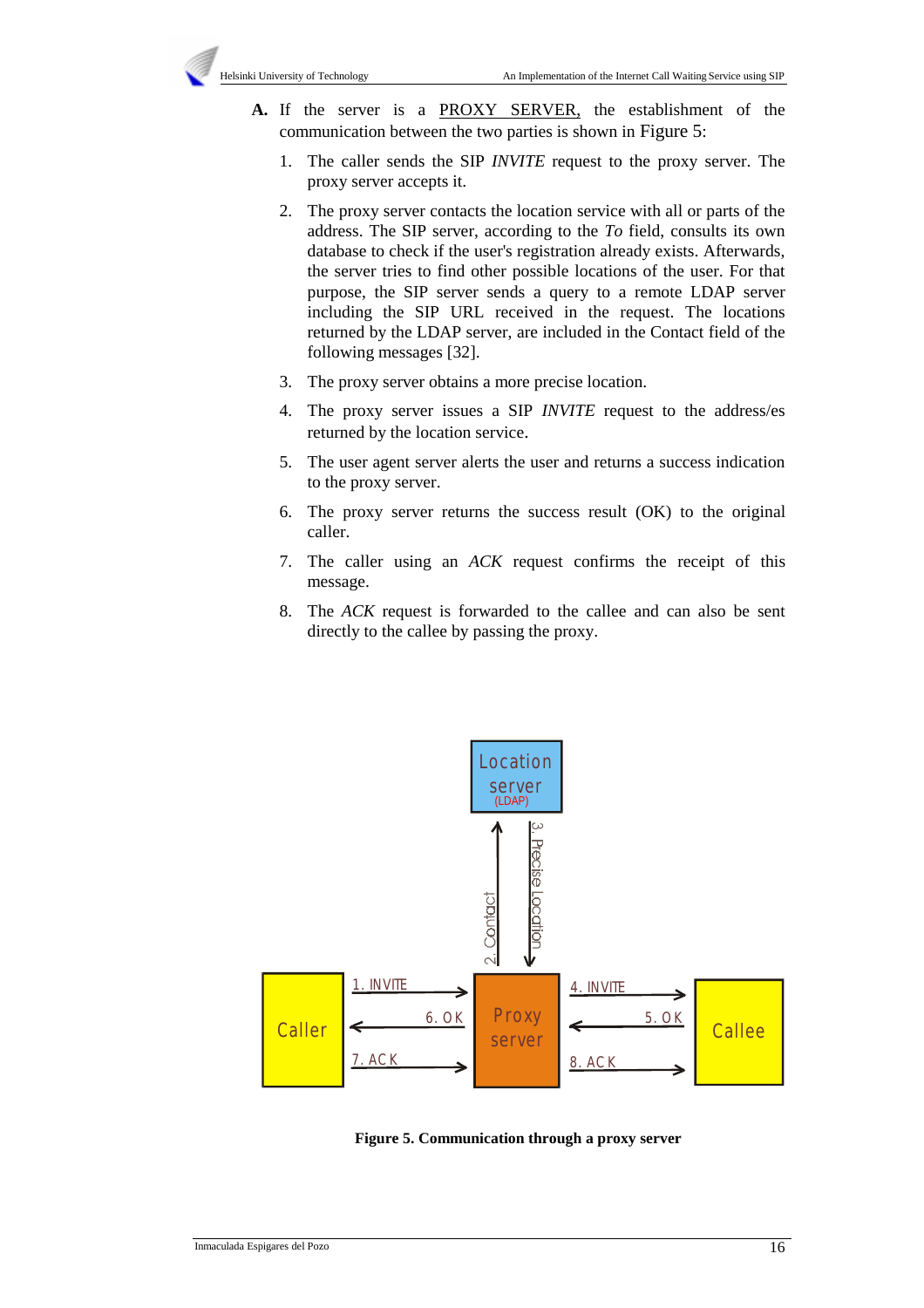

**B.** But if the server is a **REDIRECT SERVER**, the communication is completed in a different way, shown in Figure 6 and Figure 7.



**Figure 6. SIP operation in redirect mode**

- 1. The caller sends the SIP *INVITE* request to the redirect server. The redirect server accepts it.
- 2. The redirect server contacts the location service with all or parts of the address as was explained in the proxy section.
- 3. The redirect server obtains a more precise location.
- 4. The redirect server returns the address to the caller.
- 5. The address is acknowledged from the caller via an *ACK* request.
- 6. The caller issues a new request, with the same *call-ID* but a higher *CSeq* to the address returned by the first server.
- 7. The call succeeds (OK).
- 8. The caller and the callee complete the handshake with an *ACK*.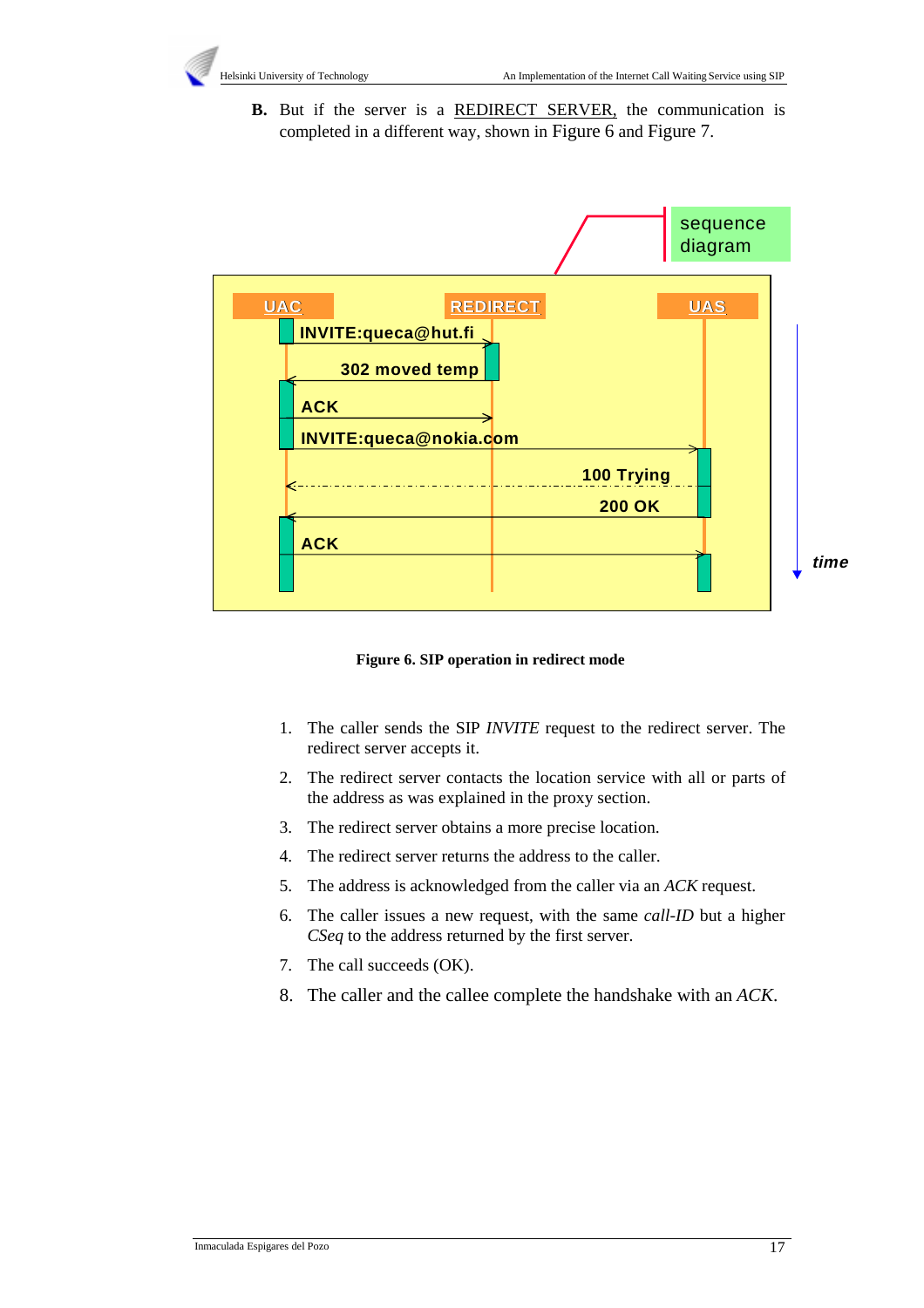



# 3.4.2 PROXY SERVER versus REDIRECT SERVER

After analyzing the different ways of establishing the communication, in Table 3 we include a comparison between both kinds of servers. The Redirect server requires a minimal implementation to process the incoming requests and gives back the address of the next server to contact with. Instead, the proxy server needs more computational resources to process the requests and to send back a response according to the request contents. The advantage of the proxy is the flexibility provided for service implementations in the server management request according to user requirements [2].

| <b>PROXY SERVER</b>                         | <b>REDIRECT SERVER</b>              |
|---------------------------------------------|-------------------------------------|
| Can be stateful or stateless.               | High capacity.                      |
| Flexible, network service implementations.  | Minimal state overhead.             |
| Reliability achieved through replication.   | Service execution pushed to client. |
| Scalability achieved through partitioning.  |                                     |
| Overload potential, if not properly scaled. |                                     |

### **Table 3. Proxy server vs Redirect server**

# 3.4.3 LOCATING A USER

When a proxy or a redirect server contacts a location server, it can respond with a list of zero or more addresses where the user can be reached. This is because the user may be logged at more than one host or because the location server has inaccurate information. The action taken on receiving a list of locations varies with the type of the SIP server.

A redirect server will tell the caller all the addresses where the callee can be located and it is the caller, which decides what to do.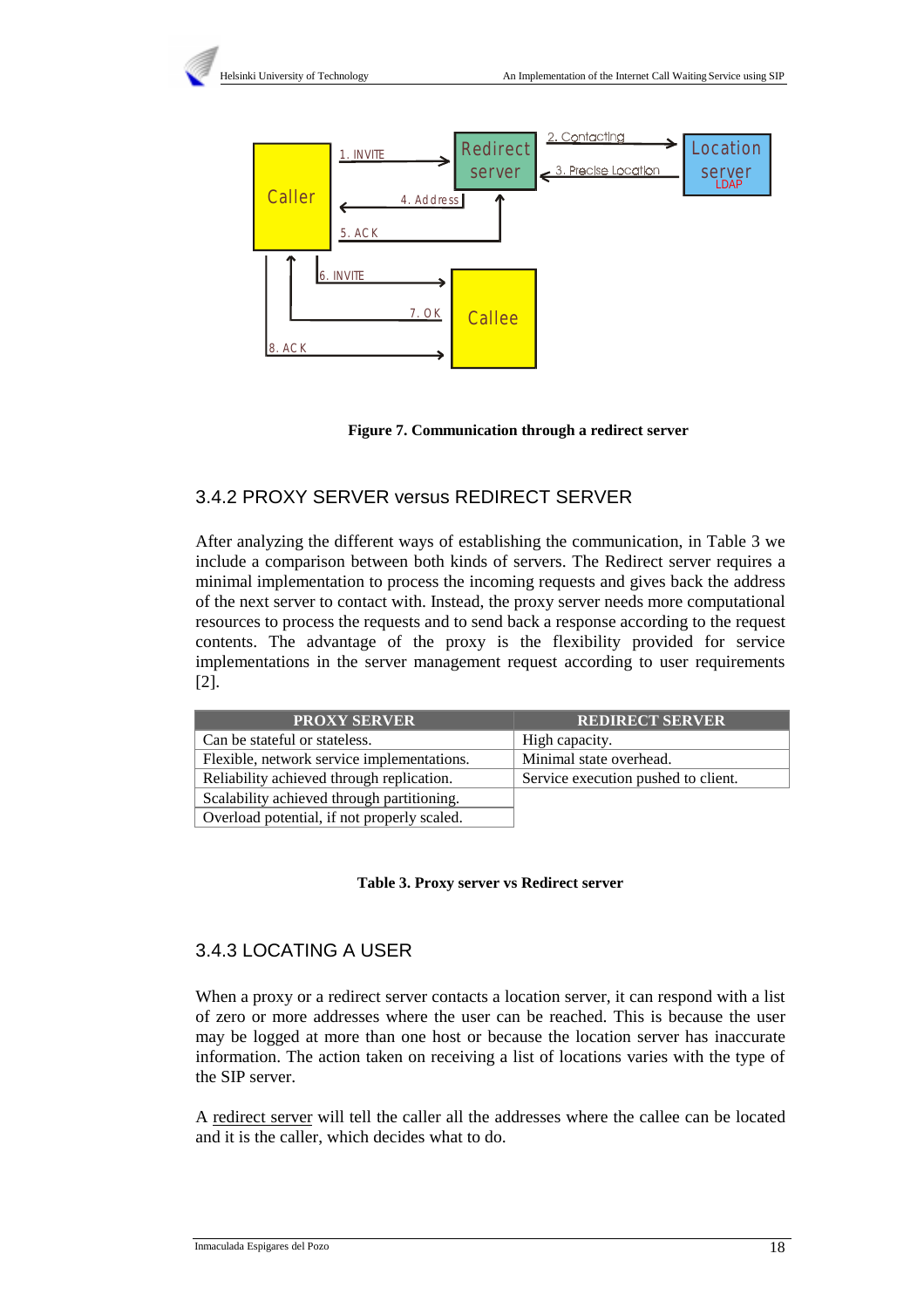

A proxy server will try the addresses given by the location server sequentially or in parallel until the call is successful or the callee has reclined the call.

To follow the way the message has taken, when a proxy server forwards a SIP request it adds a *VIA-header* to the message with its address. It is done so the response can follow the same way back. The order of the *VIA-headers* is important: a new *VIA-header* must be added to the end of the *VIA-headers* list of the message. This is also useful to prevent loops. A proxy server must not forward a request to a server that is already in the *VIA-header* list.

# 3.4.4 SIP ADDRESSES

The *objects* addressed by SIP are users at hosts identified by a SIP URL [49]. The SIP URL has the form:

*user@host*

- □ The *user* part is a user name, a civil name or a telephone number.
- The *host* part is either a domain name having e.g. a numeric network address.

A SIP address can designate an individual, the first available person from a group of individuals or a whole group. SIP URLs are used within SIP messages to indicate the originator, the current destination and the final recipient of a SIP request. Also they are used to specify redirection addresses, although this is not always true because some of the addresses mentioned above may be non-SIP URLs. SIP URLs can also be embedded in web pages or other hyperlinks indicating the use of the *INVITE* method.

# 3.4.5 SIP MOBILITY EXAMPLE

In this section we make use of one of the most tempting SIP characteristics [6]. It is *supporting advanced personal mobility services*. We describe a possible real situation to present how the call forwarding service works. We have used several pictures to clarify the distinct steps.

A user of the system, Queca, works in Nokia Research Center and she has a nice office there. She also has an office in Helsinki University of Technology (HUT) and she sometimes assists courses in the telecommunications laboratory.

Figure 8a shows how one day, as Queca does not want to loose the calls arriving to her office in Nokia, she decides to use the Call Forwarding service. She sends a REGISTER message to the Nokia SIP Server listing her HUT address (*queca@hut.fi)* as a forwarding address. The same picture shows how the HUT SIP Server is notified of the two Queca's addresses at HUT. For this purpose, she registers both her lab machine *(queca@lab.hut.fi)* and her office machine *(queca@office.hut.fi).*

Last time Queca was at HUT she set up her lab computer to automatically forward calls back to her Nokia address. Forgetting about this, she restarts her client in the lab with the same configuration. This forgetfulness will produce an error later on.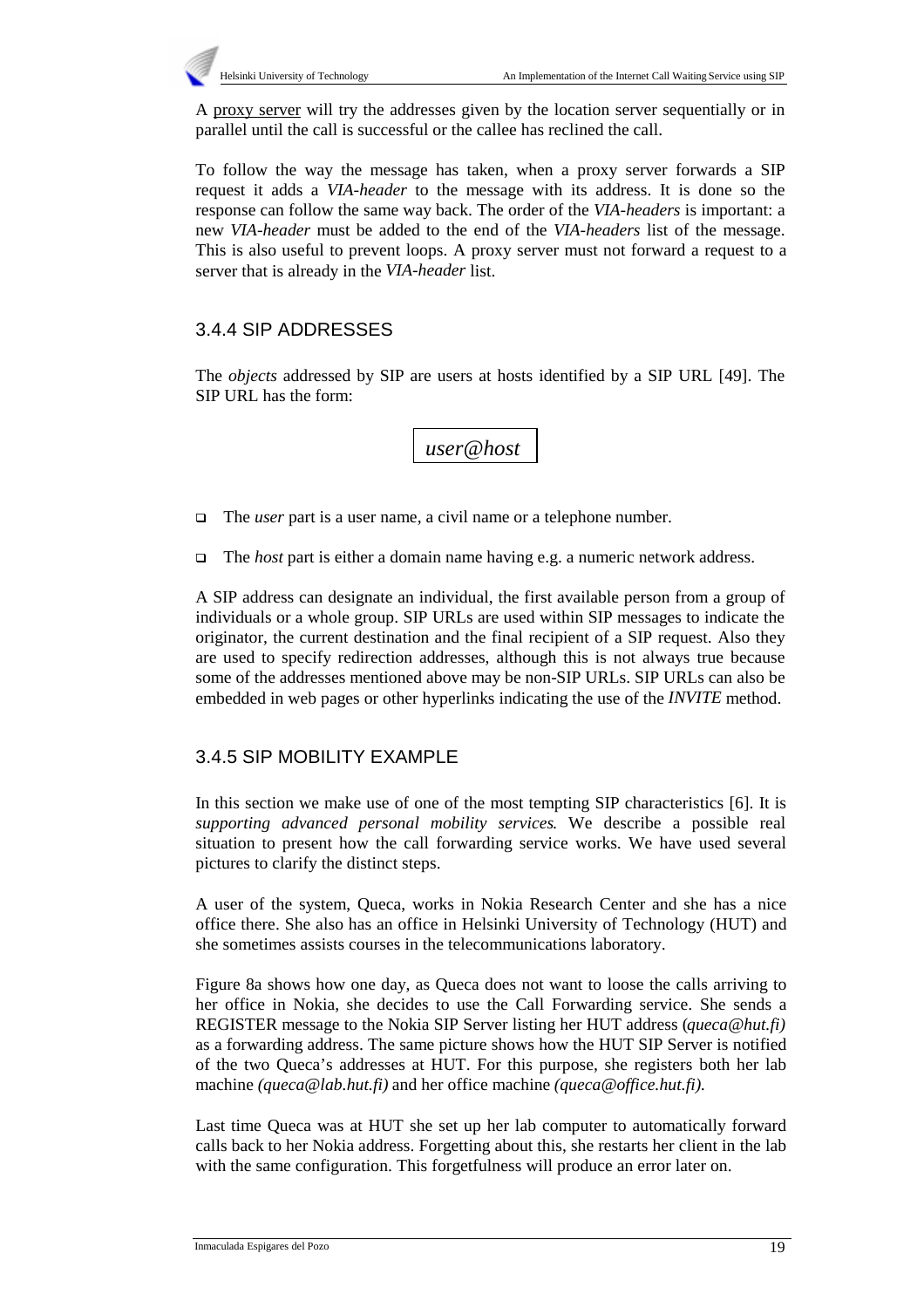

In Figure 8b Queca's friend working for Ericsson (*jose@ericsson.se)*, Jose, decides to call her. He thinks that she is in Nokia so he tries to reach her there. He places a call to *queca@nokia.com.* Using DNS the caller resolves nokia.com to the address of the Nokia SIP server, which receives the call request. The Nokia SIP server checks its registration and policy databases. Attending to the Queca's service registration the SIP server forwards the call request to *queca@hut.fi*. When the request arrives to the HUT SIP server, this one does a policy and database lookup determining that there are two different addresses for Queca at HUT: *queca@lab.hut.fi* and *queca@office.hut.fi.* So the HUT SIP server sends the call to both addresses simultaneously.

Following we can see what happens when both phones receive the call (Figure 8c). The office one starts ringing and the other, according to its outdated configuration, forwards the call back to the Nokia SIP server. This server getting back the call determines that an error has occurred and returns an error response to the laboratory machine, which sends an error code as well to the HUT SIP server. This server does not forward the error to Jose because it simultaneously receives an accepted call from the office. In the case that this server had received an error from both places the error would have been forwarded to the server in Nokia.

Meanwhile, Queca answers the phone accepting the incoming call. To do so she sends a positive response back to the HUT SIP server. It immediately informs the Nokia SIP server about the new status, which forwards an OK response to Jose. Then, the communication between Jose and Queca is established (Figure 8d). The example illustrates a number of salient features of SIP.

- It shows how a call request can cause a "hunt" for a user to ensue hopping between multiple servers until the final target of the call is found.
- $\Box$  It demonstrates the loop detection features of SIP.
- It proves how a server can fork requests to speed up the process of contacting the desired user.
- $\Box$  It confirms how SIP servers are used in a call only for the initial transaction.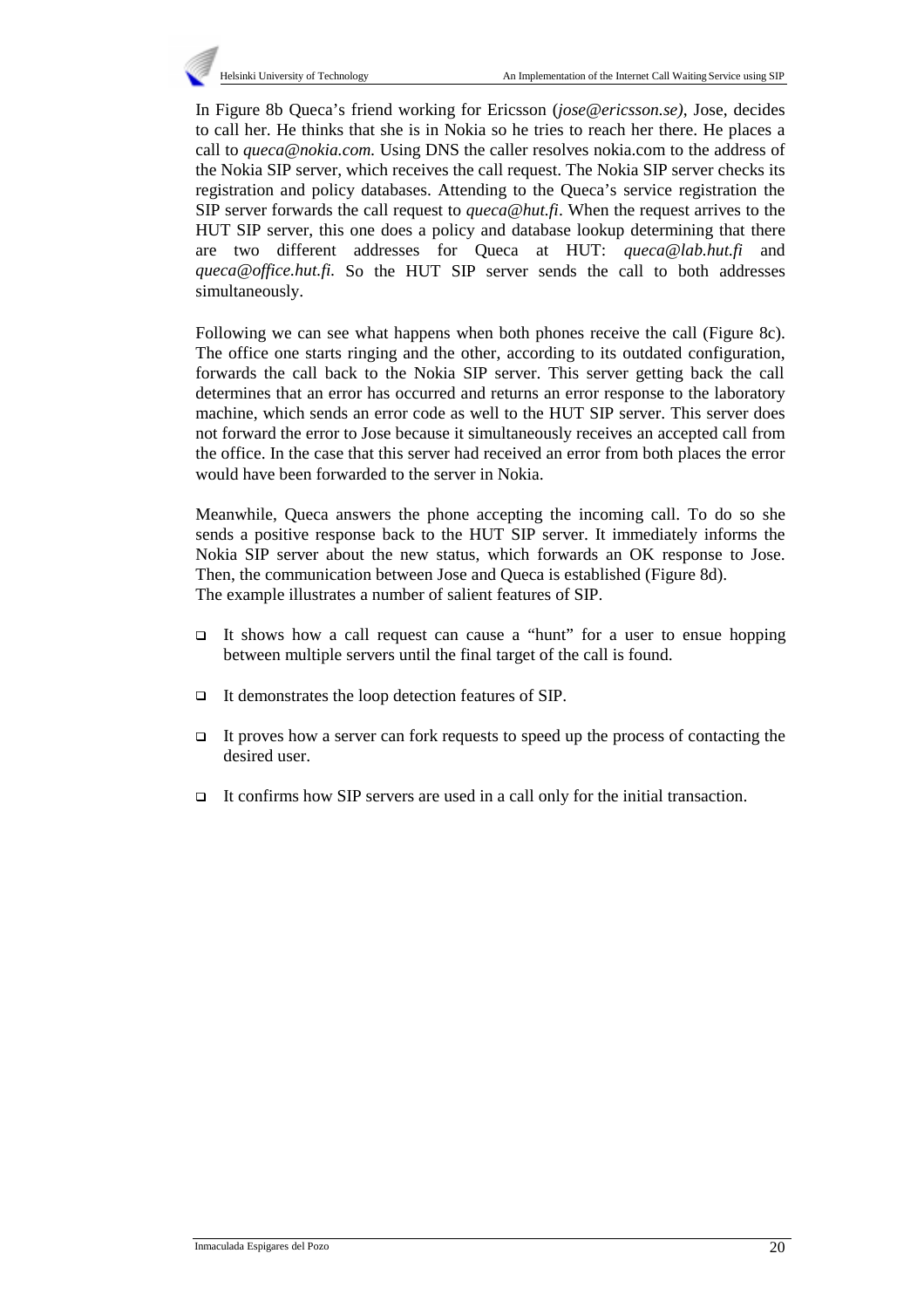

**Figure 8. SIP Mobility example**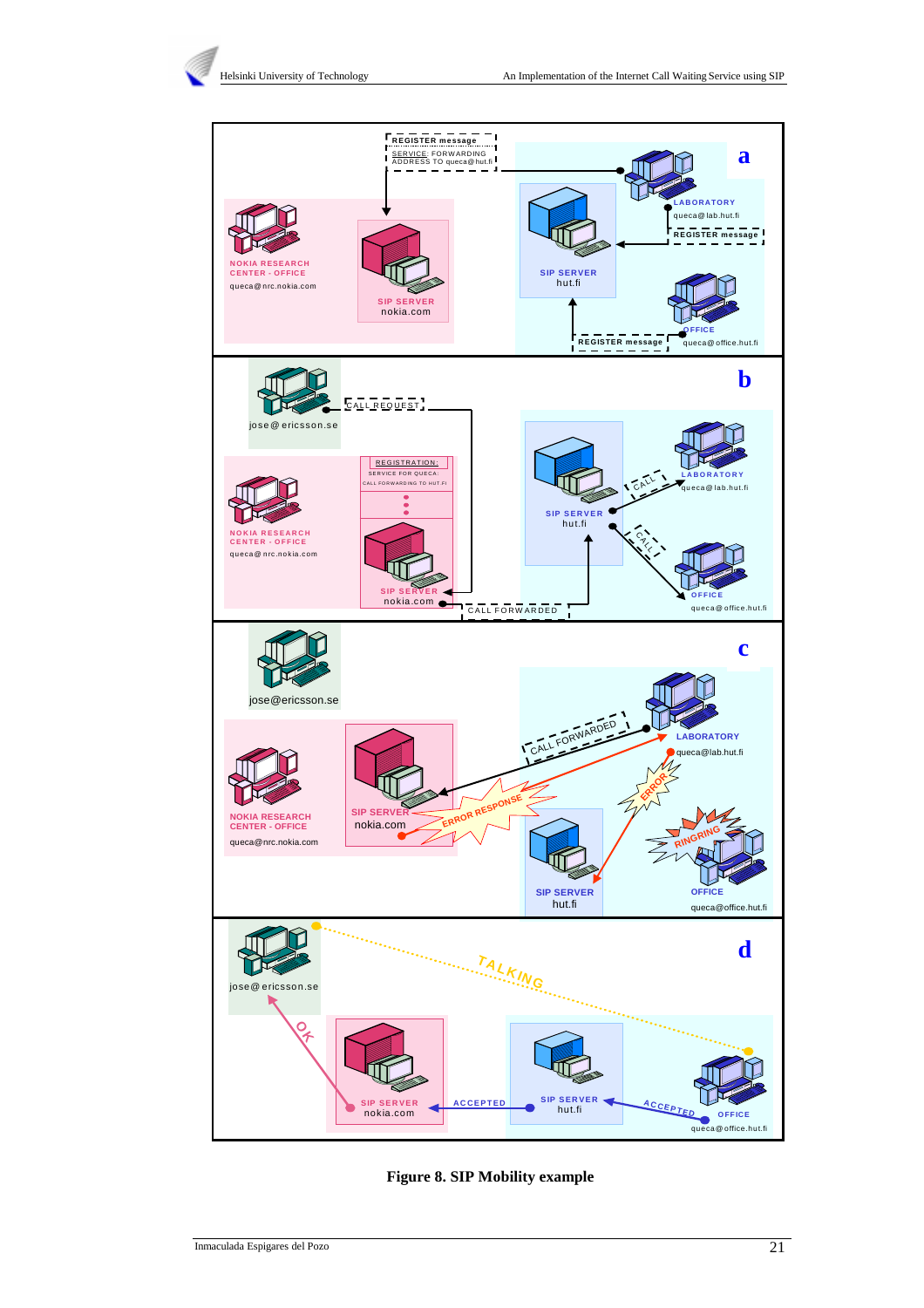# **3.5 SIP vs H.323**

In order to provide useful services, Internet telephony requires a set of control protocols for connection establishment, capabilities exchange, and conference control [19]. Two standards emerged to meet this need. One is ITU Recommendation H.323, and the other is the IETF Session Initiation Protocol (SIP) presented in this chapter [20]. It is not our proposal to study in detail the H.323 however, here we present briefly the most outstanding characteristics comparing it with the SIP protocol [1].

These two protocols represent very different approaches to the same problem. H.323 embraces the more traditional circuit-switched approach to signaling based on the Q.931 ISDN protocol and earlier H-series recommendations [18]. On the other hand, SIP favors the more lightweight Internet approach based on HTTP by reusing many of its header fields, encoding rules, error codes, and authentication mechanisms.

In both cases, multimedia data will likely be exchanged via RTP, so that the choice of protocol suite does not influence Internet telephony QoS. To conclude this chapter, following we compare the two current protocols in terms of complexity, modularity, transport protocol neutrality, extensibility and services.

# 3.5.1 COMPLEXITY

H.323 is a rather complex protocol. Its complexity stems from the hundreds of elements that it defines, and from its use of several protocol components. There is no clean separation of these components and many services usually require interaction between several of them to achieve a simple task. Furthermore, H.323 uses a binary representation for its messages based on ASN.1 that usually requires special codegenerators to parse.

On the other hand, SIP has only 37 headers each with a small number of values and parameters that contain more information. SIP encodes its messages as text, similar to HTTP and the Real Time Streaming Protocol [25]. This leads to simple parsing and generation, particularly when done with powerful text processing languages such as XML, Perl and so on [37].

# 3.5.2 MODULARITY

SIP is a quite modular protocol. It encompasses basic call signaling, user location, and registration. Advanced signaling is part of SIP, but within a single extension. QoS, directory accesses, service discovery, session content description and conference control are all orthogonal, and reside in separate protocols. Moreover, the modularity of SIP allows it to be used in conjunction with H.323.

H.323 is less modular than SIP. It defines a vertically integrated protocol suite for a single application. The mix of services provided by the H.323 components encompass capability exchange, conference control, maintenance operations, basic signaling, QoS, registration, and service discovery. Furthermore, these are intertwined within the various sub-protocols within H.323. As they are all integrated in a single protocol, removing any one of these and use a new or separate protocol for this functionality is very difficult.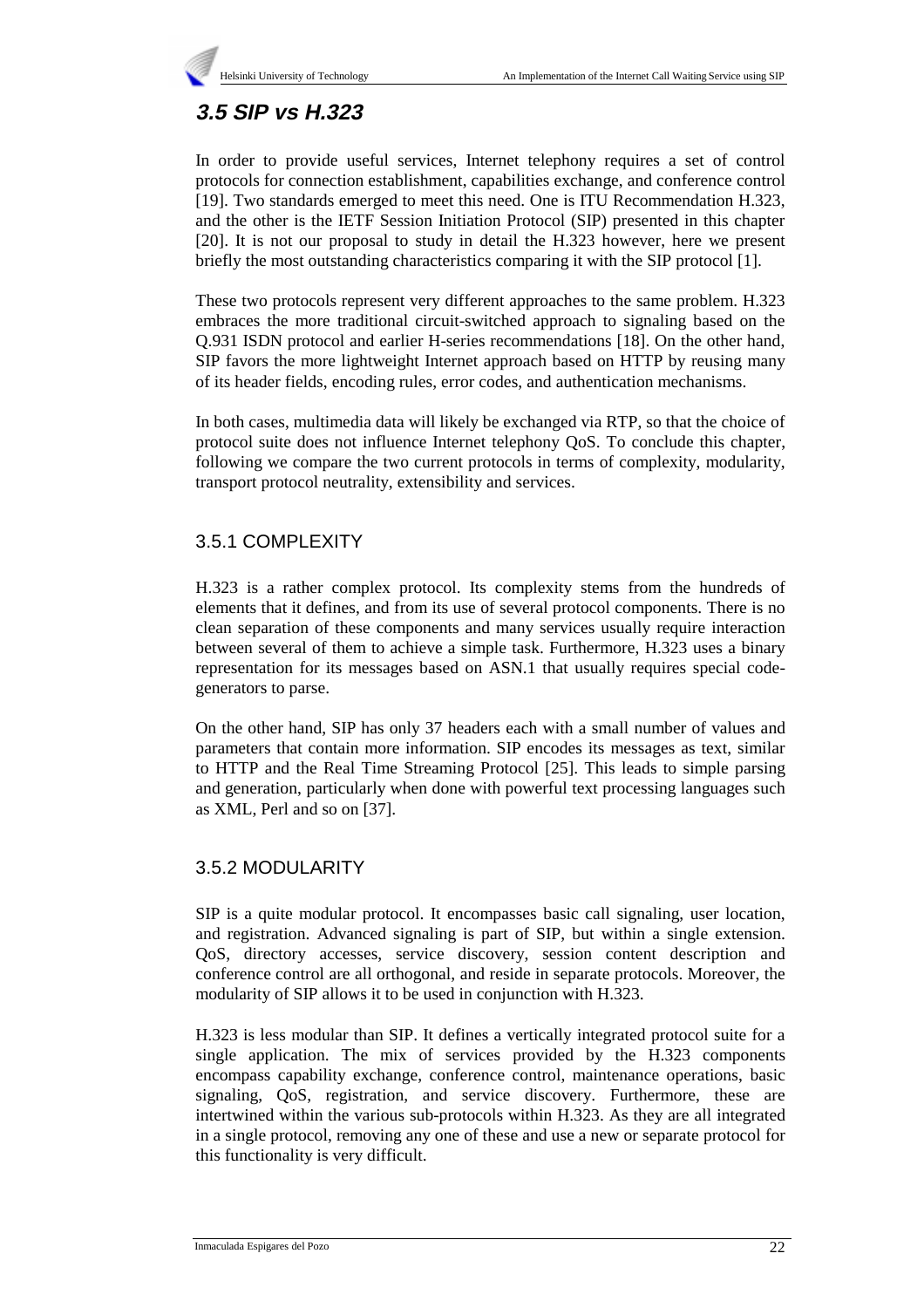# 3.5.3 TRANSPORT PROTOCOL NEUTRALITY

SIP can be carried on either TCP or UDP (Figure 9). If desired, SIP can run directly on top of any protocol offering reliable or unreliable byte stream or datagram services, including ATM AAL5, IPX, X.25, without any changes to the protocol. Unfortunately, H.323 requires the use of a reliable transport protocol.



**Figure 9. Protocols architecture**

# 3.5.4 EXTENSIBILITY

As the Internet is an open, distributed, and evolving entity, one can expect extensions to IP telephony protocols to be widespread and uncoordinated. Both, SIP and H.323 provide extensibility mechanisms but a critical issue for this are audio and video codecs.

SIP uses the Session Description Protocol to convey the codecs supported by an endpoint in a session. Codecs are identified by string names, so SIP can work with any codec.

In H.323, each codec must be centrally registered and standardized. Currently, only ITU developed codecs have codepoints. As many of these carry significant intellectual property, there is no free sub-28.8 kb/s codec, which can be used in an H.323 system. In general, this presents a significant barrier to entry for small users.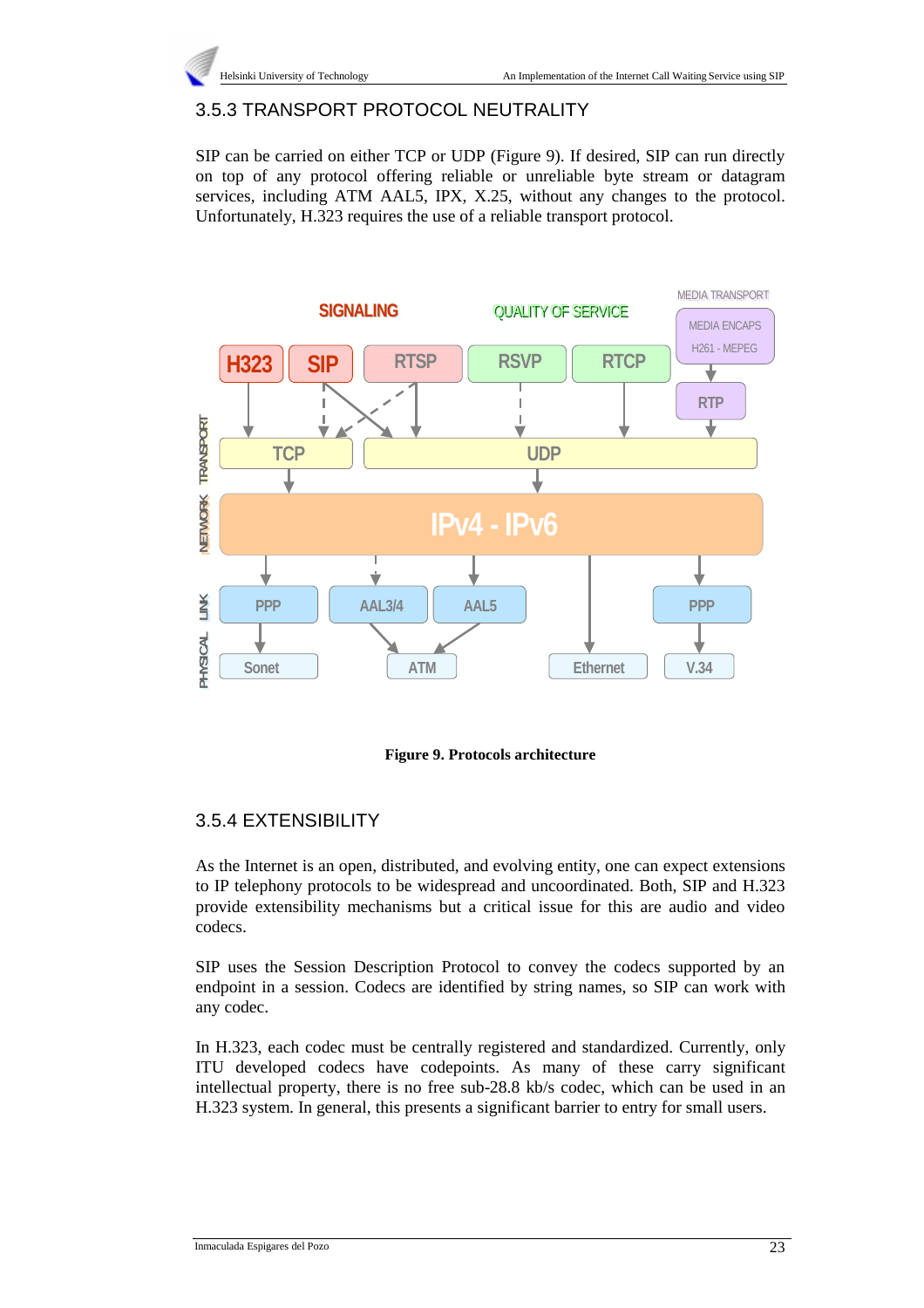# 3.5.5 SERVICES

A comparison in these dimensions is somewhat difficult, as SIP and H.323 offer equivalent services [7]. Both protocols support call control services and provide capabilities exchange services. In this latter regard, H.323 has a richer set of functionality. Terminals can express their ability to perform various encodings based on parameters of the codec, and based on which other codecs are in use. However, most implementations do not require these, and the basic receiver-capability indication supported by SIP seems sufficient.

In the area of personal mobility services, SIP provides rich support for that while H.323's support is more limited [6]. H.323 was not engineered for wide area operation; it has no mechanisms for loop detection, preferences cannot be expressed, and it does not allow a gatekeeper to proxy a request to multiple servers.

Both, H.323 and SIP support multiparty conferences with multicast data distribution. The problem is that H.323 requires a central control point, called MC, for processing all signaling and also other mechanisms depending on the conference size. On the other hand, SIP scales to all different conference sizes, does not require an MC, and conference coordination is fully distributed.

H.323 supports conference control service while SIP does not provide it. SIP relies instead on other protocols for this service (e.g. RTCP).

# 3.5.6 CONCLUSIONS

We have compared SIP and H.323 in terms of complexity, modularity, transport protocol neutrality, extensibility and services. We have found that SIP provides lower complexity, reasonable modularity, and rich extensibility. Roughly, both protocols provide a similar set of services but there are also some differences in the mechanisms required.

More than one year ago, when SIP seemed to be a powerful but quite unknown protocol, H323 protocol was leading the signaling for Internet telephony. However, all big companies quickly started announcing their support for SIP and creating technical teams to develop applications using SIP. H.323 continues there but SIP is growing up very quickly and more and more advanced features are implemented every month.

Definitely anyone looking to converge large voice and data networks also should ensure that the equipment they buy can be upgraded to support SIP. Essentially, to bring advanced voice support into the data networking age, protocols must be targeted directly at actual user services. Products should easily integrate into a real network with little modification to its underlying infrastructure. The protocols should be easily extensible without breaking the existing implementations or relying on a factious standards body for approval. Based on these criteria SIP looks like the winner in the voice over packet service creation race.

In resume, there is still a place for H.323 but SIP is quickly proliferating and the interest in the protocol is growing day by day.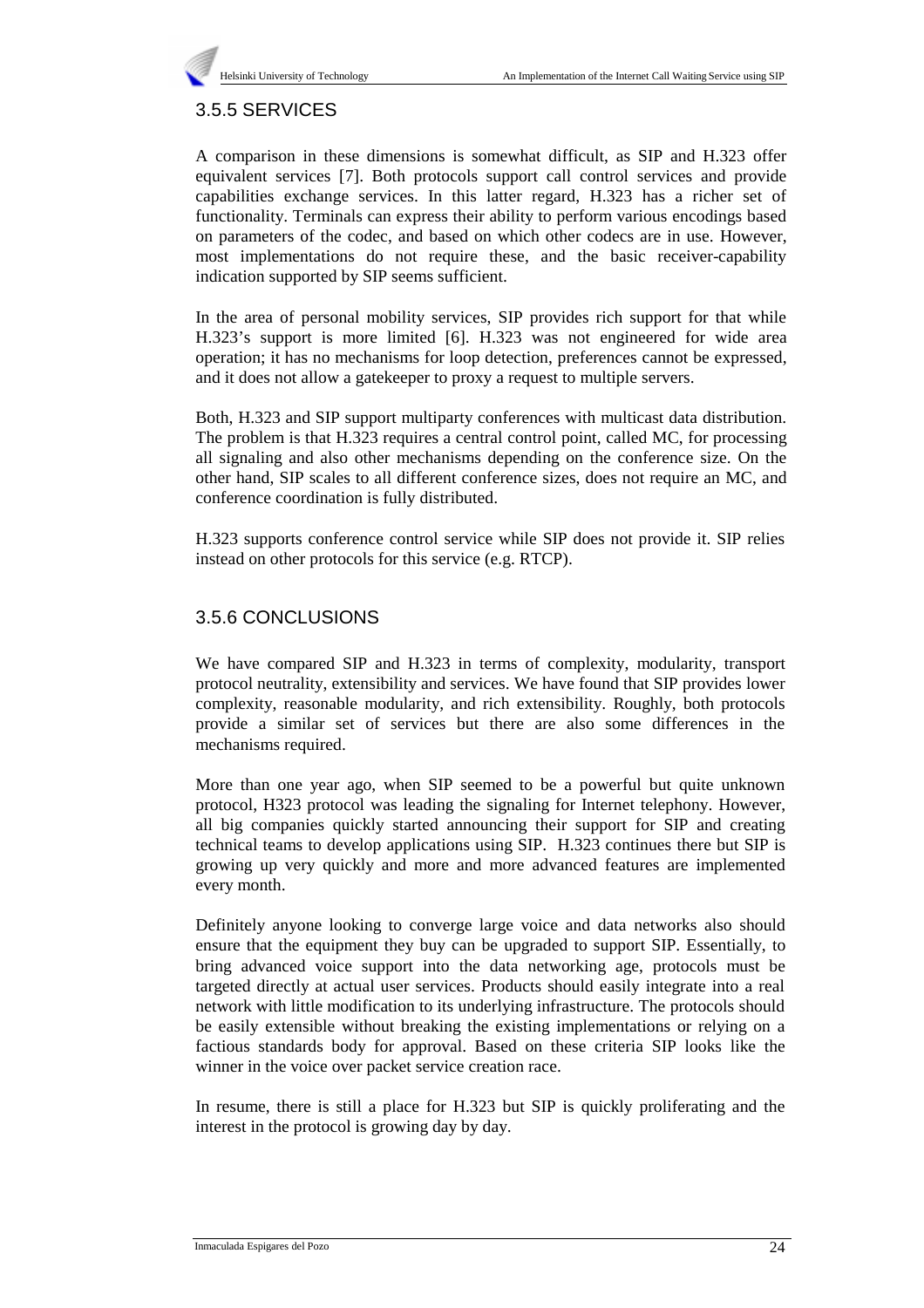# Chapter 4

# **The Session Description Protocol**

This chapter defines the Session Description Protocol (SDP) [23]. This protocol is intended for describing multimedia sessions for the purposes of session announcement, session invitation, and other forms of multimedia session initiation. The SDP is used to advertise multimedia conferences and communicate the conference addresses and conference tool-specific information necessary for participation.

This protocol is a product of the Multiparty Multimedia Session Control (MMUSIC) [30] working group of the Internet Engineering Task Force (IETF), RFC 2327 [29].

A general overview and a session example analysis are covered in this chapter. Further information can be found in [23].

# **4.1 The Session Description Protocol Overview**

The Session Description Protocol (SDP) is used to describe a multimedia session within a SIP request. The purpose of this protocol is to convey information about media streams in multimedia sessions allowing people receiving a session description to participate in a session.

SDP is purely a format for session description. It does not incorporate a transport protocol, and it is intended to use different transport protocols as appropriate including the Session Announcement Protocol [26], Session Initiation Protocol [1], Real-Time Streaming Protocol [25], electronic mail using the MIME extensions, and the Hypertext Transport Protocol.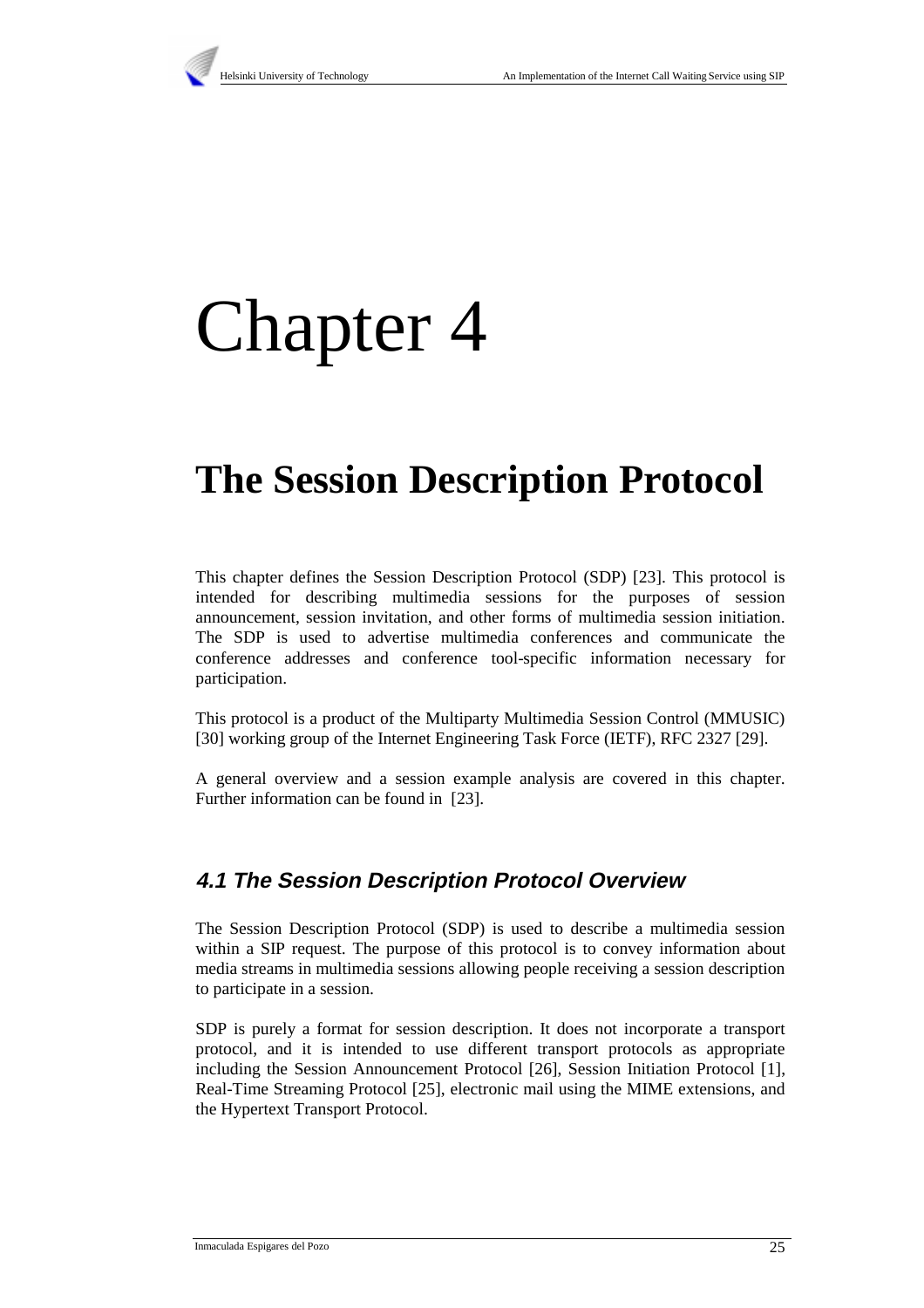

In general, SDP must convey sufficient information to enable joining a session (with the possible exception of encryption keys) and to announce the resources to be used to non-participants that may need to know.

An SDP description includes the following information:

- Session name and purpose.  $\blacksquare$
- Time/s the session is active. I
- The media comprising the session.  $\blacksquare$
- Information on how to receive those media such as addresses, ports and formats.  $\blacksquare$
- Additional information like the bandwidth to be used in the conference and contact information for the person responsible of the session established.

SDP is intended to be of general purpose so that it can be used for a wider range of network environments and applications than just multicast session directories. However, it is not intended to support negotiation of session content or media encodings.

## 4.1.1 MEDIA INFORMATION

In general, there is a lot of information carried in a session description and the media information is essential for our implementation. It includes:

- The type of media (video, audio, etc).
- □ The transport protocol (RTP/UDP/IP, H.320, etc).
- $\Box$  The format of the media (H.261 video, MPEG video, etc).

For an IP multicast session, the following information is also conveyed:

- □ Multicast address for media.
- □ Transport Port for media.

This address and port are the destination address and destination port of the multicast stream, whether being sent, received, or both.

For an IP unicast session, the following information is conveyed:

- Remote address for media.
- □ Transport port for contact address.

The semantics of the address and the port depend on the media and transport protocol defined. By default, this is the remote address and remote port to which data is sent, and the remote address and local port on which to receive data. However, some media may define to use these to establish a control channel for the actual media flow.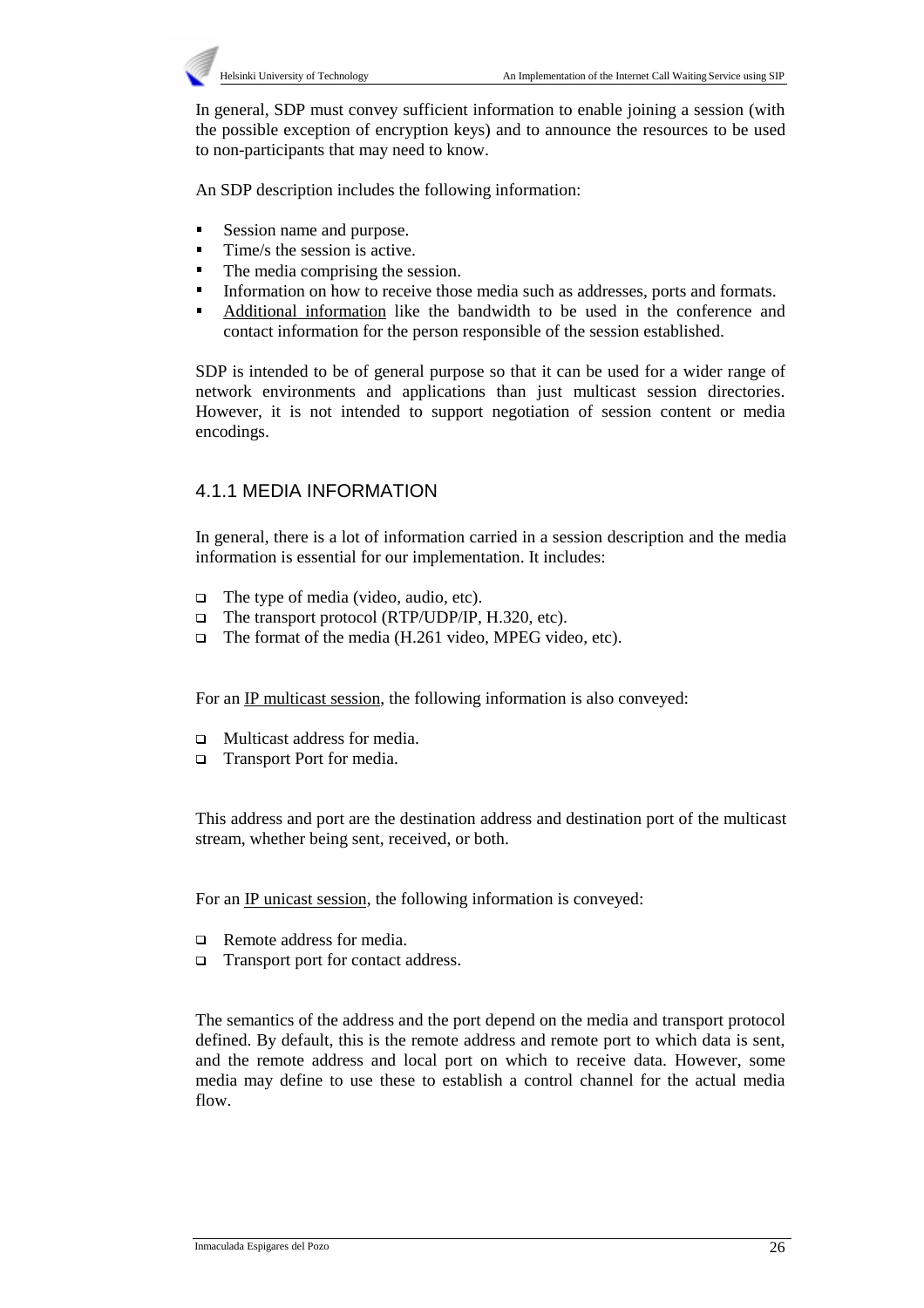# 4.1.2 AN SDP DESCRIPTION STRUCTURE

An SDP session description consists of a number of lines of text of the form: *<type>=<value>* Where *<type>* is always exactly one character and is casesignificant, and *<value>* is a structured text string whose format depends on *<type>*. It also will be case-significant unless a specific field defines otherwise.

Whitespace is not permitted either side of the '=' sign. In general  $\langle value \rangle$  is either a number of fields delimited by a single space character or a free format string.

An announcement consists of a session-level section followed by zero or more media-level sections. The session-level part starts with a '*v=*' line and continues to the first media-level section. The media description starts with a '*m=*' line and continues to the next media description or end of the whole session description.

The permitted type fields in a SDP session are shown in Table 4. Some lines are obligatory and others are optional (marked with a "\*") but all of them must exactly appear in the order given here.

| <b>SESSION DESCRIPTION</b> |                                             |
|----------------------------|---------------------------------------------|
| <b>TYPE</b>                | <b>DESCRIPTION</b>                          |
| V                          | <b>PROTOCOL VERSION</b>                     |
| 0                          | <b>OWNER/CREATOR AND SESSION IDENTIFIER</b> |
| S                          | <b>SESSION NAME</b>                         |
| i*                         | <b>SESSION INFORMATION</b>                  |
| $\mathbf{u}^*$             | <b>URI OF DESCRIPTION</b>                   |
| $e^*$                      | <b>EMAIL ADDRESS</b>                        |
| $p*$                       | <b>PHONE NUMBER</b>                         |
| $c^*$                      | CONNECTION INFORMATION (**)                 |
| $h*$                       | <b>BANDWIDTH INFORMATION</b>                |
| $z^*$                      | <b>TIME ZONE ADJUSTMENTS</b>                |
| $k^*$                      | <b>ENCRYPTION KEY</b>                       |
| $\mathbf{a}^*$             | <b>ZERO OR MORE SESSION ATTRIBUTE LINES</b> |

*(\*\*) NOT REQUIRED IF INCLUDED IN ALL MEDIA*

| <b>TIME DESCRIPTION</b> |                                   |
|-------------------------|-----------------------------------|
| TYPE.                   | <b>DESCRIPTION</b>                |
|                         | <b>TIME THE SESSION IS ACTIVE</b> |
| ր*                      | <b>ZERO OR MORE REPEAT TIMES</b>  |

| <b>MEDIA DESCRIPTION</b> |                                             |
|--------------------------|---------------------------------------------|
| <b>TYPE</b>              | <b>DESCRIPTION</b>                          |
| m                        | <b>MEDIA AND TRANSPORT ADDRESS</b>          |
| i*                       | <b>MEDIA TITLE</b>                          |
| $\mathbf{c}^*$           | CONNECTION INFORMATION (**)                 |
| $h^*$                    | <b>BANDWIDTH INFORMATION</b>                |
| $\mathbf{k}^*$           | <b>ENCRYPTION KEY</b>                       |
| $a^*$                    | <b>ZERO OR MORE SESSION ATTRIBUTE LINES</b> |

*(\*\*) OPTIONAL IF INCLUDED AT SESSION-LEVEL*

**Table 4. SDP descriptions permitted type fields**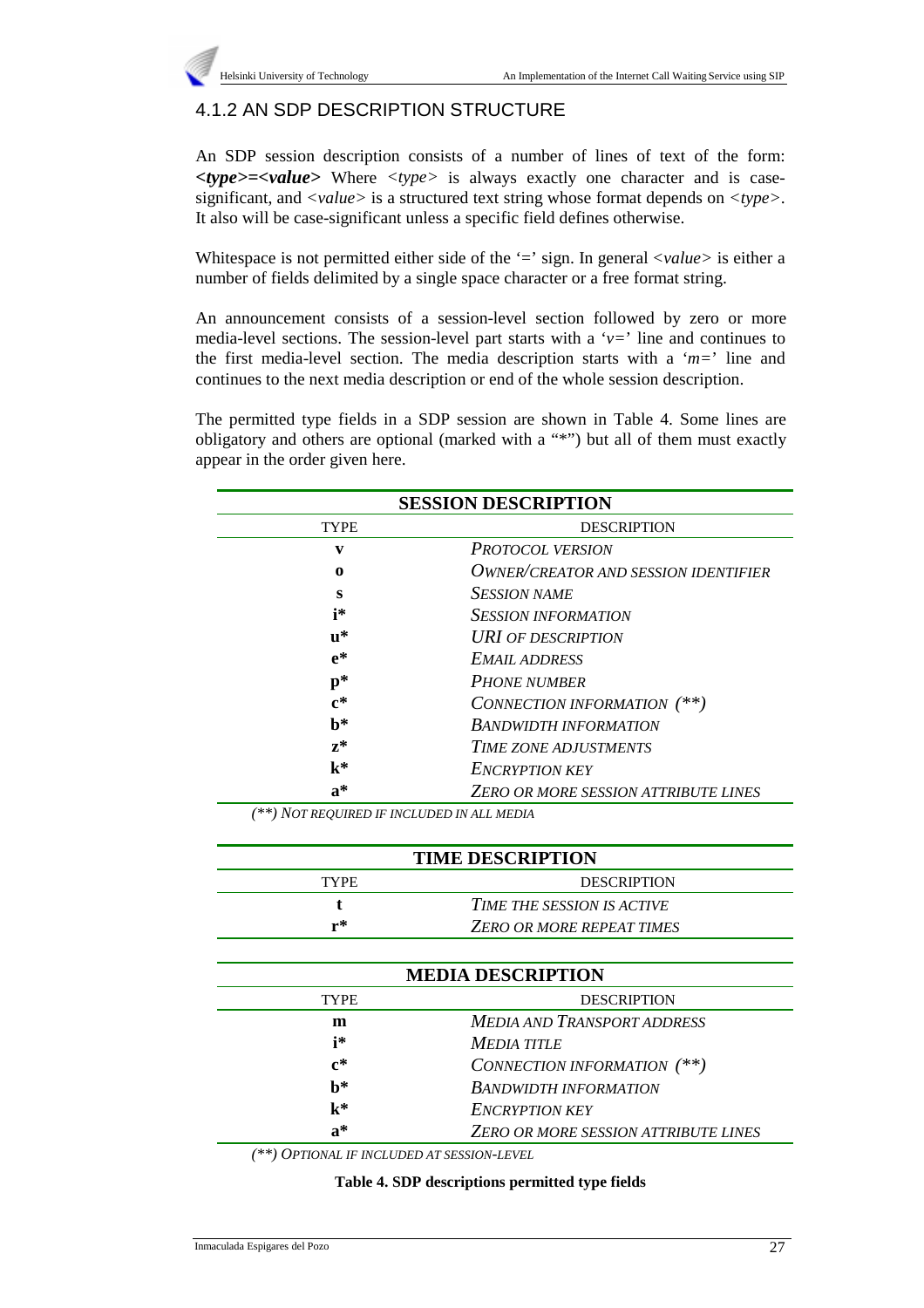

SDP parsers must ignore any announcement that contains a <type> letter that it does not understand. The attribute mechanism is the primary means for extending SDP and tailoring it to particular applications or media. Some attributes have a defined meaning but others may be added on an application, media or session specific basis. A session directory must ignore any attribute that it does not recognize.

# **4.2 A SDP Session Example**

In order to clarify the concepts presented previously, next we will introduce an SDP session example, see Figure 10. Some fields are mandatory and others are suggested depending on the application. The most relevant ones such as protocol version, origin, session name, time, connection data and media announcement are described in detail.





## 4.2.1 PROTOCOL VERSION

The 'v=' field gives the version of the Session Description Protocol. There is no minor version number. In the example:  $v=0$ 

## 4.2.2 ORIGIN

The 'o=' field gives the originator of the session (their username and the address of the user's host) plus a session id and session version number. In the example: *o=queca 2890844526 2890842807 IN IP4 130.233.154.68*

The general field structure is:

o=<username> <session id> <version> <network type> <address type><address>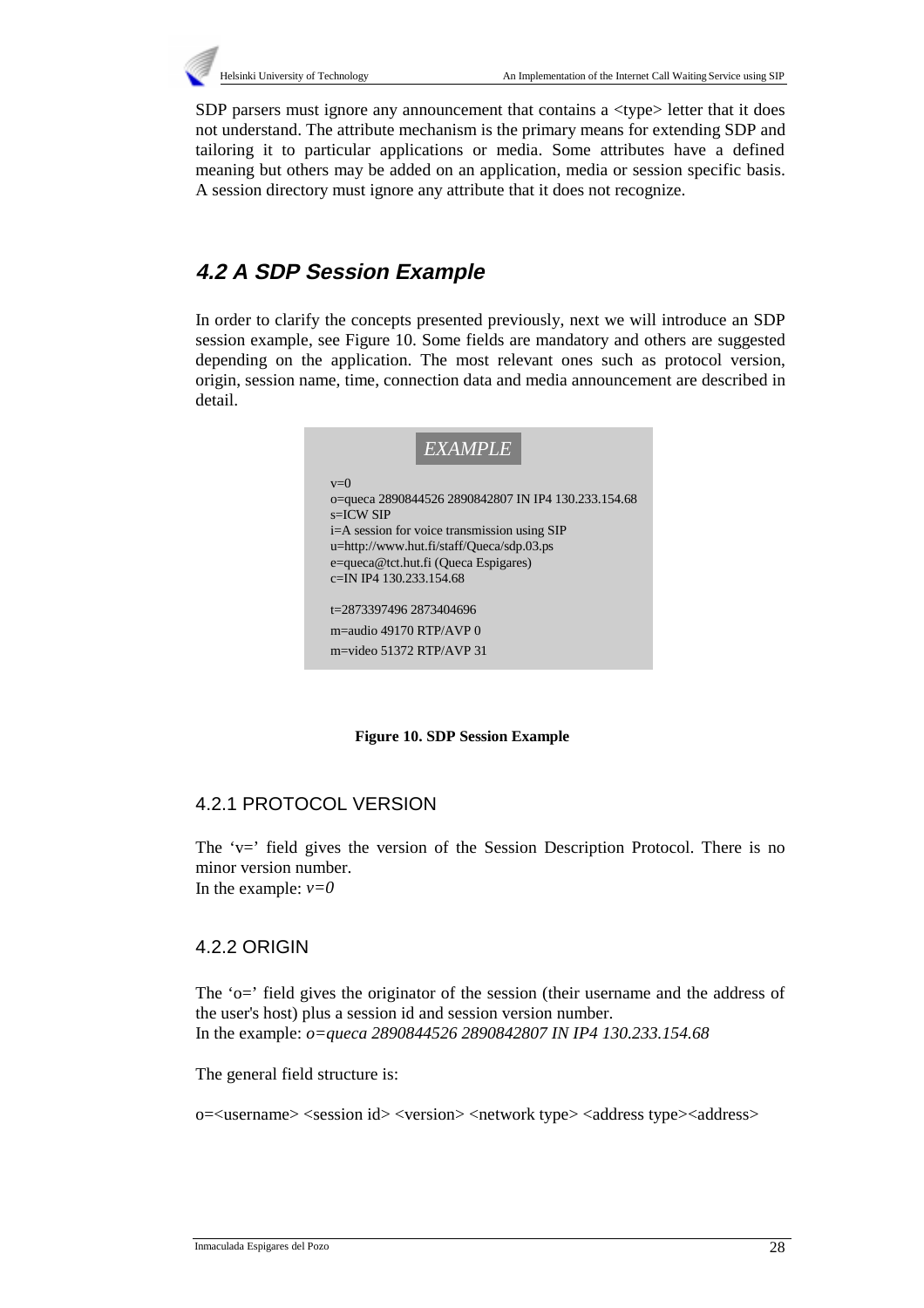

- *<username>* is the user's login on the originating host, or it is '-' if the originating host does not support the concept of user ids. *<username>* must not contain spaces.
- *<session id>* is a numeric string such that the tuple of <username>, <session id>, <network type>, <address type> and <address> form a globally unique identifier for the session.
	- The method of *<session id>* allocation is up to the creating tool, but it has been suggested that a Network Time Protocol (NTP) timestamp be used to ensure uniqueness [31].
	- *<version>* is a version number for this announcement. It is needed for proxy announcements to detect which of several announcements for the same session is the most recent. Again its usage is up to the creating tool, so long as *<version>* is increased when a modification is made to the session data. For this reason, it is recommended that an NTP timestamp is used.
	- *<network type>* is a text string giving the type of network. Initially 'IN' is defined to have the meaning 'Internet'.
	- *<address type>* is a text string giving the type of the address that follows. Initially 'IP4' and 'IP6' are defined.
	- $\blacksquare$  <*address*> is the globally unique address of the machine from which the session was created. For an address type of IP4, this is either the fully qualified domain name of the machine, or the dotted-decimal representation of the IP version 4 address of the machine. For an address type of IP6, this is either the fully qualified domain name of the machine, or the compressed textual representation of the IP version 6 address of the machine. For both IP4 and IP6, the fully qualified domain name is the form that SHOULD be given unless this is unavailable, in which case the globally unique address may be substituted. A local IP address MUST NOT be used in any context where the SDP description might leave the scope in which the address is meaningful.

In general, the 'o=' field serves as a globally unique identifier for this version of this session description, and the subfields excepting the version taken together identify the session irrespective of any modifications.

#### 4.2.3 SESSION NAME

The 's=' field is the session name. There must be one and only one 's=' field per session description, and it must contain ISO 10646 characters. In the example: *s=ICW SIP*

## 4.2.4 CONNECTION DATA

The 'c=' field contains connection data. In the example: *c=IN IP4 130.233.154.68*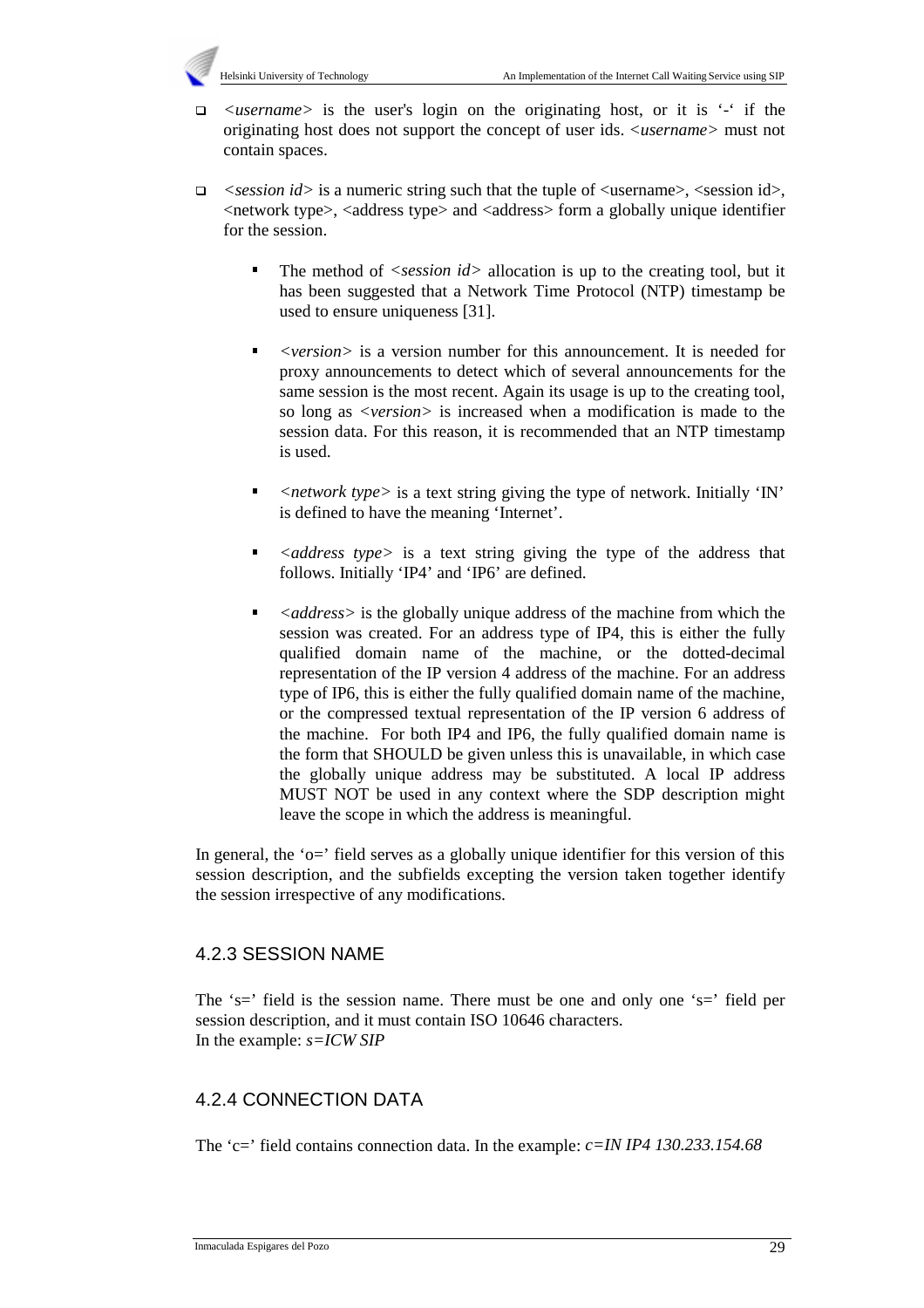

The general field structure is:

c=<network type> <address type> <connection address>

A session announcement must contain one 'c=' field in each media description or a 'c=' field at the session-level. It may contain a session-level 'c=' field and one additional 'c=' field per media description, in which case the per-media values override the session-level settings for the relevant media.

- *<network type>* is a text string giving the type of network. Initially 'IN' is defined to have the meaning 'Internet'.
- *<address type>* allows SDP to be used for sessions that are not IP based. Currently only IP4 is defined.
- *<connection address>* is the third sub-field. For IP4 addresses, the connection address is defined as follows:

If the session is not multicast, then the connection address contains the fully qualified domain name or the unicast IP address of the expected data source or data relay or data sink as determined by additional attribute fields.

# 4.2.5 TIME SESSION IS ACTIVE

In the 't=' field, the first and second sub-fields give the start and stop times for the conference respectively. These values are the decimal representation of Network Time Protocol (NTP) time values in seconds [31].

In the example: *t=2873397496 2873404696*

The general time field structure is:

t=<start time> <stop time>

If the stop-time is set to zero, then the session is not limited, though it will not become active until after the start-time. If the start-time is also zero, the session is regarded as permanent.

## 4.2.6 MEDIA ANNOUNCEMENTS

A session description may contain a number of media descriptions. Each media description starts with an 'm=' field, and is terminated by either the next 'm=' field or by the end of the session description.

In the example: *m=audio 49170 RTP/AVP 0 m=video 51372 RTP/AVP 31 m=application 32416 udp wb*

The general media field structure is:

m=<media> <port> <transport> <fmt list>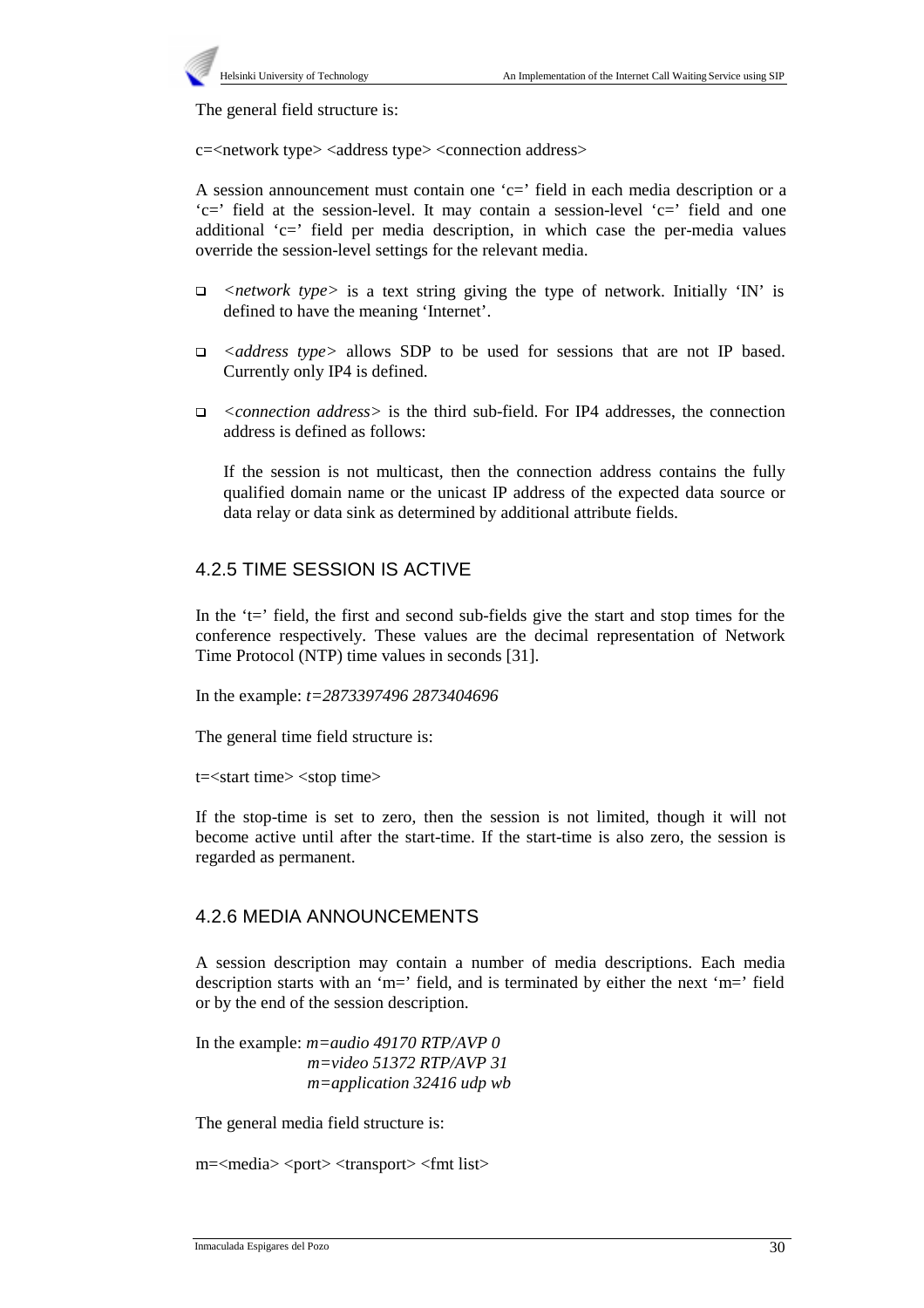

A media field also has several sub-fields:

1. The first sub-field is the media type. Currently defined media are included in Table 5.



**Table 5. Media type**

The difference between *application* and *data* is that the former is a media flow such as whiteboard information, and the latter is bulk-data transfer such as multicasting of program executables which will not typically be displayed to the user. *Control* is used to specify an additional conference control channel for the session.

2. The second sub-field is the transport port to which the media stream will be sent. The meaning of the transport port depends on the network being used as specified in the relevant  $c =$ ' field and on the transport protocol defined in the third sub-field. Other ports used by the media application, such as the RTCP port, should be derived algorithmically from the base media port.

For transports based on UDP, the value should be in the range 1024 to 65535 inclusive. For RTP, only the even ports are used for data and the corresponding one-higher odd port is used for RTCP [24]. For example, '*m=video 49170/2 RTP/AVP 31*' would specify that ports 49170 and 49171 form one RTP/RTCP pair and 49172 and 49173 form the second RTP/RTCP pair. RTP/AVP is the transport protocol and 31 is the format.

- 3. The third sub-field is the transport protocol. The transport protocol values are dependent on the address-type field in the 'c=' fields. Thus a 'c=' field of  $IP4$ defines that the transport protocol runs over IP4. For IP4, it is normally expected that most media traffic will be carried as RTP over UDP. The following transport protocols are preliminarily defined:
	- **RTP/AVP** the IETF Real-time Transport Protocol using the Audio/Video Profile carried over UDP.
	- **UDP** User Datagram Protocol.

The main reason to specify the transport-protocol in addition to the media format is that the same standard media formats may be carried over different transport protocols even when the network protocol is the same. In addition, relays and monitoring tools that are transport-protocol-specific but format-independent are possible.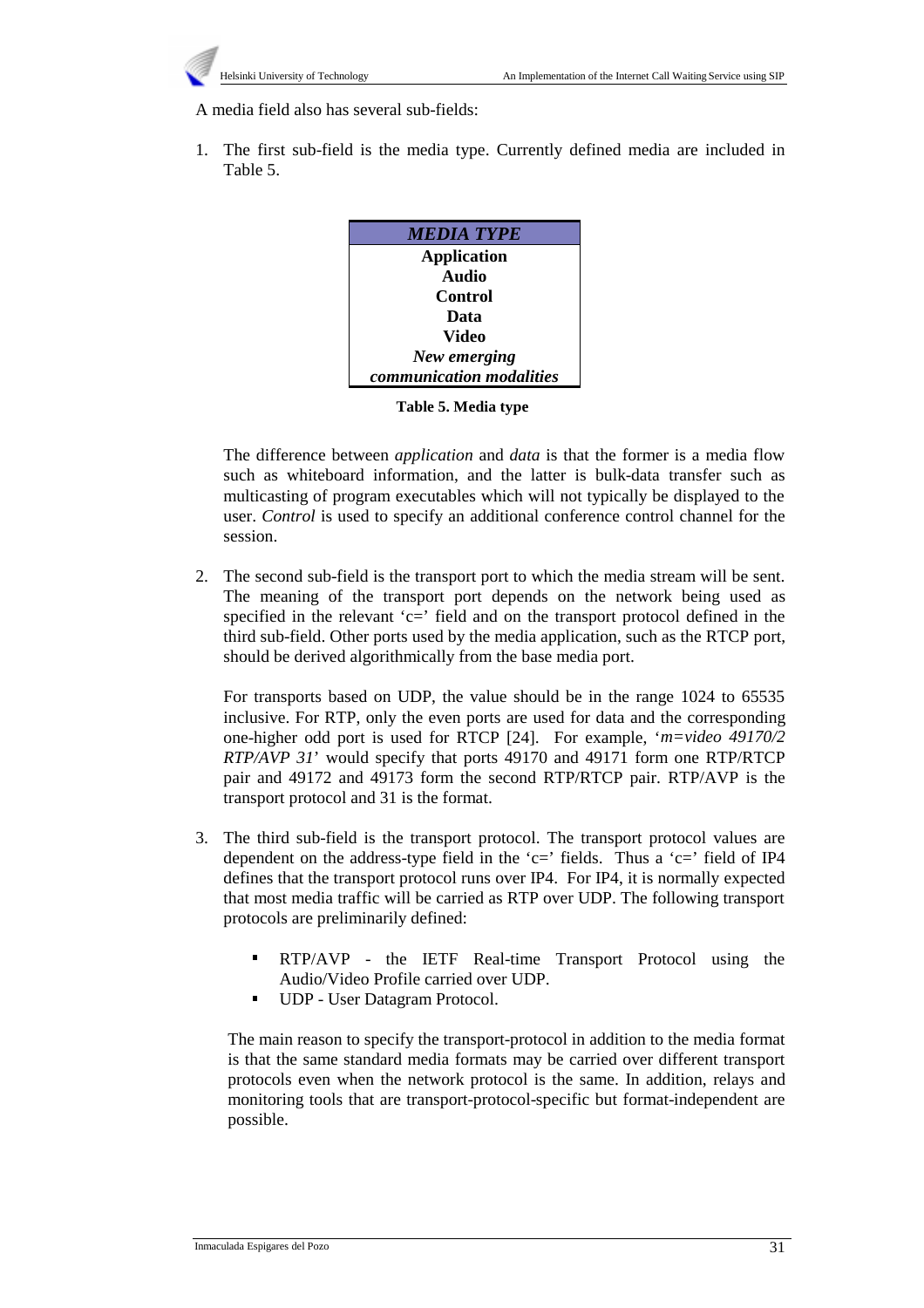

4. The fourth and subsequent sub-fields are media formats. For audio and video it will normally be a media payload type as defined in the RTP/AVP.

When a list of payload formats is given, this implies that all of these formats may be used in the session, but the first of these formats is the default format for the session.

For media whose transport protocol is RTP, SDP can be used to provide a dynamic binding of media encoding to RTP payload type.

An example of a dynamic payload type is 16 bit linear encoded stereo audio sampled at 16KHz. If we wish to use dynamic RTP/AVP payload type 98 for such a stream, additional information is required to decode it:

m=video 49232 RTP/AVP 98 a=rtpmap:98 L16/16000/2

The general form of a rtpmap attribute is:

a=rtpmap:<payloadtype><encodingname>/<clockrate>[/<encodingparameters>]

For audio streams, *<encoding parameters>* may specify the number of audio channels. This parameter may be omitted if the number of channels is one provided no additional parameters are needed. For video streams, no encoding parameters are currently specified.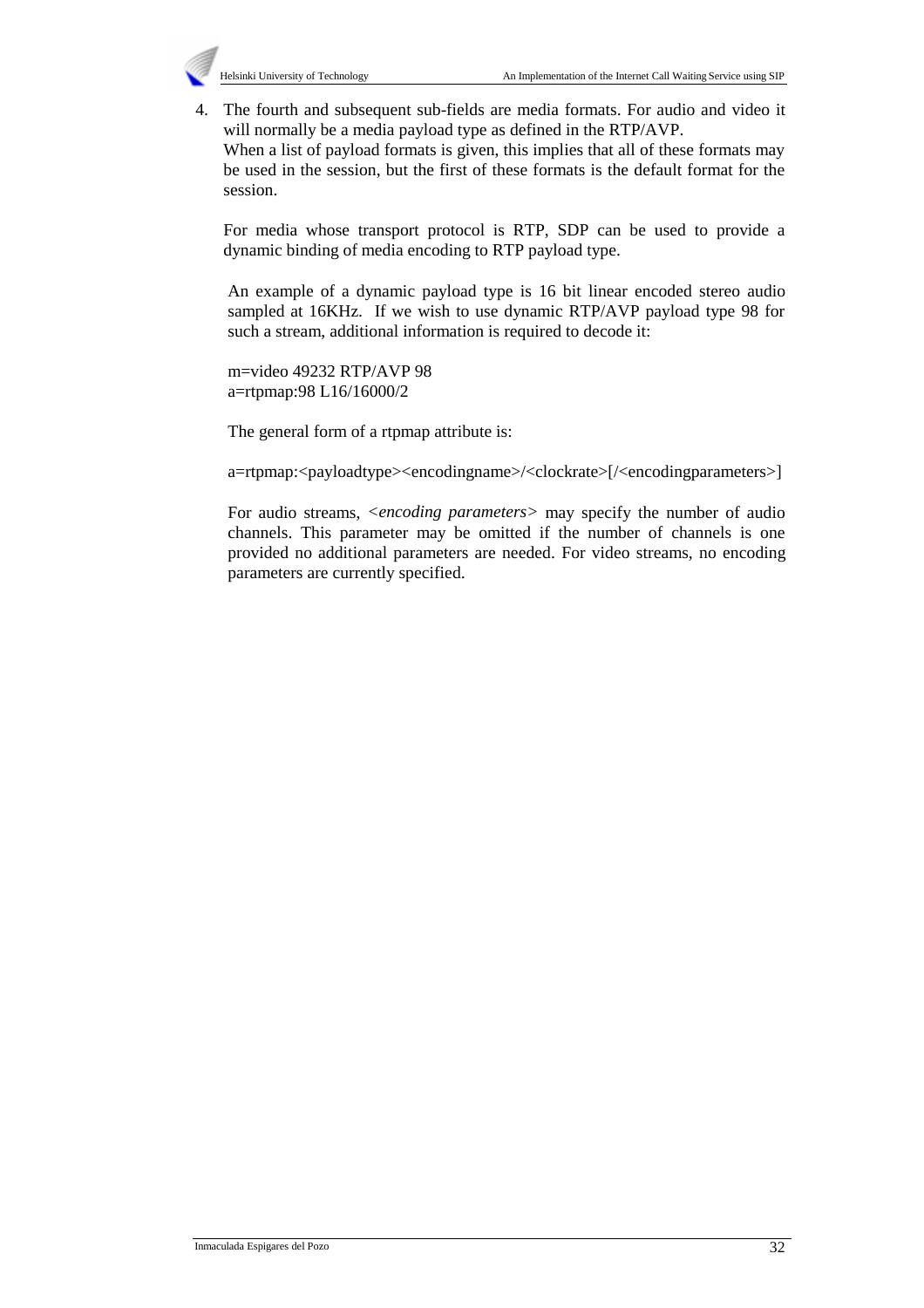

# Chapter 5

# **Columbia University SIP Server<sup>1</sup>**

In this chapter, we describe the SIP Server from Columbia University [58]. It is called *sipd* and we have used it for the development and testing of the Internet Call Waiting service that will be introduced in the next chapter.

The code runs on Solaris, FreeBSD 3.0, Linux, Windows NT/95/98, and other Unix platforms. It is written in C to perform efficiently behavior in all kinds of possible architectures. We have chosen the Unix version to be run in one of the workstations of the Telecommunications Technology Laboratory at HUT in Espoo, Finland [57].

An implementation overview, analysis of the main functions and additional libraries required are covered in this chapter.

<sup>1</sup> Copyright 1998-1999 by Columbia University; all rights reserved Sipd is subject to licensing. Permission to use, copy, modify, and distribute this software and its documentation for not-for-profit research and educational purposes and without fee is hereby granted, provided that the above copyright notice appear in all copies and that both that the copyright notice and warranty disclaimer appear in supporting documentation, and that the names of the copyright holders or any of their entities not be used in advertising or publicity pertaining to distribution of the software without specific, written prior permission. Use of this software in whole or in parts for commercial advantage and by for-profit organizations requires a license.

The copyright holders disclaim all warranties with regard to this software, including all implied warranties of merchantability and fitness. In no event shall the copyright holders be liable for any special, indirect or consequential damages or any damages whatsoever resulting from loss of use, data or profits, whether in an action of contract, negligence or other tortuous action, arising out of or in connection with the use or performance of this software.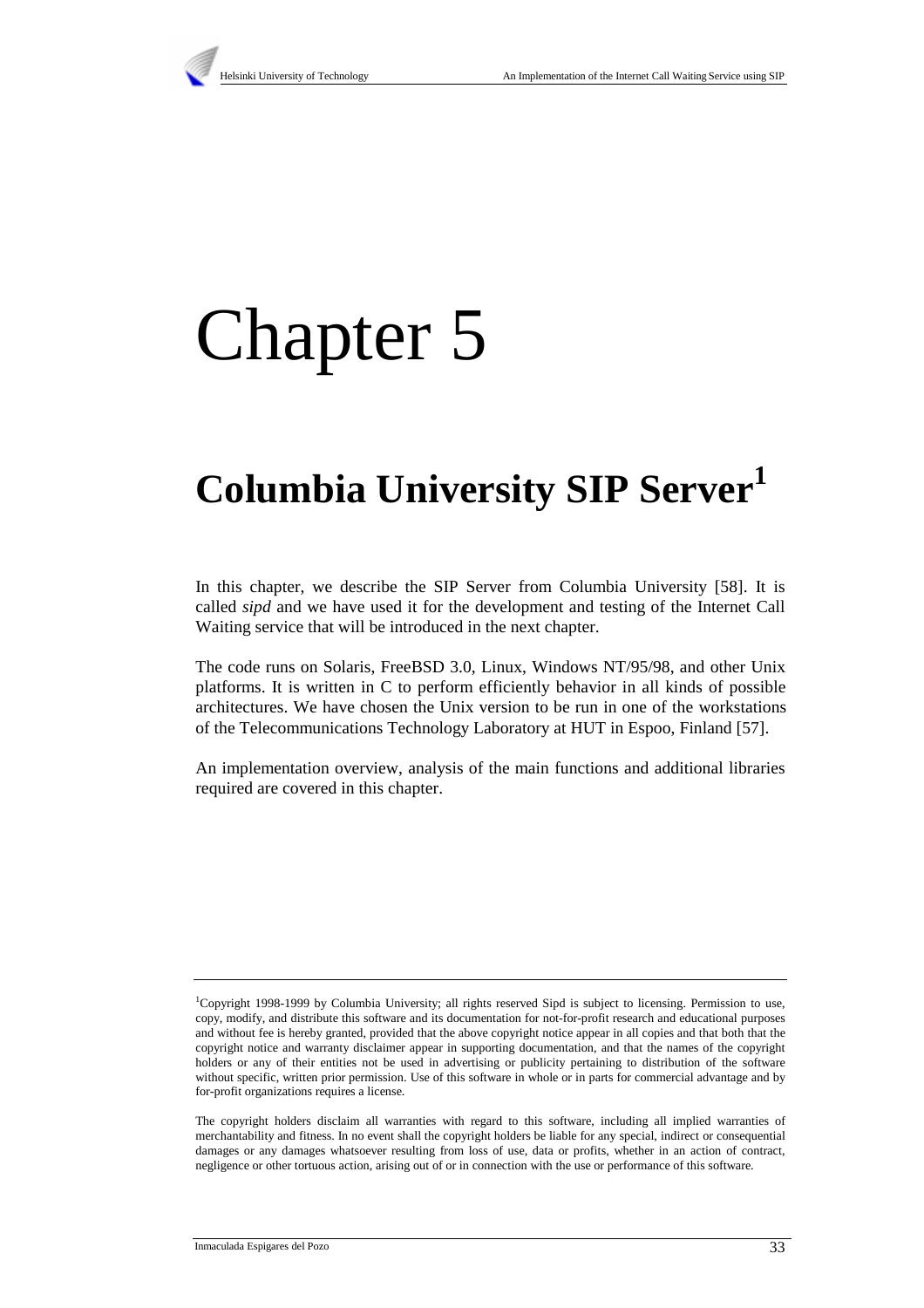# **5.1 Columbia University implementation**

*Sipd* is a SIP redirect, proxy and registration server that provides name mapping, user location and scripting services (Figure 11) [1]. It can use external routines to do the actual work of resolving aliases (including group names), mapping names and locating users. It also allows users to register their current location with the server. Users can be registered at multiple locations [3]. Each user can register a script in any scripting language that will be executed when receiving a call [55].



**Figure 11. Columbia University SIP server**

The server currently understands the following requests:

- ACK п
- **BYE** I
- **CANCEL** ř.
- INVITE (can be authenticated) I
- OPTIONS I
- **REGISTER** (can be authenticated).

If the user is not registered or cannot be found using the dynamic user location program, the server returns a client error: 'Temporarily Not Available' code number 480.

# 5.1.1 SYNOPSIS

Running the server can be done in different ways depending on the arguments added to the *main* program.

**sipd [-***s configfile***][***-p port***][***-v***][***-X***]**

[*-s ServerRoot*]

It sets *ServerRoot* where the server expects to find the configuration file.

 $[-v]$ 

It makes the server print out debugging information to stdout.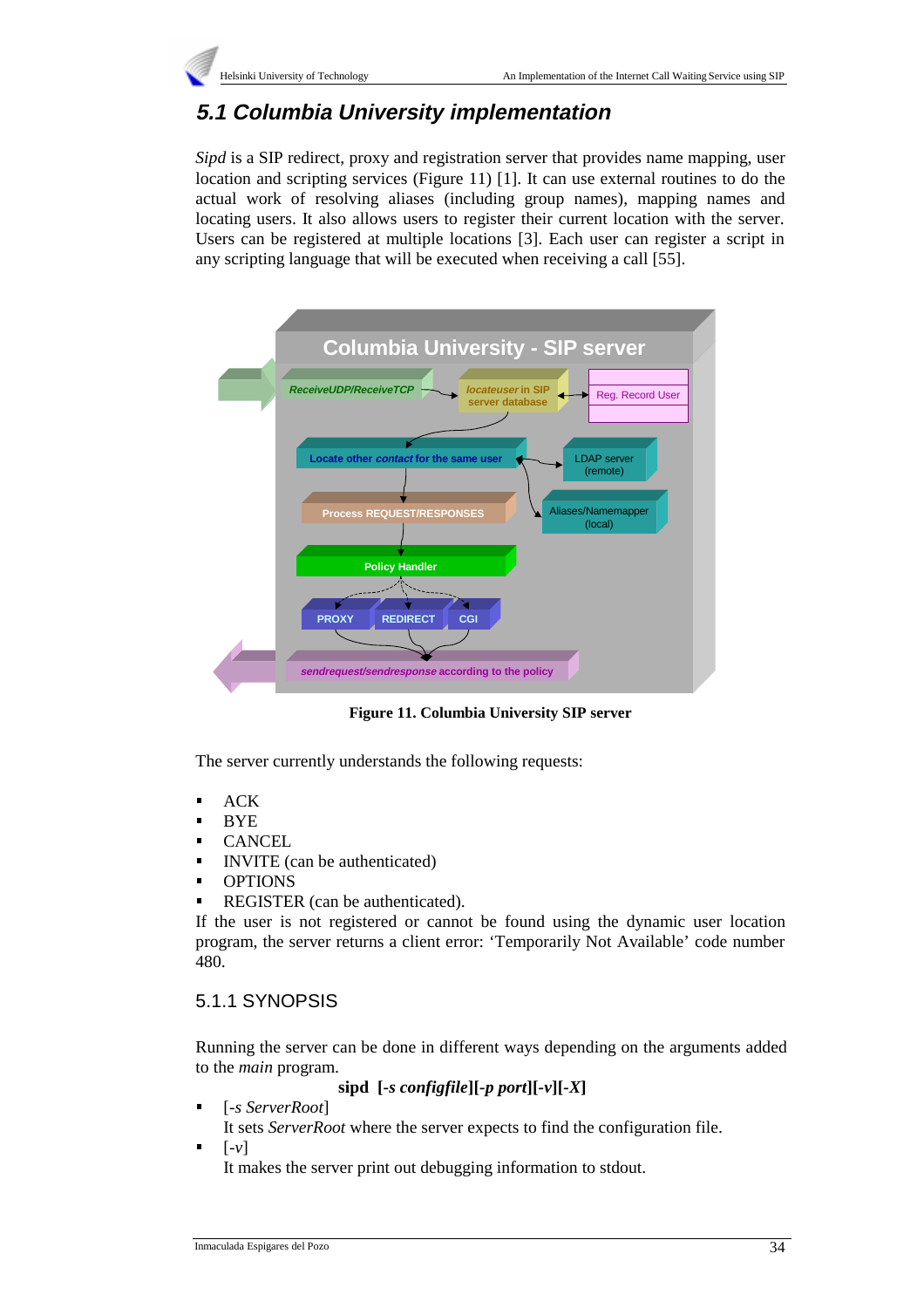

[*-p port*]

It overrides the *Port* configuration variable.

[*-X*]

It runs in single-process mode for internal debugging purposes only.

# 5.1.2 CONFIGURATION

The server is configured through the file *sipd.conf*. The server looks for the file by default in the directory where the server was started. Alternatively, the location of the configuration file can be specified via the *-s* command line parameter. The file should be in the following format:

#### **Aliases**

It is the path name of the name mapping function invoked first, e.g., *aliases*. The server appends the user name (not the whole request URI) to the name given. The program is expected to return on *stdout* zero or more lines, each containing one entry of the form *user*, *user@host* or *user@host.domain*. If the response has more than one line, it is assumed that the name refers to a group rather than an individual. In that case, the server returns a redirection response 'Multiple Choices' (300 code number) and the list of responses. If there is one match, it is used as an index into the registration database.

#### **AuthUserFile**

The *AuthUserFile* directive sets the name of a textual file containing the list of users and passwords for user authentication. Filename is the path to the user file. If it is not absolute (if it doesn't begin with a slash) then it is treated as relative to the *ServeRoot*. Each line of the user file contains a *username* followed by a colon, followed by the *crypt()* encrypted password. The behavior of multiple occurrences of the same user is undefined. The program automatically converts the file into an in-memory hash table when first used, so that access to passwords is efficient.

#### **CGITimeout**

It is the time in seconds that the program waits for CGI script to return an answer. Default is set to 15 seconds [8].

#### **DefaultReg**

If a registration contains a contact header that does not have an action parameter, it fills in this action. Default is redirect.

#### **DisplayAmbiguous**

This flag determines whether the server will return the contact list in case of ambiguous response (more than one match). Default is false.

#### **Domain reg-ex**

A regular expression defining the domains that the server accepts registrations from. If the host part of the To header does not match the regular expression, the server returns a status of 'Client Not Found' (404 code number).

#### **ErrorLog**

The *ErrorLog* directive sets the name of the file to which the server will log any errors it encounters. If the *logfile* does not begin with a slash (/), then it is assumed to be relative to the server root. If the *logfile* begins with a pipe (|), then it is assumed to be a command to spawn to handle the ErrorLog. The default is *stderr*.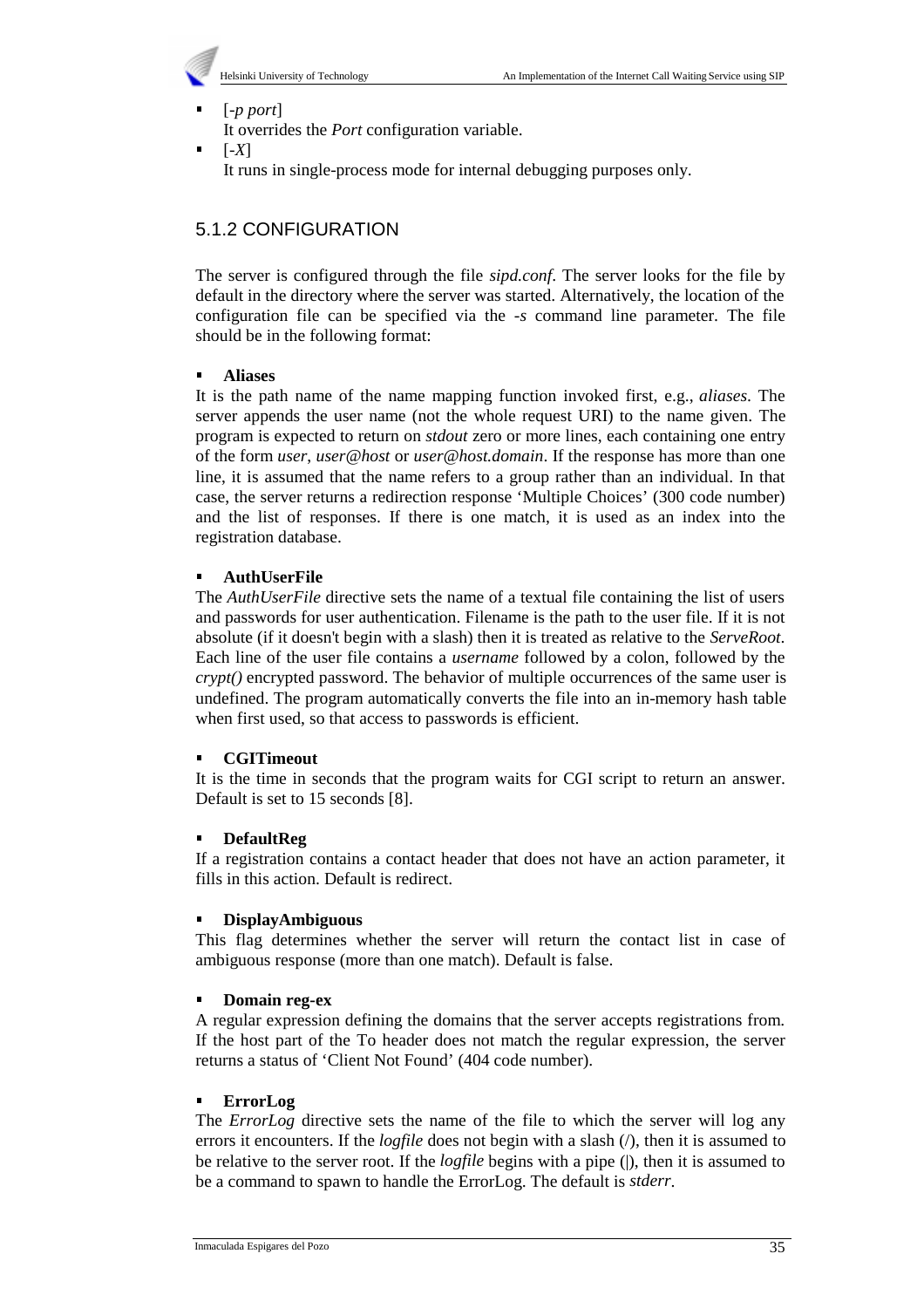

#### **Expires**

Registrations expire after the number of seconds given in the *Expires* configuration option. The default is 3600 that means one hour.

#### **ForeignDomain**

If the request contains a URI with a domain that does not match the Domain reg-ex, the server can either proxy the request, redirect it (possibly substituting the IP address for the host name) or reject the request.

#### **Group**

The Group directive sets the group under which the server will answer requests. In order to use this directive, the stand-alone server must be run initially as root. *Unixgroup* is one of:

- $\Box$  A group name: refers to the given group by name.
- *#* followed by a group number: refers to a group by its number.

It is recommended to set up a new group specifically for running the server. Some administrators use nobody as a user, but this is not always possible or desirable.

#### $\blacksquare$ **HelpResolve**

The server returns redirect responses with numeric (dotted-quad) IP addresses instead of host names, relieving the client from doing name resolution. Defaults to 'false'.

#### **LdapServerName**

It defines the hostname of LDAP server to contact for user lookups [32].

#### **LdapPort**

It defines the port number of LDAP server. Defaults to 389.

#### **LdapBaseObject**

Specifies the DN of the base object for LDAP search. The search proceeds down the object's subtree.

#### **Namemapper**

The path name of the name mapping function invoked second, e.g., namemapper. The program is invoked only if the first one did not return any results. The server appends the user name (not the whole request URI) to the name given. The program is expected to return on stdout zero or more lines each containing one entry of the form 'X user [displayname]', 'X user@host [displayname]' or 'X user@host.domain [displayname]', where 'X' is an arbitrary string and the optional displayname designates the real name of the user. (Namemapper uses the string X to designate the type of match found.) If there is more than one match, the server returns 485 (Ambiguous) and the list of matches in Location headers, with the displayname as a comment. If there is one match, it is used to look up the user in the registration database. If there is no match, the server returns 604 (Does not exist). Thus, even if the username given in the request URI is already a system user name, the namemapper program must return this name.

#### **PidFile**

The PidFile directive sets the file to which the server records the process id of the daemon. If the filename does not begin with a slash  $($ ), then it is assumed to be relative to the ServerRoot. It is often useful to be able to send the server a signal, so that it closes and then reopens its ErrorLog and TransferLog, and re-reads its configuration files. This is done by sending a SIGHUP (kill -1) signal to the process id listed in the PidFile.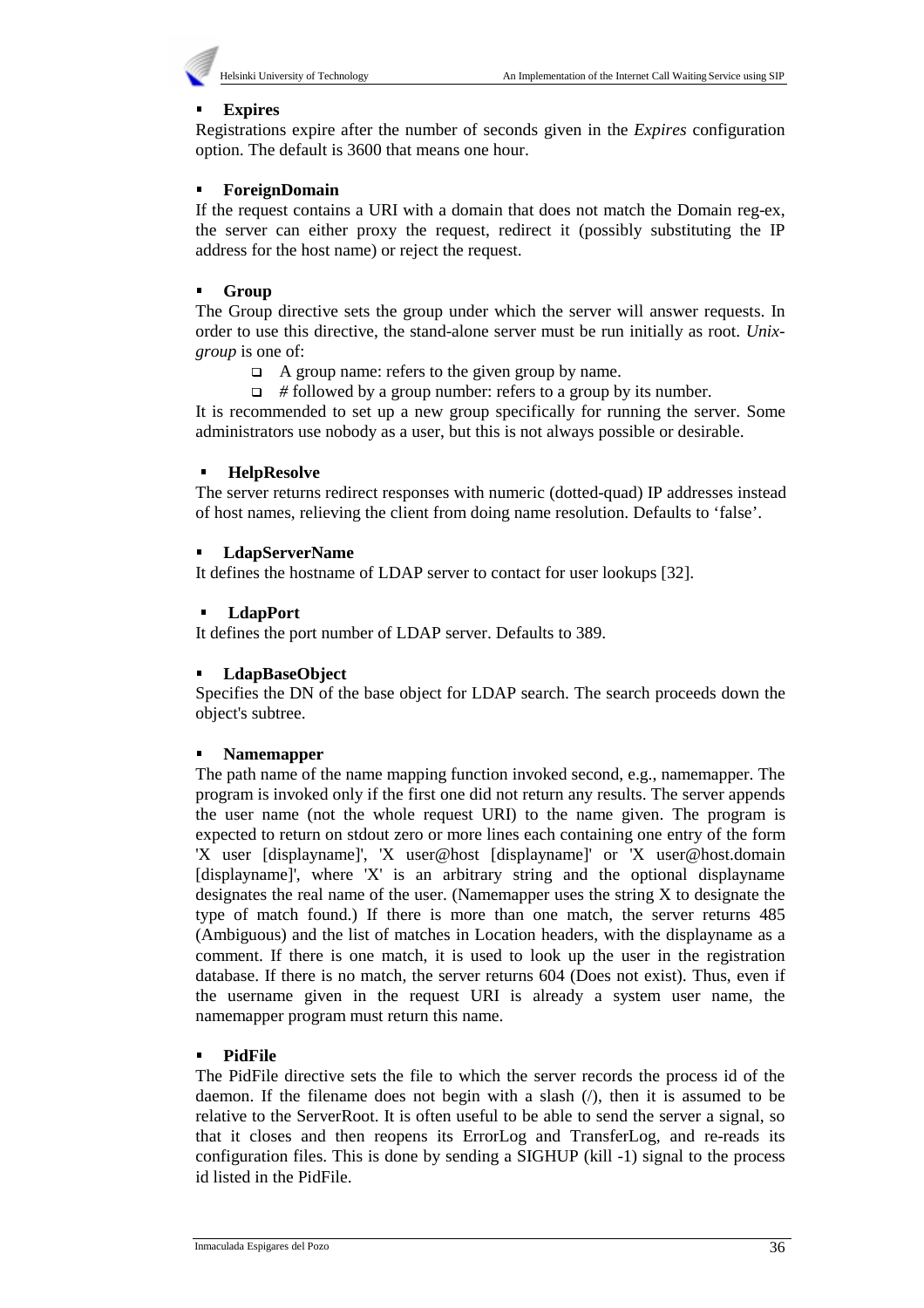

#### **Port portnumber**

The port number the server listens on for both TCP and UDP. Default is 5060.

#### **PrivateKey**

It is the key for digest authentication.

#### **ProxyName**

The hostname which this machine should put in its Via headers. Default is the canonicalized local hostname. Must be a name, which DNS resolves to this server.

#### **ProxyRecursion**

Whether the server should recursively process 3xx-responses containing Contact headers with sip URI's when proxying, or just return 3xx responses to the originator the same way any other failure status would be returned.

#### **Registry**

The name of the database file used to record user locations, relative to ServerRoot. Defaults to 'registry'.

#### **RequestLog**

Each RequestLog entry creates one request log file. The first argument gives the name of the file to log to, the second the format to be used. If the name of the file starts with '|', it is assumed to be a program that will receive, via stdin, the log file output.

Table 6 shows the format. It is a string containing literal text and the following special escape sequences, borrowed from the Apache log file configuration. The format can be omitted and defaults to "%h %l %u %t \"%r\" %s %b".

| $\%$ a         | <b>Remote IP-address</b>                                                                                                                                                                                                     |  |
|----------------|------------------------------------------------------------------------------------------------------------------------------------------------------------------------------------------------------------------------------|--|
| $%$ {env}e     | The contents of the environment variable env.                                                                                                                                                                                |  |
| %h             | Remote host name (currently also the IP address).                                                                                                                                                                            |  |
| $%$ {header}i  | The input (request) header with name header.                                                                                                                                                                                 |  |
| $%$ {header}o  | The output (response) header with name header.                                                                                                                                                                               |  |
| $\%$ P         | The process ID of the child that serviced the request.                                                                                                                                                                       |  |
| %r             | First line of request.                                                                                                                                                                                                       |  |
| $\%$ s         | Status of response.                                                                                                                                                                                                          |  |
| %U             | The Request-URI.                                                                                                                                                                                                             |  |
| $\%$ u         | Remote user if authentication is used, '-' otherwise.                                                                                                                                                                        |  |
| %{timeformat}t | The current time, in the form given by timeformat, which<br>should be in a form acceptable to stritime $(3)$ . The<br>timeformat defaults to the common log file date format,<br>'[day/month/year:hour:minute:second zone]'. |  |
| $\%T$          | The time taken to serve the request, in seconds, with a<br>resolution of 1/100 second.                                                                                                                                       |  |

#### **Table 6. RequestLog file format**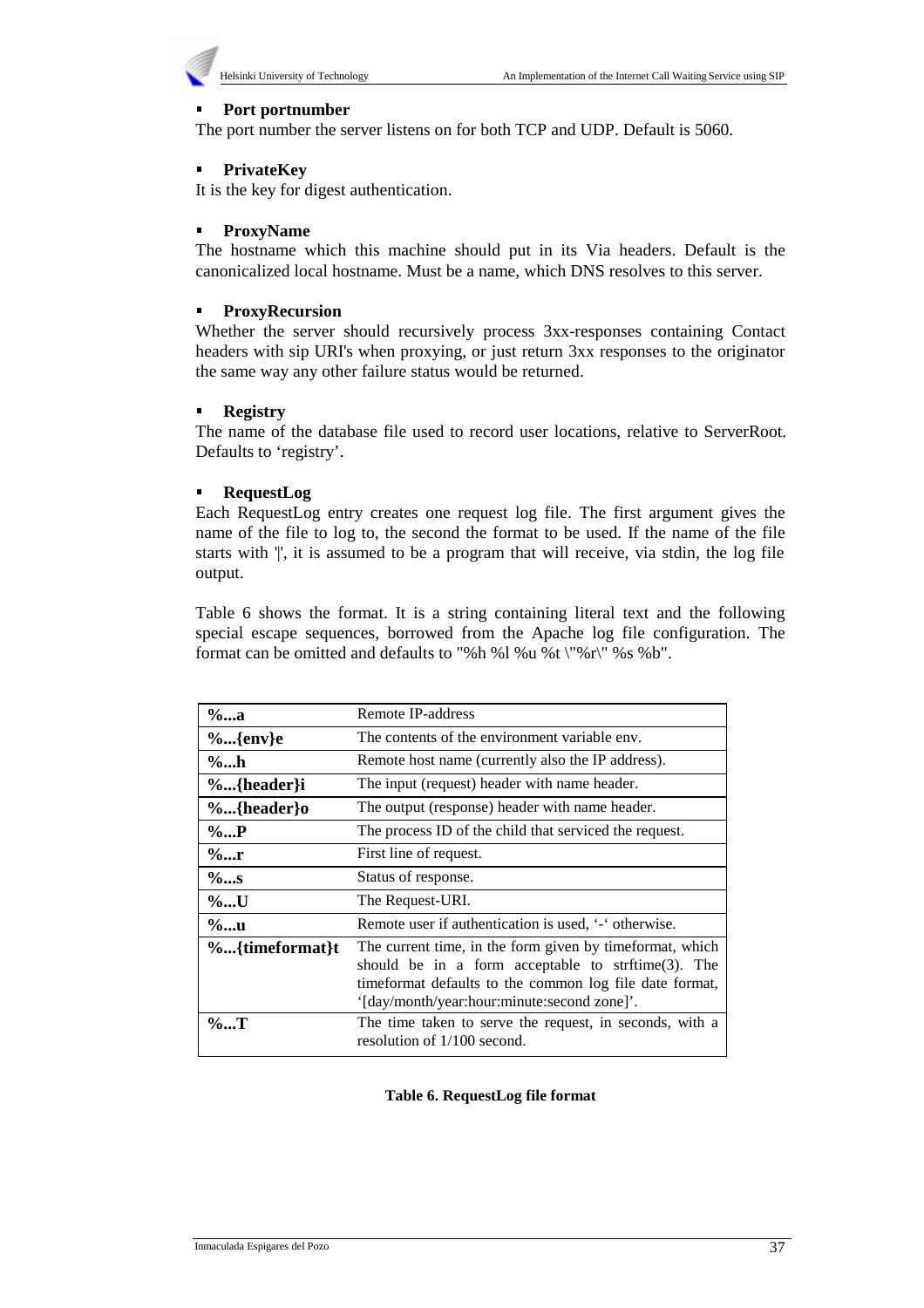

#### **ServerName FQDN**

Defines the domain name of the server, e.g., cs.columbia.edu

#### **ServerRoot directory**

Defines the location of the server configuration files, typically '.'

#### **ThirdPartyReg true | false**

Whether the server should allow third parties to register each other, or insist that users only register themselves.

#### **TimeOut seconds**

The TimeOut directive defines the amount of time sipd will wait for completion of a batch of proxied requests. A batch is all requests with similar quality (q) values. Default is 30 seconds.

#### **User unix-userid**

The User directive sets the userid as which the server will answer requests. In order to use this directive, the standalone server must be run initially as root. Unix-userid is one of:

- $\Box$  A username refers to the given user by name.
- $\Box$  # Followed by a user number refers to a user by their number.

The user should have no privileges which result in it being able to access files which are not intended to be visible to the outside world, and similarly, the user should not be able to execute code which is not meant for sipd requests. It is recommended that you set up a new user and group specifically for running the server. Some administers use user nobody, but this is not always possible or desirable.

If the server is started as a non-root user, it will fail to change to the lesser-privileged user, and will instead continue to run as that original user.

#### **UserLocation**

It is the path name of the user location program such as lswhod. The program is invoked with the user name and is expected to return on stdout zero or more lines each containing an entry. Figure 12 gives an example of a configuration file presenting all the directives described previously.

| <b>EXAMPLE FILE</b>                        |                                                                           |
|--------------------------------------------|---------------------------------------------------------------------------|
| ServerRoot                                 | PgpPubRing pgp/pubring.pkr                                                |
| ErrorLog error log                         | PgpSecRing pgp/secring.skr                                                |
| ErrorLog stderr                            | PgpPvtPass dummykey                                                       |
| #ErrorLog syslog                           | RequestLog access_log "%h %u %t \"%r\" %s HOST=%{HOST}e From=%{From}i     |
| ServerName tele.tct.hut.fi                 | $\%T$                                                                     |
| Domain hut.fi                              | RequestLog " tee /tmp/sipoutput.\$USER" "%h %u %t \"%r\" %s HOST=%{HOST}e |
| Aliases tools/aliases/aliases              | From=%{From}i %T"                                                         |
| Namemapper tools/namemapper/namemapper     | #LdapServerName Idap.columbia.edu                                         |
| UserLocation_tools/Iswhod/Iswhod.tcl       | #LdapPort 389                                                             |
| AuthMethod Digest                          | #LdapBaseObject "o=Columbia University,c=US"                              |
| #AuthMethod Basic<br>DisplayAmbiguous true |                                                                           |
| AuthMethod pgp                             | #HelpResolve true                                                         |
| PrivateKey 1                               | DoProxyRecursion true                                                     |
| AuthUserFile files/passwd                  | ThirdPartyReg false                                                       |
|                                            | ForeignDomain proxy                                                       |
|                                            | DefaultReg proxy                                                          |
|                                            |                                                                           |

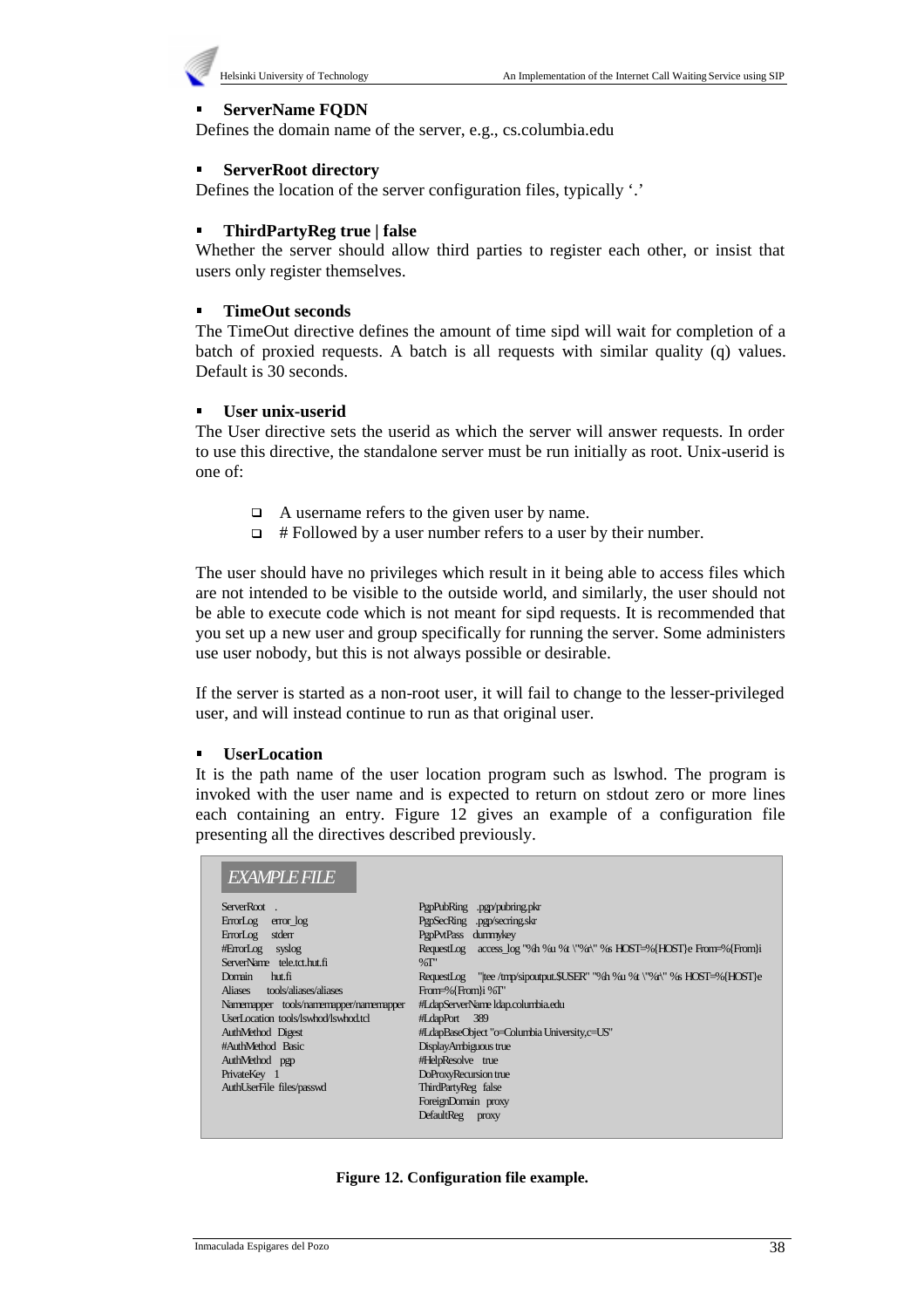

# **5.2 Sipd functions**

The program starts by reading the configuration file using the routines in *config.c*. Then it opens a UDP and TCP socket to receive requests. The thread *ReceiveTCP*, with each new connection obtaining a new thread running *ReceiveTCPRequests* handles TCP connections. The thread *ReceiveUDP* handles UDP requests (unicast or multicast).

Each request is read and, once completely read, handed to *RequestProcess()*. That routine parses the SIP-specific headers and then invokes the request-specific function. The ACK request simply sets the ACK flag in the appropriate request. Each INVITE request creates a new thread, while REGISTER requests are handled within the same thread. To understand the behavior we need to know which are the *sipd* functions and what are they used for.

**base64.c** is a group of utility functions that convert to and from base-64 strings, as used in Authorization headers.

**config.c** reads server configuration files, where each line is of the form '*parameter: value*'.

**dstring.c** contains dynamic string utility functions.

**error.c** contains error handling and debugging utility functions.

**host2ip.c** converts host name to IP address.

**http.c** parses generic HTTP headers like Authenticate, Authorization, Content-Length, Content-Type, Date, Server and User-Agent.

**invite.c** handles the INVITE request.

**locate** user.c checks if the user is currently logged in or not by calling the *lswhod.pl*. If the user is currently logged in it gives the machine names, otherwise, it calls aliases to find the user login name. If it can not find in aliases, then it calls to the namemapper. Next, it returns the result if the locating was successful and a null string otherwise. Since the namemapper takes time, it sends back a 100 message to the client.

**mime.c** handles MIME datatype mapping.

**parser.c** parses RFC822-style requests and responses.

**register.c** handles REGISTER request.

**request.c**. Requests are stored in an internal data structure so that the repeated ones can simply be answered by the current status of the request. A pointer to the Request structure is created the head of list of incoming request.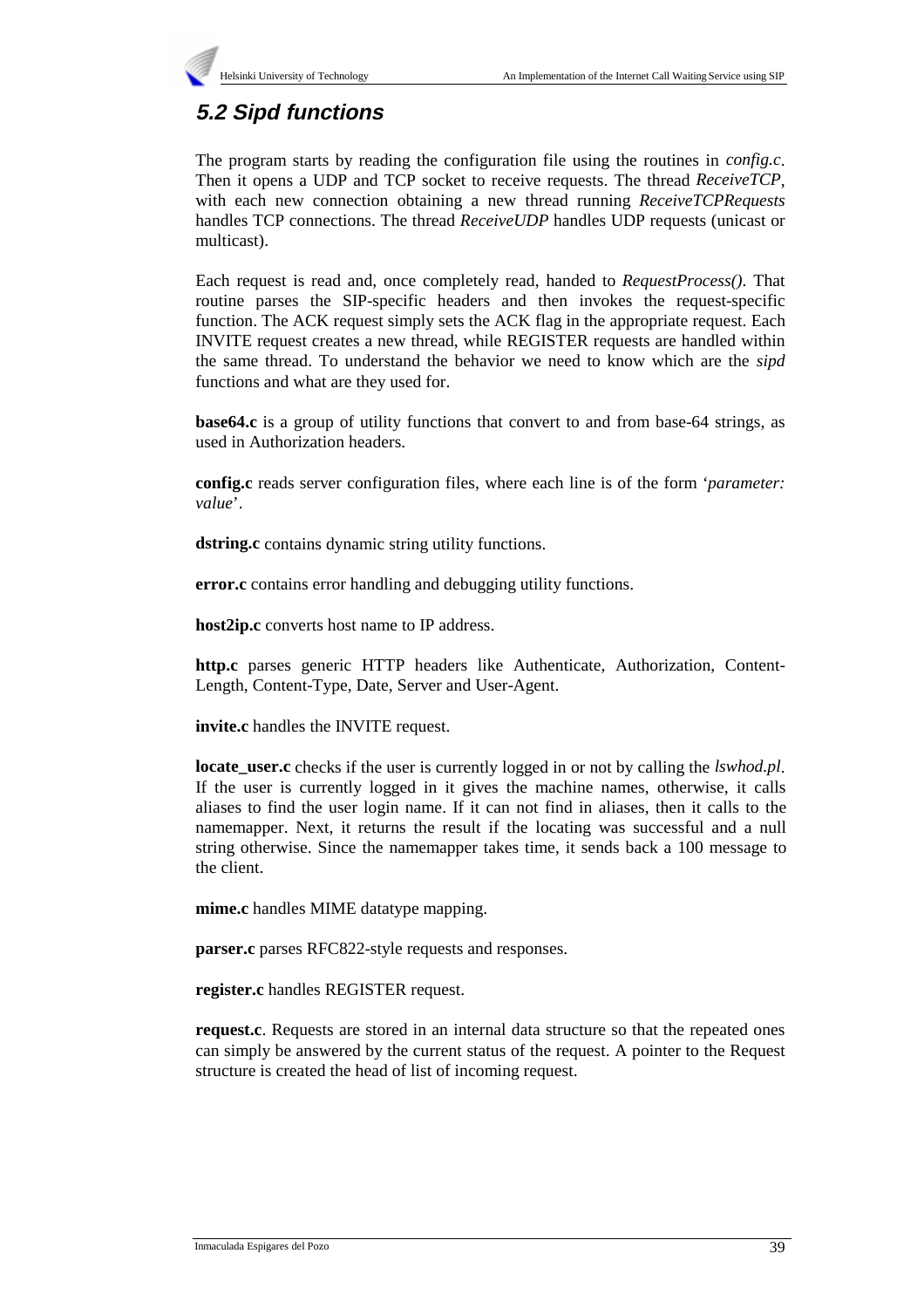

- *RequestCreate* initilizes and allocates memory for a request.
- *RequestSearch* searches the list of requests to check if the request with unique Call-ID+SeqNumber exists already or not. Then it returns true or false accordingly. If the request exists and it is an ACK request, it deletes the request entry. Otherwise it does nothing.
- *RequestFree* frees the given SIP request.
- *RequestProcess* obtains the version, method, protocol, seq number, call ID and other header fields of the SIP request.

**response.c** generates provisional and final SIP responses.

- *void ResponseInit(void)* initializes a response.
- *int Response(Request \*r, int status, char \*reason, DString \*location, char \*content\_type, char \*body, int content\_length)* sends the message back to a client including the From, To, Via, Call-ID, Cseq and Location headers. If the user is not found, no Location header will be returned.

**sip.c** parses SIP-specific headers like Call-ID, CSeq, Expires, From, Location, Subject, To, Via.

**sip-rs.c** is the main program.

**strdupn.c** creates duplicate of string, with its own memory.

**tcp.c** handles TCP connections.

**udp.c** handles UDP requests.

**uri.c** parses URIs into their components.

# **5.3 Sipd additional libraries**

Sipd uses two libraries that are not built with it: CLC and gdbm. The latter was developed by a free software foundation called GNU [56] while the CLC is part of a C Collection libraries from Columbia University [50]. The following is a brief idea about their main purposes.

*Gdbm* is a library of database functions that uses extensible hashing and works similar to the standard UNIX database management functions.

The basic use of *gdbm* is to store key-data pairs in a data file. Each key must be unique and each key is paired with only one data item. The keys can not be directly accessed in sorted order. The key-data pairs are stored in a *gdbm* disk file, called a *gdbm* database. An application must open a *gdbm* database to be able to manipulate the keys and data contained in the database. Gdbm allows an application to have multiple databases open at the same time.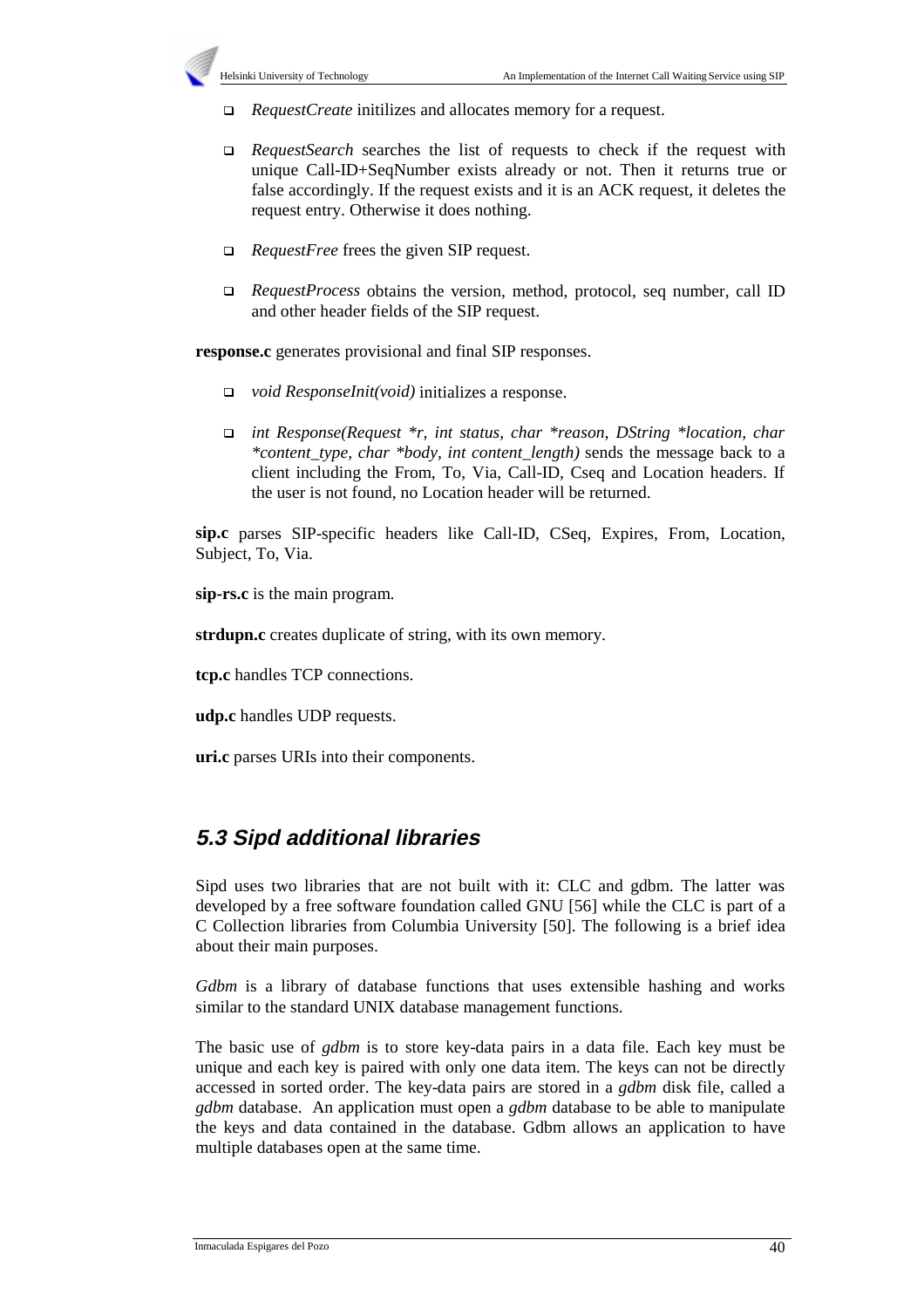

On the other hand, CLC is the acronym for my C Libraries Collection, a group of general purpose C libraries: dict, fsma, misc, pq, pset, sio, str, timer and xlog. Next we will give a short description of what fsma and dict do. Those are just the ones that *sipd* needs from CLC.

**Dict**: support for various types of data structures, including double linked lists, hash tables and binary search trees (which can also be balanced using the red-black balancing algorithms). The data structures support operations for insertion/deletion/location of an object, as well as operations for finding the minimum/maximum object and for enumeration of all objects.

**Fsma**: support for quick memory allocation-deallocation of fixed size objects.

A basic build of *sipd* on our laboratory machines looks like this:

```
./configure --with –gdbm
=/home/queca/SIP_1/sip_code/libreria/gdbm/lib --with-
clc=/home/queca/SIP_1/sip_code/libreria/clc/libs/lib
```
make depend

make

This builds everything to start running the SIP CU server.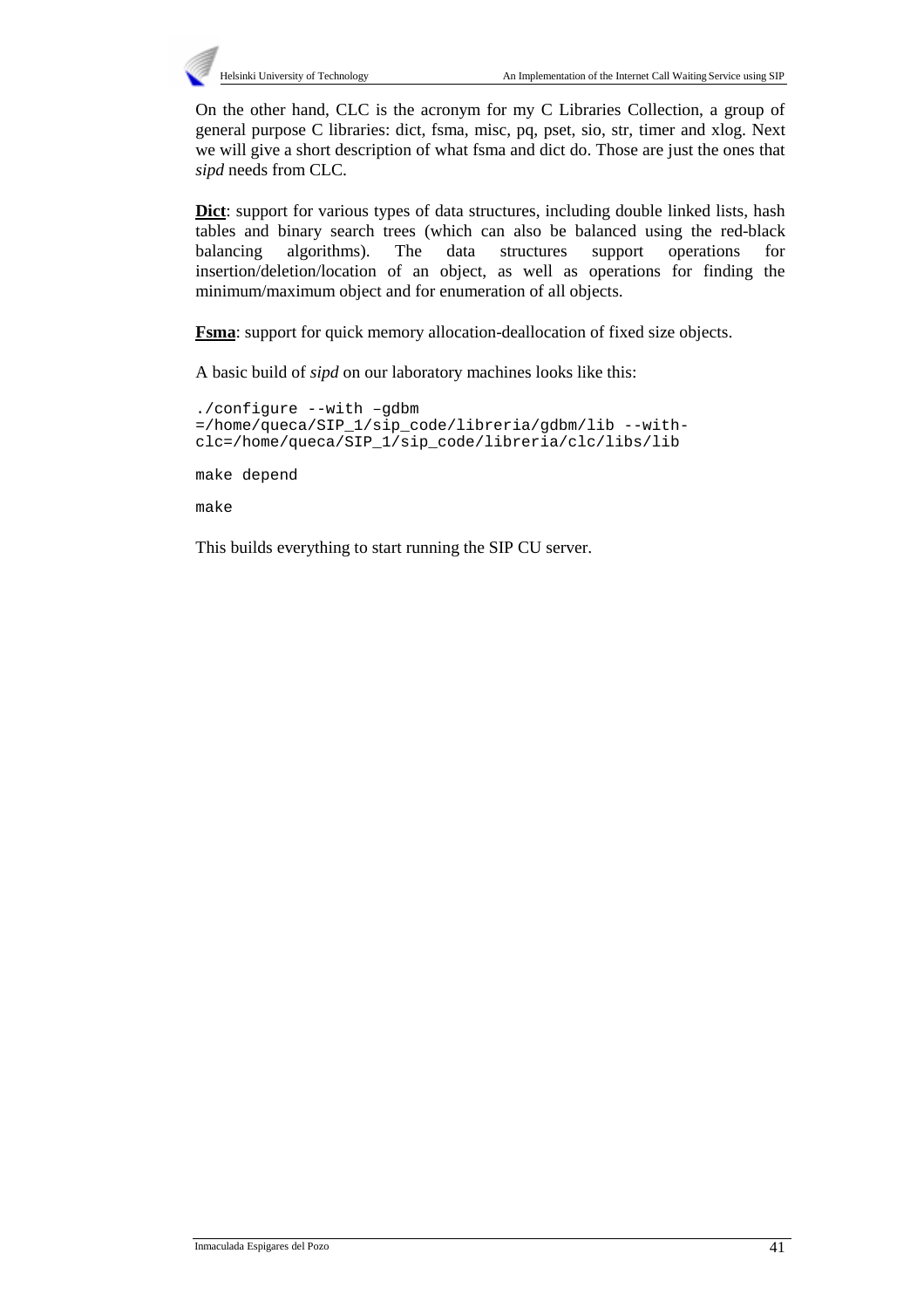

# Chapter 6

# **Scripting new services: The Call Processing Language**

The Call Processing Language (CPL) is a language that can be used to describe and control Internet telephony services [34]. This mechanism is not tied to any particular signaling architecture or protocol (H.323, SIP).

In this chapter, we outline the tools used to define the Internet Call Waiting service and compare the XML with other languages such as HTML [33].

The Internet Call Waiting (ICW) service is studied in detail in Chapter 7 and implemented using a CPL. For that purpose, we create a script describing the service that later is uploaded to a SIP server. So, it is the user who easily writes the service desired. The SIP server execution stores the service description for further performance.

# **6.1 The Call Processing Language**

The Call Processing Language (CPL) is designed to be implementable on either network servers or user agent servers (UAS) [35]. It is simple, extensible, easily edited by graphical clients, and independent of operating system or signaling protocol. It is suitable for running on a server where users may not be allowed to execute arbitrary programs, as it has no variables, loops, or ability to run external programs.

Syntactically, CPL scripts are represented by XML documents, so parsing them is easy and many parsers for them are publicly available [41]. The structure of the language maps closely to its behavior, so an editor can understand any valid script, even ones written by hand. The language is also designed so that a server can easily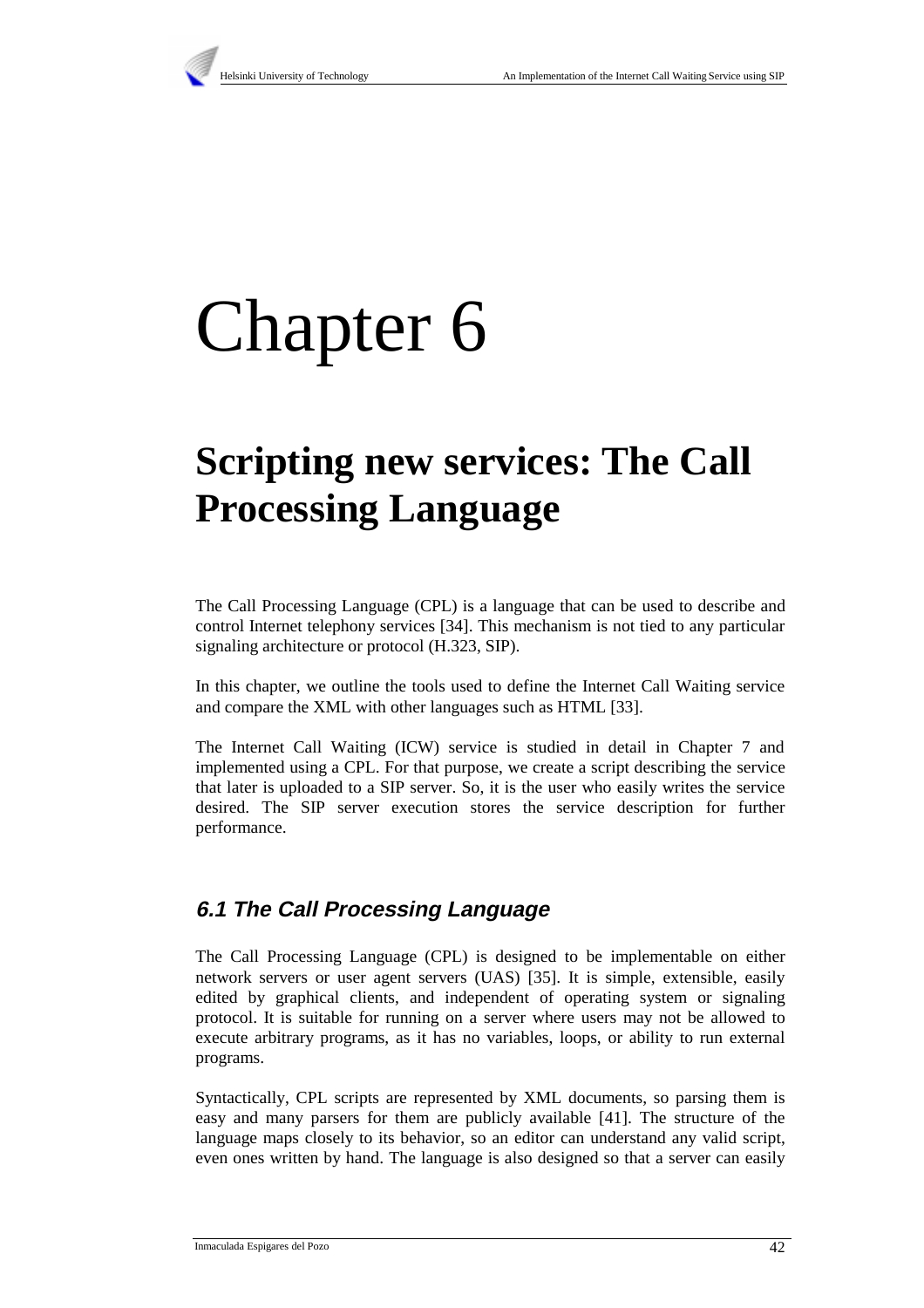

confirm scripts validity at the time they are delivered to it, rather that discovering them while a call is being processed.

## 6.1.1 THE CPL NETWORK MODEL

In this model, an Internet telephony network contains two types of components: end systems and signaling servers. End systems are devices, which originate and/or receive signaling information and media. An end system can originate, accept, reject a call, or forward incoming calls. Signaling servers are devices, which relay or control signaling information. In SIP, they are proxy servers, redirect servers, or registrars [1].

Signaling servers can perform three types of actions on call setup information. They can forward it on to one or more other network or end systems, returning one of the responses received (*proxy it*). They can also return a response informing the sending system of a different address to which it should send the request (*redirect it*). Finally, they can inform the sending system that the setup request could not be completed (*reject it*).

When an end system places a call, the call establishment request can proceed by a variety of routes through components of the network. To begin with, the originating end system must decide where to send its requests. There could be, for example, two possibilities: the originator may be configured so that all its requests go to a single local server; or it may resolve the destination address to locate a remote signaling server or end system to which it can send the request directly.

Once the request arrives at a signaling server, that server uses its user location database, its local policy, DNS resolution, or other methods, to determine the next signaling server or end system to which the request should be sent. A request may pass through any number of signaling servers: from zero (in the case when end systems communicate directly) to every server on the network.

## 6.1.2 SCRIPTS: WHAT, WHICH, WHERE AND HOW

In this section, we answer some questions to clarify scripts behavior:

1) **What** does a script do?

Specifically, a script replaces the user location functionality of a signaling server. Signaling server typically maintains a database of locations where a user can be reached; it makes its proxy, redirect, and rejection decisions based on the contents of that database. A CPL script replaces this basic database lookup functionality; it takes the registration information, the specifics of a call request, and other external information it wants to reference (e.g. services requested), and chooses the signaling actions to perform [34].

Abstractly, a script can be considered as a list of condition/action pairs; if some attribute of the registration, request, and external information matches a given condition, then the corresponding action is taken.

2) **Where** can users have scripts?

Users can have CPL scripts on any network server which their call establishment requests pass through and with which they have a trust relationship. Scripts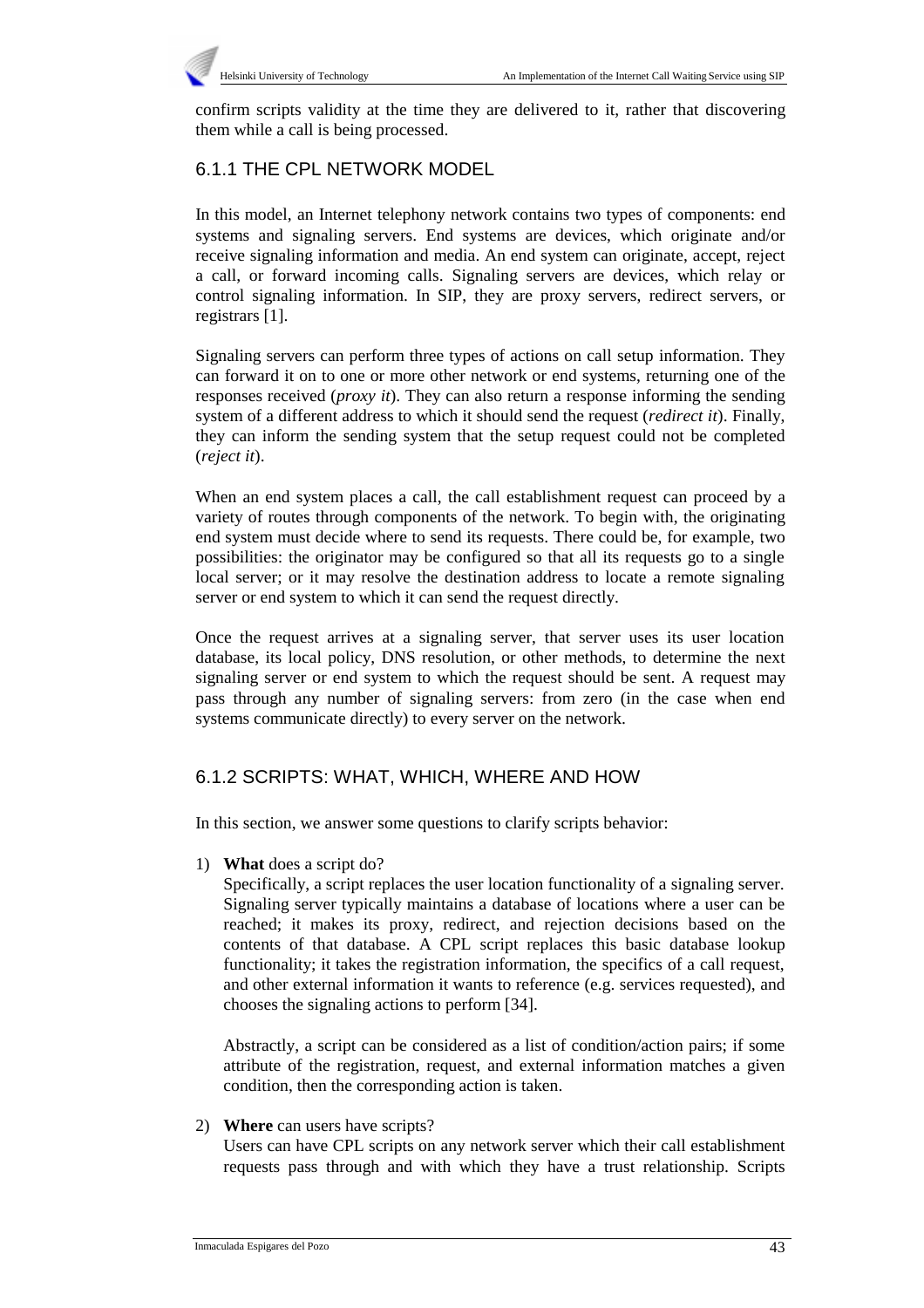

would typically perform different functions, related to the role of the server on which they reside.

3) **Which** script is executed in the server? And when?

CPL scripts are usually associated with a particular Internet telephony address. When a call establishment request arrives at a signaling server which is a CPL server, that server associates the source and destination addresses specified in the request with its database of CPL scripts; if one matches, the corresponding script is executed.

Once the script has been executed, if it has chosen to perform a proxy action, a new Internet telephony address will result as the destination of that proxying. Once this has occurred, the server again checks its database of scripts to see if any of them are associated with the new address; if one is, that script is also executed.

In general, in an Internet telephony network, an address will denote one of two things: either a user, or a device. A user address refers to a particular individual, for example *sip:queca@example.com*, regardless of where that user actually is or what kind of device she is using. A device address, by contrast, refers to a particular physical device, such as *sip:x26063@phones.example.com*.

# **6.2 XML: the bridge between SGML and HTML**

XML is the language chosen to implement the ICW service. In this section we briefly describe and compare it with other also popular languages. XML characteristics such as extensibility, easily writeable and parseable by both humans and machines, easily implementable and independent of underlying signaling details are commented [39].

## 6.2.1 NOTES OF XML STORY

As far back as the sixties, IBM scientists were working on a Generalized Markup Language (GML) for describing documents and their formatting. In 1986 the International Standards Organization (ISO) adopted a version of this standard called Standard Generalized Markup Language (SGML-ISO 8879). SGML offers a highly sophisticated system for marking up documents so that their appearance is independent of specific software applications. It is big, powerful, filled with options, and well suited for large organizations that need exacting document standards.

But early in the game, it became apparent that SGML's sophistication made the language quite unsuitable for quick and easy applications. For that, we needed a simplified markup system, one at which practically anyone could quickly gain proficiency. Enter HyperText Markup Language (HTML), which is little more than one specific SGML document type, or Document Type Definition (DTD) [38]. It is easy to learn and to implement, but the problem with HTML, however, was that it quickly proved to be too simple. As soon as authors started demanding multimedia and design capabilities, the language started experiencing severe growing pains. Undoubtedly, the main problem is that HTML is not extensible while SGML is.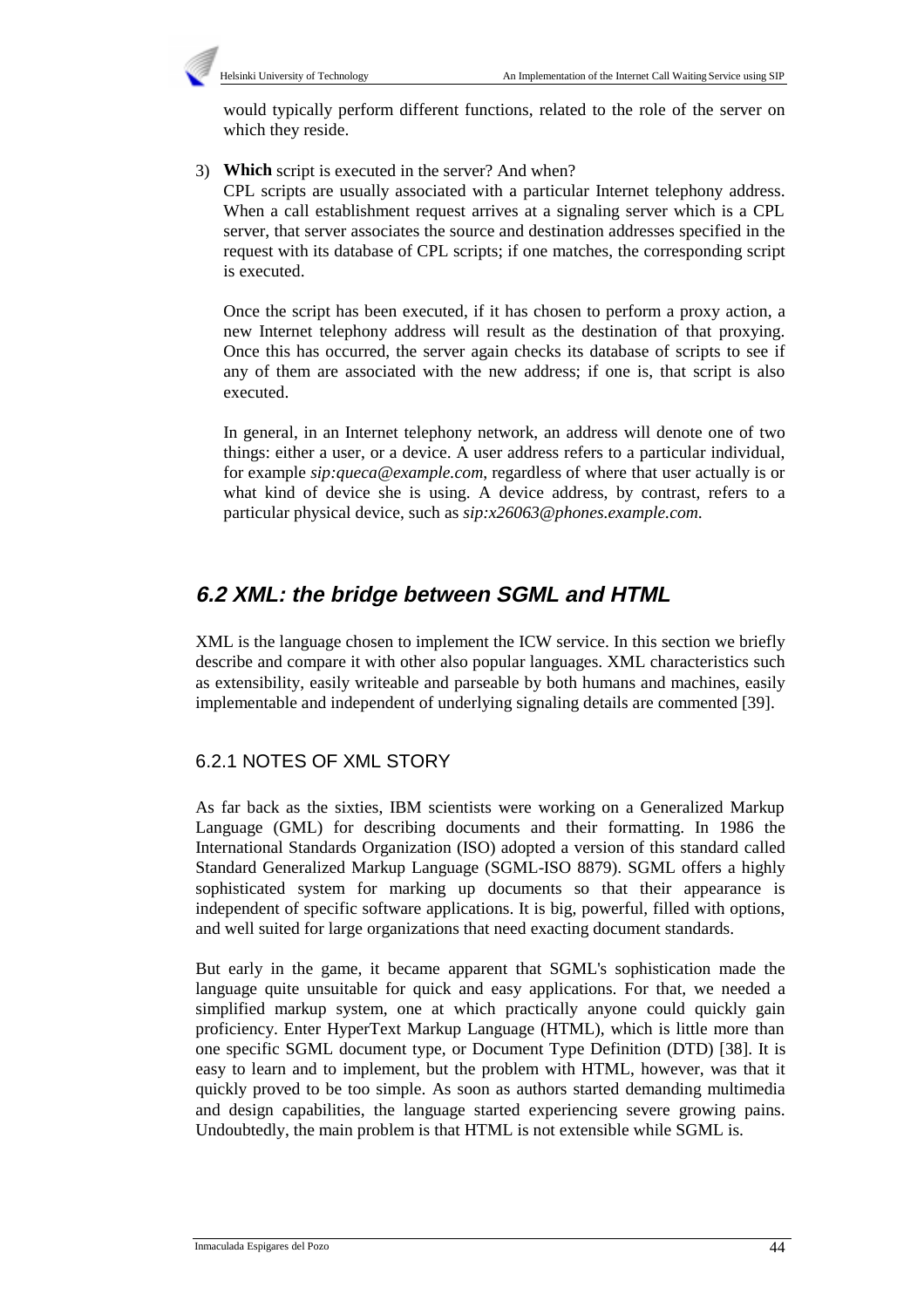

The question, then, is how to capture SGML's extensibility without retaining the complexity. In other words, the issue is how to bridge the gap between SGML and HTML. The answer is Extensible Markup Language, better known as XML [38].

#### 6.2.2 WHY XML?

Nowadays, other known programming languages such as PERL, TCL, HTML, SGML and C/C++ could have been chosen [54]. So, why XML?

XML is more than a markup language it is a metalanguage. This means that XML is a language that allows you to describe languages.

XML lets developers to set standards defining the information that should appear in a document, and in what sequence. XML makes it possible to define the content of a document separately from its formatting, making it easy to reuse that content in other applications or for other presentation environments.

XML provides a basic syntax that can be used to share information between different kinds of computers, different applications, and different organizations without needing to pass through many layers of conversion.

XML provides a simple format that is flexible enough to accommodate diverse needs. Even developers performing tasks on different types of applications with different interfaces and different data structures can share XML formats and tools for parsing those formats into data structures that the applications can use. XML offers many advantages, including:

- **Simplicity**. XML documents are built upon a core set of basic nested structures. While the structures themselves can grow complex as layers and layers of detail are added, the mechanisms underlying those structures require very little implementation effort, from either authors or developers. Furthermore, XML rigid set of rules helps make documents more readable to both humans and machines.
- **Extensibility**. XML is extensible in two senses. First, it allows developers to create their own Document Type Definition (DTD) [38], effectively creating 'extensible' tag sets that can be used for multiple applications. Second, XML itself is being extended with several additional standards that add styles (e.g. XSL), linking, and referencing ability to the core XML set of capabilities.
- **Interoperability**. XML can be used on a wide variety of platforms and interpreted with a wide variety of tools. Because the document structures behave consistently, parsers that interpret them can be built at relatively low cost in any of a number of languages such as C++, C, JavaScript, Tcl, and Python [51].
- **Openness**. XML documents are considerably open and anyone can parse a wellformed XML document.
- **Applications.** XML can be used in a couple of different ways. One is for data interchange between humans and machines, such as from a Web server to a user's browser. The other is for data exchange between applications, or from machine to machine.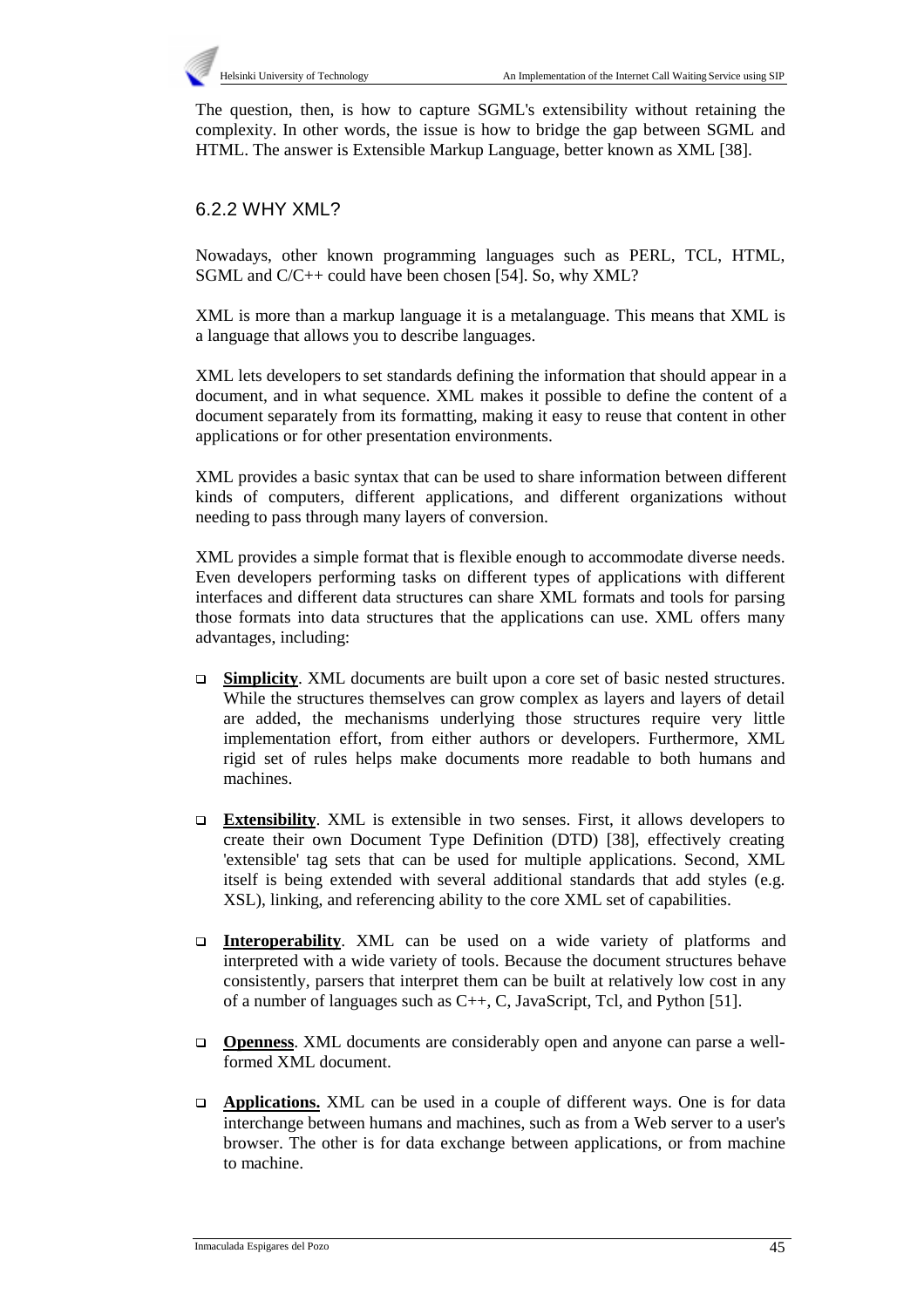Linking possibilities could be also included in advantages list. To illustrate this, Figure 13 presents a script that rings a call at a standard location and, if the recipient is not available there, forwards the call to a voicemail server instead. Since we want the same action to occur on busy as on no answer, we define a link on one node. This allows other nodes to reference that link rather than repeat parts of the script.



#### **Figure 13. XML example**

Document Type Definition (DTD) is a well-known self-describing and structured information required at the beginning of the validated scripts. The DTD identifies the root element of the document and may contain additional declarations. All XML documents must have a single root element that contains all of the content of the document. Additional declarations may come from an external DTD, called the external subset, or be included directly in the document, the internal subset, or both [38]. In Annex A we present a complex XML example that references an external DTD.

Writing in XML seems to be quite easy but also different technologies can be followed in this area: Document Type Definitions and XML schemas. Although, neither are strictly required for XML development, both DTDs and XML Schemas are important parts of the XML toolbox. DTDs have been around for over twenty years as a part of SGML, while XML Schemas are relative newcomers. Though they use very different syntax and take different approaches to the task of describing document structures, both mechanisms definitely occupy the same turf. The W3C seems to be grooming XML Schemas as a replacement for DTDs, but it is not yet clear how quickly the transition will be made. DTDs are here-and-now, while XML Schemas, in large part, are just *coming.* Brother languages such as Perl, Tcl and so on could also wake up the attention of people describing data.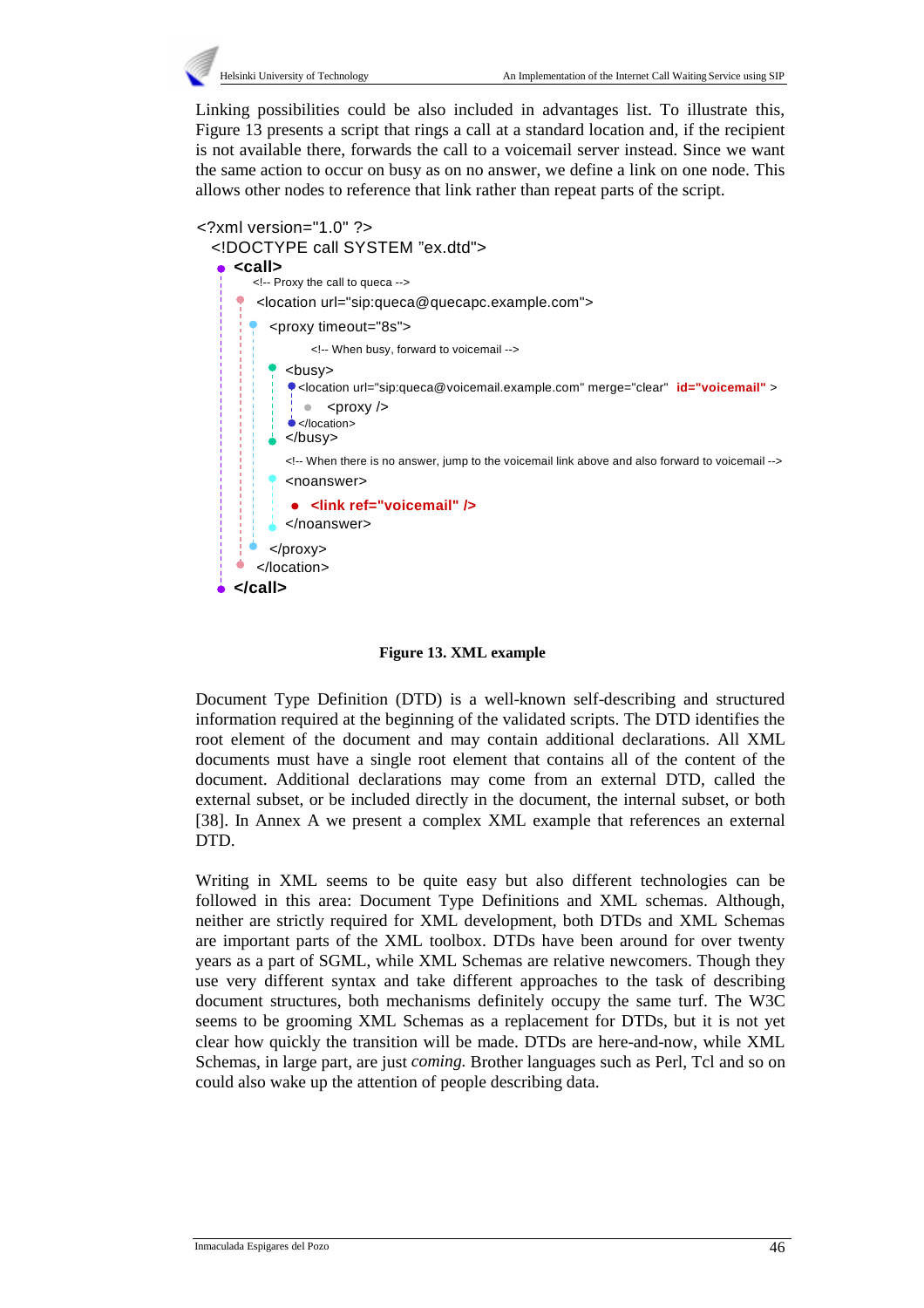

# Chapter 7

# **The Internet Call Waiting Service**

The Internet Call Waiting Service (ICW) enables online users with a single analog telephone line to monitor and manage incoming phone calls from a personal computer while they were using the same line for Internet access or attending another call.

In this chapter, first we explain how the service works and we conclude analyzing step by step the project structure paying attention to all the components involved in: the XML parser, the UAS/UAC and the CPL method [42][35].

# **7.1 Defining the service**

The idea of the ICW implementation is based on a graphical oriented way to notify the new call. ICW service will pop-up a dialog box advising the callee of a new incoming call. For that reason we decided to design the window using bright colors and attractive figures. We also made our own logotype for the program called "IPtele". The logotype including snowflakes gets the idea from the country where we developed the project, Finland (Figure 14).



**Figure 14. IPtele logotype**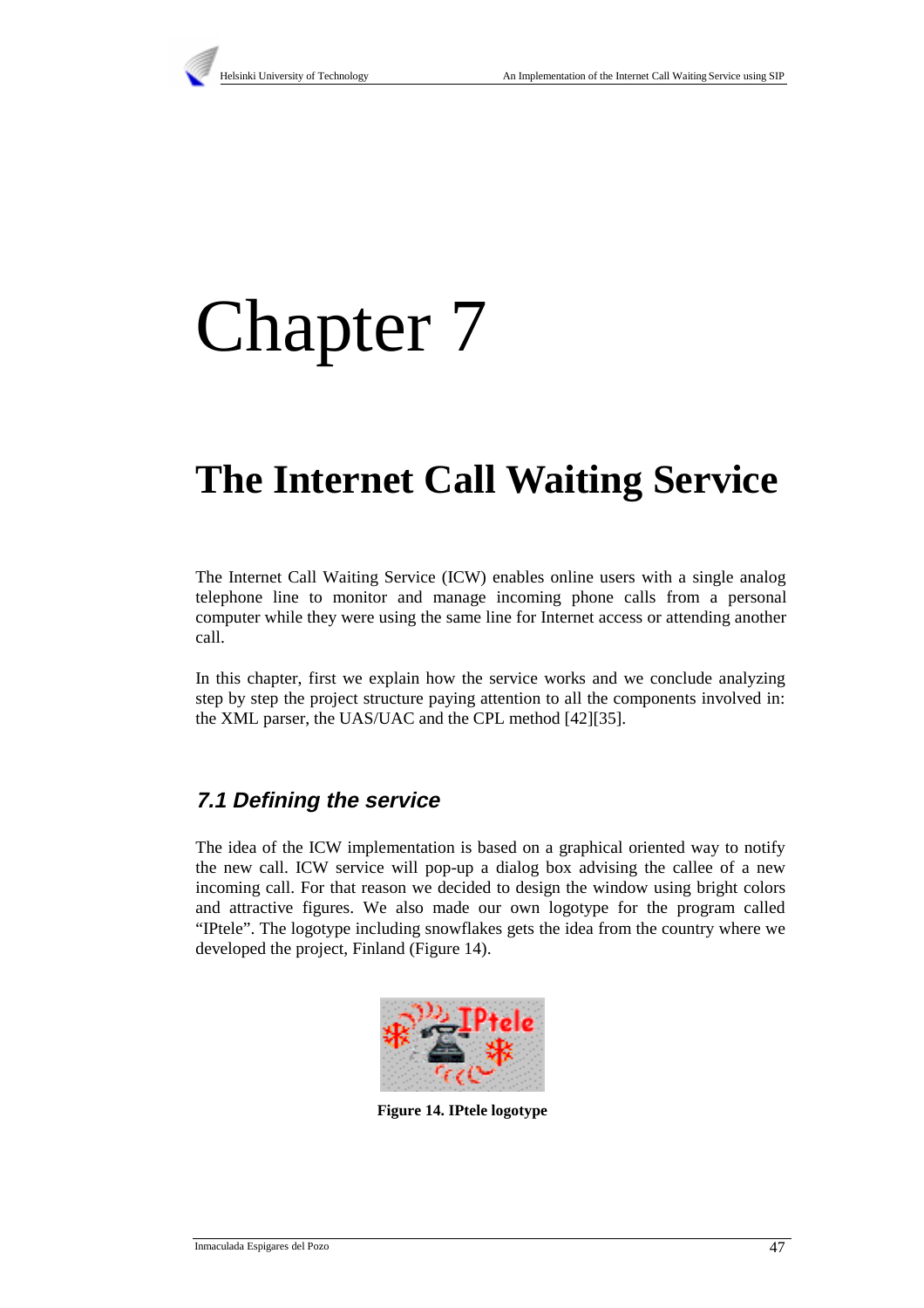

The service works as follows. Firstly, the user has to send the registration information to the server. That information contains the XML script defining the ICW service, which will be stored in the SIP server to manage future calls [3]. Figure 15 shows the main IPtele window where the user can choose between: opening two different boxes "REGISTRATION" and "SET UP CALL" or exiting via "EXIT" button.



**Figure 15. IPtele window**

For registering, the user selects "REGISTRATION" radio buttons box (Figure 16). Thereafter he/she chooses a service (call forwarding not supported) and then goes to "INSERT REG INFO". After selecting that button a new window appears on the screen to insert his/her name and domain (Figure 17). The user can also return to the main IPtele window using "CANCEL" button in the "REGISTRATION" window.

As an example, to register the user "*queca@pc2.tct.hut.fi*" we would have to write:

- "NAME" = *queca* I
- "DOMAIN" = *pc2.tct.hut.fi*

| <b>IPtele</b>                                                    |                    |              | $-1$        |
|------------------------------------------------------------------|--------------------|--------------|-------------|
| <b>REGISTRATION</b>                                              | <b>SET UP CALL</b> | <b>ABOUT</b> |             |
| <b>SELECT SERVICES</b><br><b>Call Waiting</b><br>Call Forwarding |                    |              |             |
| <b>INSERT REG INFO</b>                                           |                    |              |             |
| <b>ACCEPT</b>                                                    |                    |              |             |
|                                                                  |                    |              |             |
|                                                                  |                    |              | <b>EXIT</b> |

**Figure 16. Selecting services window**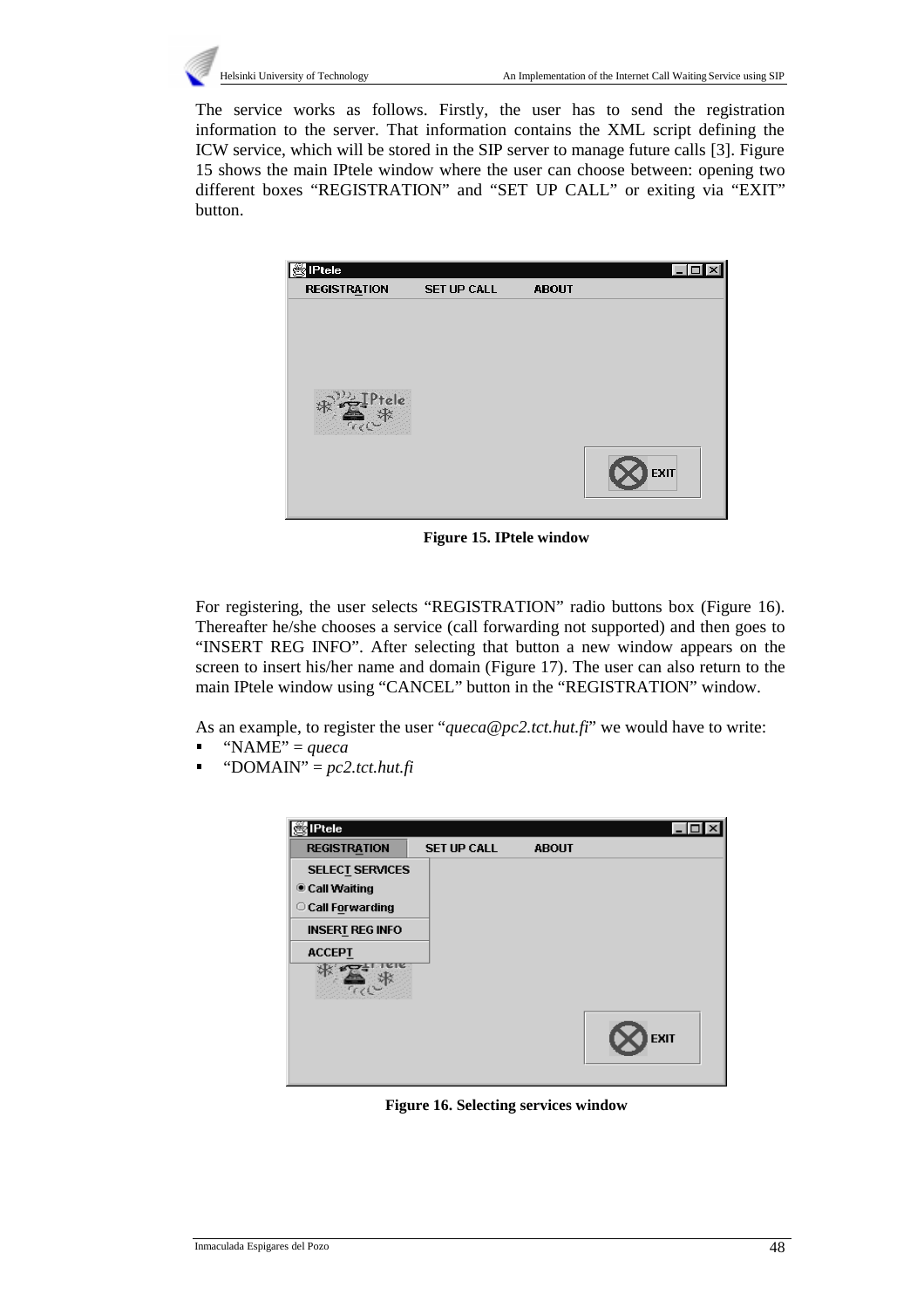|  | Helsinki University of Technology                |                             |        | An Implementation of the Internet Call Waiting Service using SIP |
|--|--------------------------------------------------|-----------------------------|--------|------------------------------------------------------------------|
|  | <b>B</b> REGISTRATION                            |                             |        |                                                                  |
|  |                                                  | <b>REGISTER INFORMATION</b> |        |                                                                  |
|  | ,,,,,,,,,,,,,,,,,,,,,,,,,,,,,,,,,,,,<br>Name<br> |                             | Domain |                                                                  |
|  |                                                  |                             |        |                                                                  |

**Figure 17. Registering window**

When the name and domain are written, the user has to press ENTER button on the keyboard. After that, it is necessary to select "ACCEPT" to complete the registration.

If the user wishes so, he/she can also make a call. Opening the "SET UP CALL" he/she must select "INSERT THE ADDRESS"(Figure 18). After that a new window has to be filled in. This window is required to have the callee information to create the INVITE request to be sent to the SIP server.

| <b>IPtele</b>       |                                                                     |              | $\overline{\phantom{a}}$ |
|---------------------|---------------------------------------------------------------------|--------------|--------------------------|
| <b>REGISTRATION</b> | <b>SET UP CALL</b>                                                  | <b>ABOUT</b> |                          |
|                     | <b>INSERT THE ADDRESS</b><br><b>ESTABLISHING CALL</b><br>TO HANG UP |              |                          |
|                     |                                                                     |              | <b>EXIT</b>              |
|                     |                                                                     |              |                          |

**Figure 18. Setting up call**

Figure 19 shows the "CALLEE INFORMATION" window where again the name and the domain have to be written. Now these two fields are information from the callee so they are different than the ones inserted in the registration.

| <b>SINVITATION</b>           |                           | – II |
|------------------------------|---------------------------|------|
|                              | <b>CALLEE INFORMATION</b> |      |
| $\boxed{\text{CANCEL}}$ Name | Domain                    |      |
|                              |                           |      |

**Figure 19. Callee information window**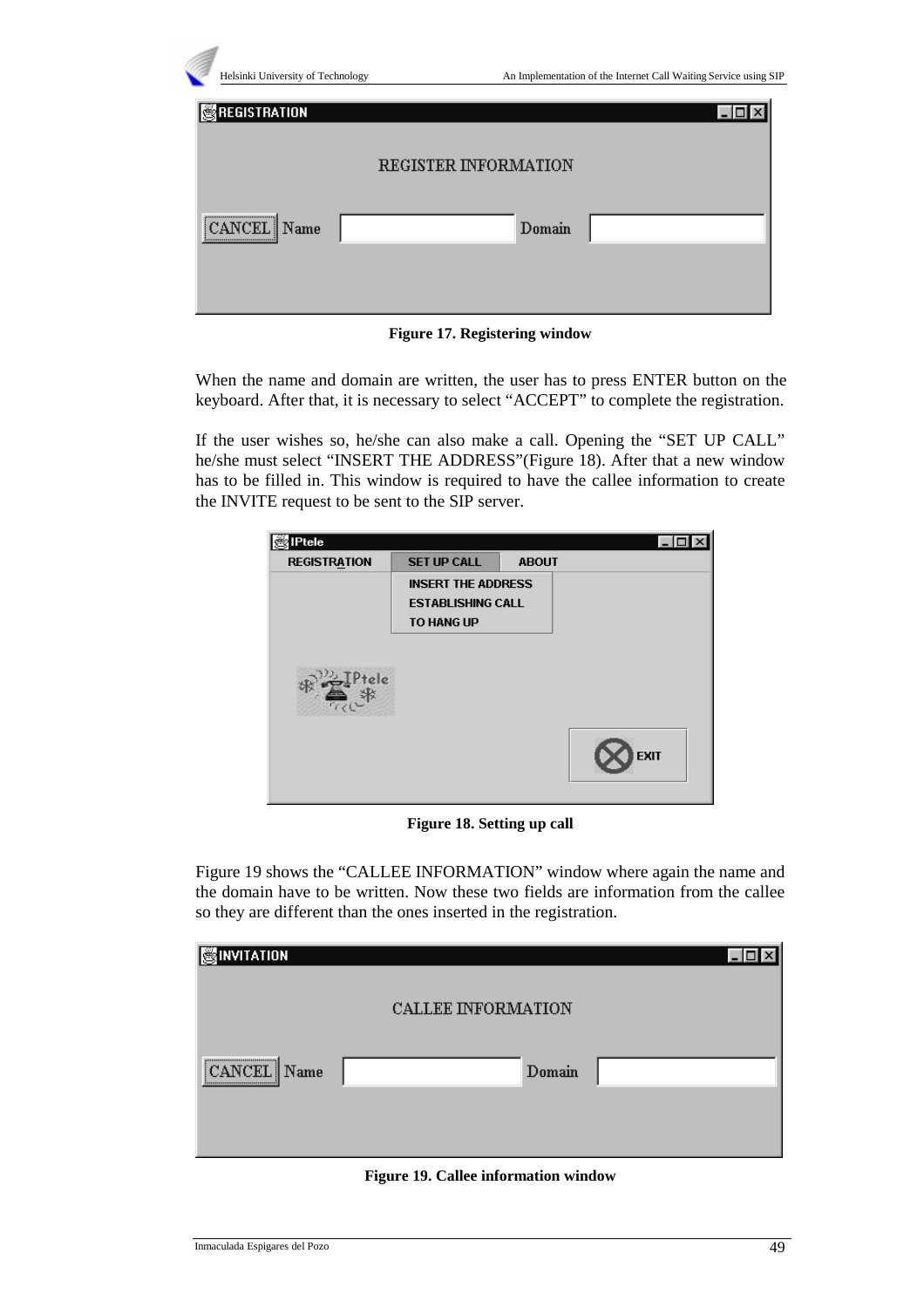

To follow the example, if the user *queca* wishes to call the user "*mary@pc64.tct.hut.fi*" she would have to write:

- "NAME" = *mary*  $\blacksquare$
- "DOMAIN" = *pc64.tct.hut.fi*

When the name and domain are written, the user has to press ENTER button on the keyboard. The invitation is made after pressing "ESTABLISHING CALL". If the callee's (*Mary)* line is not busy and she answers the call then they can start talking. While they are talking, *Jose* (a new user) calls *queca*. At that moment, as *queca* is registered for the ICW service, a "NEW CALL!!" window appears on her screen (Figure 20). Thanks to that new window she does not miss *Jose*'s call if she wishes so.



**Figure 20. New incoming call window**

In the "NEW CALL!!" window we have designed four different buttons:

- "ACCEPT": selecting this button the user (*queca)* accepts the incoming call (from *Jose* in the example case). She decides to finish the communication with *Mary* and starts talking with *Jose* using the headphones on her PC.
- "REJECT": selecting this button the user (*queca*) rejects the incoming call (from *Jose* in the example case). Then *Jose* gets a message "BUSY" and he can try later on.
- "FORWARD": this program does not support this option. It consists in forwarding the incoming call to a voicemail machine. The caller (*Jose)* can leave a message if he wishes so.
- "EXIT": this button is just to close the "NEW CALL!!" window.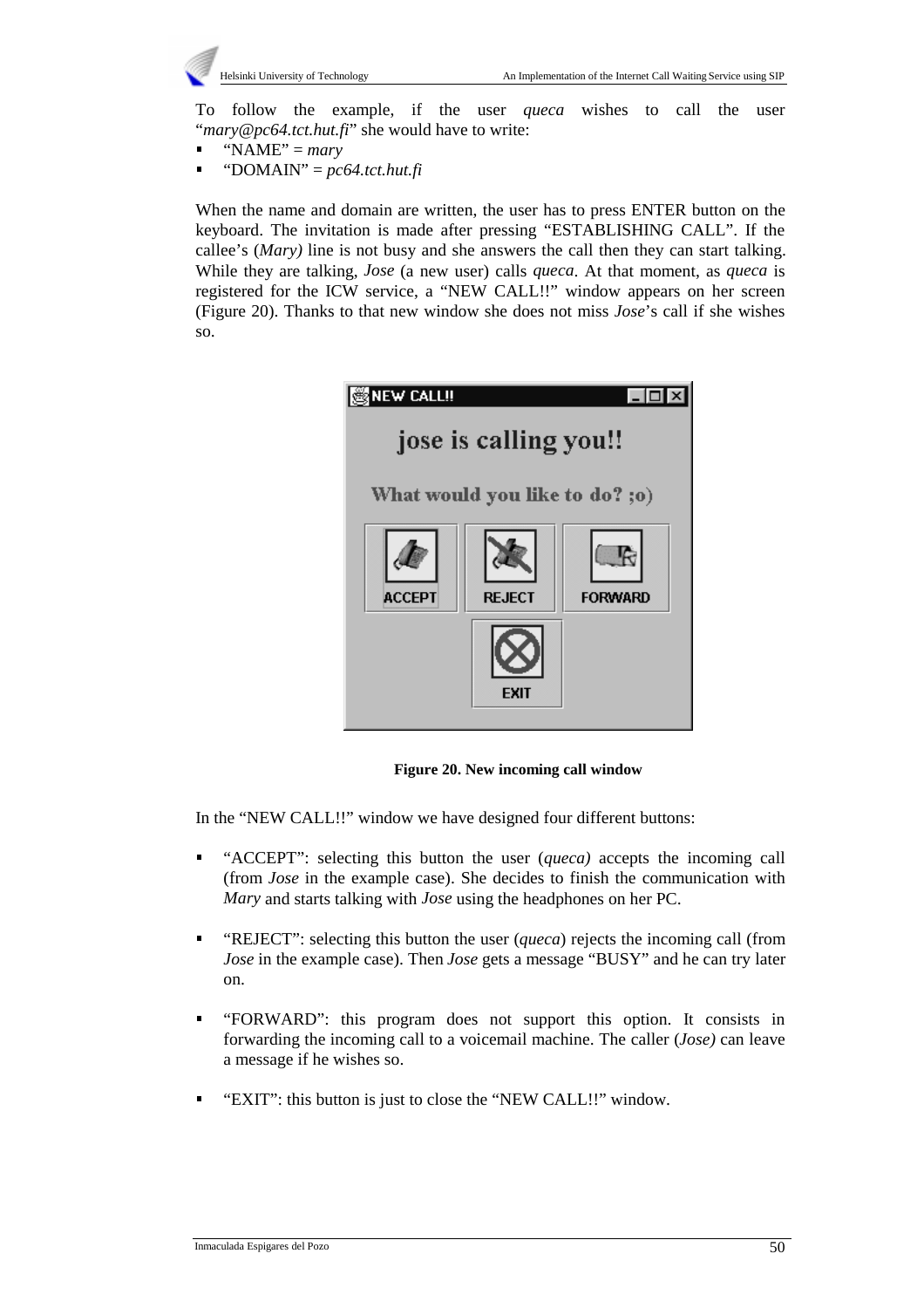

The messages transferred between the IPtele client and the SIP server in a situation like the one presented above are depicted in the following control panel (Figure 21). In this case, *UserA* is talking with *UserB* when *UserC* sends an INVITE request to *UserB.* We consider that UserB was previously registered with the ICW service. *UserB* can accept or reject *User'sC* invitation and messages involved in both cases are included in the figure.



**Figure 21. Control panel**

# **7.2 The project structure**

In the previous section we presented the Internet Call Waiting service (ICW) to give a general idea of the aim of this project, the service. Now, in this section we describe step by step all the relevant details and tools used to achieve our implementation.

Figure 22 helps to understand the structure of the project. Boxes in red represent the modules developed in Helsinki University.



**Figure 22. Project organization chart**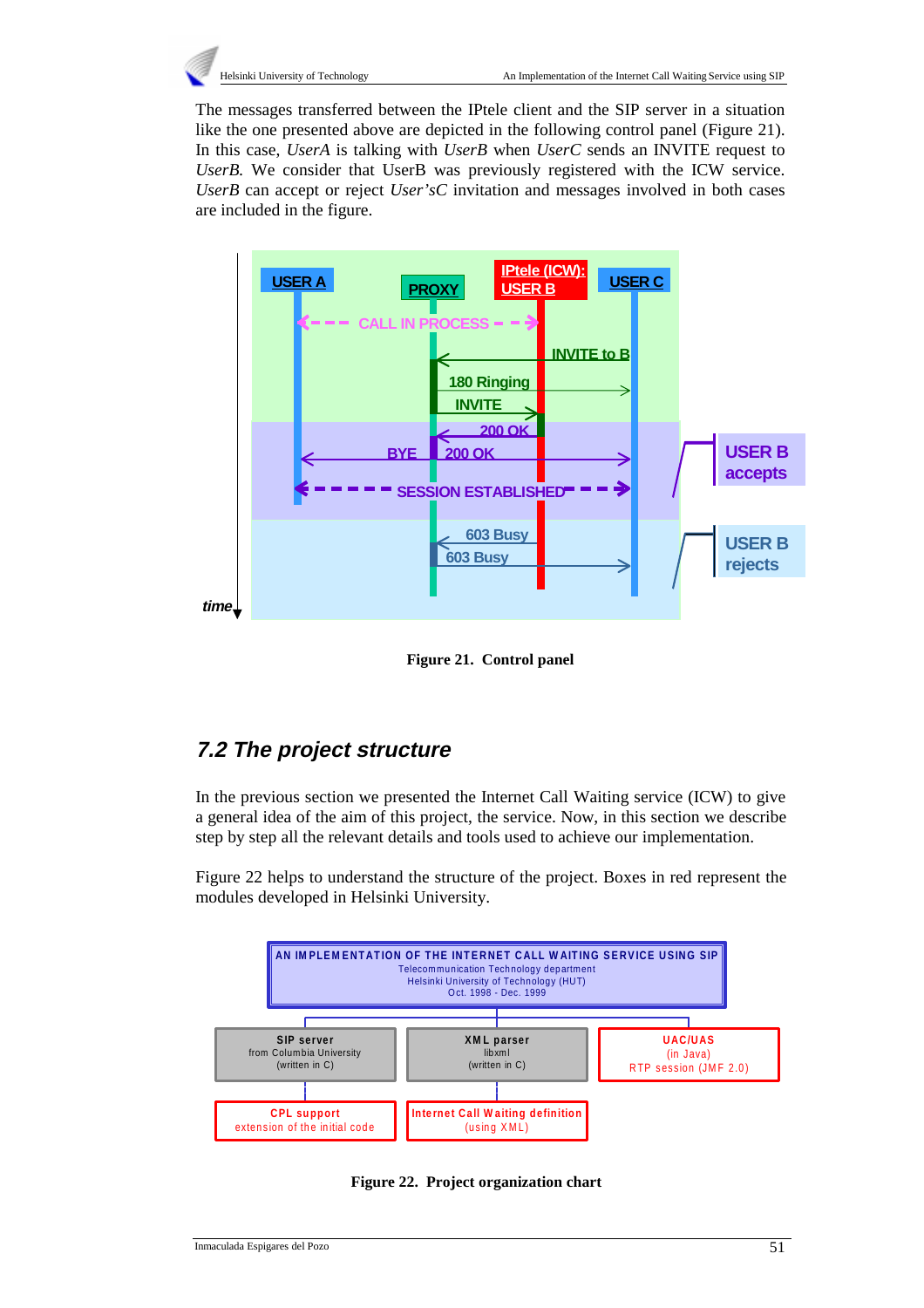

# 7.2.1 MAIN LEGACY ITEMS

The main SIP page [2] was the initial point to start with before trying to develop anything. Understanding the behavior of the protocol was essential to be able to work on it. We also studied the Session Description Protocol [23] for media requirements.

The first "SIP Bake-off " (New York, Apr. 1999) gave us the opportunity to contact with other implementors and get the license for using the Columbia SIP server. Installing the server in *tele* with the external libraries that it requires (clc, gdbm), was not an easy task.

The next step was writing a JAVA program implementing the User Agent Client (UAC) and the User Agent Server (UAS). The final JAVA code has around 2200 lines. At this point it was also necessary to study and analyze the Java Media Framework Module (JMF 2.0) to insert an RTP session within the code.

This was in the client-server side. Jumping to the service we decided to use the Call Processing Language (CPL) [34][[35] method to implement the service. For that purpose we had to find a suitable parser (libxml) to be embedded in the SIP server to manage the service. This part of the project also required learning XML to write the document describing the Internet Call Waiting service. Installing and adding the parser to the server (SIP server extension) was done very carefully to have all the libraries well fixed. Figure 23 shows in red the extension of the Columbia University SIP server. This figure can be compared with Figure 11 depicted in Chapter 5.



**Figure 23. Software panel: CU-SIP server and HUT extension**

As the SIP server was previously presented in chapter 5, we start introducing the XML parser and the CPL method to follow with the JAVA program structure.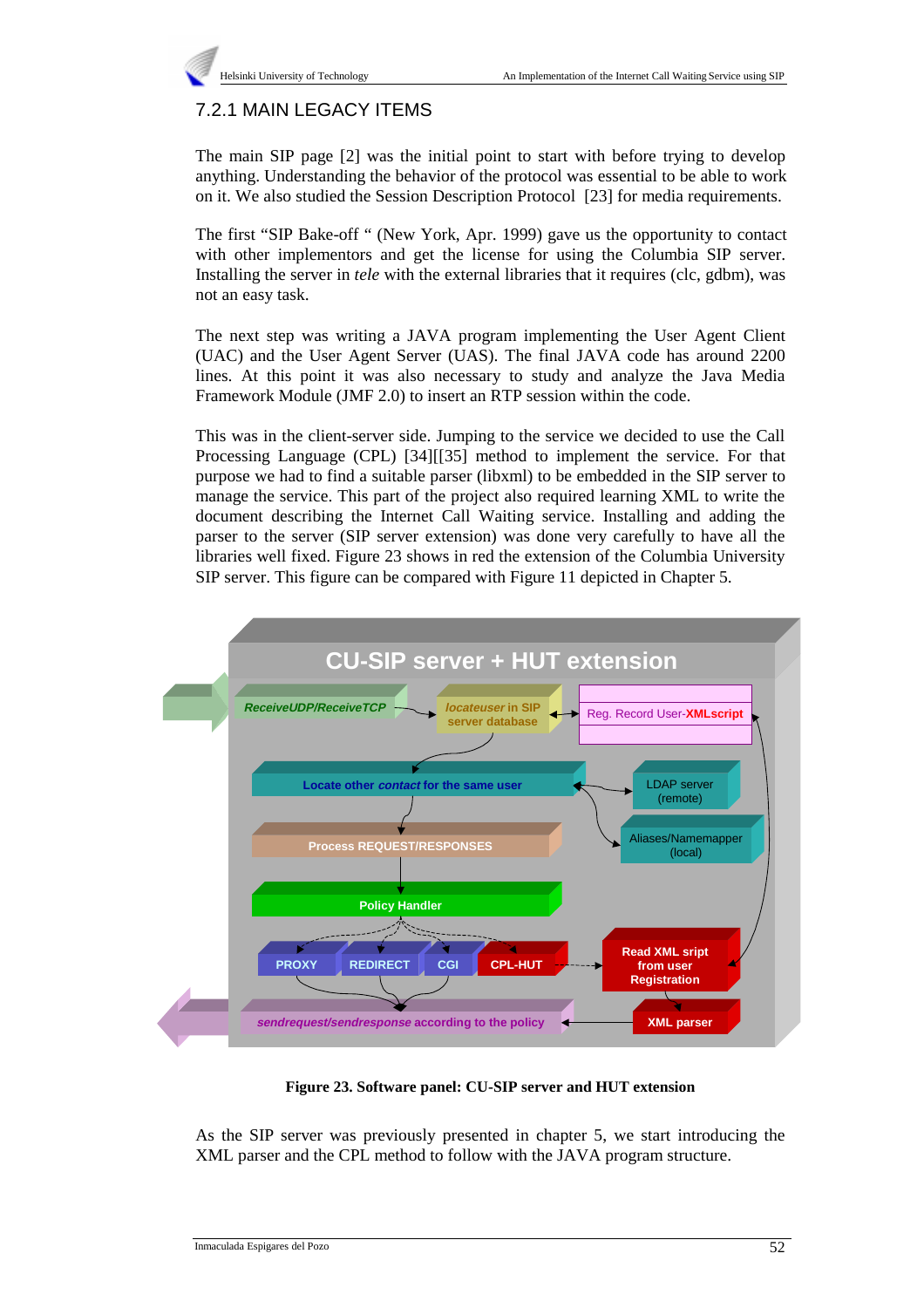## 7.2.2 THE XML PARSER AND THE CALL PROCESSING LANGUAGE

Nowadays, the popularity of XML has by far exceeded expectations and many books [36], papers[39] and also free parsers for XML documents are publicly available [41]. You can find parsers written in C, C++, JAVA, with modules in Tcl, Perl, Python and so on. There are so many parsers available that it was a big deal to decide the one we were going to use in our project [41].

As the SIP server code is totally written in C, it was better to choose an XML parser also written in C. Studying all the possibilities (Expat, LT XML, etc.) we finally decided to work with the XML Library called *libxml* built by Daniel Veillard [44].

Libxml is integrated in GNU Network Object Model Environment (GNOME) [46] which is part of the GNU project of the Open Source Initiative (OSI) organization [45].

Libxml understands the structure of XML Document Type Definitions (DTDs) [38] and can validate documents against them. While developed and mainly used by its author under Linux, it is a fairly portable library under different platforms. We have used it under Sun Solaris system.

The concepts of valid and well-formed documents, and validating and non-validating parsers are defined in the W3C recommendation XML 1.0. To clarify the concepts, we briefly present the differences. For further information about XML you can go back to chapter 6 or check the REC-xml-19980210 [38].

□ Valid and well-formed XML files.

The DTD system is only one method of creating XML documents. As a result, there are two types of XML document, those with DTDs and those without them. Those with DTDs that conform to the SGML standard are called valid files. Documents that exclude DTDs must be well formed; that is, they must conform to a specific set of standards predefined. Valid files must be well formed too.

□ Validating and non-validating parsers.

All XML parsers check to see if a document is well formed, but only validating parsers check to see if a document is valid. It means that only validating parsers can understand DTDs structures of data.

To invoke the parser the first thing to do is to read an XML document. The parser accepts to parse both memory mapped documents or direct files. The functions are defined in "parser.h":

*xmlDocPtr xmlParseMemory(char \*buffer, int size);*

parse a zero terminated string containing the document.

*xmlDocPtr xmlParseFile(const char \*filename);*

parse an XML document contained in a file.

This returns a pointer to the document element or NULL in case of failure.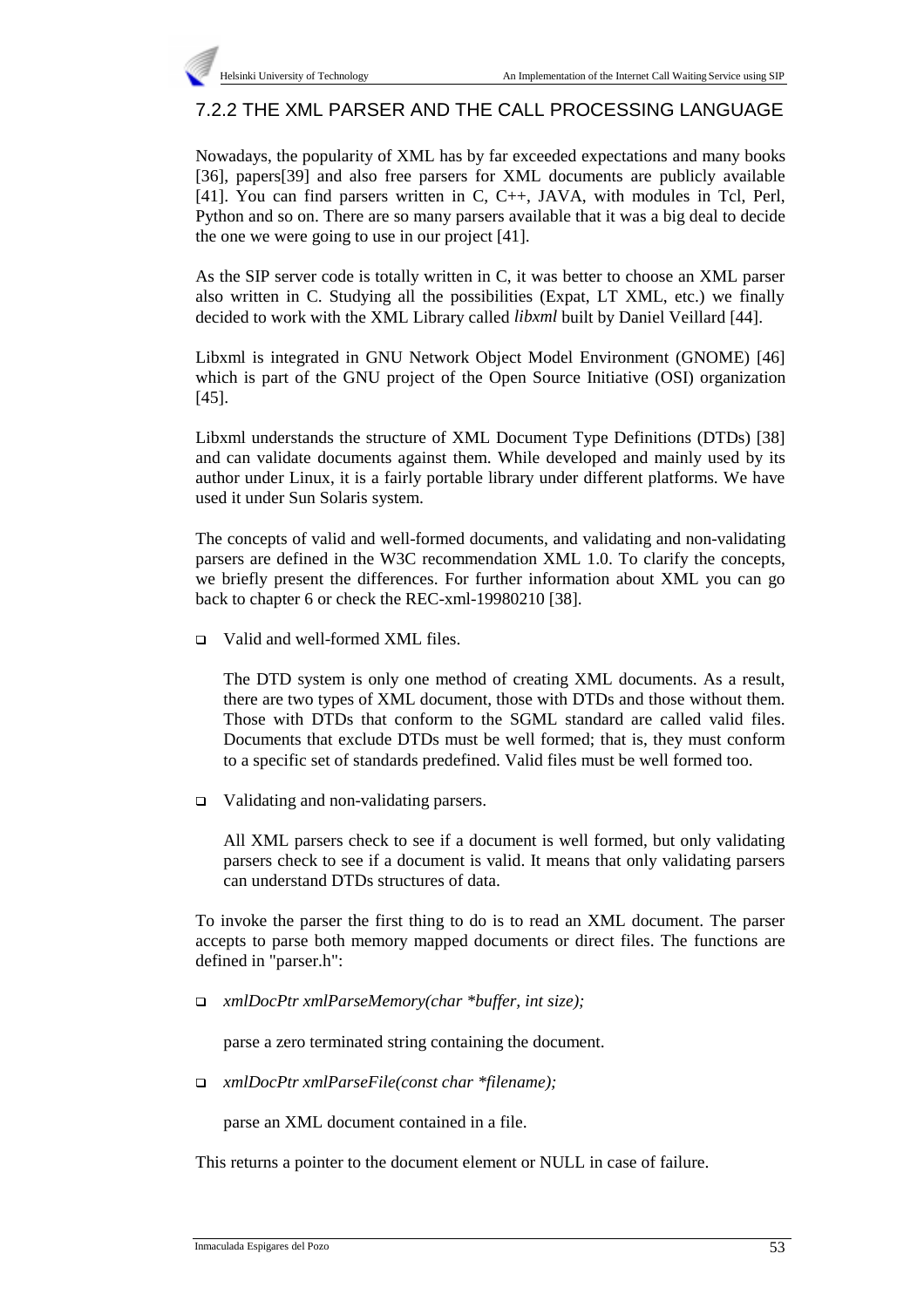

The way of traversing the tree to explore the complete XML document consists in jumping from one node to the others using the *xmlNodePtr*. Depending on the branch taken the final *text* output is different. There are multiple possibilities, following we present some examples.

Document->root element->childs->childs

Document->root element ->childs->next->childs->childs

Document->root element->childs->next->next->childs

Functions to modify the tree are also available.

 *xmlAttrPtr xmlSetProp(xmlNodePtr node, const xmlChar \*name, const xmlChar \*value);*

This function sets or changes an attribute carried by an *element* node.

*const xmlChar \*xmlGetProp(xmlNodePtr node, const xmlChar \*name);*

This function returns a pointer to the property content.

Two functions are used to read and write the text associated with elements:

*xmlNodePtr xmlStringGetNodeList(xmlDocPtr doc, const xmlChar \*value);*

This function takes an "external" string and converts it to one text node or possibly to a list of entity and text nodes. All non-predefined entity references will be stored internally as an entity node; hence the result of the function may not be a single node.

*xmlChar \*xmlNodeListGetString(xmlDocPtr doc, xmlNodePtr list, int inLine);*

This is the dual function, which generates a new string containing the content of the text and entity nodes

The validation is still *work in progress*. Until a real validation interface is defined the way to do it is to define and set the *xmlDoValidityCheckingDefaultValue* external variable to 1.

To understand the parser behavior we analyze the tree out built by the parser. The parser returns a tree built during the document analysis. The value returned is an *xmlDocPtr*. This structure contains information like the file name, the document type, and a root pointer, which is the root of the document (or more exactly the first child under the root, which is the document). The tree is made of *xmlNodes*, chained in double linked lists of siblings and with *childs*-*parent* relationship. An *xmlNode* can also carry properties (a series of *xmlAttr* structures). An attribute may have a value, which is a list of TEXT node.

The Call Processing Language (CPL) definition was introduced in chapter 6 including details of how to manage scripts and how to write CPL documents using XML.

Now we present the application called *hut-cpl* based on the CPL [34][35].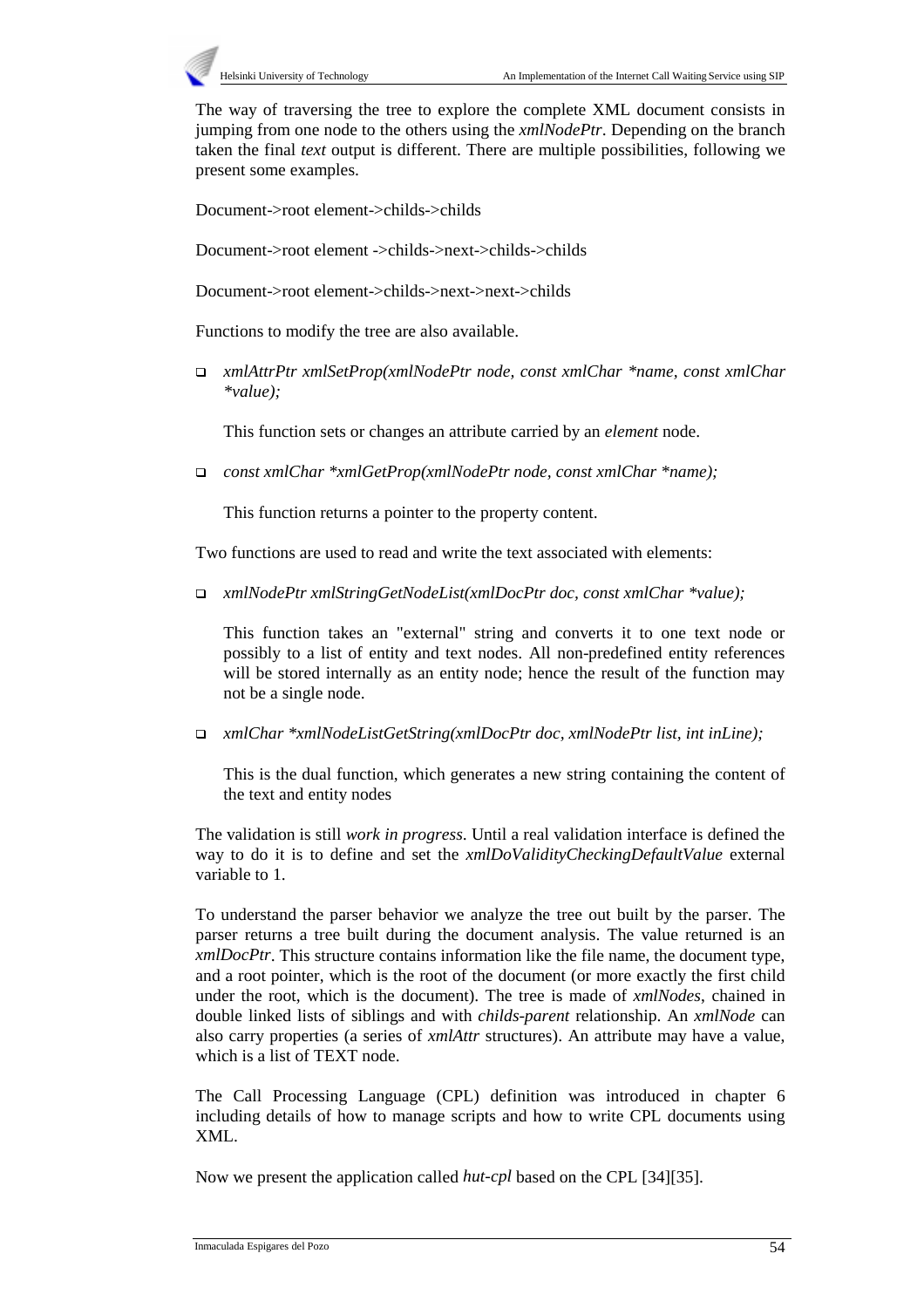

Embedding the XML parser (libxml) in the SIP server code, we provide the server XML document management and somehow *service understanding*.

The Internet Call Waiting is defined by the following structure (icw.xml), which will be explored by the XML parser.

```
<?xml version="1.0"?>
<call Type="ICW">
   <proxy>
    \leq i \simw> <forward>
          <link ref="voicemail"/>
       </forward>
       <success>
          <location url="queca@pc2.tct.hut.fi"/>
       </success>
        <reject>The user is Busy now</reject>
    \langleicw\rangle <busy/>
     <noanswer/>
     <failure/>
   </proxy>
   <response status="busy"/>
</call>
```
When the script is received in the SIP server, the XML parser translates all the information about the user requirements to data structures. Those will be used to perform the right decision when another request is coming.

Figure 24 depicts the steps followed by the parser to explore the *icw.xml* file. Looking at the top of the structure, the pointer *xmlDocPtr* stores the memory address where the xml script is deposited. The functions *xmlParseFile* and *xmlParseMemory* return this pointer. From this point the parser starts analysing the script. The *xmlNodePtr* guides to the memory addresses where the next nodes of the tree are stored. The *doc->root* function gets the root node of the tree, in our case the *<call>* tag. From the root, the parser can follow different branches according to the *next* and *childs* functions. The latter goes down one level in the *parents-children* hierarchy. Hence, from *<call>* the parser could take two possible *childs* nodes: *<proxy>* and *<response>*. Following the same criteria, the *<proxy>* node presents four possible *childs* branches *(<icw>, <br/>* $\langle$ *busy>, <noanswer>* and  $\langle$ *failure>*) and, at the same time, the <icw> has three *childs* more *(<forward>, <success>* and *<reject>*). The structure continues like this with two *childs* more; *< link>* for *<forward>* and *<location>* for *<success>.*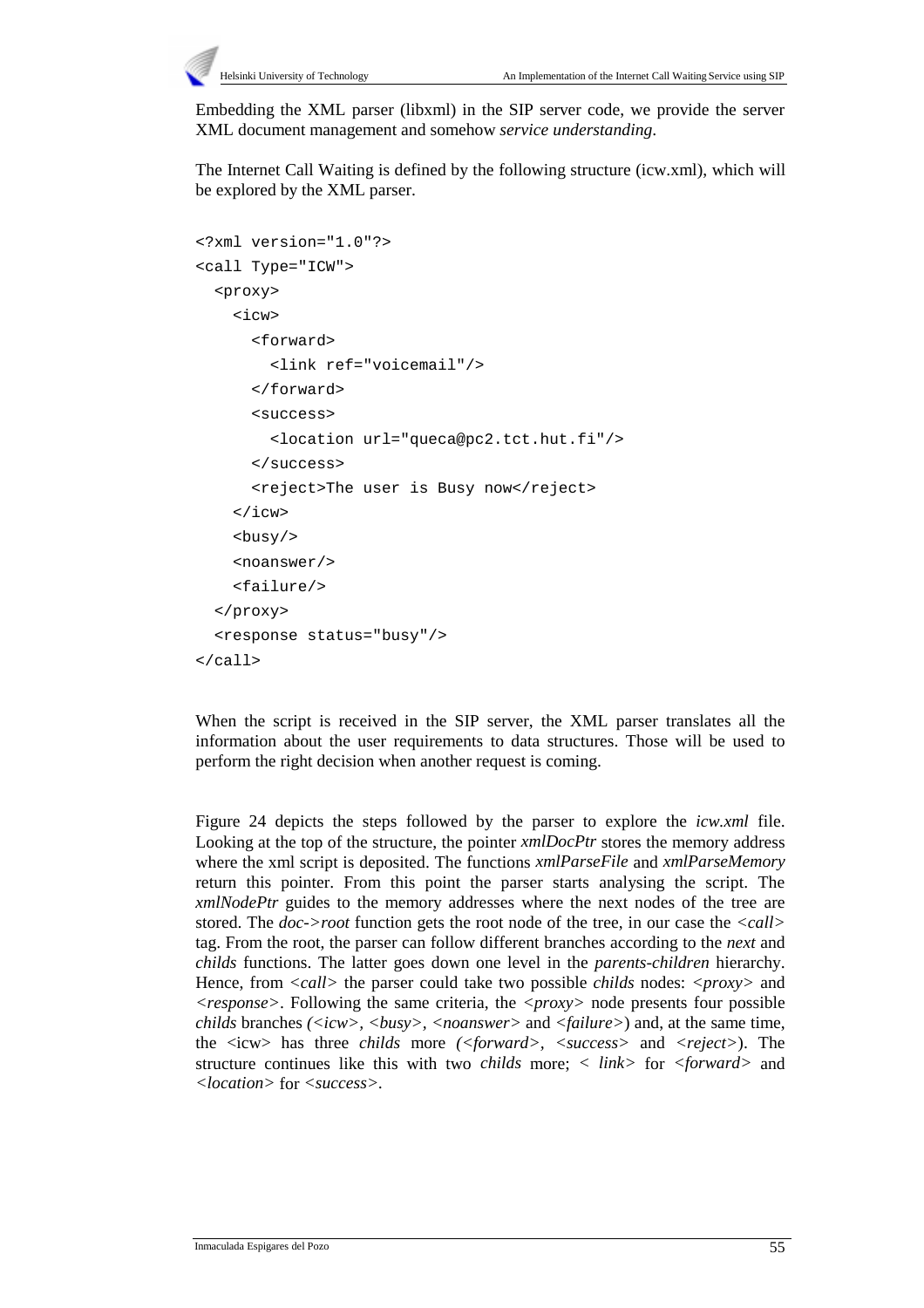



**Figure 24. A tree built by the XML parser**

Furthermore, *xmlGetProp()* function gives the content of the each node property, e.g. the content of *TYPE* in *<call>* would be *"ICW"*. On the other hand, *xmlNodeGetString()* function returns the attribute information between the same node tags, e.g. in *<reject>* node would be *The user is Busy now.*

#### 7.2.3 UAS/UAC

We implemented the User Agent Client (UAC) and the User Agent Server (UAS) in JAVA [51].

The main program features are:

- □ handling windows and managing user actions.
- creating a window to act as an interface with the user, *IPtele window*.
- creating the SIP User Agent, *SIP\_UA myagent.*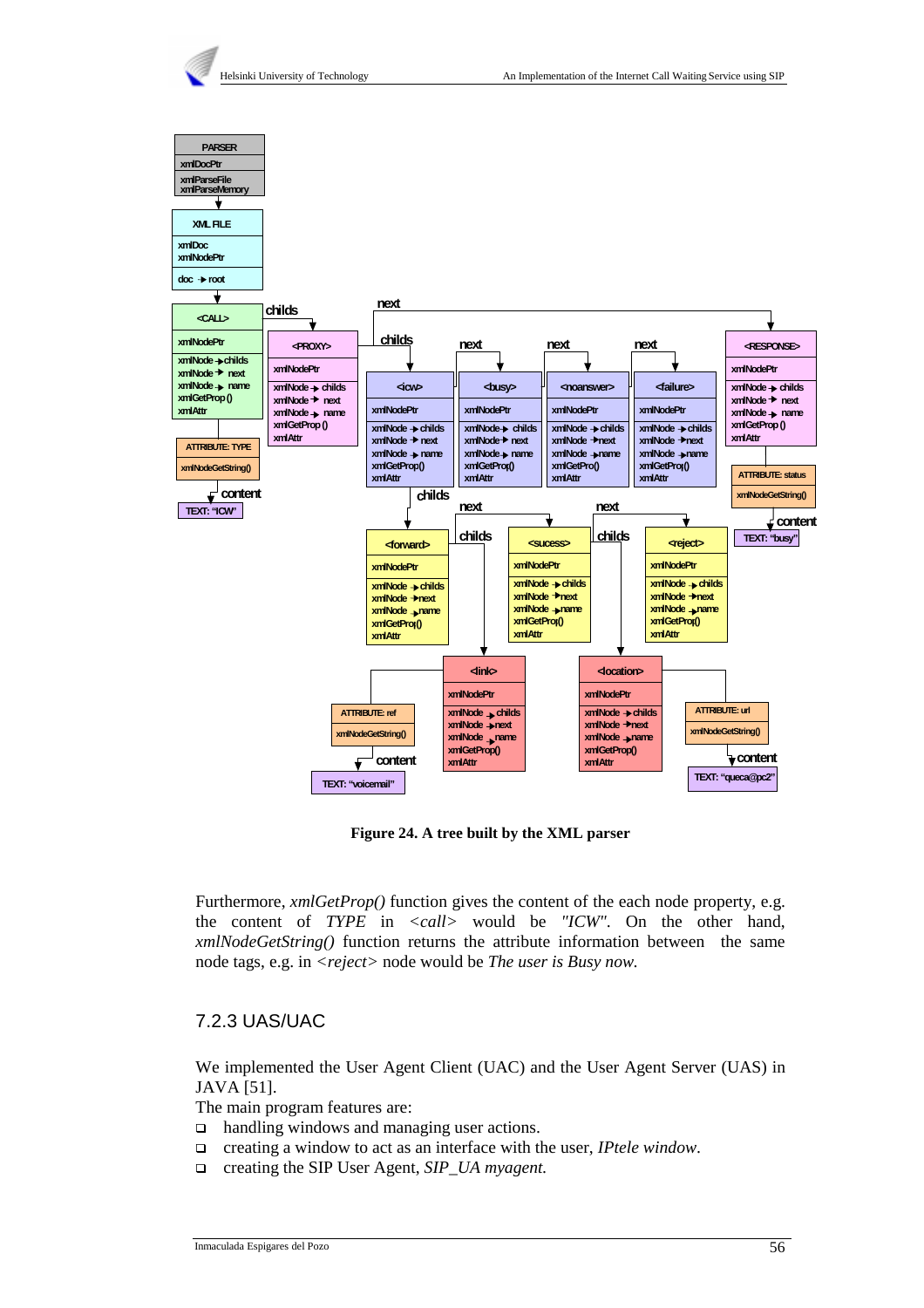

 Finally, giving the control to both modules (*window, myagent*)*.* To clarify its behavior Figure 25 depicts the main program diagram.



**Figure 25. Main program diagram**

The SIP\_UA created by the main program presents four modules:

 $\blacksquare$ **User Agent Client (UAC) module.**

This class is invoked when the SIP\_UA is created. The UAC constructor initializes all the variables for incoming/outgoing messages and the sockets needed for the communication. This class also implements different methods to send requests and responses on behalf user actions and upon variable values or status.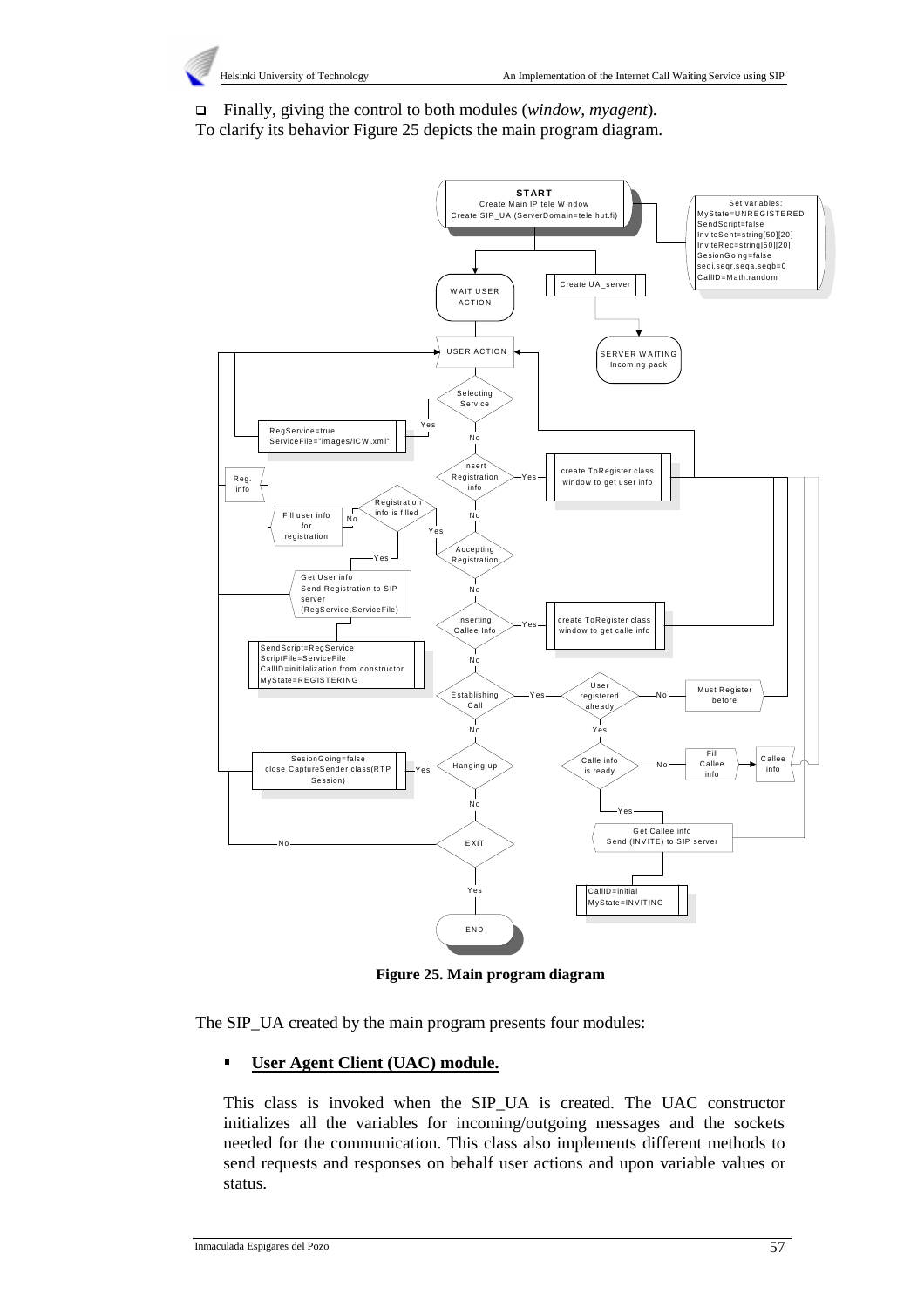

Three modules are created inside the UAC: the UAS (*FormPack*), the *send()* function and the *CaptureSender()* class.

The UAS is created through an independent thread to handle all the incoming messages. Thus, the UAS runs in standalone process only to be aware of any incoming packet. Here *FormPack* function is initialized to create the messages according to the SIP syntax. *FormPack* requires a well-formed SIP packet and the SDP declaration message based on user resources [23]. Following, the code lines for the INVITE method and the consequent INVITE request are included as examples [4]. (An SDP fields overview is included in chapter 4).

```
public String FormPack(String Type){
         ............. .............
   if (Type=="invite"){
         info = new StringBuffer("INVITE
         sip:"+callee+"@"+DestDomain+" SIP/2.0\n"); 
         Via=new String("Via: SIP/2.0/UDP
         "+myhostaddress+":5060\n");
         From=new String("From:
         sip:"+myname+"@"+mydomain+"\n");
         To=new String("To:
         sip:"+callee+"@"+DestDomain+"\n");
               CallID=new String("Call-ID:
         "+Callid+"@"+mydomain+"\n");
         seqi++;
         CSeq=new String("CSeq: "+seqi+" INVITE\n");
         Contact=new String("Contact:
         <sip:"+myname+"@"+mydomain+":5060;transport=udp>\n"
         );
         ContentType=new String("Content-Type:
         application/sdp\n");
         /* SDP DESCRIPTION */
         StringBuffer sdpinfo= new StringBuffer("v=0\n");
         String o=new String("o="+myname+" 2890844526
         2890842807 IN IP4 "+myhostaddress+"\n");
         String s=new String("s=ICW SIP\n");
         String i=new String("i=A Session for voice
         transmission using SIP\n");
         String e=new
         String("e="+callee+"@"+DestDomain+"\n");
         String p=new String("p=+358 9 4514785 \n");
         String c=new String("c=IN IP4
         "+myhostaddress+"\n");
```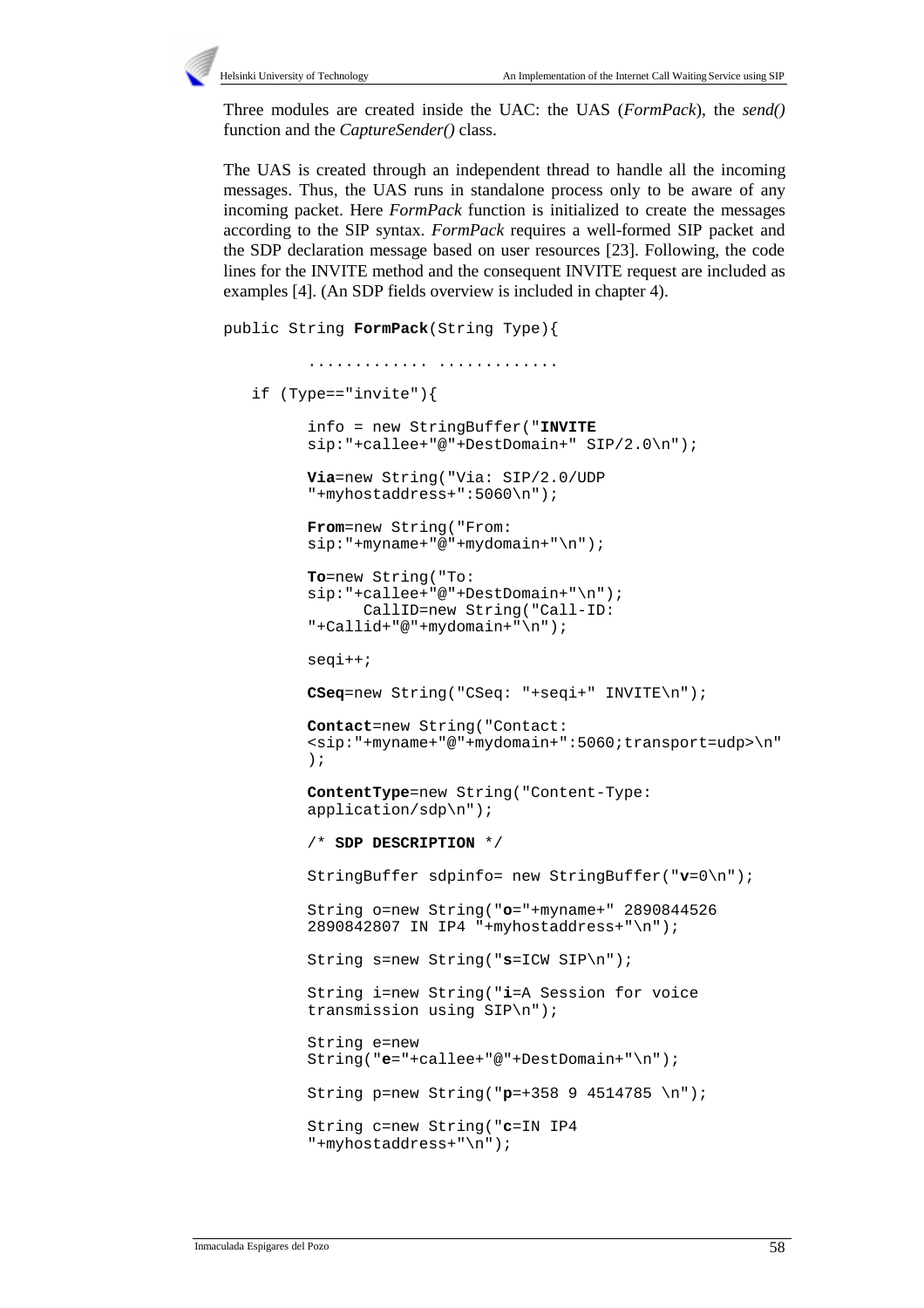```
String t=new String("t=0 0\n");
String m=new String("m=audio 50250 RTP/AVP 0\n");
String a=new String("a=rtpmap:0 PCMU/8000\n\n");
sdpinfo.append(o).append(s).append(i).append(e).app
end(p).append(c).append(t).append(m).append(a);
String sdpto=sdpinfo.toString();
ContentLength=new String("Content-Length:
"+sdpto.length() + "\n\nu";
info.append(Via).append(From).append(To).append(Cal
lID).append(CSeq).append(Contact).append(ContentTyp
e).append(ContentLength).append(sdpto);
```
} ............. .............

Resulting, for example, the following INVITE request:

```
INVITE sip:queca@pc2.tct.hut.fi SIP/2.0
Via: SIP/2.0/UDP 130.233.154.64:5060
From: sip:jose@pc64.tct.hut.fi
To: sip:queca@pc2.tct.hut.fi
Call-ID: 3062@pc64.tct.hut.fi
CSeq: 1 INVITE
Contact:<sip:jose@pc64.tct.hut.fi:5060;transpo
rt=udp>
Content-Type: application/sdp
Content-Length: 227
v=0
o=jose 2890844526 2890842807 IN IP4
130.233.154.64
s=ICW SIP
i=A Session for voice transmission using SIP
e=queca@pc2.tct.hut.fi
p=+358 9 4514785
c=IN IP4 130.233.154.64
t=0 0
m=audio 50250 RTP/AVP 0
a=rtpmap:0 PCMU/8000
```
The *send()* function is created in the UAC constructor and is used to establish a link with the SIP server for sending the packets.

The last module is the *CaptureSender()* class. After the message transactions a call is established and thereafter the UAC initializes this class. This function is based on JAVA JMF 2.0 module and its responsibility is helping the RTP module to establish an RTP session for media transmission [51][24].

#### **User Agent Server (UAS) module.**

This class waits for incoming packets from the SIP server and also invokes the parser to manage the scripts.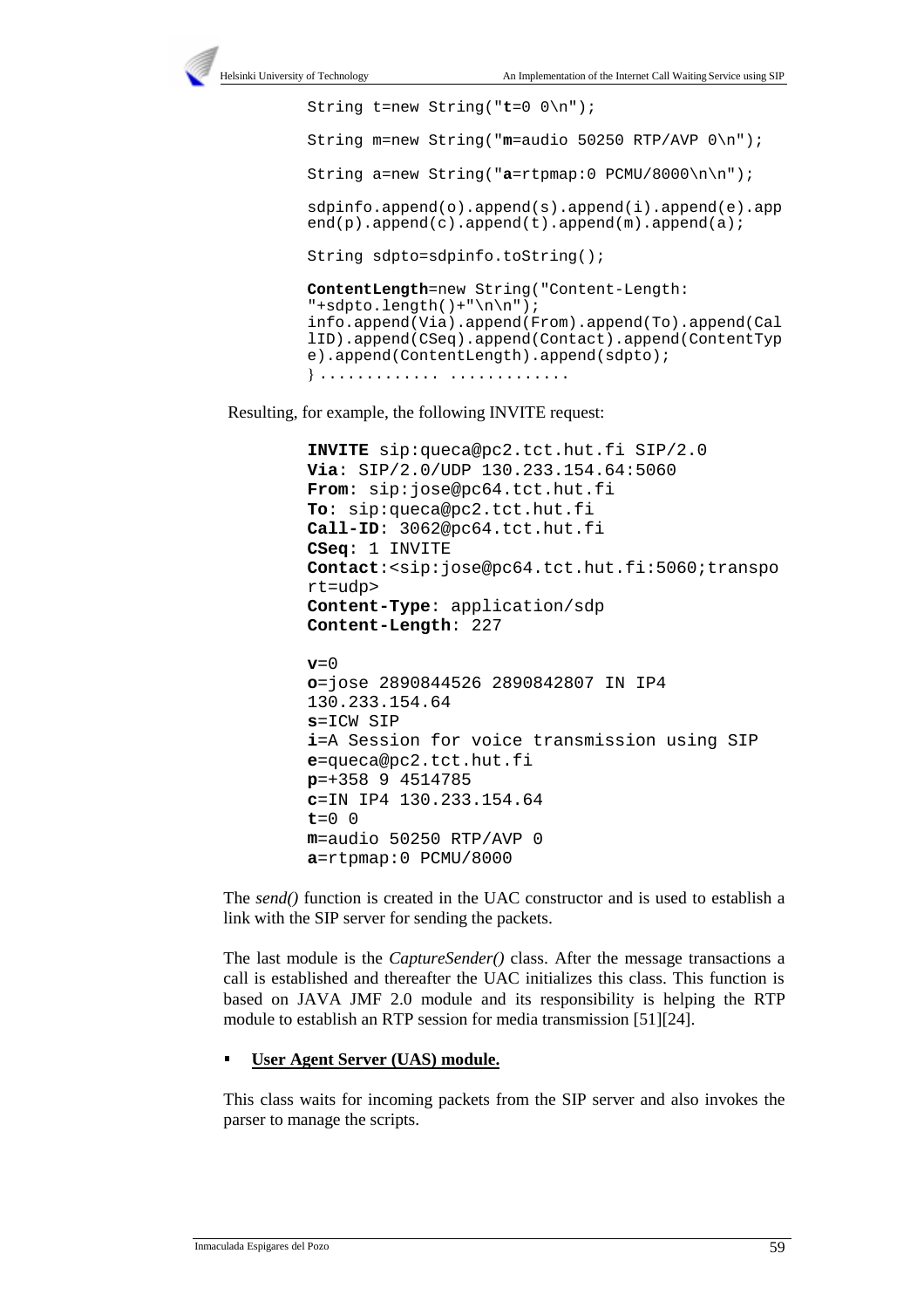Figure 26 shows the UAS diagram.



**Figure 26. UAS module**

#### **SIP** *parse* **module.**

This class is created at the UAC initialization. Its structure includes SIP messages syntax to be able to strip out the incoming messages sent by the UAS. It also sets the environment variables properly for posterior UA action.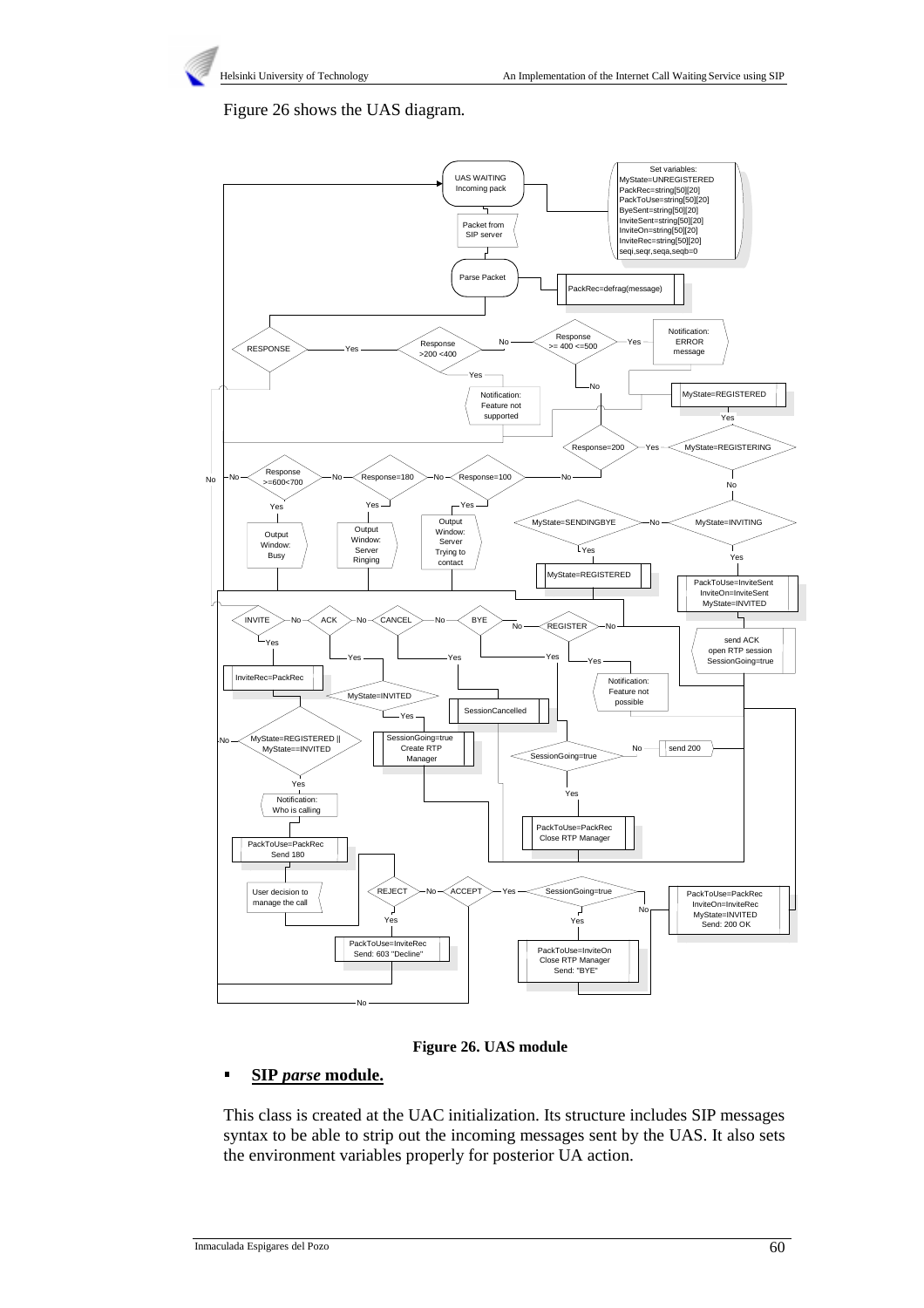#### **Real Time Protocol (RTP) module.**

This module is implemented using JAVA JMF 2.0. To establish the RTP session, it captures the participant IP addresses sent by the UAC and the media type required according to the SDP declaration included in the messages [24].

After the initial SIP message transactions, this module creates a media session between the two addresses previously captured. The media requirements are read from the environment variables filled from the SDP packets received.

Finally, when the call is established this module is re-called. Afterwards, the voice is taken from the microphone and sent through this session to the remote user. This function is also aware of the RTP incoming packets carrying the voice to be played running the users' sound card.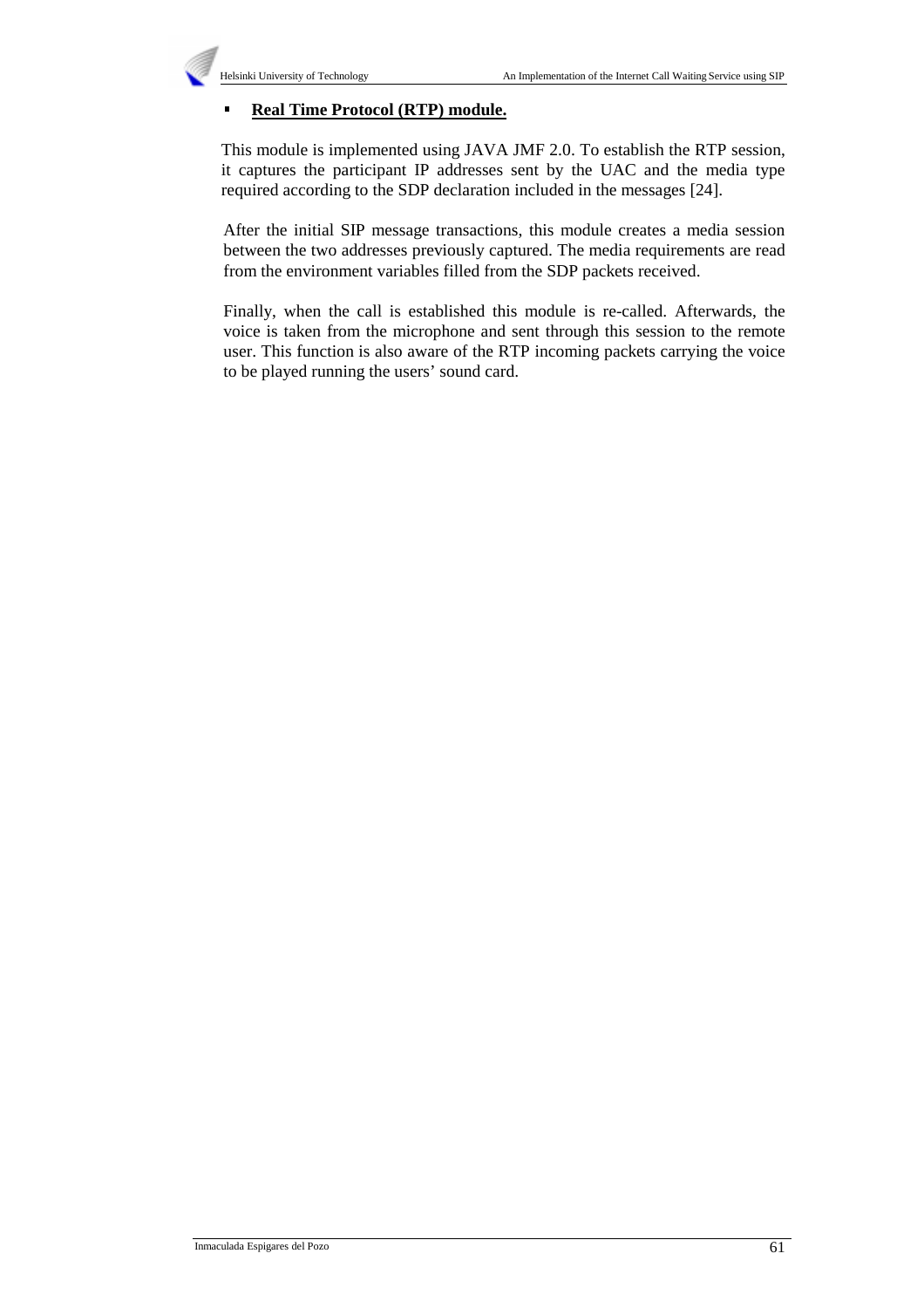

# Chapter 8

# **Conclusions and future work**

IP telephony is becoming the new leader in the telephony world. Day by day the number of companies interested in IP telephony is continuously increasing and new attractive services are in progress. Users demand new facilities and services that must be provided by the companies using the best tools to achieve their objectives.

Over the last few months, the Internet Call Waiting service is becoming increasingly popular. The service (implementated by Nortel networks) is already available in some areas of the United States but it uses the H.323 protocol for signaling instead of the Session Initiation Protocol (SIP). Currently, we do not know about any other implementation of ICW using the Call Processing Language (CPL) and SIP. We believe that our implementation is the first one of its characteristics and we are very proud of working in such a *hot* telecommunications sector.

The development of this project has been hard but at the same time quite interesting. Different knowledge was required to achieve our goals like C programming, JAVA, XML, and protocols behavior in general. Building the implementation required writing quite a lot of Java code but also of lecturing and consulting.

The project started at the end of November 1998. Thus, it has taken around one year to be completed, including the writing of this document that has not been an easy task. Most of the project time was spent on learning new tools, and writing the JAVA program that creates the SIP client (UAC/UAS). Furthermore, the XML gave us work in the sense that it is a very new language and there is information about it but sometimes the information is confusing and incomplete.

Today, the Internet Call Waiting is the only service that Iptele program supports. Anyway, defining new services is quite easy using the payload of SIP REGISTER messages, and their responses as the media to transport the scripts to registration servers alongside the user's registration. The end user would be the one who decides which kind of service he/she would like to have. Therewith, writing a new XML file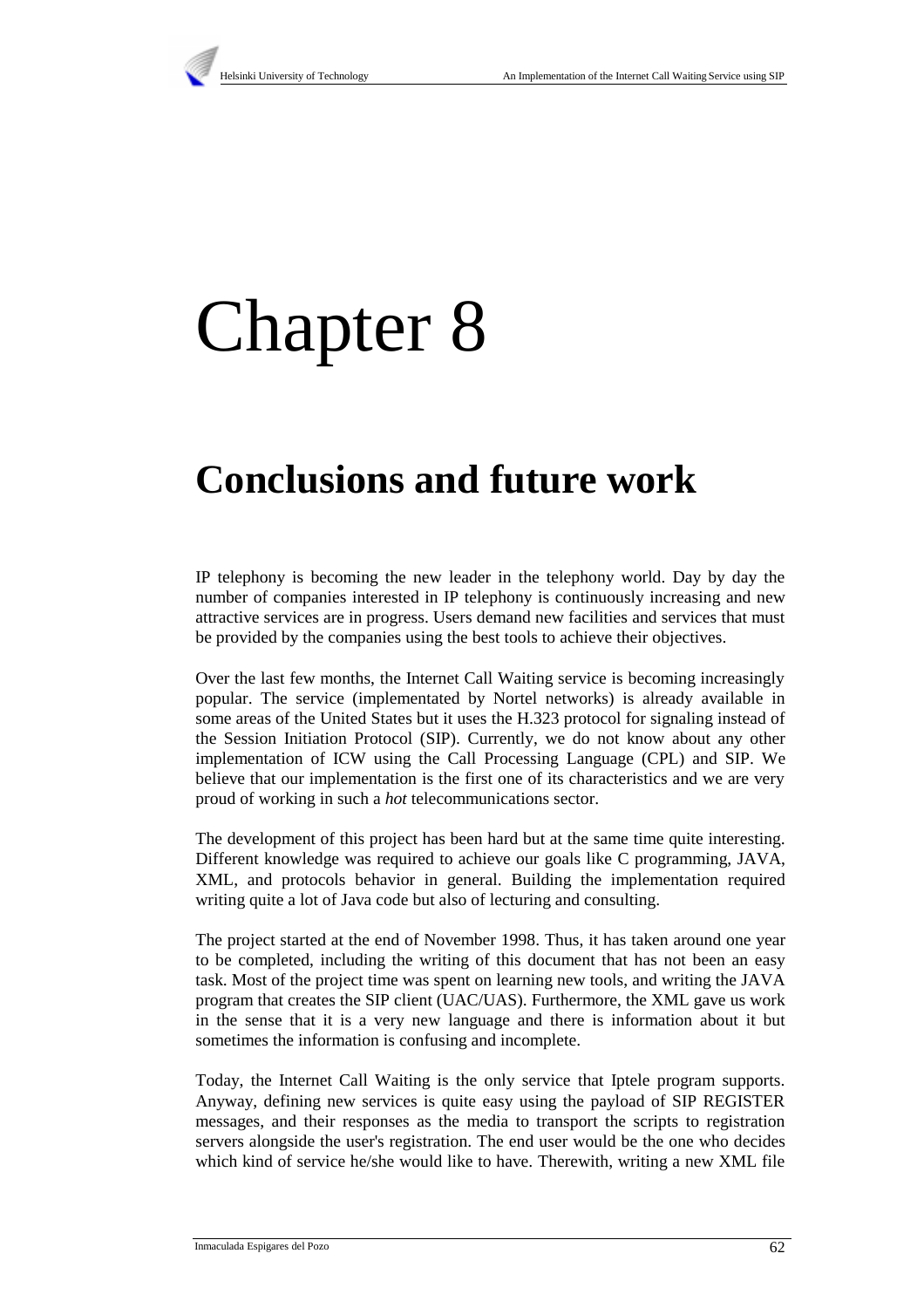

defining the service and with a few extensions in the JAVA program different new services would be also supported by Iptele and managed by the SIP server.

Something can always be left for future time. In our case new features can be supported by the IPtele but also the SIP server can have new extensions to manage the possible incoming future services. Actually, the SIP server from Columbia University is a programmable proxy, redirect and registrar server. To achieve new features maybe different headers or responses could be generated.

Defining the service can be done using different languages and structures. As it is explained in chapter 6, we use XML for writing the service files. Right now there are too many options for describing the data, but in the future there will be even more. People study new fashionable languages to find the easiest and more understandable way to describe the data. New syntax, new schemes, new tools, and new preferences are always appearing and developers must choose the best one according to users' demands.

By now nearly everyone in the software industry is aware of the whirlwind of attention being focused on XML. There can be little doubt that XML has garnered its fair share of attention from the press and seen a lot of action at this year's conferences and trade shows. But the question remains: Can XML make it possible to create new systems for data management and organization without many of the incompatibilities and complexities that plagued older systems?

The XML specification itself is a technical, complex document that lays out the form of XML in minute detail but does little to shed light on its practical potential. Truly, XML is important because it represents an open, standards-based language and allows developers to go their own ways on markup elements. It is an established syntax with freely available parsers and is easy to parse and write for both humans and computers. In fact, XML can be part of many imaginative scenarios involving business-to-business interaction, application integration, and so on, in which XML plays the role of the trusty supporting actor: acting as the universal data format for heterogeneous applications, databases, and legacy systems.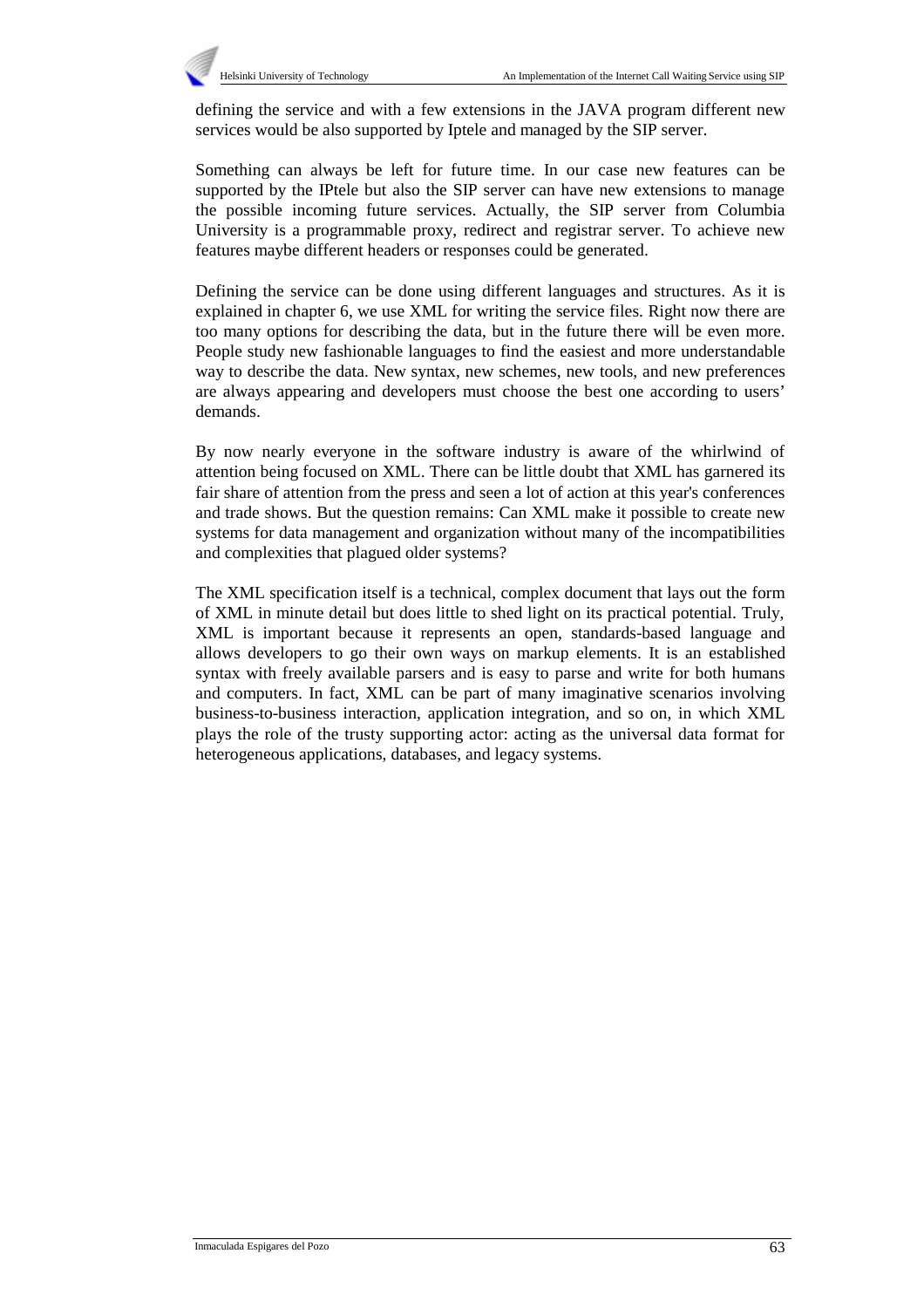# **References**

# **SIP and related articles**

- [1] M. Handley, H. Schulzrinne, E. Schooler and J. Rosenberg, "SIP: Session Initiation Protocol," *Request for Comments 2543*, *Internet Engineering Task Force*, Mar. 1999.
- [2] H. Schulzrinne, "Session Initiation Protocol," online <URL: http://www.cs.columbia. edu/~hgs/sip/>.
- [3] J. Lennox and H. Schulzrinne, "Transporting User Control Information in SIP REGISTER Payloads," *Internet Draft*, *Internet Engineering Task Force,* Feb. 1999. *Work in progress.*
- [4] J. Rosenberg, J. Lennox and H. Schulzrinne, "Programming Internet Telephony Services," *IEEE Internet Computing Magazine*, May/Jun. 1999.
- [5] J. Rosenberg and H. Schulzrinne, "The Session Initiation Protocol: Providing Advanced Telephony Services across the Internet," *Bell Labs Technical Journal*, Vol. 3, No. 4, Oct/Dec. 1998, pp. 144-160.
- [6] E. Wedlund and H. Schulzrinne, "Mobility support using SIP," *Second ACM/IEEE International Conference on Wireless and Mobile Multimedia (WoWMoM'99)*, Aug. 1999, Seattle, Washington.
- [7] J. Lennox, H. Schulzrinne and T. La Porta, "Implementing Intelligent Network Services with the Session Initiation Protocol," *Columbia University Computer Science Technical Report CUCS-002-99*, Jan. 1999.
- [8] J. Lennox, J. Rosenberg and H. Schulzrinne, "Common Gateway Interface for SIP," *Internet Draft*, *Internet Engineering Task Force*, May 1999. *Work in progress.*
- [9] A. Johnston, S. Donovan, R. Sparks, C. Cunningham and K. Summers, "SIP Telephony Call Flow Examples," *Internet draft*, *Internet Engineering Task Force,* Oct.1999. *Work in progress.*
- [10] R. Sparks, C. Cunningham, A. Johnston, S. Donovan and K. Summers, "SIP Telephony Service Examples With Call Flows," *Internet draft*, *Internet Engineering Task Force,* Oct. 1999. *Work in progress.*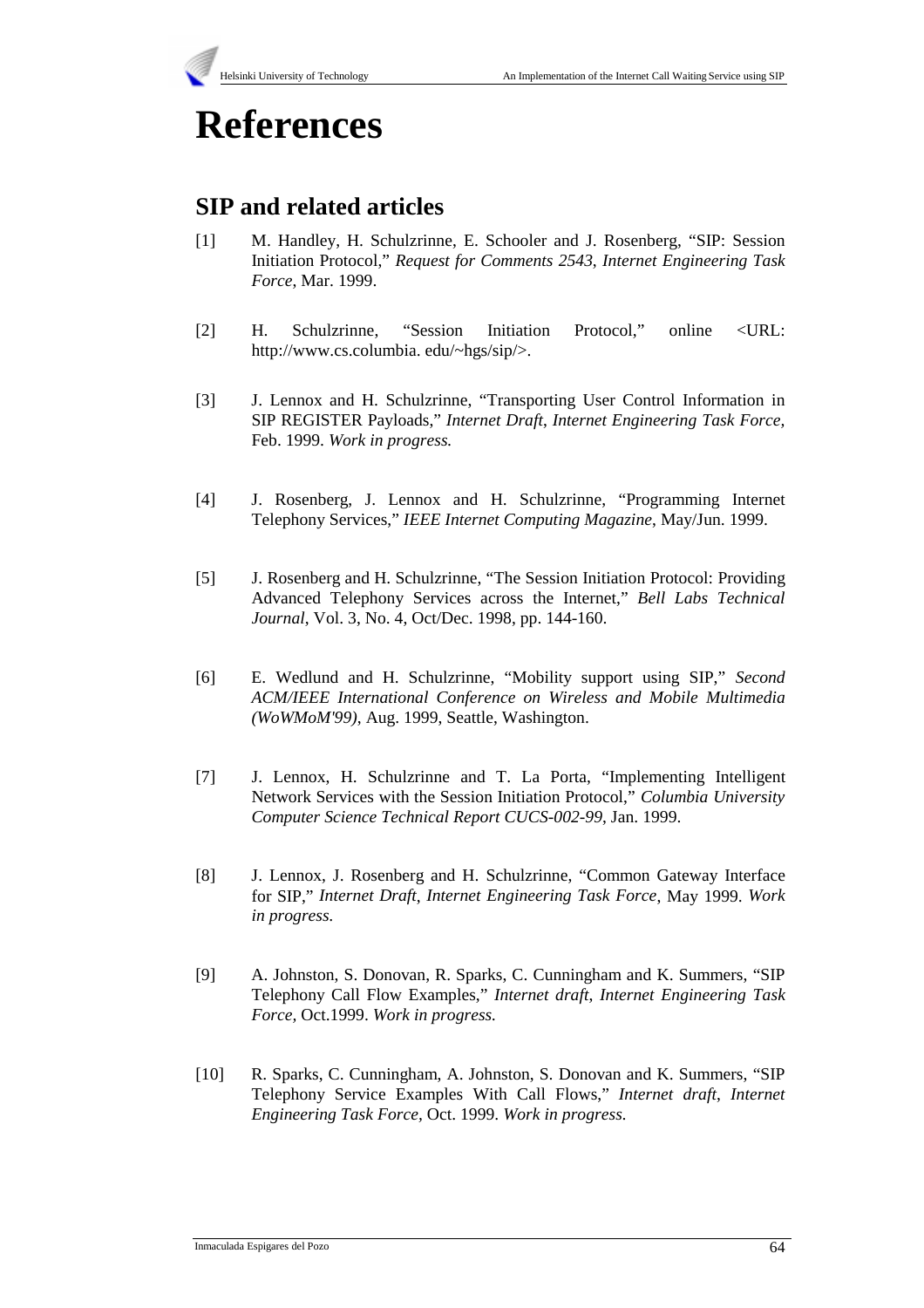- [11] J. Rosenberg and I. Slepchin, "Siphone: a Session Initiation Protocol GUI based user agent," online <URL: http://www.bell-labs.com/project/sip/>.
- [12] J. Pulver, "Notes from Fall '99 Voice on the Net", online <URL: http://www.pulver.com/reports/> Atlanta, Georgia, Sep. 1999.
- [13] S. Breidenbach, "Got the urge to converge? " *Network World*, online <URL: http://www.nwfusion.com/buzz99/buzzcon.html>, Sep. 1999.
- [14] D. Willis "The Future is SIP", *Network Computing,* online <URL: http://www.networkcomputing.com/1019/1019colwillis.html>, Sep. 1999.
- [15] V. Vittore, "SIP gains momentum," *Telephony,* p.14, Aug. 23, 1999.
- [16] G. Camarillo, "IP Telephony Gateways," *Master Thesis,* Ericsson Telecom AB, Department of Teleinformatics, KTH, Nov. 1998.
- [17] H. Schulzrinne, "SIP: more than grandma's phone calls," *Voice On the Net conference (VON),* Jun. 1999*.*

### **H.323 vs SIP**

- [18] International Telecommunication Union, *H.323 recommendation*, online <URL: http://www.itu.int/itudoc/itu-t/rec/h/h323.html>
- [19] I. Dalgic and H. Fang, "Comparison of H.323 and SIP for IP Telephony Signaling," *Photonics East*, *Proceeding of SPIE'99,* Boston, Massachusetts, Sep.1999.
- [20] H. Schulzrinne and J. Rosenberg, "A Comparison of SIP and H.323 for Internet Telephony," *proceedings of the 1998 Workshop on Network and Operating System Support for Digital Audio and Video (NOSSDAV'98)*, Jul. 1998, Cambridge, England.
- [21] L. De Carmo, "Internet Telephony Protocols: H.323 vs. SIP," *Dr. Dobbs Journal*, Jul. 1999.
- [22] N. Beijar, "Signaling protocols for Internet Telephony. Architectures based on H.323 and SIP," Department of Electrical and Communications Engineering, Helsinki University of Technology, Espoo, Finland, Oct. 1998.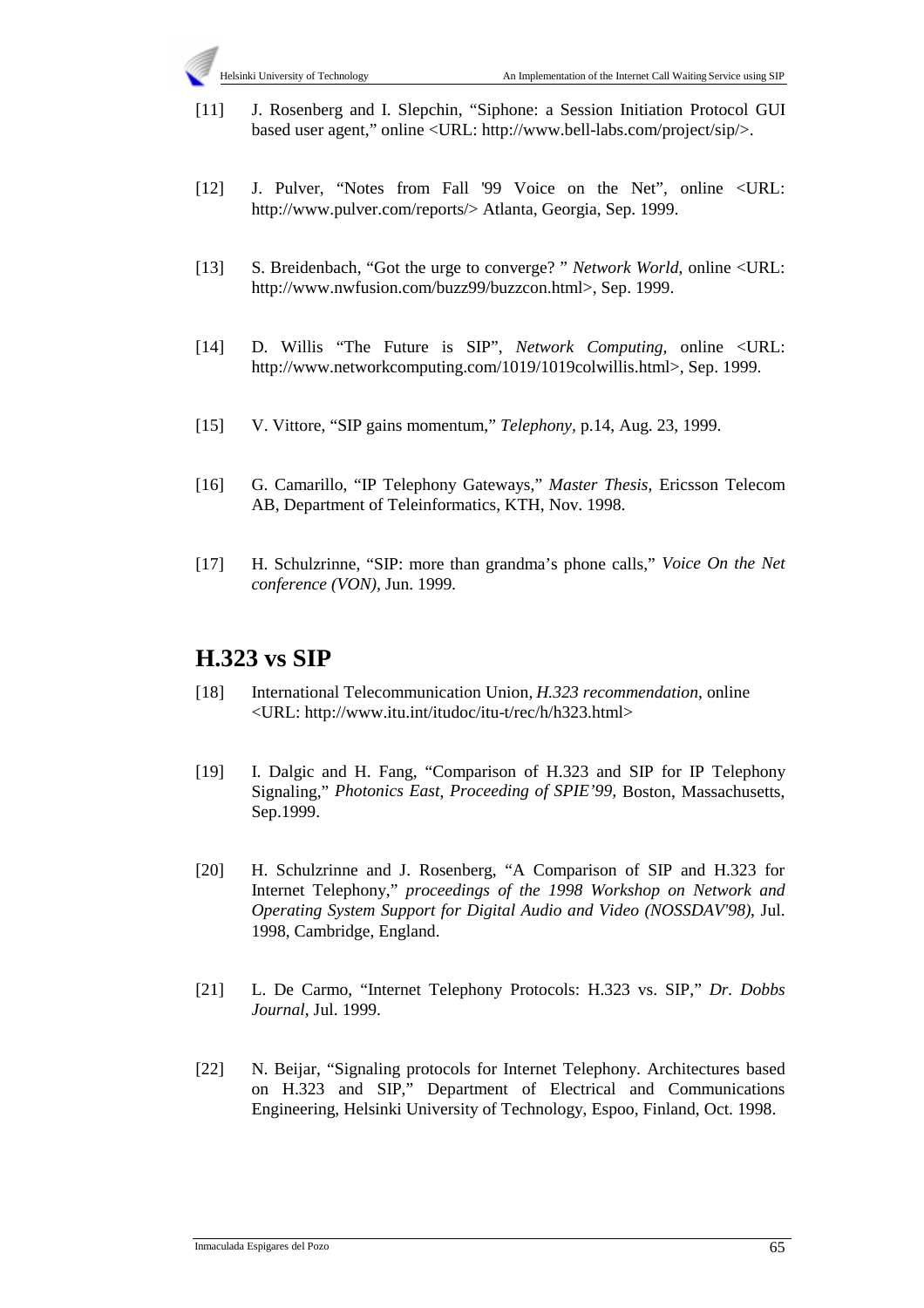## **Other protocols**

- [23] M. Handley and V. Jacobson, "SDP: Session Description Protocol," *Request for Comments 2327*, *Internet Engineering Task Force*, Apr. 1998.
- [24] H. Schulzrinne, S. Casner, R. Frederick and V. Jacobson, "RTP: A Transport Protocol for Real-Time Applications," *Request for Comments 1889*, *Internet Engineering Task Force*, Jan. 1996.
- [25] H. Schulzrinne, R. Lanphier and A. Rao, "RTSP: Real Time Streaming Protocol," *Request for Comments 2326, Internet Engineering Task Force*, Apr. 1998.
- [26] M. Handley, C. Perkins and E. Whelan, "Session Announcement Protocol," online <URL: http://www.ietf.org/internet-drafts/draft-ietf-mmusic-sap-v2- 03.txt>, Internet Engineering Task Force, Oct. 1999. *Work in progress.*
- [27] J. Rosenberg and H. Schulzrinne, "The IETF Internet Telephony Architecture and Protocols," *IEEE Network*, vol. 13, pp. 18-23, May/Jun. 1999.
- [28] The Internet Engineering Task Force, online <URL: http://www.ietf.org/>.
- [29] Index of Requests For Comments (RFC's), Internet Engineering Task Force, online <URL: http://www.ietf.org/rfc.html/>.
- [30] Multiparty Multimedia Session Control (MMUSIC), online <URL: http://www.ietf.org/html.charters/mmusic-charter.html>.
- [31] D. Mills, "Network Time Protocol (version 3) specification and implementation", *Request For Comments 1305*, Mar. 1992.
- [32] M. Wahl, T. Howes and S. Kille, "Lightweight Directory Access Protocol (v3)," *Request For Comments 2251,* Dec. 1997.
- [33] D. Raggett, A. L. Hors, and I. Jacobs, "HTML 4.0 specification," online <URL: http://www.w3.org/TR/REC-html40/> , Apr. 1998

## **CPL**

[34] J. Lennox and H. Schulzrinne, "Call Processing Language Framework and Requirements," *Internet Draft*, *Internet Engineering Task Force*, Oct. 1999. *Work in progress.*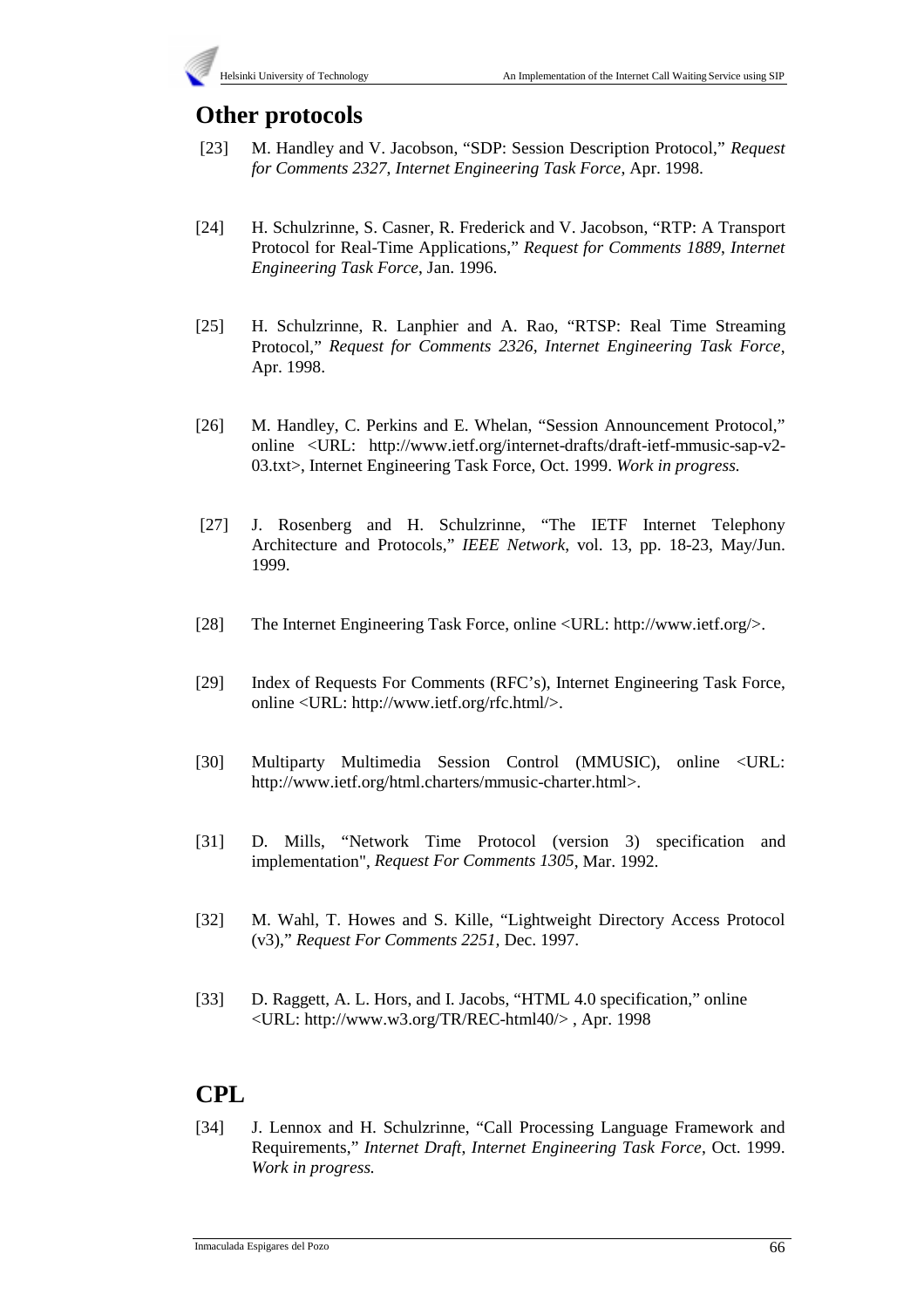

[35] J. Lennox and H. Schulzrinne, "CPL: a language for user control of Internet telephony services," *Internet Draft, Internet Engineering Task Force*, Mar. 1999. *Work in progress.*

## **XML**

- [36] M. Leventhal, D. Lewis and M. Fuchs, *Designing XML applications,* The definitive XML series from Charles F. Goldfarb.
- [37] "XML-RPC Home Page," online <URL: http://www.xml-rpc.com/>, UserLand Software Inc., 1999.
- [38] "Extensible Markup Language (XML) 1.0," online <URL: http://www.w3.org/TR/ REC-xml>, W3C Recommendation 10 Feb.1998.
- [39] R. Cover, "The SGML / XML Web Page," online <URL: http://www.oasisopen.org/cover/sgml-xml.html>, Sep. 1999.
- [40] XML Resource Guide XML Parsers, online <URL: http://www.xml.com/xml/pub/Guide/XML\_Parsers>
- [41] Free XML software, online <URL: http://www.stud.ifi.uio.no/~lmariusg/linker/XMLtools.html#SC\_XML>
- [42] Working with XML, online <URL: http://java.sun.com/xml/docs/tutorial/overview/index.html>
- [43] N. Walsh, "A Technical Introduction to XML," online <URL: http://xml.com/xml/pub/98/10/guide0.html>
- [44] D. Veillard, "The XML library for GNOME," online <URL: http://rufus.w3.org/veillard/XML/xml.html>
- [45] The Open Source Initiative (OSI), online <URL: http://www.opensource.org/>
- [46] GNU Network Object Model Environment (GNOME), online <URL: http://www.gnome.org/>

## **UML**

[47] UML 1.1 Standard, online <URL: http://www.rational.com>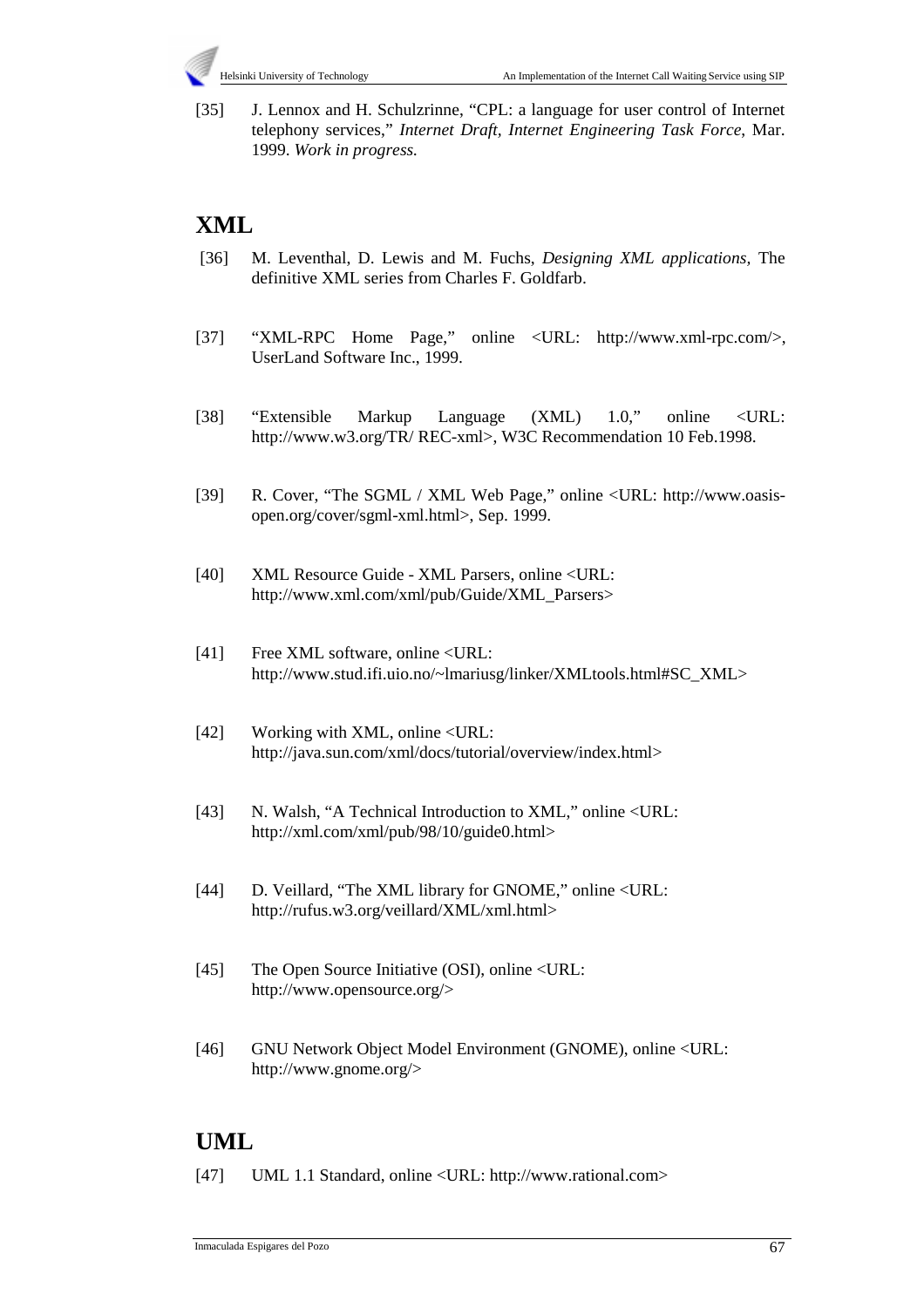

[48] M. Fowler and K. Scott, "UML distilled, applying the standard modeling language," Addison-Wesley, 1997.

## **Others**

- [49] T. Berners-Lee, R. Fielding and L. Masinter, "Uniform resource identifiers (URI): generic syntax", RFC 2396, August 1998.
- [50] CLC library from Columbia University, online <ftp://ftp.cs.columbia.edu/pub/sos/lib/>
- [51] The JAVA tutorial, online <URL: http://java.sun.com/docs/books/tutorial/ >.
- [52] J. Kuthan, "Internet Telephony An Overview," online <URL: http://www.fokus.gmd.de/research/cc/glone/projects/ipt/abstract.html>.
- [53] The Common Gateway Interface, online <URL: http://hoohoo.ncsa.uiuc.edu/cgi/>.
- [54] Answers for IT professionals, online <URL: http://www.inquiry.com>
- [55] Scripting News, online <URL: http://www.scripting.com/>.
- [56] GNU Project web server, online <URL: http://www.gnu.org>.
- [57] Helsinki University of Technology, online <URL: http://www.hut.fi/>.
- [58] Columbia University, online <URL: http://www.cs.columbia.edu/>.
- [59] T. Laakso, "How to write a diploma Thesis," Department of Electrical and Communications Engineering, Helsinki University of Technology, Espoo, 1999.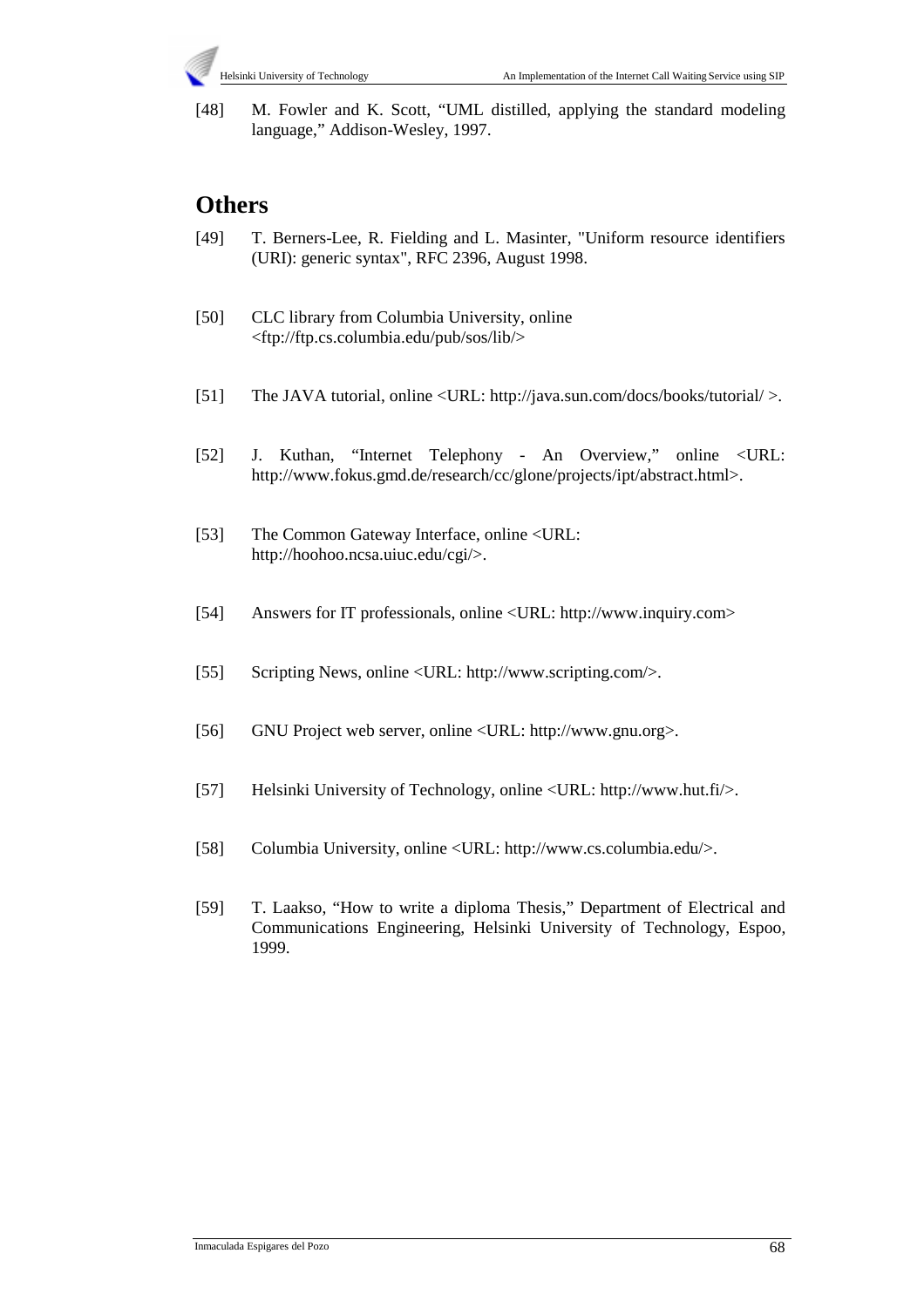# **Annex A**

### **A complex example**

This example shows the sort of sophisticated behavior, which can be achieved by combining CPL nodes. In this case, the user attempts to have his calls reach his desk; if he does not answer within a small amount of time, calls from his boss are forwarded to his celphone, and all other calls are directed to voicemail [35]

```
\langle?xml version="1.0" ?>
  <!DOCTYPE call SYSTEM "cpl.dtd">
```

```
 <call>
  <location url="sip:jones@phone.example.com">
  <proxy timeout="8s">
   busy> <location url="sip:jones@voicemail.example.com" merge="clear">
      <redirect />
      </location>
   </busy>
    <noanswer>
      <string-switch field="from">
       <string matches="boss@*example.com">
        <location url="phone:+19175551212" merge="clear">
        <proxy \rightarrow </location>
       </string>
       <otherwise>
        <location url="sip:jones@voicemail.example.com" merge="clear">
         <redirect />
        </location>
       </otherwise>
      </string-switch>
    </noanswer>
   </proxy>
  </location>
 </call>
```
### *cpl.dtd* **file**

XML documents may, and should, begin with an XML declaration that specifies the version of XML being used. Next, *Entity declarations* allow you to associate a name with some other fragment of content. There are three kinds of entities: internal entities, external entities and parameter entities. Parameter entities can only occur in the DTD. A parameter entity declaration is identified by placing % (percent-space) in front of its name in the declaration. Parameter entities are not recognized in the body of a document [38].

*Element type declarations* identify the names of elements and the nature of their content while *attribute list declarations,* identify which elements may have attributes, what attributes they may have, what values the attributes may hold, and what value is the default.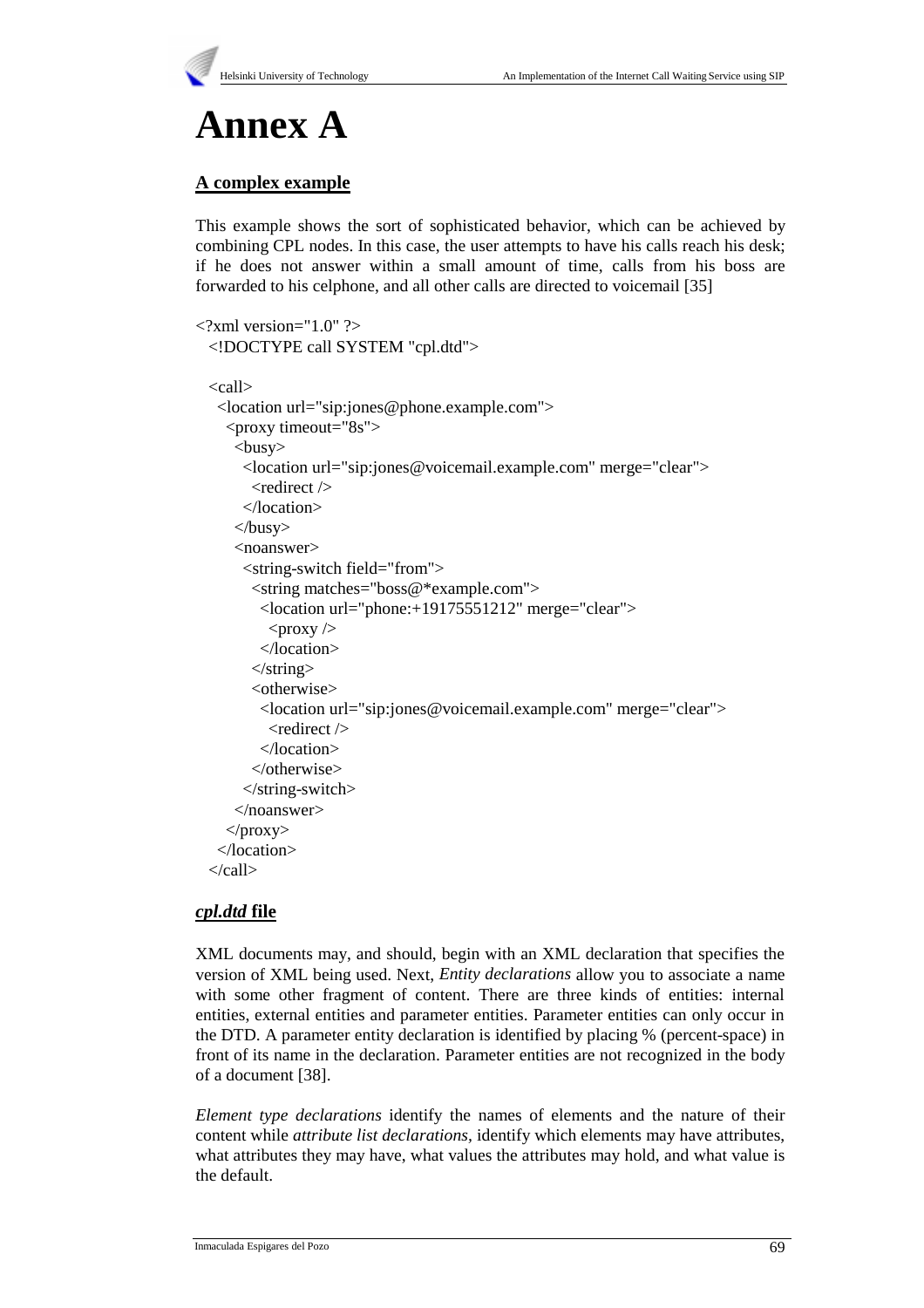<?xml version="1.0" encoding="US-ASCII" ?>

 <!-- Define types of nodes --> <!-- Switch nodes -->

<!ENTITY % Switch 'string-switch|time-switch' >

<!-- Location nodes -->

<!ENTITY % Location 'location|lookup' >

<!-- Signalling action nodes -->

<!ENTITY % SignallingAction 'proxy|redirect|response' >

<!-- Other actions -->

<!ENTITY % OtherAction 'notify|log' >

<!-- Nodes are one of the above four categories, or a link. This entity (macro) describes the contents of an output. -->

 <!ENTITY % Node '%Location;|%Switch;|%SignallingAction;| %OtherAction;|link' >

<!-- Nodes can have link IDs. Since this is an attribute of every node, we need to define it early. -->

<!ENTITY % Link-ID 'id ID #IMPLIED'>

 <!-- Switches: choices a CPL script can make. --> <!-- All switches contain an 'otherwise' node. -->

<!ELEMENT otherwise ( %Node; ) >

<!-- String-switch makes choices based on strings. -->

```
 <!ELEMENT string-switch ( string+, otherwise? ) >
 <!ATTLIST string-switch
  field CDATA #REQUIRED
  %Link-ID;
 >
```

```
 <!ELEMENT string ( %Node; ) >
 <!ATTLIST string
  is CDATA #IMPLIED
  contains CDATA #IMPLIED
  matches CDATA #IMPLIED
  comparator CDATA "i;ascii-casemap"
\rightarrow
```
<!-- Time-switch makes choices based on the current time. -->

<!ELEMENT time-switch ( time+, otherwise? ) >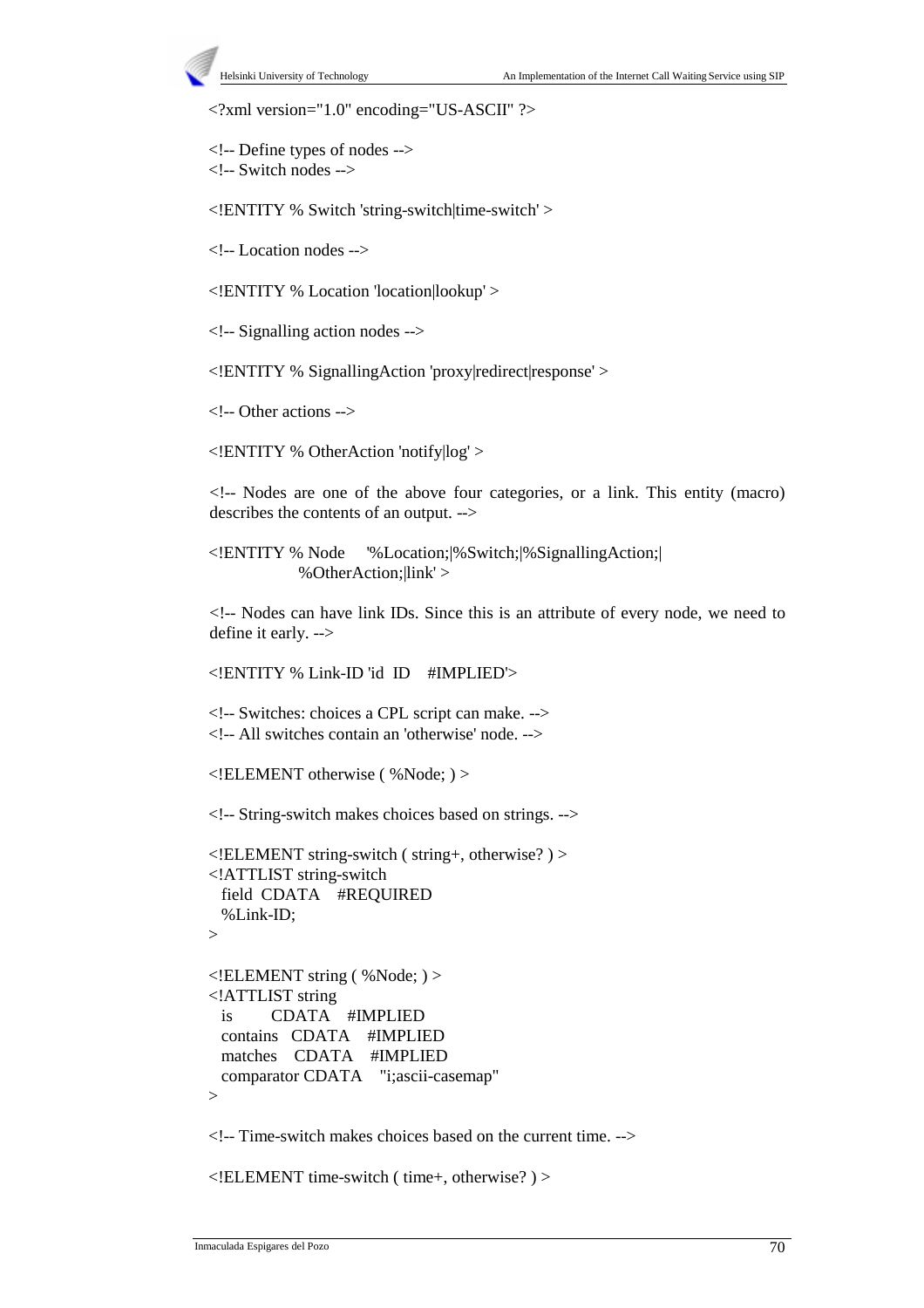```
 <!ATTLIST time-switch
  %Link-ID;
\rightarrow <!ELEMENT time ( %Node; ) >
 <!ATTLIST time
  year CDATA #IMPLIED
  month CDATA #IMPLIED
  date CDATA #IMPLIED
  day CDATA #IMPLIED
  timeofday CDATA #IMPLIED
 >
```
<!-- Locations: ways to specify the location a subsequent action (proxy, redirect) will attempt to contact. -->

```
 <!ENTITY % Merge 'merge (merge|clear) "merge"' >
```

```
 <!ELEMENT location ( %Node; ) >
 <!ATTLIST location
  url CDATA #REQUIRED
  %Merge;
  %Link-ID;
```

```
 >
```
<!-- Sources of location lookups that aren't URIs. -->

```
 <!ENTITY % Sources '(registration)' >
```

```
 <!ELEMENT lookup ( success,notfound?,failure? ) >
 <!ATTLIST lookup
  url CDATA #IMPLIED
  source %Sources; #IMPLIED
  timeout CDATA #IMPLIED
  %Merge;
  %Link-ID;
\rightarrow <!ELEMENT success ( %Node; ) >
 <!ELEMENT notfound ( %Node; ) >
 <!ELEMENT failure ( %Node; ) >
 <!-- Signalling Actions: call-signalling actions the script can
   take. -->
 <!ELEMENT proxy ( busy?,noanswer?,failure? ) >
 <!ATTLIST proxy
   timeout CDATA #IMPLIED
   %Link-ID;
 >
```

```
 <!ELEMENT busy ( %Node; ) >
 <!ELEMENT noanswer ( %Node; ) >
 <!-- "failure" repeats from lookup above. XXX? -->
```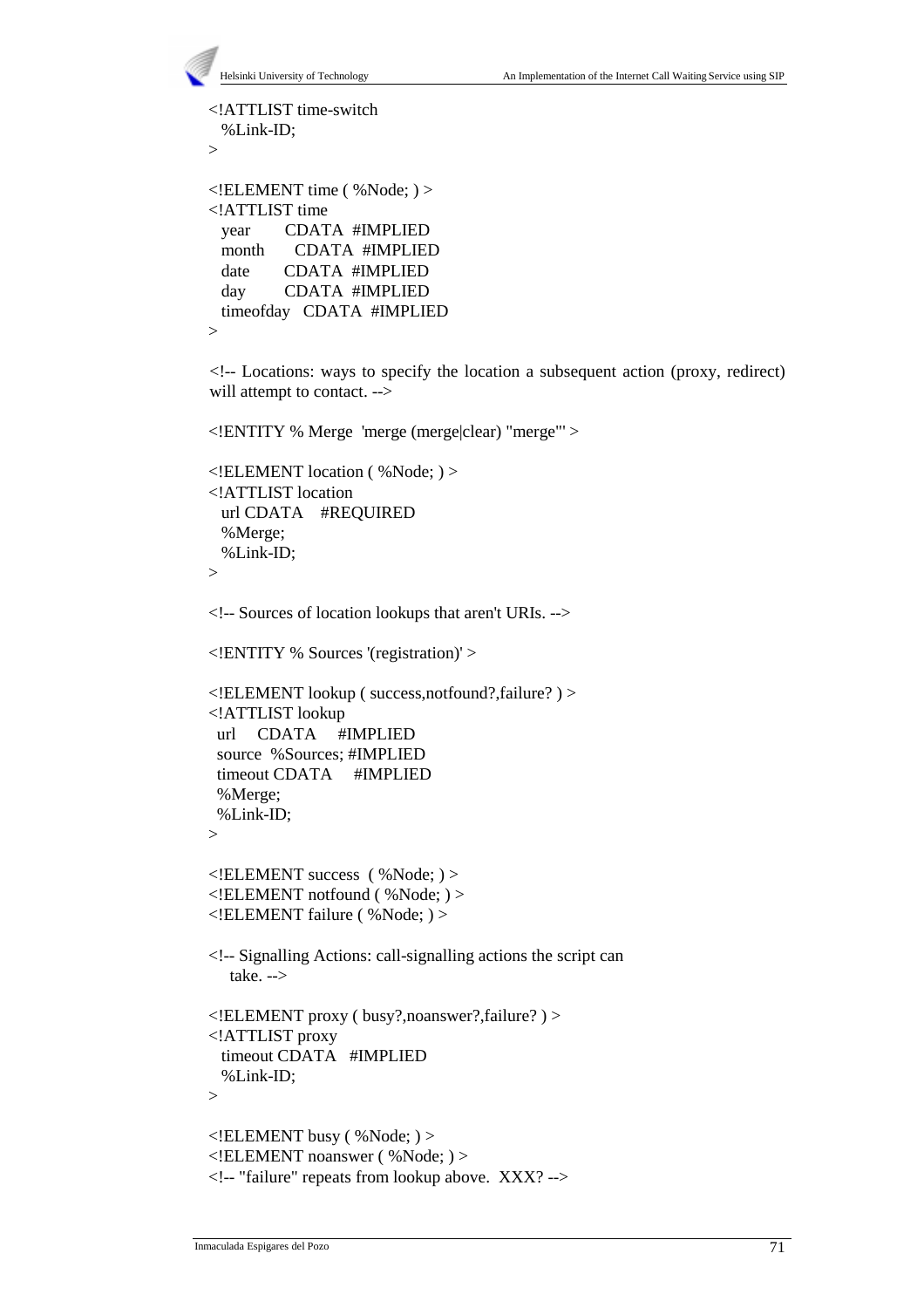```
 Helsinki University of Technology An Implementation of the Internet Call Waiting Service using SIP
 <!ELEMENT redirect EMPTY >
 <!ATTLIST redirect
   %Link-ID;
 >
 <!-- Statuses we can return -->
 <!ELEMENT response EMPTY >
 <!ATTLIST response
   status CDATA #REQUIRED
   reason CDATA #IMPLIED
   %Link-ID;
\geq <!-- Non-signalling actions: actions that don't affect the call -->
 <!ELEMENT notify ( success,failure? ) >
 <!ATTLIST notify
   url CDATA #REQUIRED
   comment CDATA #IMPLIED
   %Link-ID;
\geq <!ELEMENT log ( success,failure? ) >
 <!ATTLIST log
   name CDATA #IMPLIED
   comment CDATA #IMPLIED
   %Link-ID;
\overline{\phantom{0}} <!-- Links to other nodes. -->
 <!ELEMENT link EMPTY >
 <!ATTLIST link
   ref IDREF #REQUIRED
\geq <!-- The top-level element of the script. -->
```

```
\leq!ELEMENT call (%Node; ) >
```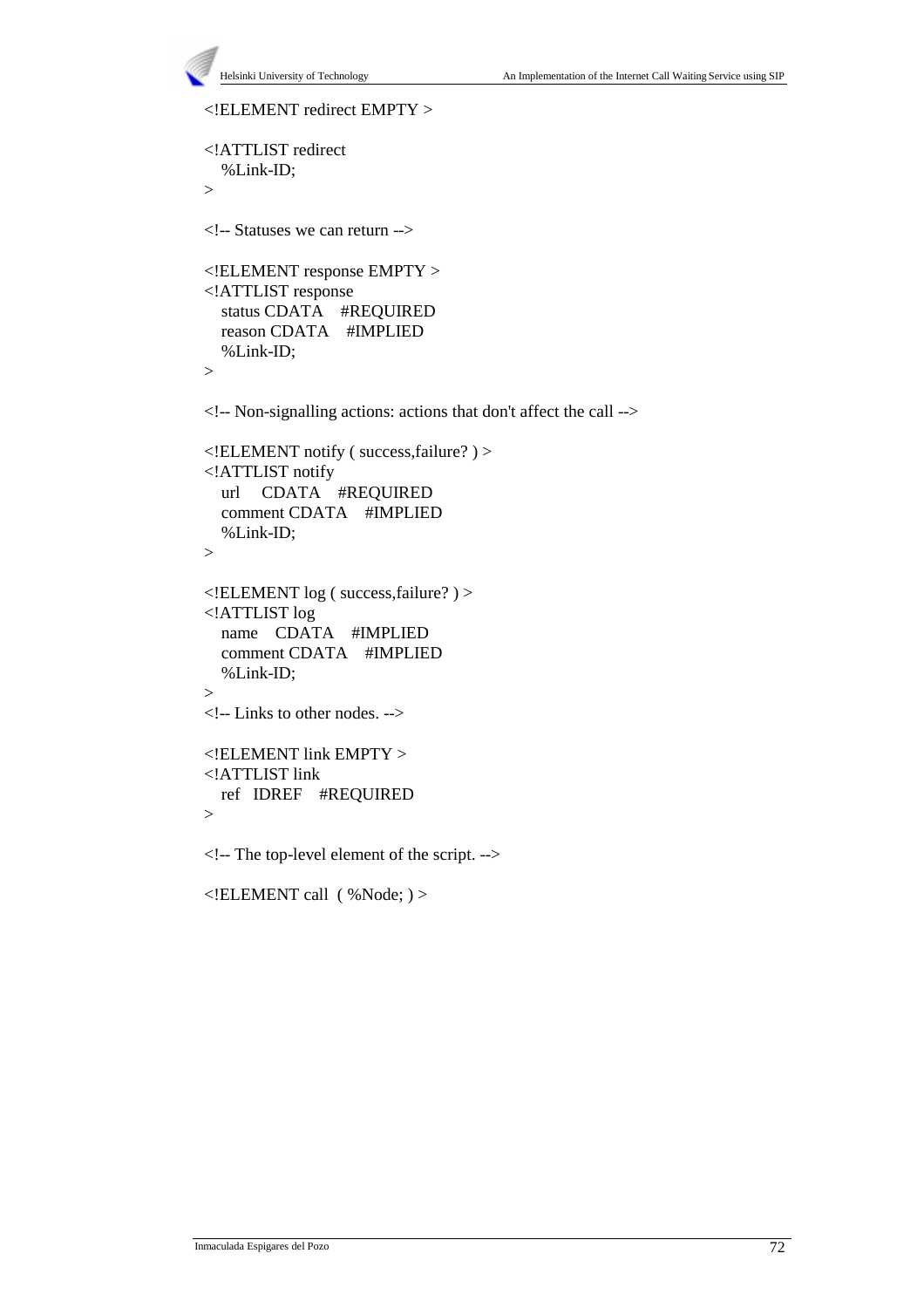

## **Third SIP Bake off**

### **ENVIRONMENT and AGENDA**

Regarding the network lab data: Default router: 63.86.21.1 Netmask: 255.255.255.0 DNS server: 63.86.21.2 DNS domain: ericy.com

The hostnames in DNS were *sip-stat???.ericy.com* and the dynamic (DHCP) address range started at *63.86.21.180*. The hostnames were *sip-dyn???.ericy.com*

SIP Bake off information is CONFIDENTIAL, for that reason we have omitted the name of the companies involved in our testing results.

Monday, December  $6<sup>th</sup>$ 

Equipment Setup.

Basic Interoperability Testing.

People installed their equipment and started with some basic signaling messages. We spent all day installing the SIP server in the Solaris workstation and the Iptele program plus the JAVA package in the two PCs borrowed from Ericsson.

Tuesday, December 7<sup>th</sup>

Basic Interoperability testing.

After a couple of hours we solved a problem with the libraries required by the SIP server and finally, we also started the testing. Next, we present some of the messages registered.

### **Company1-HUT testing**.

Company1 sent us an INVITE:

```
...
INVITE sip:queca@63.86.21.120 SIP/2.0
Via: SIP/2.0/UDP 63.86.21.63:5060
To: sip:queca@63.86.21.120
From: sip:company1@63.86.21.63
Call-ID: 1086034694@63.86.21.63
CSeq: 1 INVITE
```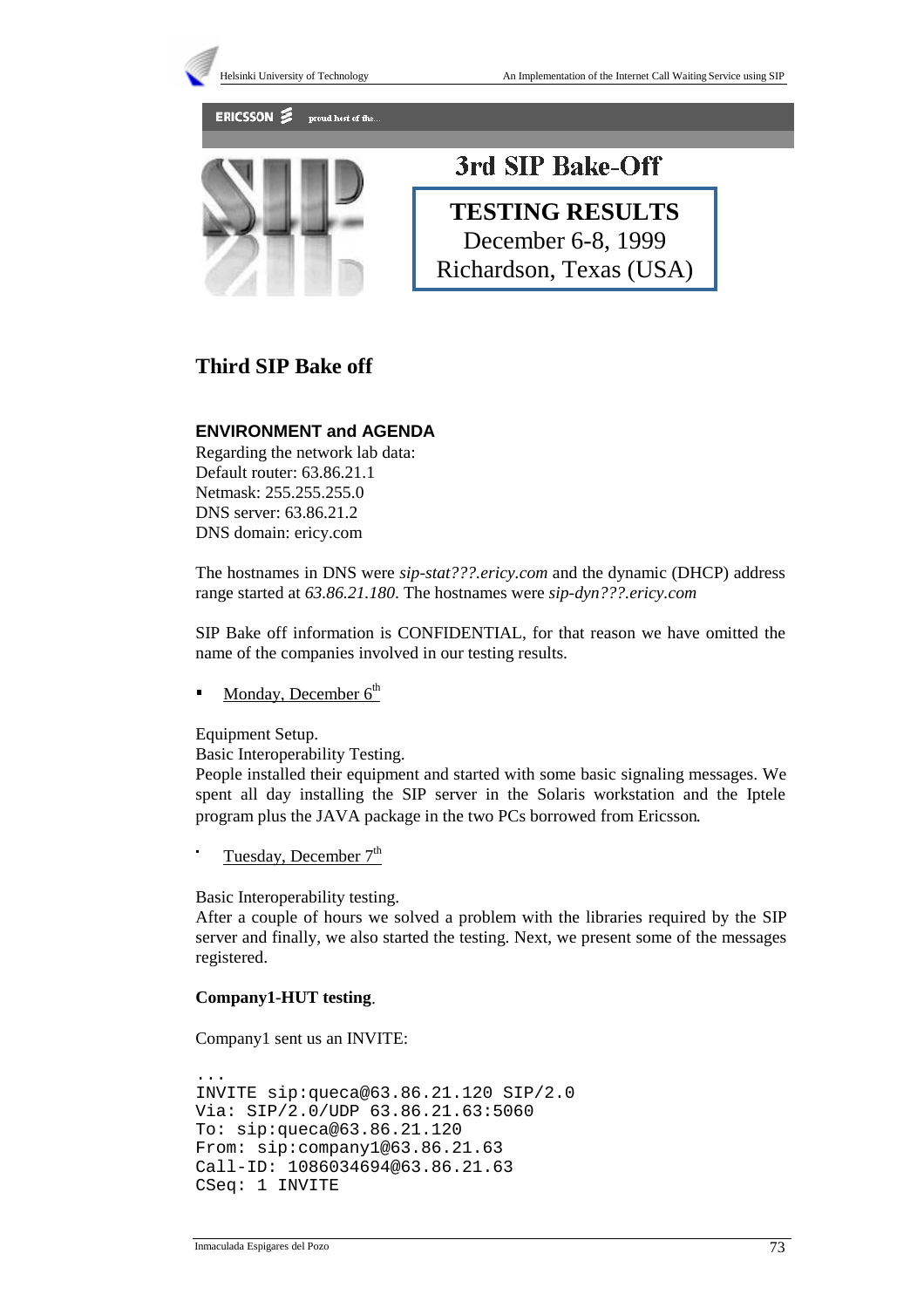

```
Content-Type: application/sdp
...
```
We sent back a 200 OK response accepting the invitation.

```
200 sip:queca@63.86.21.120 SIP/2.0
Via: SIP/2.0/UDP 63.86.21.63:5060
To: sip:queca@63.86.21.120
From: sip:company1@63.86.21.63
Call-ID: 1086034694@63.86.21.63
CSeq: 1 INVITE
Content-Length: 350
Content-Type: application/sdp
```
**The user,** *queca@helsinkiu.ericy.com,* **sent a REGISTER request to the SIP server from the IPtele program. The request included the Internet Call Waiting service XML file.**

```
REGISTER sip:ericy.com SIP/2.0
Via: SIP/2.0/UDP 63.86.21.120:5060
From: sip:queca@helsinkiu.ericy.com
To: sip:queca@helsinkiu.ericy.com
Call-ID: 6088@helsinkiu.ericy.com
Cseq: 1 REGISTER
Contact:<sip:queca@helsinkiu.ericy.com:5060;transport=udp
>
Expires: 7200
Content-Length: 350
Content-Type: application/hut-cpl
<?xml version="1.0"?>
<call Type="ICW">
 <proxy>
 <icw>
       <forward>
       <link ref="voicemail"/>
       </forward>
       <success>
      <location url="queca@pc2.tct.hut.fi"/>
       </success>
       <reject>The user is Busy now</reject>
\langleicw\rangle <busy/>
 <noanswer/>
 <failure/>
 </proxy>
 <response status="busy"/>
</call>
```
The SIP server accepted the registration and sent back a 200 OK response:

```
SIP/2.0 200 OK
Via: SIP/2.0/UDP 63.86.21.120:5060
From: sip:queca@helsinkiu.ericy.com
To: sip:queca@helsinkiu.ericy.com
Call-ID: 6088@helsinkiu.ericy.com
Cseq: 1 REGISTER
Date: Wed, 07 Dec 1999 16:49:10 GMT
```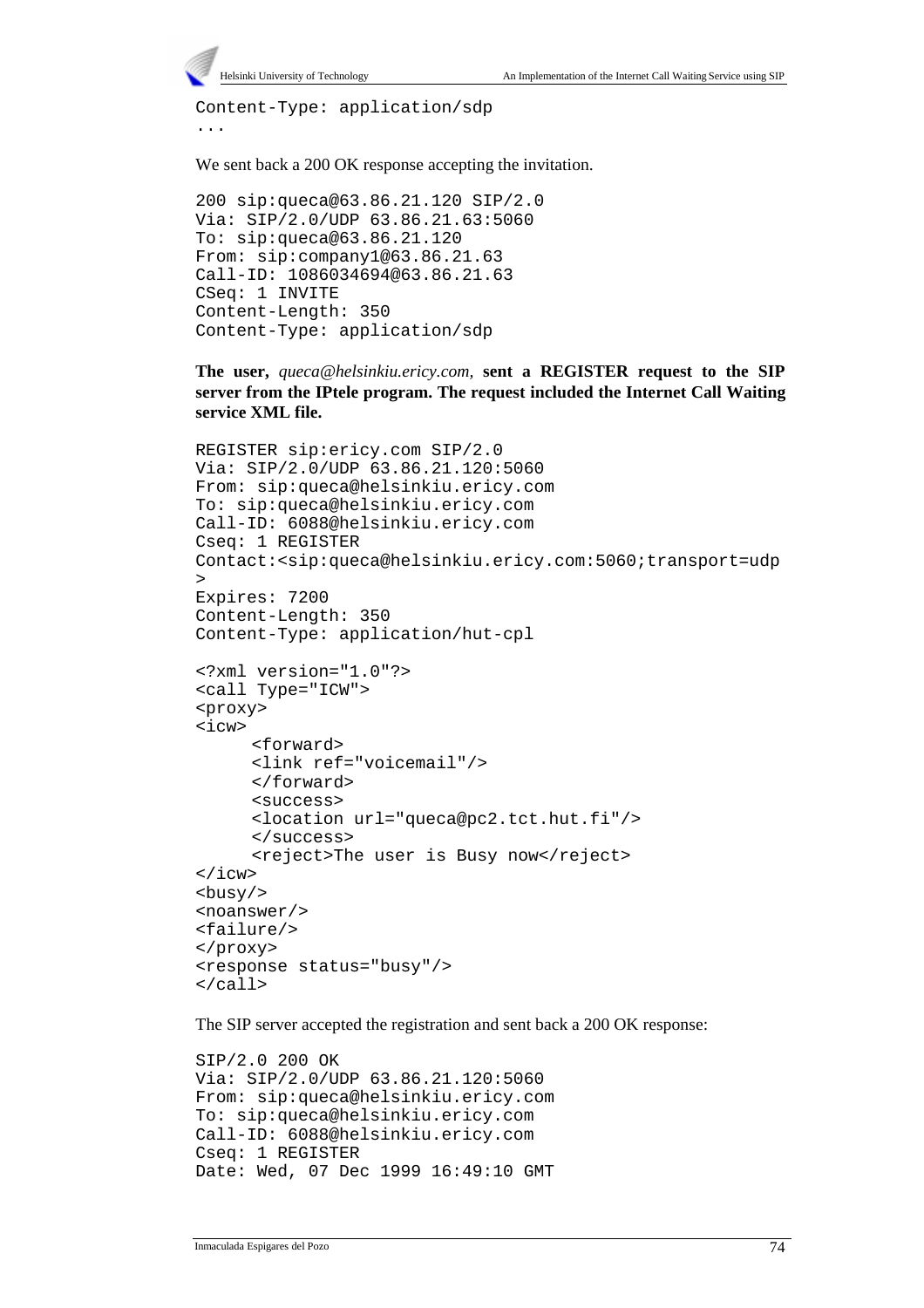```
Helsinki University of Technology An Implementation of the Internet Call Waiting Service using SIP
```

```
Server: Columbia-SIP-Server/1.0
Content-Length: 350
Contact:sip:queca@helsinkiu.ericy.com:5060;transport=udp;
expires="Wed, 07 Dec 1999 17:49:10 GMT"; action=proxy;
q=0.00
Expires: Wed, 07 Dec 1999 17:49:10 GMT
Content-Type: application/hut-cpl
<?xml version="1.0"?>
<call Type="ICW">
 <proxy>

      <forward>
      <link ref="voicemail"/>
      </forward>
      <success>
      <location url="queca@pc2.tct.hut.fi"/>
      </success>
      <reject>The user is Busy now</reject>
\langleicw\rangle <busy/>
 <noanswer/>
 <failure/>
 </proxy>
 <response status="busy"/>
</call>
```
#### **Company2 - HUT testing.**

Company2 sent us an INVITE and we accepted :

```
INVITE sip:queca@63.86.21.120 SIP/2.0
Via: SIP/2.0/UDP sip-stat128
From:Nicolas<sip:nico@sip-stat128>
To:<sip:queca@sip-stat120.ericy.com>
Call-ID: 4e4a6acac4c3404d@sip-stat128
CSeq: 1 INVITE
Content-Length: 0
User-Agent: Company2 User Agent V0.9
Subject:
Priority: non-urgent
```

```
SIP/2.0 180 Ringing
Via: SIP/2.0/UDP sip-stat128
From:Nicolas<sip:nico@sip-stat128>
To: <sip:queca@sip-stat120.ericy.com>
Call-ID: 4e4a6acac4c3404d@sip-stat128
CSeq: 1 INVITE
Content-Length: 0
```

```
SIP/2.0 200 OK
Via: SIP/2.0/UDP sip-stat128
From:Nicolas<sip:nico@sip-stat128>
To: <sip:queca@sip-stat120.ericy.com>
Call-ID: 4e4a6acac4c3404d@sip-stat128
CSeq: 1 INVITE
Contact:
<sip:queca@helsinkiu.ericy.com:5060;transport=udp>
Content-Type:application/sdp
```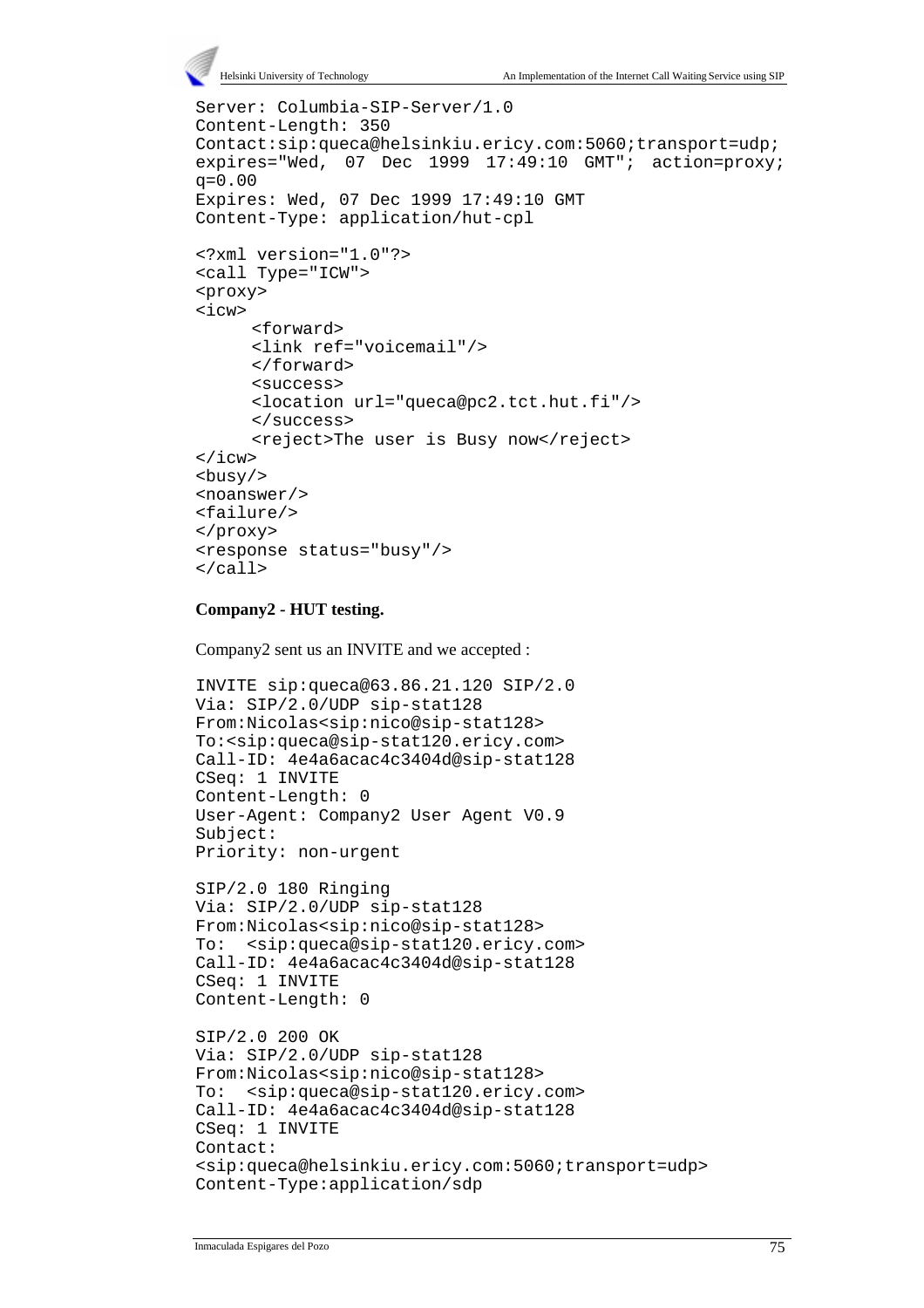

Content-Length: 213

```
v=0o=queca 2890844526 2890842807 IN IP4 63.86.21.120
s=ICW SIP
i=A Session for voice transmission using SIP
e= queca@63.86.21.120
p=+358 9 4514785
c=IN IP4 63.86.21.120
t=0 0
m=audio 50250 RTP/AVP 0
a=rtpmap:0 PCMU/8000
```
Afterwards Company2 sent us another INVITE and we rejected the call.

```
INVITE sip:queca@63.86.21.120 SIP/2.0
Via: SIP/2.0/UDP sip-stat128
From:Nicolas<sip:nico@sip-stat128>
To: <sip:queca@sip-stat120.ericy.com>
Call-ID: 4e4a6acac4c3404f@sip-stat128
CSeq: 1 INVITE
Content-Length: 0
User-Agent: Company2 User Agent V0.9
Subject:
Priority: non-urgent
```

```
SIP/2.0 180 Ringing
Via: SIP/2.0/UDP sip-stat128
From:Nicolas<sip:nico@sip-stat128>
To: <sip:queca@sip-stat120.ericy.com>
Call-ID: 4e4a6acac4c3404f@sip-stat128
CSeq: 1 INVITE
Content-Length: 0
```

```
SIP/2.0 603 Decline
Via: SIP/2.0/UDP sip-stat128
From:Nicolas<sip:nico@sipstat-128>
To: <sip:queca@sip-stat120.ericy.com>
Call-ID: 4e4a6acac4c3404f@sip-stat128
CSeq: 1 INVITE
Content-Length: 0
```
### **Company3- HUT testing.**

We sent an INVITE to Company3 and they accepted the call. The session was established but we could not talk due to a JAVA exception (new version of JMF 2.0) that we could not solve during the SIP Bake off.

```
INVITE sip:063@63.86.21.63 SIP/2.0
Via: SIP/2.0/UDP 63.86.21.120:5060
From: sip:queca@helsinkiu.ericy.com
To: sip:063@63.86.21.63
Call-ID: 1258@helsinkiu.ericy.com
CSeq: 1 INVITE
Contact:
<sip:queca@helsinkiu.ericy.com:5060;transport=udp>
Content-Type: application/sdp
Content-Length: 218
```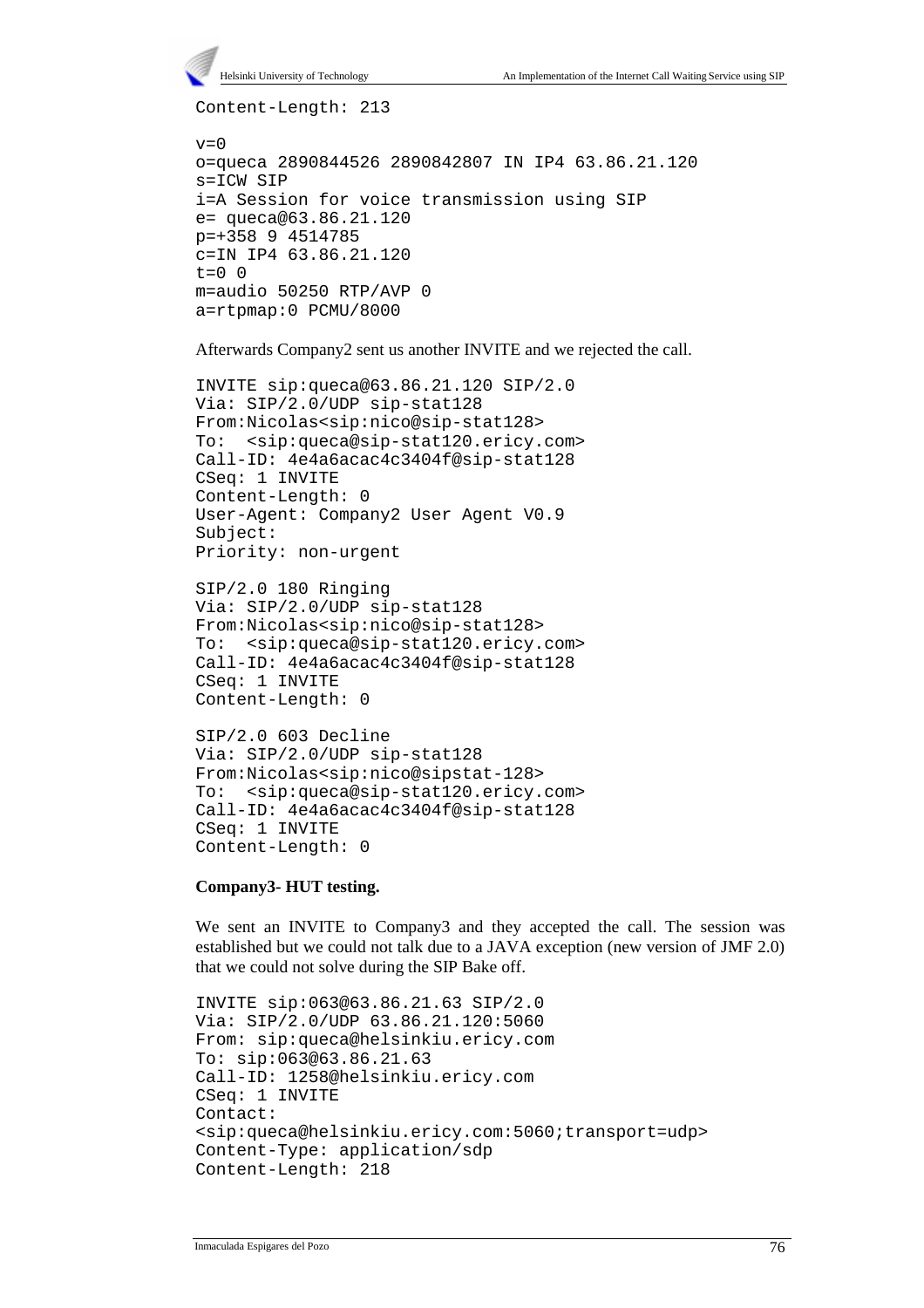

```
v=0o=queca 2890844526 2890842807 IN IP4 63.86.21.120
s=ICW SIP
i=A Session for voice transmission using SIP
e=063@63.86.21.63
p=+358 9 4514785
c=IN IP4 63.86.21.120
t=0 0
m=audio 50250 RTP/AVP 0
a=rtpmap:0 PCMU/8000
SIP/2.0 180 Ringing
Via: SIP/2.0/UDP 63.86.21.120:5060
To: sip:063@63.86.21.63
From: sip:queca@helsinkiu.ericy.com
Call-ID: 1258@helsinkiu.ericy.com
CSeq: 1 INVITE
Content-Length: 218
Content-Type: application/sdp
v=0o=RAIDer 9912080204 9912080204 IN IP4 63.86.21.63
s=Company3
p=+1 972 642 1000
c=IN IP4 63.86.21.63
t=0 0
a=ptime:60
m=audio 49152 RTP/AVP 0
a=rtpmap:0 pcmu/8000/1
SIP/2.0 100 Trying
Via: SIP/2.0/UDP 63.86.21.120:5060
To: sip:063@63.86.21.63
From: sip:queca@helsinkiu.ericy.com
Call-ID: 1258@helsinkiu.ericy.com
CSeq: 2 INVITE
Content-Length: 0
SIP/2.0 200 OK
Via: SIP/2.0/UDP 63.86.21.120:5060
To: sip:063@63.86.21.63
From: sip:queca@helsinkiu.ericy.com
Call-ID: 1258@helsinkiu.ericy.com
CSeq: 3 INVITE
Contact: sip:company3@63.86.21.120
ACK sip:063@63.86.21.63 SIP/2.0
Via: SIP/2.0/UDP 63.86.21.120:5060
From: sip:queca@helsinkiu.ericy.com
To: sip:063@63.86.21.63
Call-ID: 1258@helsinkiu.ericy.com
CSeq: 1 ACK
Content-Length: 0
…
BYE sip:queca@helsinkiu.ericy.com:5060 SIP/2.0
Via: SIP/2.0/UDP 63.86.21.63:5060
To: sip:queca@helsinkiu.ericy.com
```